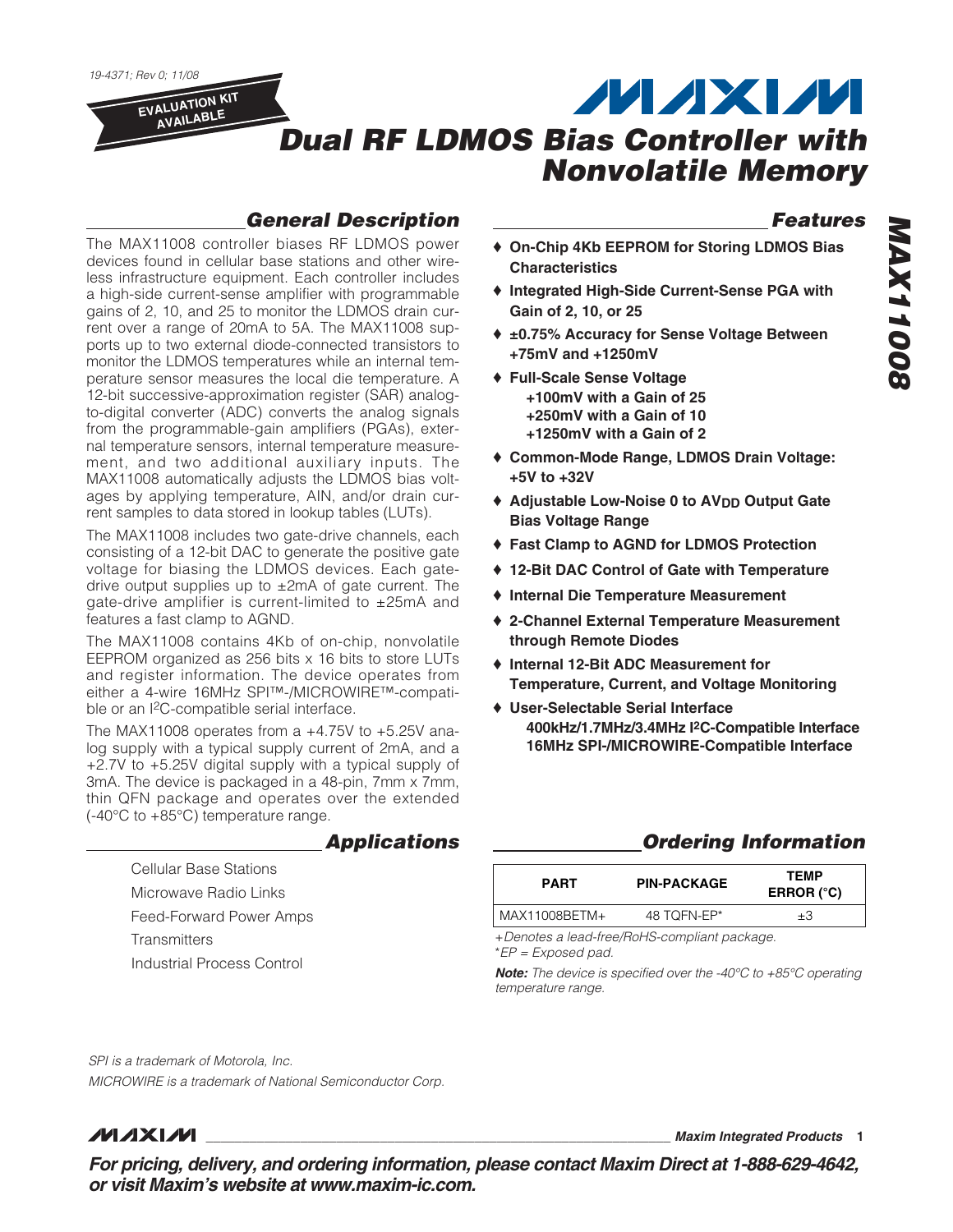### **ABSOLUTE MAXIMUM RATINGS**

| $CS + to CS -$                                          |  |
|---------------------------------------------------------|--|
|                                                         |  |
|                                                         |  |
|                                                         |  |
|                                                         |  |
| Digital Inputs/Outputs to DGND                          |  |
|                                                         |  |
| -0.3V to the lower of (DV <sub>DD</sub> + 0.3V) and +6V |  |

| SDA/DIN and SCL/SCLK to DGND -0.3V to +6V             |  |
|-------------------------------------------------------|--|
| Continuous Input Current (all terminals)±50mA         |  |
| Continuous Power Dissipation ( $T_A = +70^{\circ}C$ ) |  |
| 48-Pin, 7mm x 7mm, TQFN (derate 27.8mW/°C above       |  |
|                                                       |  |
| Operating Temperature Range 40°C to +85°C             |  |
|                                                       |  |
| Storage Temperature Range -65°C to +150°C             |  |
| Lead Temperature (soldering, 10s)+300°C               |  |
|                                                       |  |

Stresses beyond those listed under "Absolute Maximum Ratings" may cause permanent damage to the device. These are stress ratings only, and functional operation of the device at these or any other conditions beyond those indicated in the operational sections of the specifications is not implied. Exposure to absolute maximum rating conditions for extended periods may affect device reliability.

### **ELECTRICAL CHARACTERISTICS**

 $(V_{CS}$  + = +32V, AV<sub>DD</sub> = DV<sub>DD</sub> = +5V ±5%, external VREFADC = +2.5V, external VREFDAC = +2.5V, CREF = 0.1µF, CGATE = 0.1nF,  $V_{\text{SENSE}} = V_{\text{CS}} + - V_{\text{CS}}$ ., TA = -40°C to +85°C, unless otherwise noted. Typical values are at TA = +25°C.)

| <b>PARAMETER</b>                                                | <b>SYMBOL</b>         | <b>CONDITIONS</b>                                                                              | <b>MIN</b>   | <b>TYP</b> | <b>MAX</b> | <b>UNITS</b> |
|-----------------------------------------------------------------|-----------------------|------------------------------------------------------------------------------------------------|--------------|------------|------------|--------------|
| <b>HIGH-SIDE CURRENT-SENSE PGA</b>                              |                       |                                                                                                |              |            |            |              |
| Common-Mode Input Voltage<br>Range                              | $V_{CS1+}$<br>$VCS2+$ |                                                                                                | 5            |            | 32         | V            |
| Common-Mode Rejection Ratio                                     | <b>CMRR</b>           | $5V < V_{CS_{-+}} < 32V$                                                                       |              | 110        |            | dB           |
| CS_+ Input Bias Current                                         | $\text{lcs}_{-+}$     | VSENSE < 100mV over the common-mode<br>range                                                   |              | 135        | 195        | μA           |
| CS - Input Bias Current                                         | $\text{lcs}\_$        | VSENSE < 100mV over the common-mode<br>range                                                   |              |            | ±1         | μA           |
| Full-Scale Sense Voltage Range                                  |                       | Gain = $25$                                                                                    | $\mathbf{0}$ |            | 100        | mV           |
|                                                                 | <b>VSENSE</b>         | Gain = $10$                                                                                    | 0            |            | 250        |              |
|                                                                 |                       | $Gain = 2$                                                                                     | 0            |            | 1250       |              |
|                                                                 |                       | $Gain = 25$                                                                                    | 75           |            | 100        |              |
| Minimum Sense Voltage Range<br>for $\pm 0.75\%$ VSENSE Accuracy |                       | Gain = $10$                                                                                    | 75           |            | 250        | mV           |
|                                                                 |                       | Gain $= 2$                                                                                     | 75           |            | 1250       |              |
|                                                                 |                       | $Gain = 25$                                                                                    | 20           |            | 100        |              |
| Minimum Sense Voltage Range<br>for $\pm 2.5\%$ VSENSE Accuracy  |                       | Gain = $10$                                                                                    | 20           |            | 250        | mV           |
|                                                                 |                       | Gain = $2$                                                                                     | 20           |            | 1250       |              |
| Total PGAOUT Voltage Error                                      |                       | $V_{\text{SENSE}} = 75 \text{mV}$                                                              |              | ±0.1       | ±0.75      | %            |
| PGAOUT Capacitive Load                                          | CPGAOUT               |                                                                                                |              |            | 50         | pF           |
| PGAOUT Settling Time                                            | <b>t</b> HSCS         | (Note 1)                                                                                       |              | < 25       |            | μs           |
| Saturation Recovery Time                                        |                       | Settles to within $\pm 0.5\%$ accuracy from<br>$V_{\text{SENSE}} = 3 \times \text{full scale}$ |              | < 45       |            | μs           |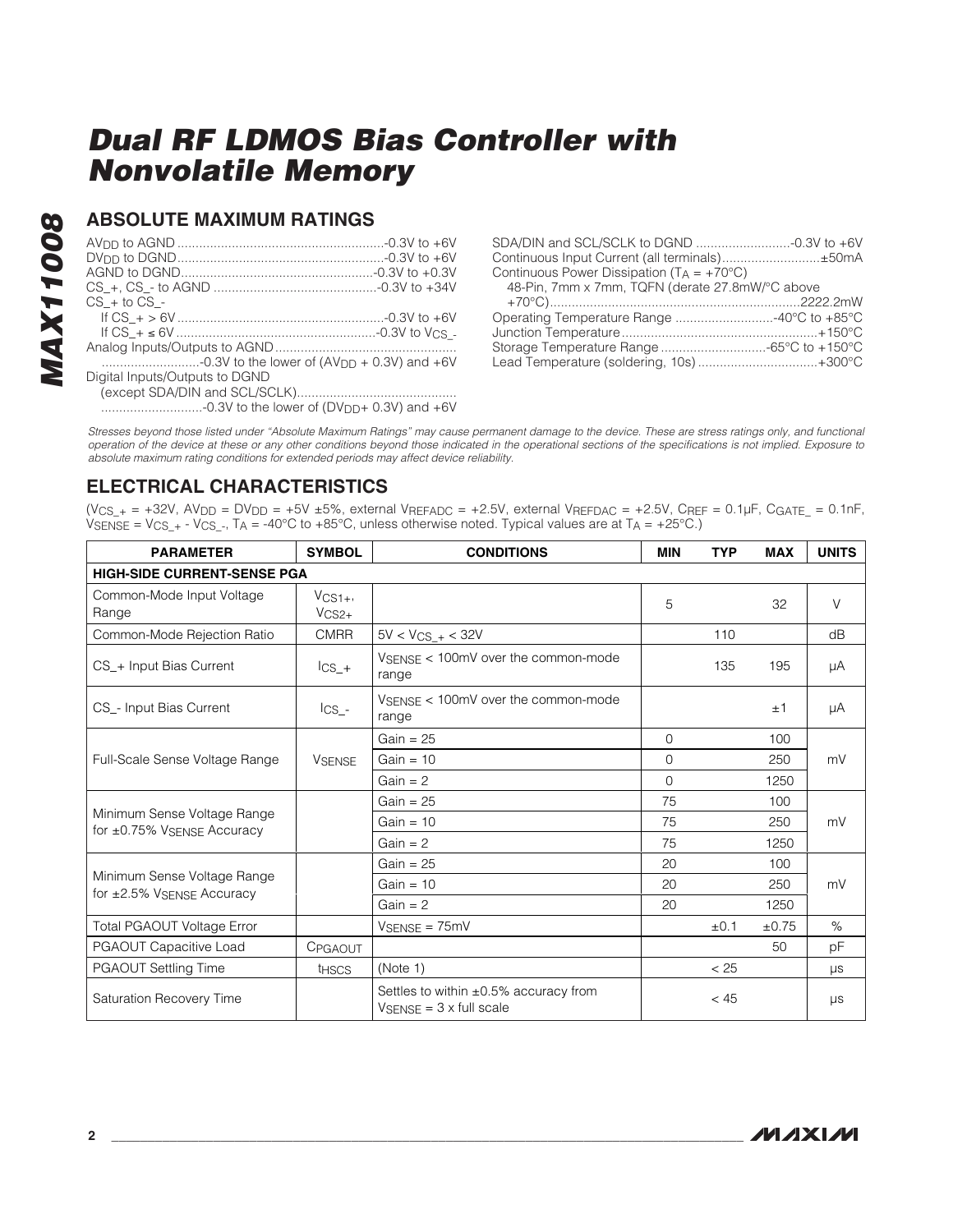### **ELECTRICAL CHARACTERISTICS (continued)**

(V<sub>CS\_+</sub> = +32V, AV<sub>DD</sub> = DV<sub>DD</sub> = +5V ±5%, external V<sub>REFADC</sub> = +2.5V, external V<sub>REFDAC</sub> = +2.5V, C<sub>REF</sub> = 0.1µF, C<sub>GATE\_</sub> = 0.1nF, <code>VsENSE</code> =  $\text{VCS}_+$  -  $\text{VCS}_-$ , T<code>A</code> = -40°C to +85°C, unless otherwise noted. Typical values are at T<code>A</code> = +25°C.)

| <b>PARAMETER</b>                                | <b>SYMBOL</b>            | <b>CONDITIONS</b>                                                                                 | <b>MIN</b>  | <b>TYP</b> | <b>MAX</b>       | <b>UNITS</b>  |
|-------------------------------------------------|--------------------------|---------------------------------------------------------------------------------------------------|-------------|------------|------------------|---------------|
| LDMOS GATE DRIVER (Gain = 2)                    |                          |                                                                                                   |             |            |                  |               |
| Output Gate-Drive Voltage Range                 |                          | $IGATE = ±0.1mA$                                                                                  | 0.1         |            | $AVDD$ -<br>0.1  | $\vee$        |
|                                                 | VGATE                    | $IGATE$ = $\pm 2mA$                                                                               | 0.75        |            | $AVDD -$<br>0.75 |               |
| Output Impedance                                | RGATE                    | Measured at DC                                                                                    |             | 0.1        |                  | Ω             |
| GATE_Settling Time                              | t <sub>GATE</sub>        | $R_S = 500\Omega$ , CGATE_ = 15µF, VGATE_ =<br>0.5V to 4.5V (Note 1)                              |             | 45         |                  | ms            |
|                                                 |                          | $R_{SERIES} = 0\Omega$                                                                            | $\Omega$    |            | 0.5              | nF            |
| Output Capacitive Load                          | CGATE                    | $\text{R}$ SERIES = 500 $\Omega$                                                                  | $\mathbf 0$ | 15,000     |                  |               |
| <b>GATE_Noise</b>                               |                          | 1kHz to 1MHz                                                                                      |             | 1000       |                  | $\mu V_{P-P}$ |
| Maximum Power-On Transient                      |                          |                                                                                                   |             | ±100       |                  | mV            |
| Output Short-Circuit Current Limit              | <b>ISC</b>               | 1s, sinking or sourcing                                                                           |             | ±25        |                  | mA            |
| <b>Total Unadjusted Error</b>                   | <b>TUE</b>               | Worst case at $CODE = 4063$ , use<br>external reference (Note 2)                                  |             | $\pm 7$    | ±25              | mV            |
| <b>Total Unadjusted Error without</b><br>Offset | TUE <sub>NO</sub> OFFSET | CalCODE = $2457$ , MaxCODE = $2867$ ,<br>use external reference, $T_A = +25^{\circ}C$<br>(Note 2) |             |            | ±8               | mV            |
| Drift                                           |                          | Gain = 2, MaxCODE = $2867$ (Note 2)                                                               |             | ±15        |                  | $\mu$ V/°C    |
| Clamp to Zero Delay                             |                          | $CGATE = 0.5nF$ (Note 3)                                                                          |             | 1          |                  | μs            |
| Output-Safe Switch On-<br>Resistance            | ROPSW                    | VGATE_ clamped to AGND (Note 4)                                                                   |             | 300        |                  | Ω             |
| <b>MONITOR ADC (DC characteristics)</b>         |                          |                                                                                                   |             |            |                  |               |
| Resolution                                      | <b>NADC</b>              |                                                                                                   | 12          |            |                  | <b>Bits</b>   |
| Differential Nonlinearity                       | <b>DNLADC</b>            | (Note 5)                                                                                          | $-2$        |            | $+2$             | <b>LSB</b>    |
| Integral Nonlinearity                           | <b>INLADC</b>            |                                                                                                   |             |            | ±2               | <b>LSB</b>    |
| Offset Error                                    |                          |                                                                                                   |             | ±2         | ±4               | <b>LSB</b>    |
| Gain Error                                      |                          | (Note 6)                                                                                          |             | ±2         | ±4               | <b>LSB</b>    |
| Gain Temperature Coefficient                    |                          |                                                                                                   |             | $\pm 0.4$  |                  | ppm/°C        |
| Offset Temperature Coefficient                  |                          |                                                                                                   |             | ±0.4       |                  | ppm/°C        |
|                                                 |                          | MONITOR ADC DYNAMIC CHARACTERISTICS (1kHz sine-wave input, 2.5Vp-p, up to 94.4ksps)               |             |            |                  |               |
| Signal-to-Noise Plus Distortion                 | <b>SINAD</b>             |                                                                                                   |             | 70         |                  | dB            |
| <b>Total Harmonic Distortion</b>                | <b>THD</b>               | Up to 5th harmonic                                                                                |             | $-82$      |                  | dBc           |
| Spurious-Free Dynamic Range                     | <b>SFDR</b>              |                                                                                                   |             | 86         |                  | dBc           |
| Intermodulation Distortion                      | <b>IMD</b>               | $f_{IN1} = 0.99kHz$ , $f_{IN2} = 1.02kHz$                                                         |             | 76         |                  | dBc           |
| Full-Power Bandwidth                            |                          | -3dB                                                                                              |             | 1          |                  | <b>MHz</b>    |
| <b>Full-Linear Bandwidth</b>                    |                          | SINAD > 68dB                                                                                      |             | 100        |                  | kHz           |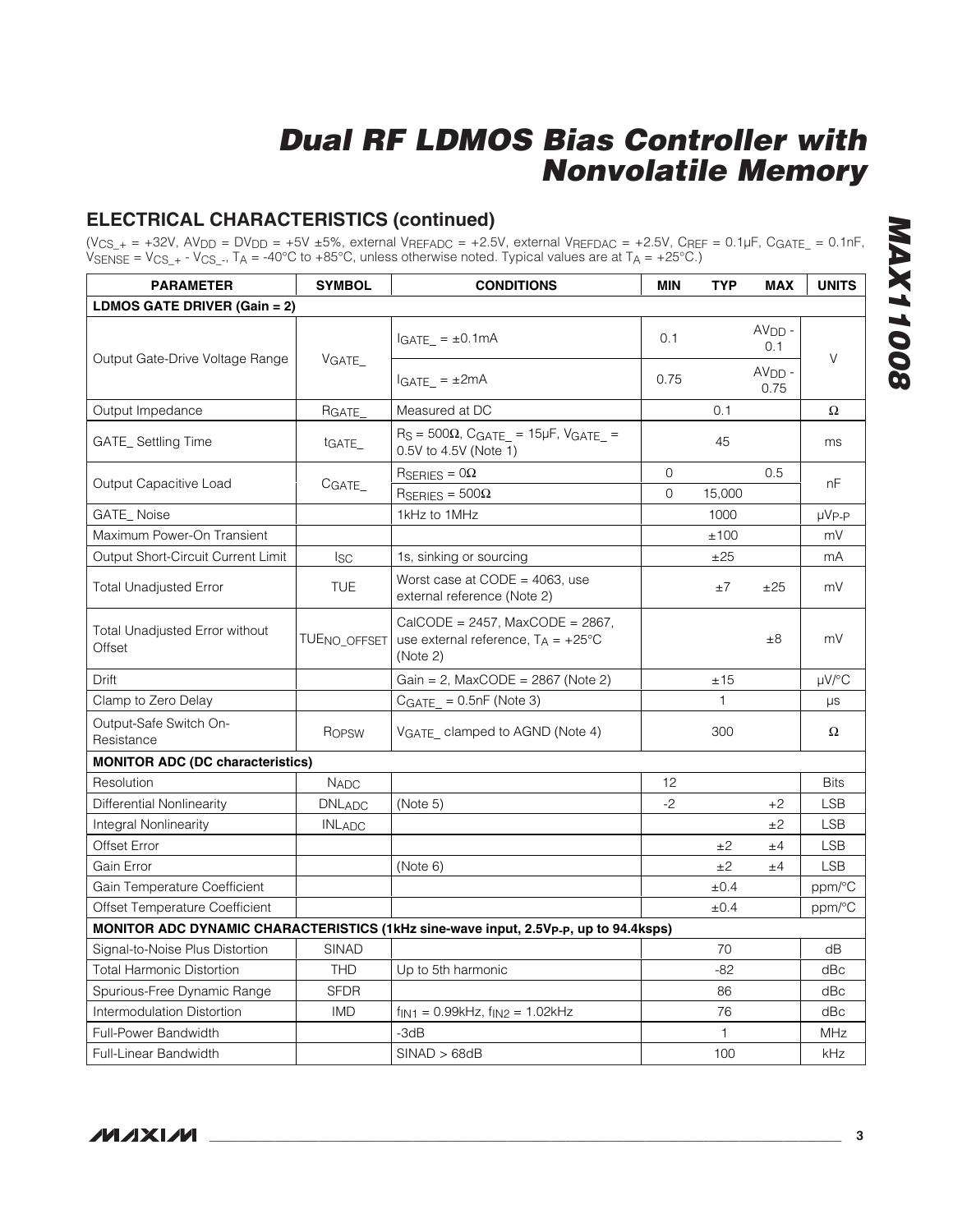# **ELECTRICAL CHARACTERISTICS (continued)**

(V<sub>CS\_+</sub> = +32V, AV<sub>DD</sub> = DV<sub>DD</sub> = +5V ±5%, external V<sub>REFADC</sub> = +2.5V, external V<sub>REFDAC</sub> = +2.5V, C<sub>REF</sub> = 0.1µF, C<sub>GATE\_</sub> = 0.1nF, <code>VsENSE</code> =  $\text{VCS}_+$  -  $\text{VCS}_-$ , T<code>A</code> = -40°C to +85°C, unless otherwise noted. Typical values are at T<code>A</code> = +25°C.)

| <b>PARAMETER</b>                                 | <b>SYMBOL</b>                | <b>CONDITIONS</b>                             | <b>MIN</b> | <b>TYP</b>     | <b>MAX</b>       | <b>UNITS</b>              |
|--------------------------------------------------|------------------------------|-----------------------------------------------|------------|----------------|------------------|---------------------------|
| <b>MONITOR ADC CONVERSION RATE</b>               |                              |                                               |            |                |                  |                           |
| Power-Up Time (External<br>Reference)            | t <sub>PUEXT</sub>           |                                               |            | 1.1            |                  | $\mu s$                   |
| Power-Up Time (Internal<br>Reference)            | tpuint                       |                                               |            | 70             |                  | μs                        |
| <b>Acquisition Time</b>                          | t <sub>ACQ</sub>             |                                               |            | 0.5            |                  | $\mu s$                   |
| <b>Conversion Time</b>                           | tconv                        | Internally clocked, $T_A = +25^{\circ}C$      |            |                | 10               | $\mu s$                   |
| <b>Aperture Delay</b>                            | t <sub>AD</sub>              |                                               |            | 20             |                  | ns                        |
| <b>MONITOR ADC ANALOG INPUT (ADCIN1, ADCIN2)</b> |                              |                                               |            |                |                  |                           |
| Input Voltage Range                              | <b>VADCIN</b>                | Relative to AGND (Note 7)                     | $\Omega$   |                | <b>VREFADC</b>   | V                         |
| Input Leakage Current                            |                              | $V_{IN} = 0$ and $V_{IN} = VAVDD$             |            | ±0.01          |                  | μA                        |
| Input Capacitance                                | CADCIN                       |                                               |            | 34             |                  | pF                        |
| <b>TEMPERATURE MEASUREMENTS</b>                  |                              |                                               |            |                |                  |                           |
| Internal Sensor Measurement                      |                              | $T_A = +25$ °C                                |            | $\pm 0.25$     |                  | $^{\circ}C$               |
| Error                                            |                              | $T_A = T_{MIN}$ to $T_{MAX}$ (Note 8)         |            | ±1.5           | $\pm 3$          |                           |
| <b>External Sensor Measurement</b>               |                              | $T_A = +25$ °C                                |            | ±1             |                  |                           |
| Error (Note 9)                                   |                              | $T_A = T_{MIN}$ to $T_{MAX}$                  |            | ±3             |                  | $^{\circ}C$               |
| Relative Temperature Accuracy                    |                              | $T_A = T_{MIN}$ to $T_{MAX}$ (Note 9)         |            | ±0.4           |                  | $^{\circ}C$               |
| Temperature Resolution                           |                              |                                               |            | 1/8            |                  | $\mathrm{C}/\mathsf{LSB}$ |
| External Diode Drive Current (Low)               |                              |                                               | 3.25       | $\overline{4}$ |                  | μA                        |
| External Diode Drive Current (High)              |                              |                                               |            | 68             | 75               | μA                        |
| <b>INTERNAL REFERENCE</b>                        |                              |                                               |            |                |                  |                           |
| REFADC/REFDAC Output<br>Voltage                  | VREFADC,<br>VREFDAC          | $T_A = +25^{\circ}C$                          | 2.49       | 2.50           | 2.51             | V                         |
| REFADC/REFDAC Temperature<br>Coefficient         | TCREFADC.<br><b>TCREFDAC</b> |                                               |            | ±15            |                  | ppm/°C                    |
| REFADC/REFDAC Output<br>Impedance                |                              |                                               |            | 6.5            |                  | $k\Omega$                 |
| Capacitive Bypass at<br>REFADC/REFDAC            |                              |                                               | 270        |                |                  | рF                        |
| Power-Supply Rejection Ratio                     | <b>PSRR</b>                  | $AVDD = 5V \pm 5%$                            |            | 64             |                  | dB                        |
| <b>EXTERNAL REFERENCE</b>                        |                              |                                               |            |                |                  |                           |
| REFADC Input Voltage Range                       | <b>VREFADC</b>               |                                               | 1.0        |                | AV <sub>DD</sub> | V                         |
|                                                  |                              | $V_{REFADC} = 2.5V$ , fsampLE = 100ksps       |            | 60             | 80               |                           |
| <b>REFADC Input Current</b>                      | <b>IREFADC</b>               | Acquisition/between conversions               |            | ±0.01          |                  | μA                        |
| REFDAC Input Voltage Range                       | VREFDAC                      |                                               | 0.7        |                | 2.5              | V                         |
| <b>REFDAC Input Current</b>                      |                              | Static current when the DAC is not calibrated |            | 0.1            |                  | μA                        |

**MAXM**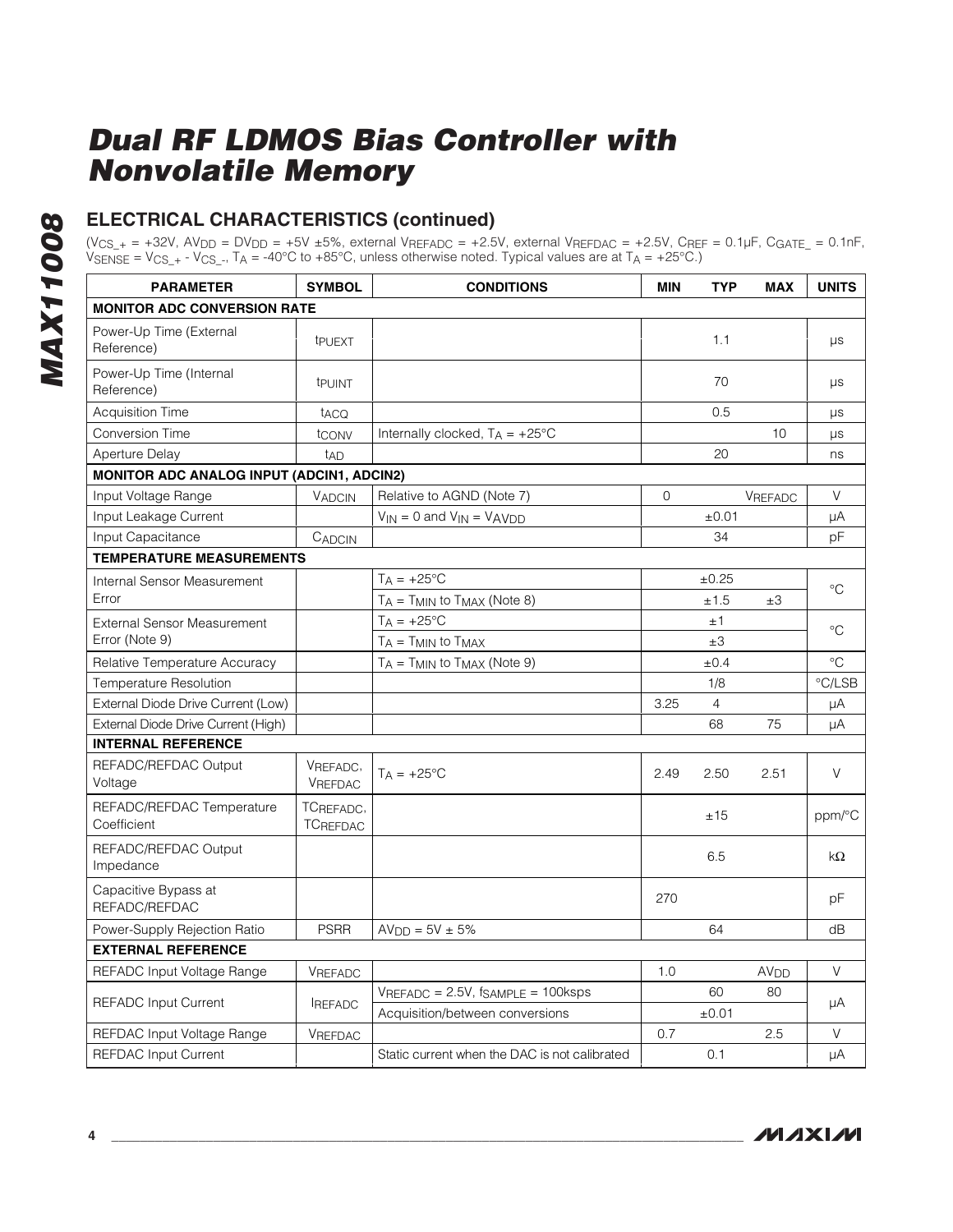### **ELECTRICAL CHARACTERISTICS (continued)**

(V<sub>CS\_+</sub> = +32V, AV<sub>DD</sub> = DV<sub>DD</sub> = +5V ±5%, external V<sub>REFADC</sub> = +2.5V, external V<sub>REFDAC</sub> = +2.5V, C<sub>REF</sub> = 0.1µF, C<sub>GATE\_</sub> = 0.1nF, <code>VsENSE</code> =  $\text{VCS}_+$  -  $\text{VCS}_-$ , T<code>A</code> = -40°C to +85°C, unless otherwise noted. Typical values are at T<code>A</code> = +25°C.)

| <b>PARAMETER</b>                             | <b>SYMBOL</b>            | <b>CONDITIONS</b>                                                                    | <b>MIN</b>                        | <b>TYP</b>     | <b>MAX</b>                       | <b>UNITS</b> |
|----------------------------------------------|--------------------------|--------------------------------------------------------------------------------------|-----------------------------------|----------------|----------------------------------|--------------|
| <b>GATE-DRIVER DAC DC ACCURACY</b>           |                          |                                                                                      |                                   |                |                                  |              |
| Resolution                                   | <b>N</b> DAC             |                                                                                      | 12                                |                |                                  | <b>Bits</b>  |
| <b>Integral Nonlinearity</b>                 | <b>INLDAC</b>            | Measured at GATE_                                                                    |                                   | ±2             | ±4                               | <b>LSB</b>   |
| <b>Differential Nonlinearity</b>             | <b>DNL<sub>DAC</sub></b> | Guaranteed monotonic (Note 10)                                                       |                                   |                | $\pm 1$                          | <b>LSB</b>   |
|                                              |                          | DIGITAL INPUTS (SCL/SCLK, SDA/DIN, A0/CS, A1/DOUT, A2/N.C., CNVST, OPSAFE1, OPSAFE2) |                                   |                |                                  |              |
|                                              | V <sub>IH</sub>          | SDA/DIN and SCL/SCLK only                                                            | 0.7 x<br><b>DV<sub>DD</sub></b>   |                |                                  | V            |
| Input High Voltage                           |                          | A0/CS, A1/DOUT, A2/N.C., CNVST,<br>OPSAFE1, OPSAFE2 only                             | 2.3                               |                |                                  |              |
|                                              |                          | SDA/DIN and SCL/SCLK only                                                            |                                   |                | 0.3x<br><b>DV<sub>DD</sub></b>   | V            |
| Input Low Voltage                            | $V_{IL}$                 | A0/CS, A1/DOUT, A2/N.C., CNVST,<br>OPSAFE1, OPSAFE2 only                             |                                   |                | 0.7                              |              |
| Input Hysteresis                             | <b>VHYS</b>              | SDA/DIN and SCL/SCLK only                                                            | 0.08x<br><b>DV<sub>DD</sub></b>   |                |                                  | V            |
| Input Leakage Current                        |                          | Digital inputs at 0 or V <sub>DVDD</sub>                                             |                                   | ±0.1           | ±1                               | μA           |
| Input Capacitance                            | $C_{IN}$                 |                                                                                      |                                   | 5              |                                  | pF           |
| DIGITAL OUTPUTS (SDA/DIN, ALARM, BUSY, DOUT) |                          |                                                                                      |                                   |                |                                  |              |
| Output High Voltage                          | <b>V<sub>OH</sub></b>    | ALARM and BUSY only, ISOURCE = 0.2mA                                                 | <b>DV<sub>DD</sub></b><br>$-0.4V$ |                |                                  | V            |
| Output Low Voltage                           | VOL                      | SDA/DIN and A1/DOUT, ISINK = 3mA,<br>(Note 11)                                       |                                   |                | 0.4                              | V            |
|                                              |                          | ALARM and BUSY only, ISINK = 0.3mA                                                   |                                   |                | 0.3                              |              |
| Three-State Leakage                          | ĪЩ.                      | Digital inputs at 0 or DV <sub>DD</sub>                                              |                                   | $\pm 0.1$      | ±1                               | μA           |
| Three-State Capacitance                      |                          |                                                                                      |                                   | 5              |                                  | pF           |
| <b>POWER SUPPLIES (Note 12)</b>              |                          |                                                                                      |                                   |                |                                  |              |
| Analog Supply Voltage Range                  | AV <sub>DD</sub>         |                                                                                      | 4.75                              |                | 5.25                             | $\vee$       |
| Digital Supply Voltage Range                 | <b>DV<sub>DD</sub></b>   |                                                                                      | 2.7                               |                | <b>AV<sub>DD</sub></b><br>$+0.3$ | V            |
| Analog Supply Current                        |                          | $AVDD = 5V$                                                                          |                                   | $\overline{c}$ | 4                                | mA           |
|                                              | <b>AVDD</b>              | Shutdown (Note 13)                                                                   |                                   | 0.4            | 2                                | μA           |
| Digital Supply Current                       |                          | $DVDD = 5V$                                                                          |                                   | 3              | 6                                | mA           |
|                                              | <b>IDVDD</b>             | Shutdown                                                                             |                                   | $\overline{c}$ | 32                               | μA           |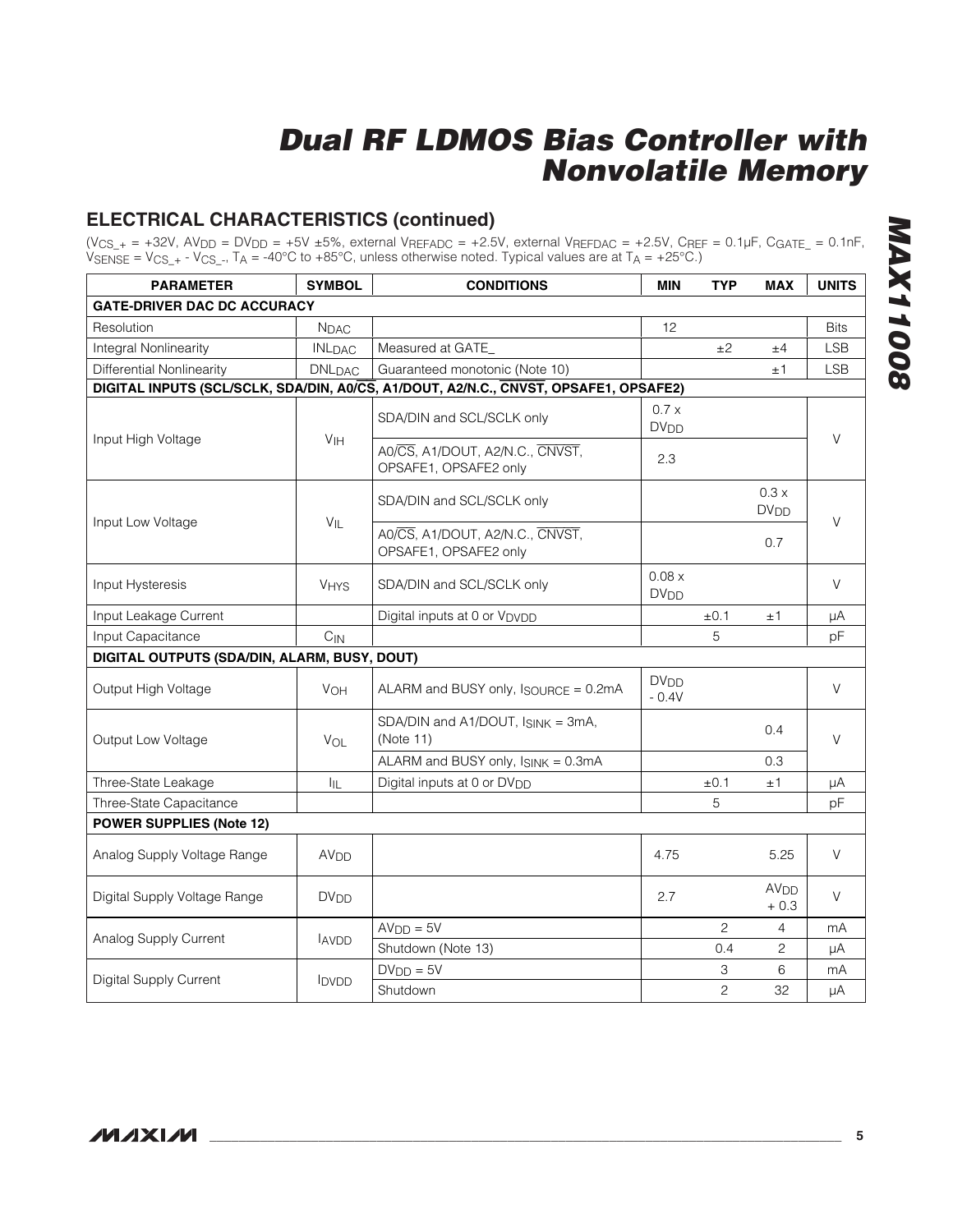### **SPI TIMING CHARACTERISTICS (Notes 14, 15, Figure 1)**

(DV<sub>DD</sub> = +2.7V to +5.25V, AV<sub>DD</sub> = +4.75V to +5.25V, V<sub>DGND</sub> = V<sub>AGND</sub> = 0, external V<sub>REFADC</sub> = +2.5V, external V<sub>REFDAC</sub> = +2.5V,  $C_{REF} = 0.1 \mu F$ ,  $T_A = -40^{\circ}C$  to  $+85^{\circ}C$ , unless otherwise noted.)

| <b>PARAMETER</b>                    | <b>SYMBOL</b>   | <b>CONDITIONS</b>      | <b>MIN</b> | <b>TYP</b> | <b>MAX</b> | <b>UNITS</b> |
|-------------------------------------|-----------------|------------------------|------------|------------|------------|--------------|
| <b>SCLK Clock Period</b>            | tcp             |                        | 62.5       |            |            | ns           |
| <b>SCLK High Time</b>               | tch             |                        | 25         |            |            | ns           |
| <b>SCLK Low Time</b>                | tcL             |                        | 25         |            |            | ns           |
| DIN to SCLK Rise Setup Time         | tps             |                        | 15         |            |            | ns           |
| DIN to SCLK Rise Hold Time          | tрн             |                        | $\Omega$   |            |            | ns           |
| <b>SCLK Fall to DOUT Transition</b> | t <sub>DO</sub> | $C_{L} = 30pF$         |            |            | 20         | ns           |
| CS Fall to DOUT Enable              | t <sub>DV</sub> | $Cl = 30pF$            |            |            | 50         | ns           |
| CS Rise to DOUT Disable             | ttr             | $C_1 = 30pF$ (Note 16) |            |            | 50         | ns           |
| CS Rise or Fall to SCLK Rise        | tcss            |                        | 12.5       |            |            | ns           |
| CS Pulse-Width High                 | tcsw            |                        | 50         |            |            | ns           |
| Last SCLK Rise to CS Rise           | tcsh            |                        | $\Omega$   |            |            | ns           |

### **I2C SLOW-/FAST-MODE TIMING CHARACTERISTICS (Notes 14, 15, Figure 4)**

 $(DV_{DD} = +2.7V$  to  $+5.25V$ ,  $AV_{DD} = +4.75V$  to  $+5.25V$ ,  $V_{DGND} = V_{AGND} = 0$ , external VREFADC =  $+2.5V$ , external VREFDAC =  $+2.5V$ ,  $C_{REF} = 0.1 \mu F$ ,  $T_A = -40^{\circ}C$  to  $+85^{\circ}C$ , unless otherwise noted.)

| <b>PARAMETER</b>                                        | <b>SYMBOL</b>       | <b>CONDITIONS</b>                                        | <b>MIN</b>                            | <b>TYP</b> | <b>MAX</b> | <b>UNITS</b> |
|---------------------------------------------------------|---------------------|----------------------------------------------------------|---------------------------------------|------------|------------|--------------|
| <b>SCL Clock Frequency</b>                              | fscl                |                                                          | $\mathbf 0$                           |            | 400        | kHz          |
| Bus Free Time Between a STOP<br>and START Condition     | <b>t</b> BUF        |                                                          | 1.3                                   |            |            | $\mu s$      |
| Hold Time (Repeated) for START<br>Condition             | t <sub>HD:STA</sub> | After this period, the first clock pulse is<br>generated | 0.6                                   |            |            | $\mu s$      |
| Setup Time for a Repeated<br><b>START Condition</b>     | tsu:STA             |                                                          | 0.6                                   |            |            | $\mu s$      |
| <b>SCL Pulse-Width Low</b>                              | t <sub>LOW</sub>    |                                                          | 1.3                                   |            |            | $\mu s$      |
| SCL Pulse-Width High                                    | <b>THIGH</b>        |                                                          | 0.6                                   |            |            | μs           |
| Data Setup Time                                         | tsu:DAT             |                                                          | 100                                   |            |            | ns           |
| Data Hold Time                                          | t <sub>HD:DAT</sub> | (Note 17)                                                | 0.004                                 |            | 0.9        | $\mu s$      |
| SDA, SCL Rise Time                                      | tŖ                  | Receiving (Note 18)                                      | $\Omega$                              |            | 300        | ns           |
| SDA, SCL Fall Time                                      | tF                  | Receiving (Note 18)                                      | 0                                     |            | 300        | ns           |
| <b>SDA Fall Time</b>                                    | tF                  | Transmitting (Notes 18, 19)                              | $20 + 0.1$<br>$\times$ C <sub>B</sub> |            | 250        | ns           |
| Setup Time for STOP Condition                           | tsu:STO             |                                                          | 0.6                                   |            |            | $\mu s$      |
| Capacitive Load for Each Bus<br>Line                    | $C_{\mathsf{B}}$    | (Note 20)                                                |                                       |            | 400        | рF           |
| Pulse Width of Spikes<br>Suppressed by the Input Filter | tsp                 | (Note 21)                                                |                                       |            | 50         | ns           |

**MAXM**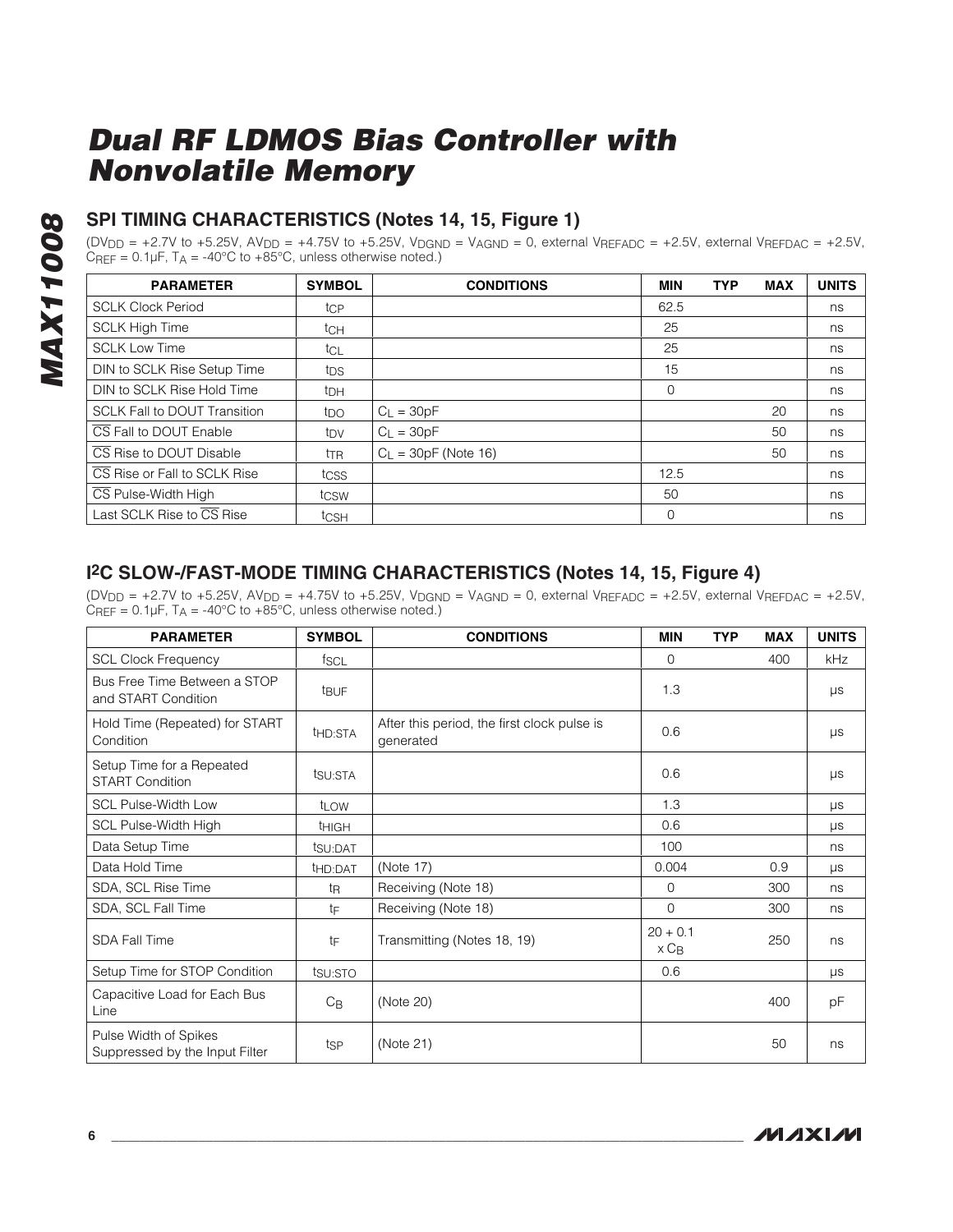### **I2C HIGH-SPEED-MODE TIMING CHARACTERISTICS (Notes 14, 15, Figure 4)**

(DV<sub>DD</sub> = +2.7V to +5.25V, AV<sub>DD</sub> = +4.75V to +5.25V, V<sub>DGND</sub> = V<sub>AGND</sub> = 0, external V<sub>REFADC</sub> = +2.5V, external V<sub>REFDAC</sub> = +2.5V,  $C_{REF} = 0.1 \mu F$ ,  $T_A = -40^{\circ}C$  to  $+85^{\circ}C$ , unless otherwise noted.)

|                                                         | <b>SYMBOL</b>       |                                                                     | $C_B = 100pF$ max |            | $C_B = 400pF$ |            | <b>UNITS</b> |
|---------------------------------------------------------|---------------------|---------------------------------------------------------------------|-------------------|------------|---------------|------------|--------------|
| <b>PARAMETER</b>                                        |                     | <b>CONDITIONS</b>                                                   | MIN               | <b>MAX</b> | <b>MIN</b>    | <b>MAX</b> |              |
| Serial Clock Frequency                                  | f <sub>SCL</sub>    |                                                                     | $\Omega$          | 3.4        | $\Omega$      | 1.7        | <b>MHz</b>   |
| Setup Time (Repeated) START<br>Condition                | tsu:STA             |                                                                     | 160               |            | 160           |            | ns           |
| Hold Time (Repeated) START<br>Condition                 | t <sub>HD:STA</sub> |                                                                     | 160               |            | 160           |            | ns           |
| <b>SCL Pulse-Width Low</b>                              | t <sub>LOW</sub>    |                                                                     | 160               |            | 320           |            | ns           |
| SCL Pulse-Width High                                    | <sup>t</sup> ніGН   |                                                                     | 80                |            | 120           |            | ns           |
| Data Setup Time                                         | tsu:DAT             |                                                                     | 10                |            | 10            |            | ns           |
| Data Hold Time                                          | t <sub>HD:DAT</sub> | (Note 17)                                                           | 4                 | 70         | 4             | 150        | ns           |
| <b>SCL Rise Time</b>                                    | t <sub>RCL</sub>    |                                                                     | 10                | 40         | 20            | 80         | ns           |
| <b>SCL Rise Time</b>                                    | t <sub>RCL1</sub>   | After a repeated START<br>condition and after an<br>acknowledge bit | 10                | 80         | 20            | 160        | ns           |
| <b>SCL Fall Time</b>                                    | tFCL                |                                                                     | 10                | 40         | 20            | 80         | ns           |
| <b>SDA Rise Time</b>                                    | t <sub>RDA</sub>    |                                                                     | 10                | 80         | 20            | 160        | ns           |
| <b>SDA Fall Time</b>                                    | t <sub>FDA</sub>    |                                                                     | 10                | 80         | 20            | 160        | ns           |
| Setup Time for STOP Condition                           | tsu:STO             |                                                                     | 160               |            | 160           |            | ns           |
| Capacitive Load for Each Bus Line                       | $C_{\mathsf{B}}$    | (Note 20)                                                           |                   | 100        |               | 400        | ns           |
| Pulse Width of Spikes Suppressed<br>by the Input Filter | tsp                 | (Note 21)                                                           | $\mathbf{0}$      | 10         | $\Omega$      | 10         | ns           |

### **MISCELLANEOUS TIMING CHARACTERISTICS (Note 15)**

(DV<sub>DD</sub> = +2.7V to +5.25V, AV<sub>DD</sub> = +4.75V to +5.25V, V<sub>DGND</sub> = V<sub>AGND</sub> = 0, external V<sub>REFADC</sub> = +2.5V, external V<sub>REFDAC</sub> = +2.5V,  $C_{REF} = 0.1 \mu F$ ,  $T_A = -40^{\circ}C$  to  $+85^{\circ}C$ , unless otherwise noted.)

| <b>PARAMETER</b>                                                                                    | <b>SYMBOL</b>       | <b>CONDITIONS</b> | <b>MIN</b> | <b>TYP</b> | <b>MAX</b> | <b>UNITS</b> |
|-----------------------------------------------------------------------------------------------------|---------------------|-------------------|------------|------------|------------|--------------|
| Minimum Time to Wait After a Write<br>Command Before Reading Back<br>Data from the Same Location    | <b>tRDBK</b>        | (Note 22)         |            |            |            | μs           |
| CNVST Active-Low Pulse Width in<br>ADC Clock Mode 01                                                | t <sub>CNV01</sub>  |                   | 20         |            |            | ns           |
| <b>CNVST</b> Active-Low Pulse Width in<br>ADC Clock Mode 11 to Initiate a<br>Temperature Conversion | t <sub>CNV11</sub>  |                   | 20         |            |            | ns           |
| CNVST Active-Low Pulse Width in<br>ADC Clock Mode 11 for ADCIN1/2<br>Acquisition                    | t <sub>ACQ11A</sub> |                   | 1.5        |            |            | μs           |
| ADC Power-Up Time (External<br>Reference)                                                           | tAPUEXT             |                   |            | 1.1        |            | μs           |
| ADC Power-Up Time (Internal<br>Reference)                                                           | <b>TAPUINT</b>      |                   |            | 70         |            | μs           |

**MAX11008 MAX11008** 

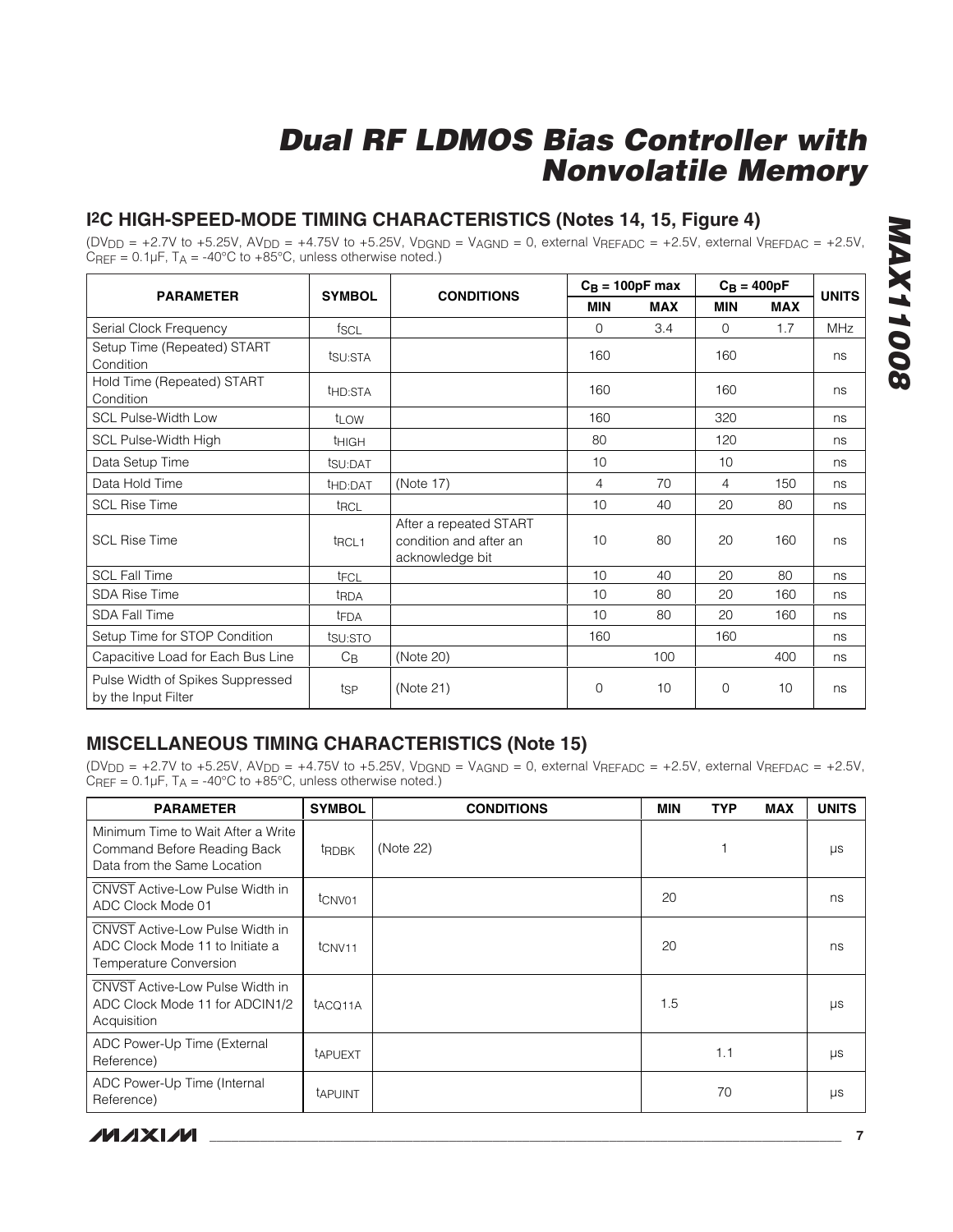### **MISCELLANEOUS TIMING CHARACTERISTICS (Note 15) (continued)**

 $(DV_{DD} = +2.7V$  to +5.25V,  $A V_{DD} = +4.75V$  to +5.25V,  $V_{DGND} = V_{AGND} = 0$ , external  $V_{REFADC} = +2.5V$ , external  $V_{REFDAC} = +2.5V$ , CREF =  $0.1 \mu$ F, T<sub>A</sub> = -40°C to +85°C, unless otherwise noted.)

| <b>PARAMETER</b>                                                   | <b>SYMBOL</b>       | <b>CONDITIONS</b>                        | <b>MIN</b> | <b>TYP</b>     | <b>MAX</b> | <b>UNITS</b> |
|--------------------------------------------------------------------|---------------------|------------------------------------------|------------|----------------|------------|--------------|
| DAC Power-Up Time (External<br>Reference)                          | t <sub>DPUEXT</sub> |                                          |            | $\overline{c}$ |            | μs           |
| DAC Power-Up Time (Internal<br>Reference)                          | t <sub>DPUINT</sub> |                                          |            | 70             |            | μs           |
| Acquisition Time (Internally Timed<br>in ADC Clock Modes 00 or 01) | taco                |                                          |            |                | 0.6        | μs           |
| Conversion Time (Internally<br>Clocked)                            | tconv               | Internally clocked, $T_A = +25^{\circ}C$ |            |                | 10         | μs           |
| Delay to Start of Conversion Time                                  | tconvw              | (Note 23)                                |            | 1.3            |            | μs           |
| Temperature Conversion Time<br>(Internally Clocked)                | tconvt              |                                          |            | 70             |            | μs           |

**Note 1:** Output settles to within ±0.5% of final value.

- **Note 2:** Total unadjusted errors are for the entire gate-drive channel including the 12-bit DAC, and the gate driver is measured at the GATE1 and GATE2 outputs.
- **Note 3:** V<sub>GATE</sub> = V<sub>DD</sub> 0.1. Measured from when OPSAFE1 or OPSAFE2 is set high.
- **Note 4:** During power-on-reset, the output safe switch is closed. The output safe switch is opened under user software control.
- **Note 5:** Guaranteed to be 11 bits linearly accurate.
- **Note 6:** Offset nulled.
- **Note 7:** The absolute range for analog inputs is from 0 to VAVDD.
- **Note 8:** Internal temperature-sensor performance is guaranteed by design.
- **Note 9:** The MAX11008 and the external sensor are at the same ambient temperature. External sensor measurement error is tested with a diode-connected 2N3904.
- **Note 10:** Guaranteed monotonicity. Accuracy is degraded at lower VREFDAC.
- **Note 11:** SDA/DIN is an open-drain output only when in I<sup>2</sup>C mode. A1/DOUT is an open-drain output only when in SPI mode.
- **Note 12:** Supply-current limits are valid only when digital inputs are set to DGND or supply voltage. Timing specifications are only guaranteed when inputs are driven rail-to-rail.
- Note 13: Shutdown supply currents are typically 0.4µA for AV<sub>DD</sub>; maximum specification is limited by automated test equipment.
- **Note 14:** All times are referred to the 50% point between V<sub>IH</sub> and V<sub>II</sub> levels.
- **Note 15:** Guaranteed by design. Not production tested.
- **Note 16:** DOUT will go into three-state mode after the  $\overline{CS}$  rising edge. Keep  $\overline{CS}$  low long enough for the DOUT value to be sampled before it goes to three-state.
- **Note 17:** A master device must provide a hold time of at least 300ns for the SDA signal (referred to V<sub>IL</sub> of the SCL signal) to bridge the undefined region of SCL's falling edge.
- **Note 18:** t<sub>R</sub> and t<sub>F</sub> measured between 0.3 x DV<sub>DD</sub> and 0.7 x DV<sub>DD</sub>.
- Note 19: C<sub>B</sub> = total capacitance of one bus line in pF. For bus loads between 100pF and 400pF, the timing parameters should be linearly interpolated.
- **Note 20:**An appropriate bus pullup resistance must be selected depending on board capacitance.
- **Note 21:** Input filters on the SDA and SCL inputs suppress noise spikes less than 50ns.
- **Note 22:** When a command is written to the serial interface, the command is passed by the internal oscillator clock and executed. There is a small synchronization delay before the new value is written to the appropriate register. If the serial interface attempts to read the new value back before t<sub>RDBK</sub>, the new data is not corrupted; however, the result of the read command may not reflect the new value.
- **Note 23:** This is the minimum time from the end of a command before CNVST should be asserted. The time allows for the data from the preceding write to arrive and set up the chip in preparation for the CNVST. The time need only be observed when the write affects the ADC controls. Failure to observe this time may lead to incorrect conversions (for example, conversion of the wrong ADC channel).

**MAXIM**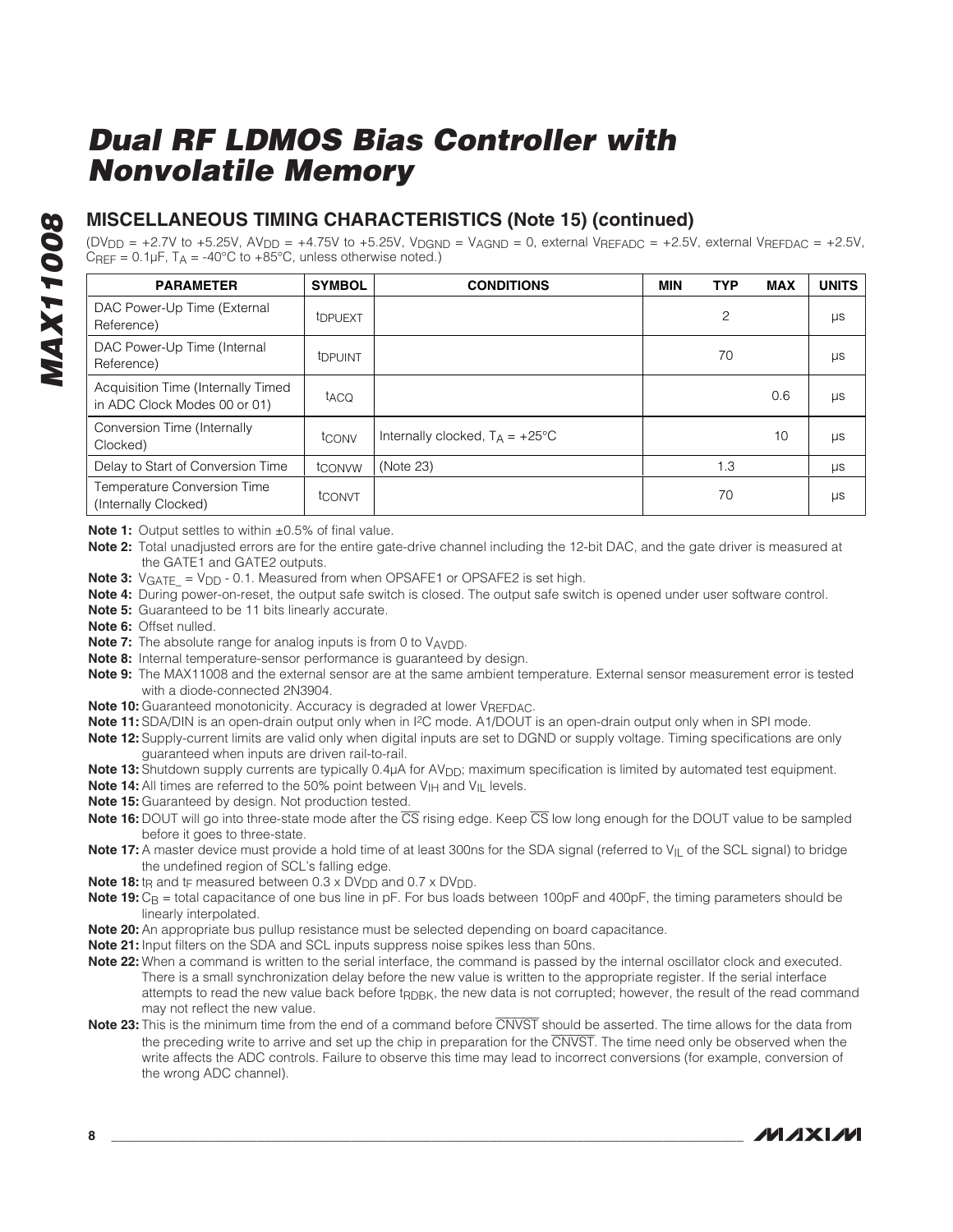**Typical Operating Characteristics**

erwise noted.) **ANALOG SUPPLY CURRENT CURRENT-SENSE AMPLIFIER OUTPUT DIGITAL SUPPLY CURRENT vs. SUPPLY VOLTAGE vs. SUPPLY VOLTAGE ERROR vs. TEMPERATURE (G = 2)** 2.10 3.5 0.2 MAX11008 toc01 MAX11008 toc02 MAX11008 toc03  $DV_{DD} = 5V$  $AV<sub>DD</sub> = 5V$ INT REF AND DACS TURNED ON WD OSC TURNED ON 3.0 0 2.09 PGAOUT\_ERROR(%) PGAOUT\_ ERROR (%) -0.2  $\begin{bmatrix} 2 \\ 2.08 \end{bmatrix}$  $\widetilde{\mathsf{SE}}$  2.5 AFTER CALIBRATION 2.0 -0.4 BEFORE CALIBRATION 2.07 1.5 -0.6 2.06 1.0 **L**<br>2.70 -0.8 4.7 4.9 4.8 5.0 5.1 5.2 5.3 2.70 3.74 3.22 4.26 4.78 5.30 -40 20 -10 50 80 110  $AV<sub>DD</sub>(V)$  $DV_{DD}$  (V) TEMPERATURE (°C) **CURRENT-SENSE AMPLIFIER OUTPUT CURRENT-SENSE AMPLIFIER OUTPUT CURRENT-SENSE AMPLIFIER OUTPUT ERROR vs. TEMPERATURE (G = 10) ERROR vs. TEMPERATURE (G = 25) ERROR vs. SENSE VOLTAGE (G = 2)** 0.4 0.3 1.0 MAX11008 toc04 MAX11008 toc05 MAX11008 toc06 OUTPUT AT PGAOUT\_  $CMV = 32V$ 0.2 0.8 0 PGAOUT\_ERROR(%) PGAOUT\_ ERROR (%) PGAOUT\_ERROR(%) PGAOUT\_ ERROR (%) 0 OUTPUT ERROR (%) OUTPUT ERROR (%) 0.6 -0.2 -0.3 AFTER BEFORE 0.4 CALIBRATION AFTER CALIBRATION -0.4 BEFORE CALIBRATION **CALIBRATION** -0.6 0.2 -0.6 -0.8 -0.9 0 -40 20 -10 50 80 110 -40 -10 20 50 80 110 -10 20 50 80 0 500 250 750 1000 1250 TEMPERATURE (°C) TEMPERATURE (°C) VSENSE (mV) **CURRENT-SENSE AMPLIFIER OUTPUT CURRENT-SENSE AMPLIFIER OUTPUT CURRENT-SENSE AMPLIFIER ERROR vs. SENSE VOLTAGE (G = 10) ERROR vs. SENSE VOLTAGE (G = 25) OUTPUT ERROR vs. CMV** 0.30 1.0 5 MAX11008 toc07 MAX11008 toc08 MAX11008 toc09 OUTPUT AT PGAOUT\_ OUTPUT AT PGAOUT\_ VSENSE = 75mV CMV = 32V CMV = 32V 0.25 0.8 4  $G = 2$ OUTPUT ERROR (%) **JUTPUT ERROR (%)** OUTPUT ERROR (%) OUTPUT ERROR (%) OUTPUT ERROR (%) 0.20 0.6 3 0.15 2  $G = 25$ 0.4 0.10 0.2 1  $G = 10$ . 0.05  $\boldsymbol{0}$  $\boldsymbol{0}$ 0 0 100 50 150 200 250 0 40 20 60 80 100 5 15 20 10 25 30 35

VSENSE (mV)

VSENSE (mV)

**MAXM** 

 $(AV_{DD} = DV_{DD} = 5V$ , external  $V_{REFADC} = 2.5V$ , external  $V_{REFDAC} = 2.5V$ ,  $V_{CS} = V_{CS} + = 32V$ ,  $C_{REF} = 0.1 \mu F$ ,  $T_A = +25°C$ , unless oth-

COMMON-MODE VOLTAGE (V)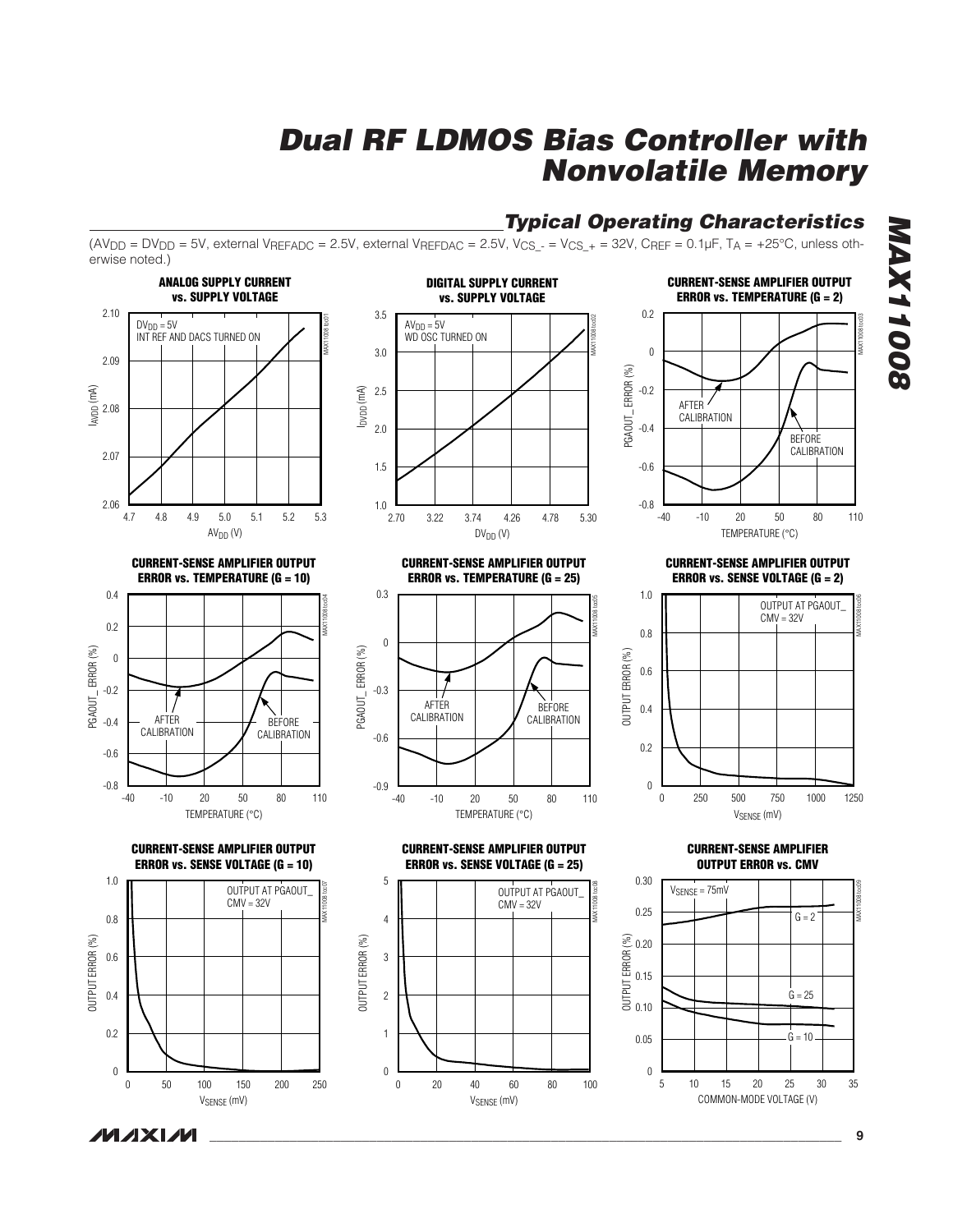

### **Typical Operating Characteristics (continued)**

**MAXM** 

 $(AV_{DD} = DV_{DD} = 5V$ , external  $V_{REFADC} = 2.5V$ , external  $V_{REFDAC} = 2.5V$ ,  $V_{CS} = V_{CS} + = 32V$ ,  $C_{REF} = 0.1 \mu F$ ,  $T_A = +25°C$ , unless otherwise noted.)

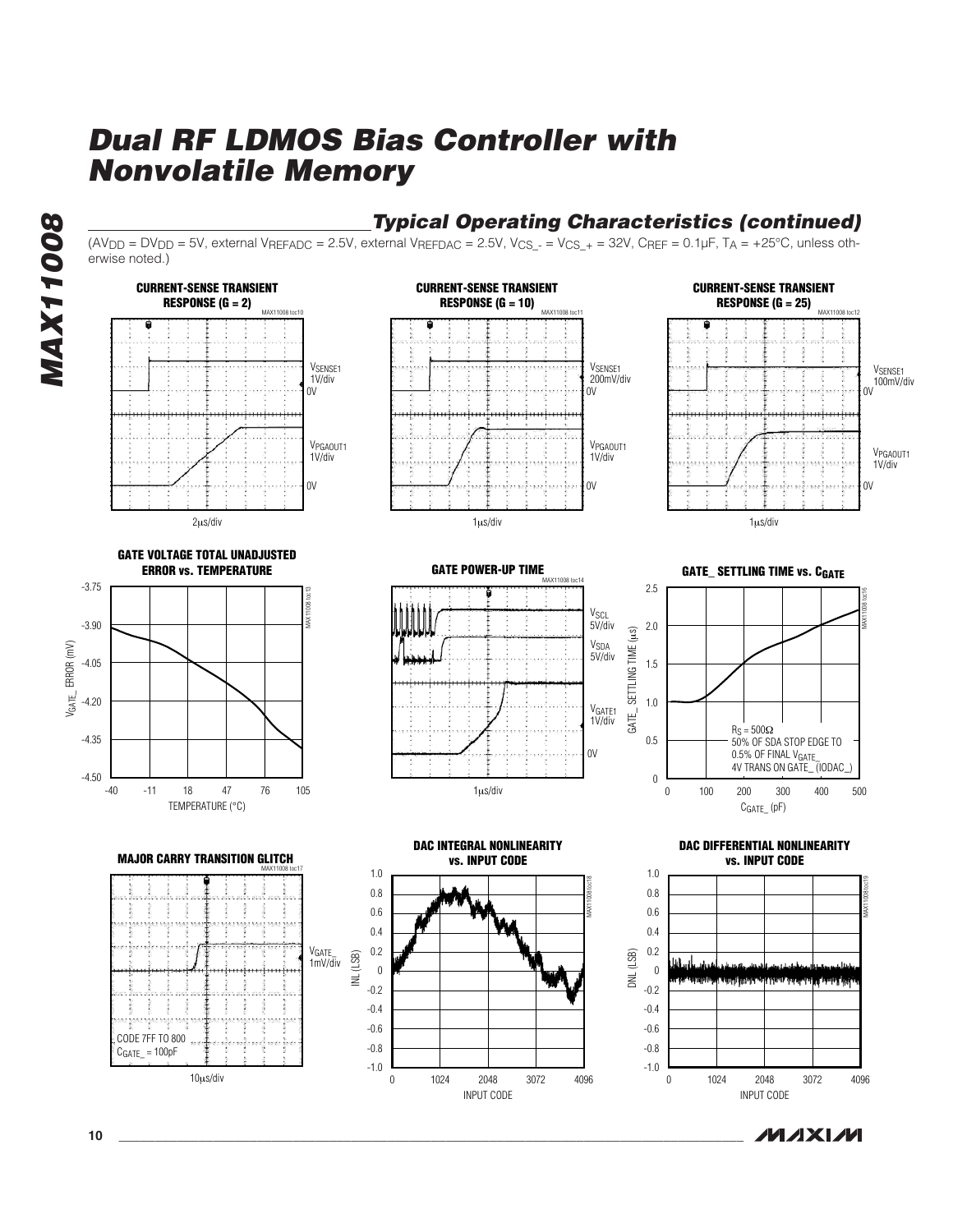#### erwise noted.)**ADC INTEGRAL NONLINEARITY ADC DIFFERENTIAL NONLINEARITY vs. OUTPUT CODE vs. OUTPUT CODE ADC SINAD vs. FREQUENCY** 1.00 1.00 80 MAX11008 toc20 MAX11008 toc21 MAX11008 toc22 0.75 0.75 0.50 0.50 75 ADC DNL (LSB) ADC INL (LSB) 0.25 0.25 SINAD (dB) 70  $\mathbf{0}$ 0 **THE FILM IN THE THEFT IN THE TIME** -0.25 -0.25 -0.50 -0.50 65 -0.75 -0.75 -1.00 -1.00 60 0 1024 2048 3072 4096 0 1024 2048 3072 4096 0.1 1 10 100 1000 OUTPUT CODE OUTPUT CODE FREQUENCY (kHz) **DIGITAL SUPPLY CURRENT ADC INTERNAL REFERENCE VOLTAGE ADC SFDR vs. FREQUENCY vs. SAMPLING RATE vs. SUPPLY VOLTAGE** 2.5026 8 100 MAX11008 toc23 MAX11008 toc24 MAX11008 toc25  $AV<sub>DD</sub> = DV<sub>DD</sub> = 5V$  $AV<sub>DD</sub> = DV<sub>DD</sub>$ 90 7 ADC REFERENCE VOLTAGE (V) DV<sub>DD</sub> SUPPLY CURRENT (mA) ADC REFERENCE VOLTAGE (V) DVDD SUPPLY CURRENT (mA) 2.5024 80 6 SFDR (dB) 2.5022 5 70 2.5020 4 60 2.5018 50 3 4.750 5.000 4.875 5.125 5.250 0.1 1 10 100 1000 0.1 1 10 100 1000 SAMPLING RATE (ksps) FREQUENCY (kHz) SUPPLY VOLTAGE (V)

 $(AV_{DD} = DV_{DD} = 5V$ , external  $V_{REFADC} = 2.5V$ , external  $V_{REFDAC} = 2.5V$ ,  $V_{CS_{-}} = V_{CS_{-}} = 32V$ ,  $C_{REF} = 0.1 \mu F$ ,  $T_A = +25^{\circ}C$ , unless oth-

# **Dual RF LDMOS Bias Controller with Nonvolatile Memory**

**Typical Operating Characteristics (continued)**

**MAX11008 MAX11008**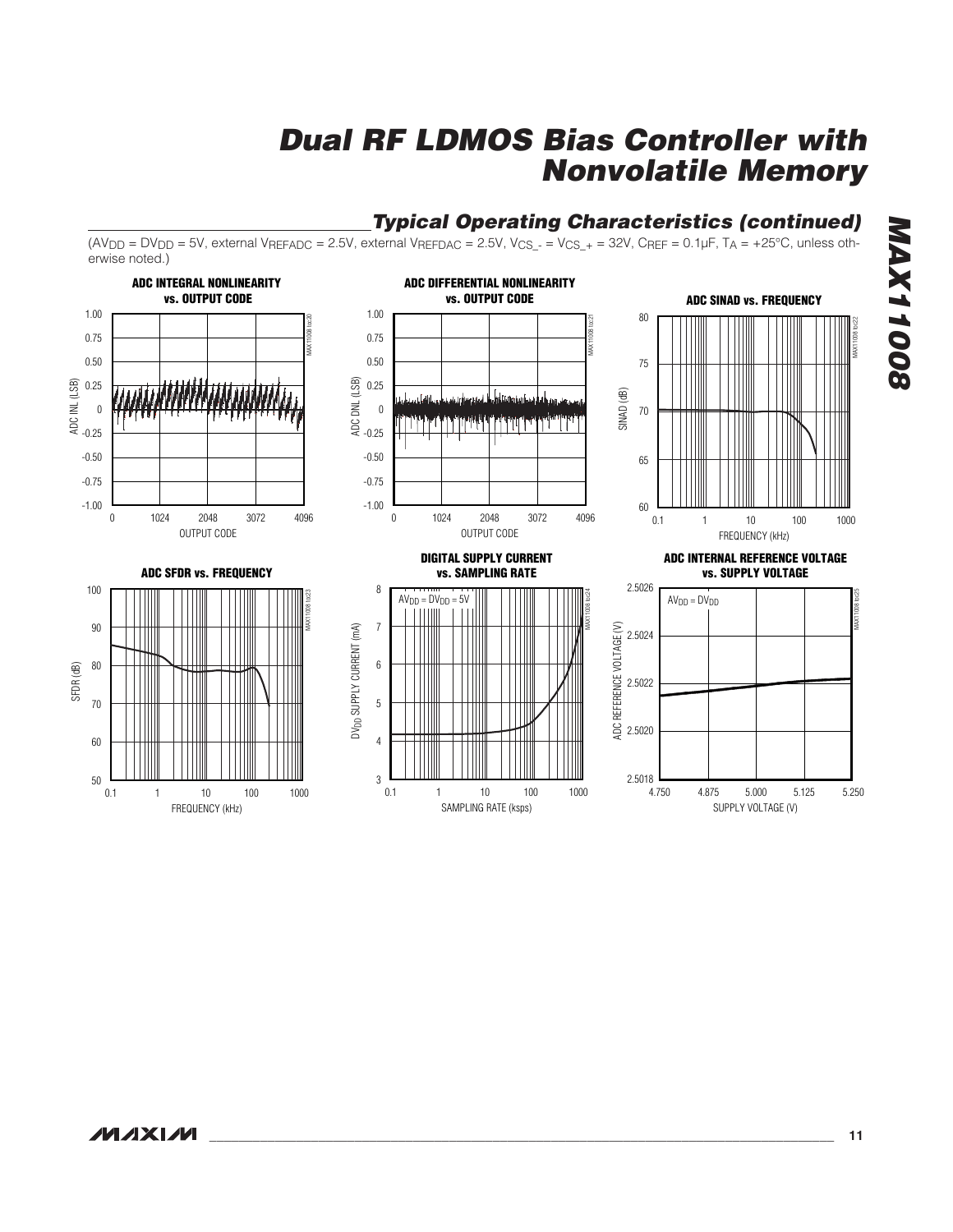-3





 $(AV_{DD} = DV_{DD} = 5V$ , external  $V_{REFADC} = 2.5V$ , external  $V_{REFDAC} = 2.5V$ ,  $V_{CS} = V_{CS} + 32V$ ,  $C_{REF} = 0.1 \mu F$ ,  $T_A = +25°C$ , unless oth-

-50 0 25 -25 50 75 100 125

-1.0

**Typical Operating Characteristics (continued)**

-40 18 -11 47 76 105

TEMPERATURE (°C)

TEMPERATURE (°C)

**MAXM** 

 $\Omega$ 

4.750 5.000 4.875 5.125 5.250

 $AV<sub>DD</sub>(V)$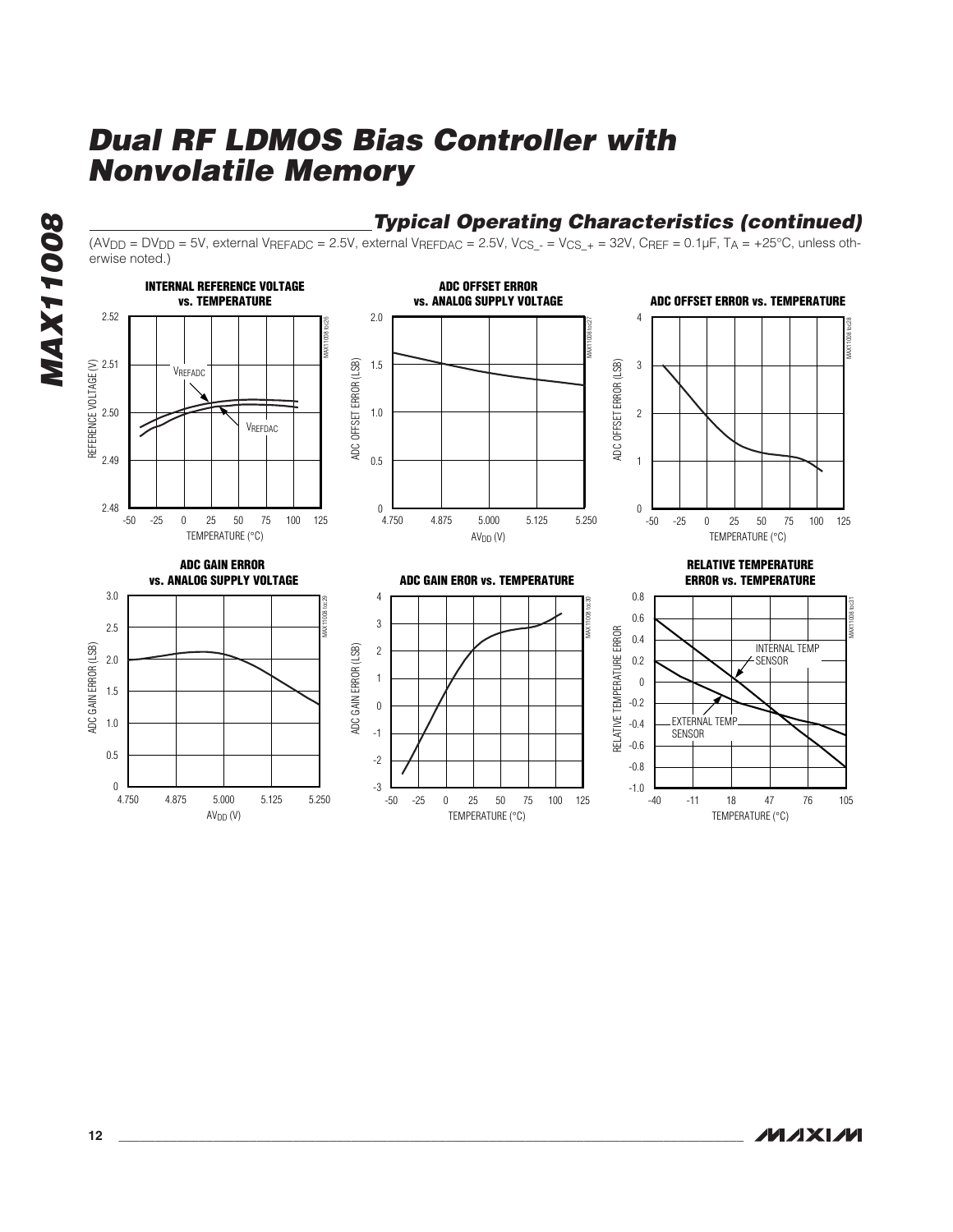# **Pin Description**

| <b>PIN</b>                   | <b>NAME</b>            | <b>FUNCTION</b>                                                                                                                                                                                                                                             |
|------------------------------|------------------------|-------------------------------------------------------------------------------------------------------------------------------------------------------------------------------------------------------------------------------------------------------------|
| 1,31                         | <b>DGND</b>            | Digital Ground. Connect both DGND inputs to the same potential.                                                                                                                                                                                             |
| $\overline{c}$               | OPSAFE1                | Output Safe Switch Logic Input 1. Drive OPSAFE1 high to close the output safe switch and clamp<br>GATE1 to AGND. Drive OPSAFE1 low to open the switch.                                                                                                      |
| 3                            | $AO/\overline{CS}$     | Address-Select Input 0/Chip-Select Input. In I2C mode, this is the address-select input 0. See Table<br>1. In SPI mode, this is the chip-select input.                                                                                                      |
| $\overline{4}$               | <b>CNVST</b>           | Active-Low Conversion Start Input. Drive CNVST low to begin a conversion when in clock modes 01<br>and 11.                                                                                                                                                  |
| 5                            | SPI/I2C                | Interface-Select Input. Connect to DGND for I2C interface. Connect to DV <sub>DD</sub> for SPI interface.                                                                                                                                                   |
| 6                            | <b>ALARM</b>           | Alarm Output                                                                                                                                                                                                                                                |
| $\overline{7}$               | OPSAFE2                | Output Safe Switch Logic Input 2. Drive OPSAFE2 high to close the output safe switch and clamp<br>GATE2 to AGND. Drive OPSAFE2 low to open the switch.                                                                                                      |
| 8                            | <b>REFDAC</b>          | DAC Reference Input/Output                                                                                                                                                                                                                                  |
| 9                            | <b>REFADC</b>          | ADC Reference Input/Output                                                                                                                                                                                                                                  |
| 10                           | DXP1                   | Temperature Diode Positive Input 1. Connect DXP1 to the anode of the external diode.                                                                                                                                                                        |
| 11                           | DXN <sub>1</sub>       | Temperature Diode Negative Input 1. Connect DXN1 to the cathode of the external diode.                                                                                                                                                                      |
| 12                           | DXP <sub>2</sub>       | Temperature Diode Positive Input 2. Connect DXP2 to the anode of the external diode.                                                                                                                                                                        |
| 13                           | DXN <sub>2</sub>       | Temperature Diode Negative Input 2. Connect DXN2 to the cathode of the external diode.                                                                                                                                                                      |
| 14                           | ADCIN1                 | ADC Auxiliary Input 1                                                                                                                                                                                                                                       |
| 15                           | ADCIN2                 | ADC Auxiliary Input 2                                                                                                                                                                                                                                       |
| 16                           | PGAOUT2                | Programmable-Gain Amplifier Output 2                                                                                                                                                                                                                        |
| 17                           | GATE2                  | Gate-Drive Amplifier Output 2                                                                                                                                                                                                                               |
| 18                           | GATE1                  | Gate-Drive Amplifier Output 1                                                                                                                                                                                                                               |
| 19, 25, 30,<br>34-39, 42, 48 | N.C.                   | No Connection. Not internally connected. Leave unconnected.                                                                                                                                                                                                 |
| 20, 24                       | AV <sub>DD</sub>       | Analog-Supply Input. Connect both AV <sub>DD</sub> inputs to the same potential.                                                                                                                                                                            |
| 21, 22, 23                   | <b>AGND</b>            | Analog Ground. Connect all AGND inputs to the same potential.                                                                                                                                                                                               |
| 26                           | $CS2+$                 | Current-Sense Positive Input 2. CS2+ is the external sense-resistor connection to the LDMOS 2 supply.                                                                                                                                                       |
| 27                           | CS <sub>2</sub> -      | Current-Sense Negative Input 2. CS2- is the external sense-resistor connection to the LDMOS 2 drain.                                                                                                                                                        |
| 28                           | $CS1-$                 | Current-Sense Negative Input 1. CS1- is the external sense-resistor connection to the LDMOS 1 drain.                                                                                                                                                        |
| 29                           | $CS1+$                 | Current-Sense Positive Input 1. CS1+ is the external sense-resistor connection to the LDMOS 1 supply.                                                                                                                                                       |
| 32, 33, 47                   | <b>DV<sub>DD</sub></b> | Digital-Supply Input. Connect all DV <sub>DD</sub> inputs to the same potential. Connect a 0.1µF capacitor to<br>DV <sub>DD</sub> .                                                                                                                         |
| 40                           | PGAOUT1                | Programmable-Gain Amplifier Output 1                                                                                                                                                                                                                        |
| 41                           | A2/N.C.                | Address-Select Input 2/N.C. In I2C mode, this pin is the address-select input 2. See Table 1. In SPI<br>mode, this is a no connection pin.                                                                                                                  |
| 43                           | <b>SCL/SCLK</b>        | Serial-Clock Input. SCL is the I2C-compatible clock input. SCLK is the SPI-compatible clock input.                                                                                                                                                          |
| 44                           | SDA/DIN                | Serial-Data Input/Output. SDA is the I2C-compatible input/output. DIN is the SPI-compatible data input.                                                                                                                                                     |
| 45                           | A1/DOUT                | Address-Select Input 1/Data Out. In I2C mode, this is the address-select input 1. See Table 1. In SPI<br>mode, this is the serial-data output. Data is clocked out on the falling edge of SCLK. DOUT is a high-<br>impedance output when CS is driven high. |
| 46                           | <b>BUSY</b>            | Busy Output. BUSY goes high to indicate activity.                                                                                                                                                                                                           |
| $\overline{\phantom{0}}$     | EP                     | Exposed Pad. Connect EP to AGND. Internally connected to AGND.                                                                                                                                                                                              |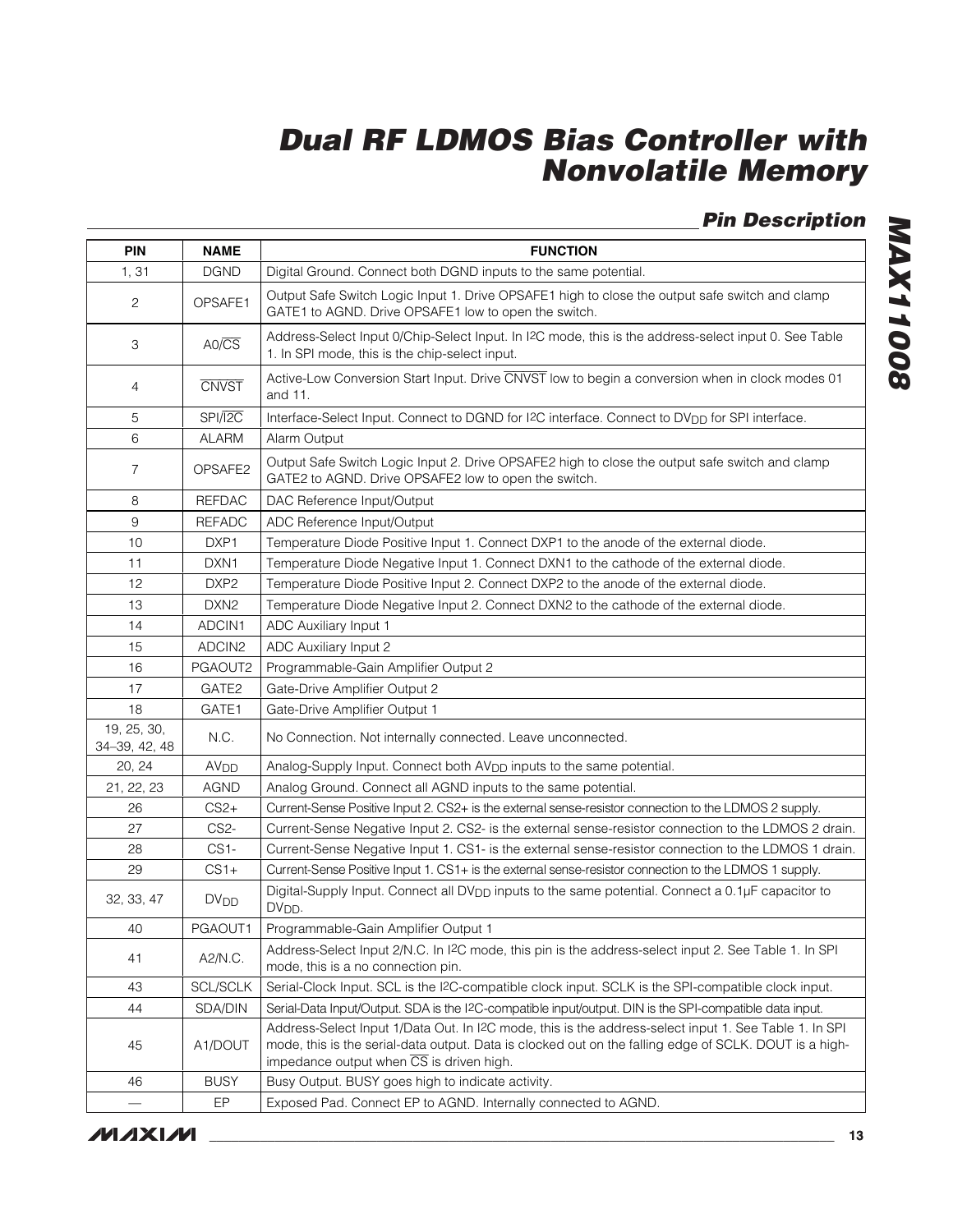**Functional Diagram**



**MAXM**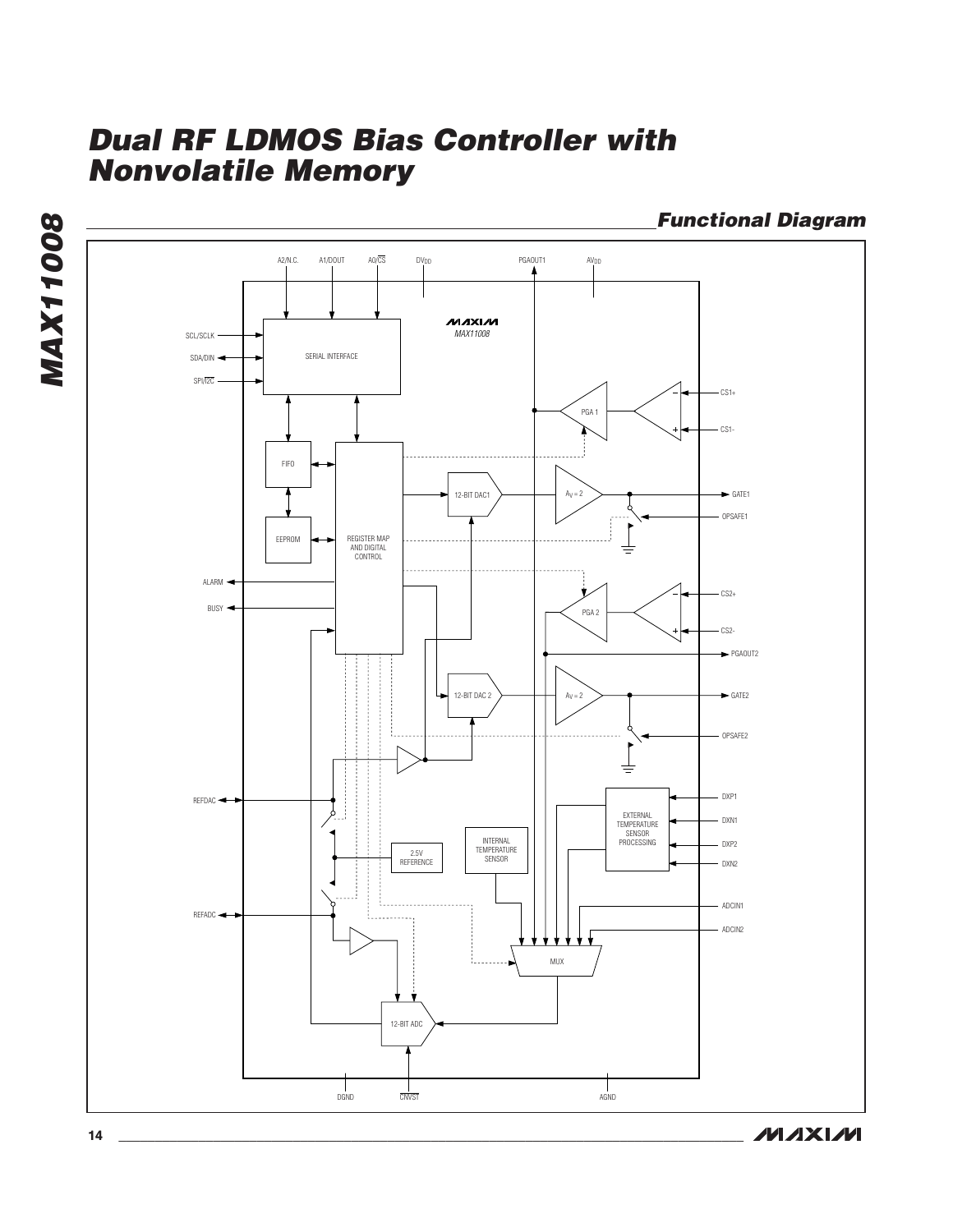

### **Typical Application Circuits—I2C Interface**

**MAXIM** 

**MAX11008**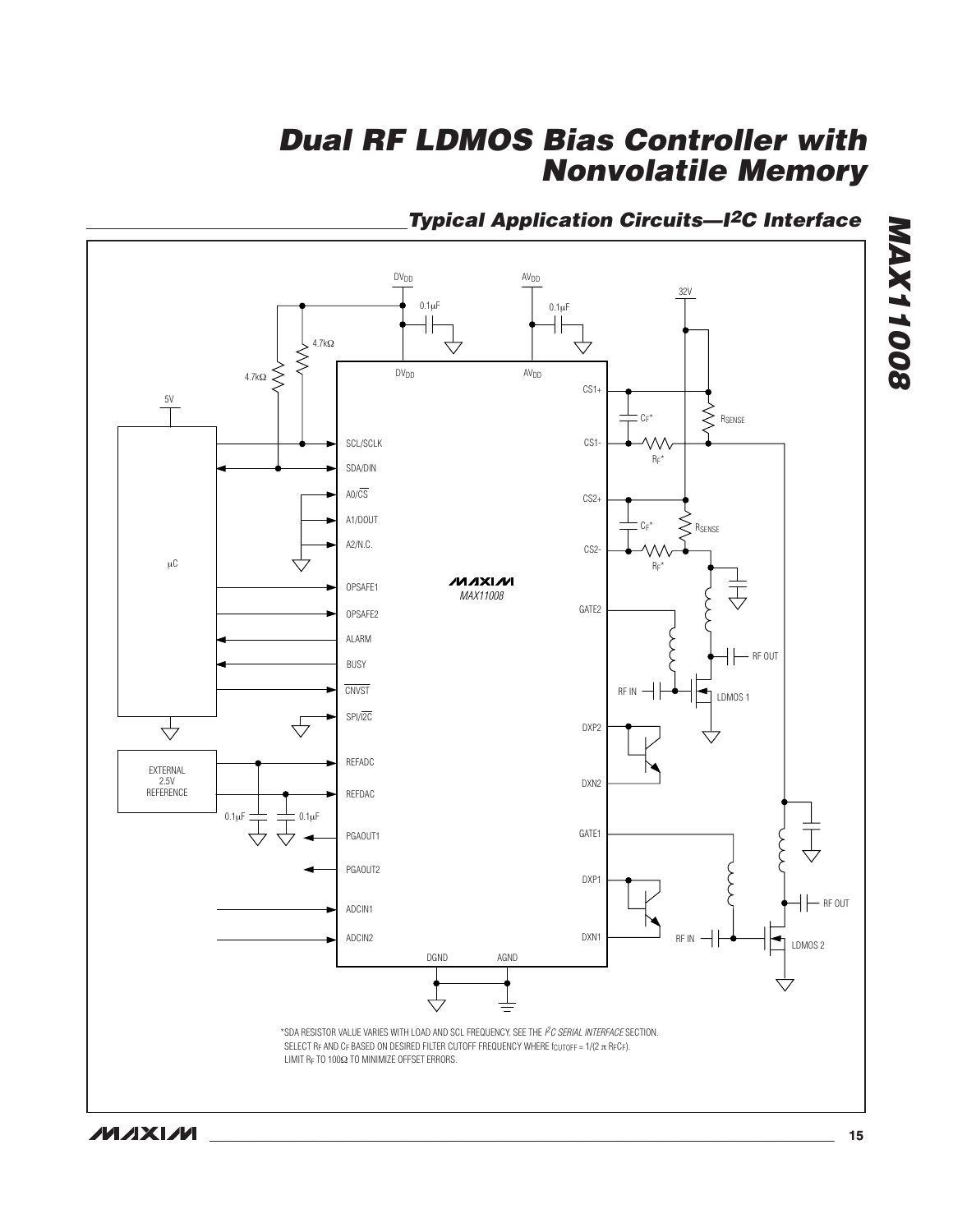

**Typical Application Circuits—SPI Interface**

**MAX11008**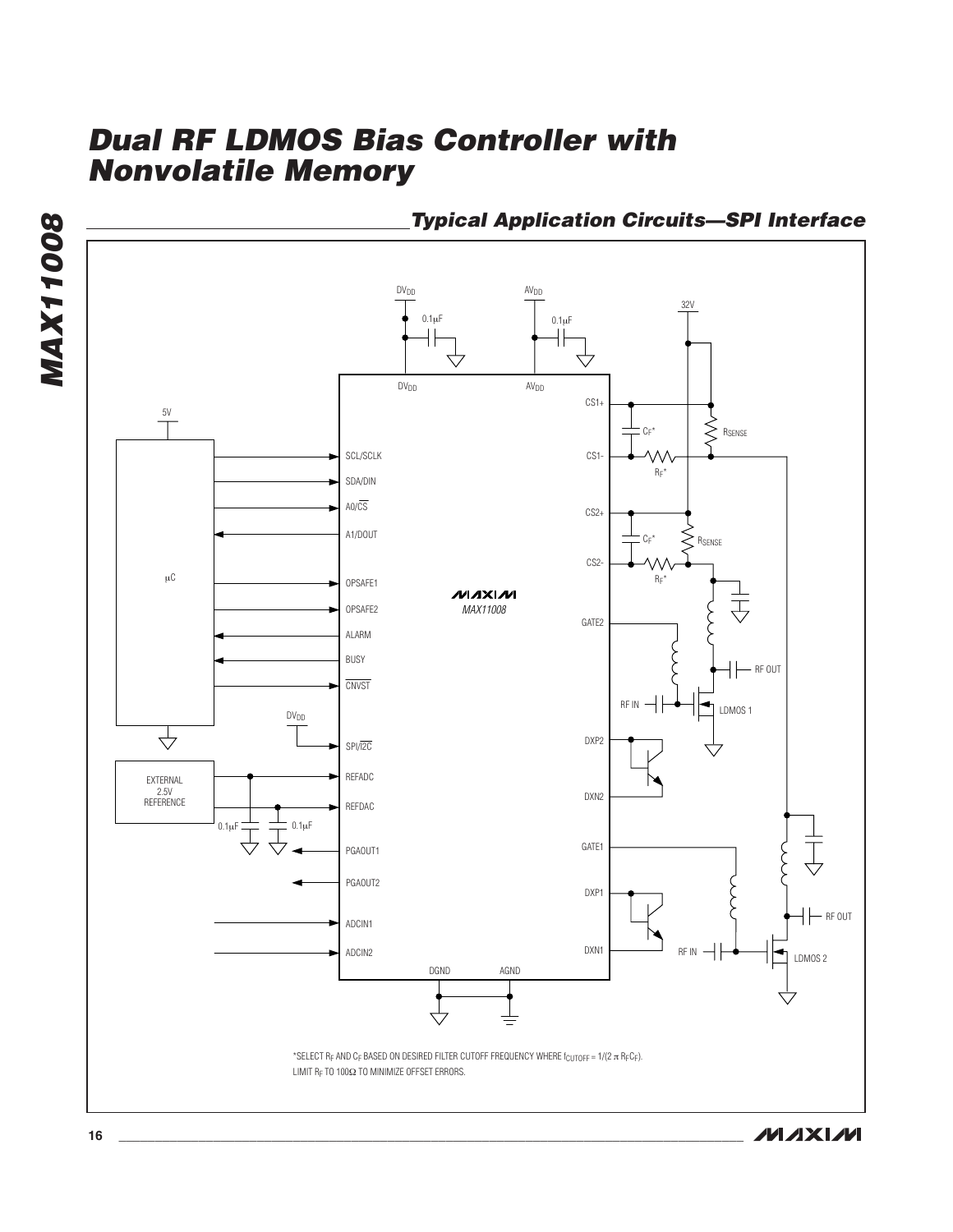### **Detailed Description**

The MAX11008 sets and controls the bias conditions for dual RF LDMOS power devices found in cellular base-station power amps. Each device includes two high-side current-sense amplifiers with programmable gains of 2, 10, and 25 to monitor the LDMOS transistor drain current over the 20mA to 5A range. Two external diode-connected transistors monitor the LDMOS transistor temperatures while an internal temperature sensor measures the local die temperature of the MAX11008. The 12-bit ADC is interfaced to a 7:1 multiplexer and converts the signals from the PGA outputs, internal and external temperature readings, or the two auxiliary analog inputs into digital data results that can be stored in the FIFO.

On the control side, two gate-drive channels, driven from two 12-bit DACs and a gain stage of 2, generate a positive gate voltage bias for the LDMOS. Each gatedrive output supports up to  $\pm 2$ mA of gate current. The gate-drive amplifier is current-limited to ±25mA and features a fast clamp to analog ground that operates independently of the serial interface.

The MAX11008 includes an on-chip, nonvolatile EEPROM that stores LUTs and register information. The LUTs are designed to store gate voltage vs. temperature curves for the LDMOS FET. The data is used for temperature compensation of the LDMOS FET's bias point. The LUTs can also contain compensation data for another independent parameter: either sense voltage or AIN voltage.

### **Digital Serial Interface**

The MAX11008 features both an I2C and an SPI-compatible serial interface. Connect SPI/I2C to DGND to select the I<sup>2</sup>C serial-interface operation, or to DV<sub>DD</sub> to select the SPI serial-interface operation. Do not alter interface mode during operation.

#### **SPI Serial Interface**

Connect SPI/ $\overline{I2C}$  to DV<sub>DD</sub> to select the SPI interface. The SPI serial interface consists of a serial data input (DIN), a serial clock line (SCLK), a chip select  $(\overline{CS})$ , and a serial data output (DOUT). The use of serial data output (DOUT) is optional and is only required when data is to be read back by the master device. The MAX11008 is SPI compatible within the range of  $V_{DD}$  = +2.7V to +5.25V. DIN, SCLK, CS, and DOUT facilitate bidirectional communication between the MAX11008 and the master at rates up to 20MHz.

Figure 1 illustrates the 4-wire interface timing diagram. The MAX11008 is a transmit/receive slave-only device, relying upon a master to generate a clock signal. The master initiates data transfer on the bus and generates the SCLK signal to permit data transfer.



Figure 1. SPI Serial-Interface Timing

**MAX11008**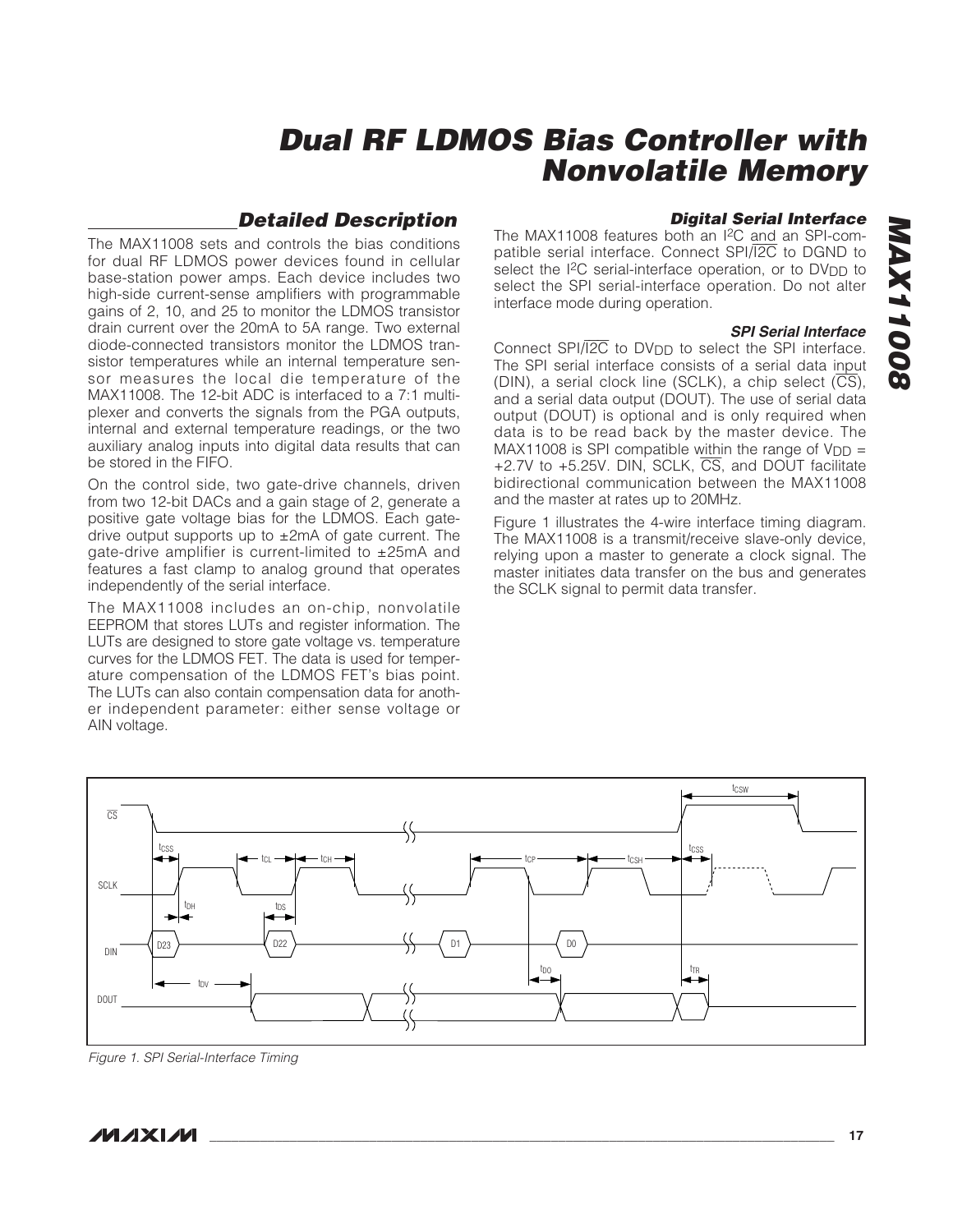The SPI bus cycles are 24 bits long. Data can be sup-<br>plied as three 8-bit bytes or as a continuous 24-bit<br>stream. CS must remain low throughout the 24-bit<br>sequence. The first 8-bit byte is a command byte<br>C[7:0]. The next plied as three 8-bit bytes or as a continuous 24-bit stream.  $\overline{CS}$  must remain low throughout the 24-bit sequence. The first 8-bit byte is a command byte C[7:0]. The next 16 bits are data bits D[15:0]. Clock signal SCLK can idle low or high, but data is always clocked in on the rising edge of SCLK (CPOL = CPHA).

SPI data transfers begin with the falling edge of  $\overline{CS}$ . Data is clocked into the device on the rising edges of SCLK and clocked out of the device on the falling edges of SCLK. For correct bus cycles,  $\overline{CS}$  should frame the data and should not return to a 1 until after the last active rising clock edge. See Figure 2 for timing details. A rising edge of  $\overline{\text{CS}}$  causes DOUT to threestate and data reads should be performed accordingly. See Figures 1 and 3.

When writing instructions to the MAX11008, 24 clock cycles must be completed before  $\overline{CS}$  is driven high. The MAX11008 executes the instruction only after the 24th clock cycle has been received and  $\overline{\text{CS}}$  is driven high. To abort unwanted instructions,  $\overline{CS}$  can be driven high at any time before the 23rd rising clock edge.

When reading data from the MAX11008, 24 clock cycles must be completed before  $\overline{CS}$  is driven high. If  $\overline{CS}$  is driven high before the completion of the 24th falling edge, DOUT immediately three-states, the interface resets in preparation for the next command, and the data being read is lost.

#### **Write Format**

Use the following sequence to write 16 bits of data to a MAX11008 register (see Figure 2):

- 1) Drive  $\overline{\text{CS}}$  low to select the device.
- 2) Send the appropriate write command byte (see Table 6 for the register address map). The command byte is clocked in on the rising edge of SCLK.
- 3) Send 16 bits of data D[15:0] starting with the most significant bit (MSB). Data is clocked in on the rising edges of SCLK.
- 4) Drive  $\overline{\text{CS}}$  high to conclude the command.



Figure 2. SPI Write Sequence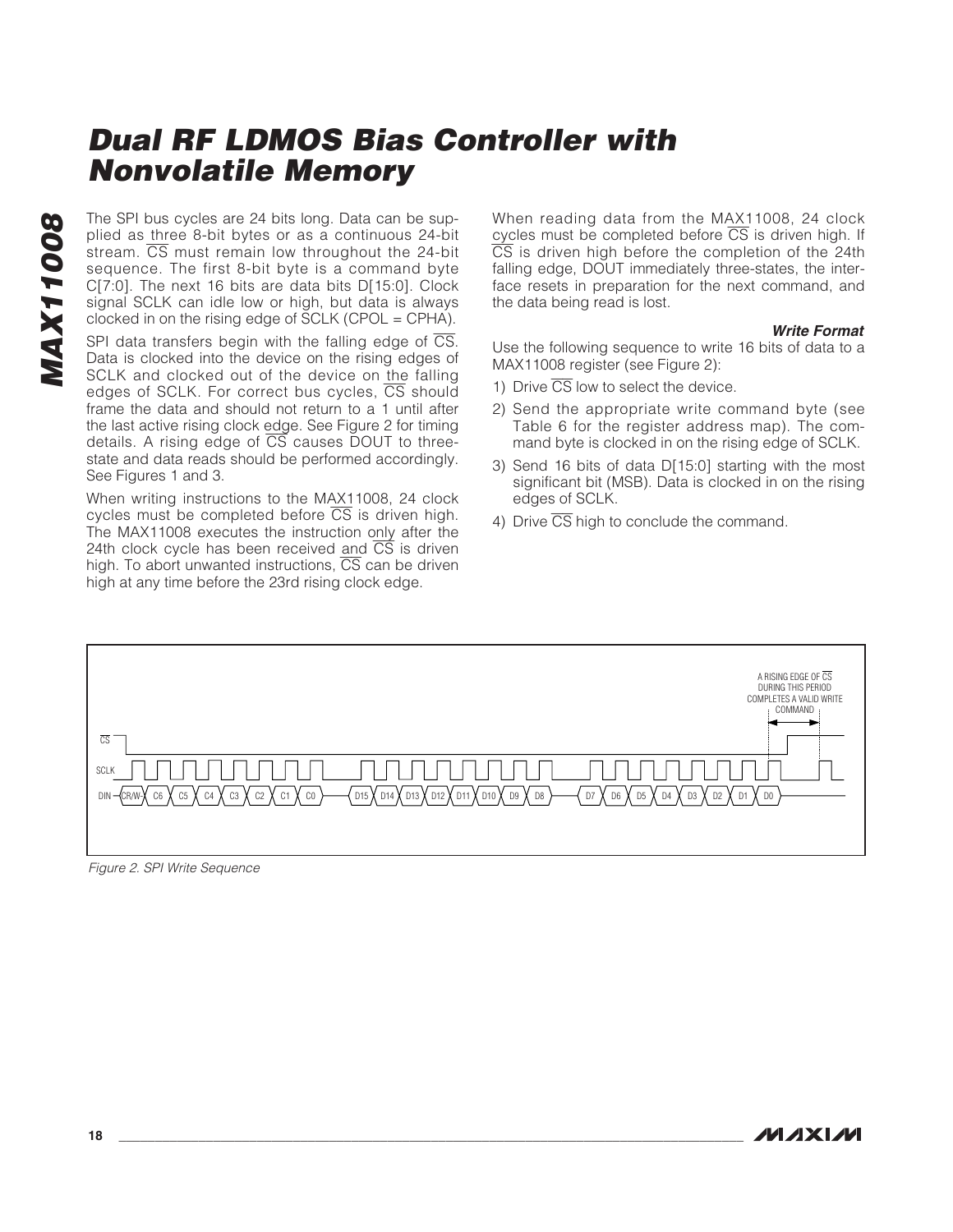#### **Read Format**

Use the following sequence to read 16 bits of data from a MAX11008 register (see Figure 3):

- 1) Drive  $\overline{\text{CS}}$  low to select the device.
- 2) Send the appropriate read command byte (see Table 6 for the register address map). The command byte is clocked in on the rising edges of SCLK.
- 3) Receive 16 bits of data. The first 4 bits of data are always high. Data is clocked out on the falling edges of SCLK.
- 4) Drive CS high.

#### **I <sup>2</sup>C Serial Interface**

**MAX11008**

80011XVM

Connect SPI/I2C to DGND to select the I2C interface. The I2C serial interface consists of a serial data line (SDA) and a serial clock line (SCL). The MAX11008 is I2C compatible within the  $DV_{DD} = 2.7V$  to 5.25V range. SDA and SCL facilitate bidirectional communication between the MAX11008 and the master at rates up to 400kHz for fast mode and up to 3.4MHz for high-speed mode (HS mode). See the Bus Timing and HS I<sup>2</sup>C Mode sections for more information on data-rate configurations.

Figure 4 shows the 2-wire interface timing diagram. The MAX11008 is a transmit/receive slave-only device, relying upon a master to generate a clock signal. The master (typically a microcontroller) initiates data transfers on the bus and generates the SCL signal to permit data transfer.



Figure 3. SPI Read Sequence



Figure 4. I2C Serial-Interface Timing Diagram

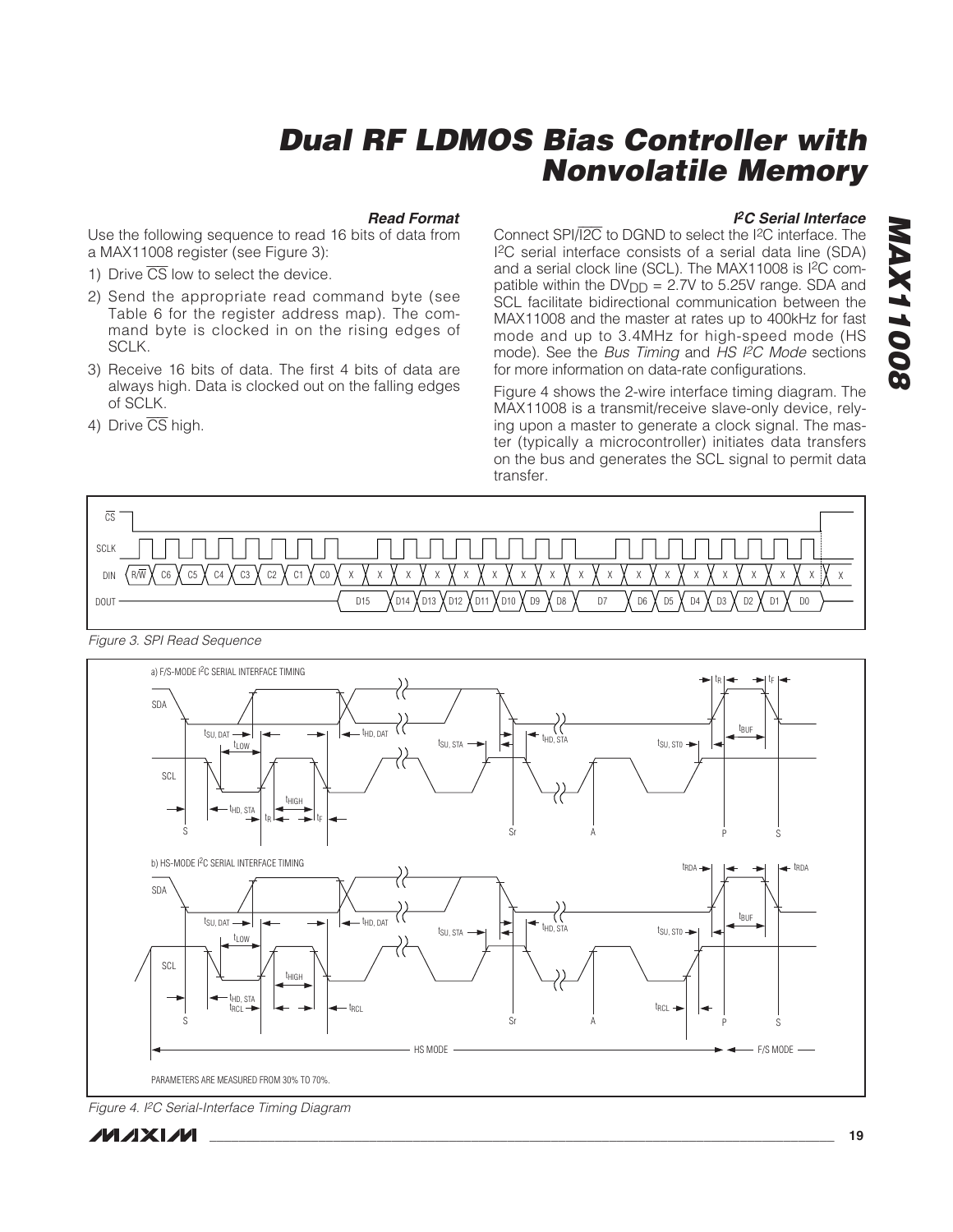A master device communicates to the MAX11008 by<br>transmitting the proper slave address followed by a<br>command and/or data words. Each transmit sequence<br>is framed by a START (S) or repeated START (Sr) con-<br>dition and a STOP ( transmitting the proper slave address followed by a command and/or data words. Each transmit sequence is framed by a START (S) or repeated START (Sr) condition and a STOP (P) condition. Each word transmitted over the bus is 8 bits long and is always followed by an acknowledge clock pulse.

The MAX11008 SDA and SCL drivers are open-drain outputs, requiring a pullup resistor (750Ω or greater) to generate a logic-high voltage (see the Typical Application Circuits). Series resistors are optional for noise filtering. These series resistors protect the input stages of the MAX11008 from high-voltage spikes on the bus line, and minimize crosstalk and undershoot of the bus signals.

**Bit Transfer**

One data bit is transferred during each SCL clock cycle. The data on SDA must remain stable during the high period of the SCL clock pulse. Changes in SDA while SCL is high are control signals (see the START and STOP Conditions section). Both SDA and SCL idle high when the I2C bus is not busy.

#### **START and STOP Conditions**

The master initiates a transmission with a START condition (S), which is a high-to-low transition on SDA while SCL is high. The master terminates a transmission with a STOP condition (P), which is a low-to-high transition on SDA while SCL is high (see Figure 5). A repeated START condition (Sr) can be used in place of a STOP condition to leave the bus active and the mode unchanged (see the HS I<sup>2</sup>C Mode section).

**Acknowledge Bits and Not-Acknowledge Conditions** Data transfers are framed with an acknowledge bit (ACK) or a not-acknowledge bit (NACK). Both the master and the MAX11008 (slave) generate acknowledge bits. To generate an acknowledge, the receiving device must pull SDA low before the rising edge of the acknowledge-related clock pulse (ninth clock pulse) and keep it low during the high period of the clock pulse (see Figure 6).

To generate a not-acknowledge condition, the receiver allows SDA to be pulled high before the rising edge of the acknowledge-related clock pulse, and leaves SDA high during the high period of the clock pulse. Monitoring the acknowledge bits allows for detection of unsuccessful data transfers. An unsuccessful data transfer happens if a receiving device is busy or if a system fault has occurred. In the event of an unsuccessful data transfer, the bus master reattempts communication at a later time.



Figure 5. START and STOP Conditions



Figure 6. Acknowledge Bits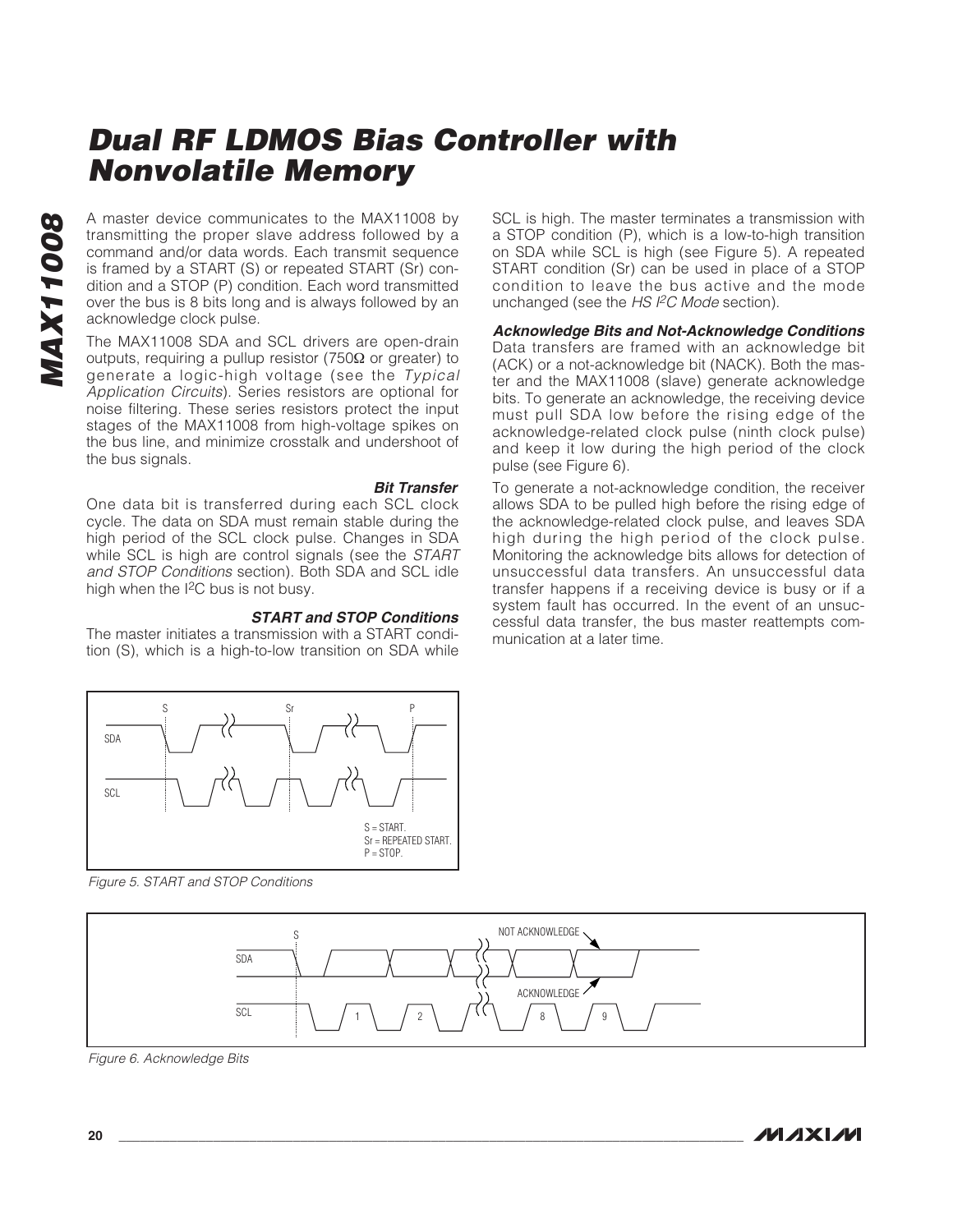#### **Slave Address**

A bus master initiates communication with a slave device by issuing a START condition followed by the 7 bit slave address and a read/write  $(R/\overline{W})$  bit (see Figure 7). When the device recognizes its slave address, it is ready to accept or send data depending on the  $R/\overline{W}$ bit. When the MAX11008 recognizes its slave address, it issues an ACK by pulling SDA low for one clock cycle and is ready to accept or send data depending on the  $R/\overline{W}$  bit that was sent.

The MAX11008 has eight user-selectable slave addresses, which are set through inputs A0, A1, and A2 (see Table 1). This feature allows up to eight MAX11008 devices to share the same bus inputs. The 4 MSBs D[7:4] are factory set, and the 3 LSBs are user-selectable.

#### **Bus Timing**

At power-up, the bus timing is set for I2C fast-mode (F/S mode), which allows I2C clock rates up to 400kHz. The MAX11008 can also operate in high-speed mode (HS mode) to achieve I2C clock rates up to 3.4MHz. See Figure 4 for I2C bus timing.

#### **HS I2C Mode**

**MAX11008**

**80011XVW** 

Select HS mode by addressing all devices on the bus with the HS-mode master code 0000 1XXX  $(X = don't)$ care). After successfully receiving the HS-mode master code, the MAX11008 issues a NACK, allowing SDA to be pulled high for one clock cycle (see Figure 8). After the NACK, the MAX11008 operates in HS mode. The master must then send a repeated START (Sr) followed by a slave address to initiate HS-mode communication. If the master generates a STOP condition, the

| A2 | A1 | A0 | <b>ADDRESS</b> |
|----|----|----|----------------|
| 0  |    |    | 0101000        |
| Ω  |    |    | 0101001        |
| Ω  |    |    | 0101010        |
| 0  |    |    | 0101011        |
|    |    |    | 0101100        |
|    |    |    | 0101101        |
|    |    |    | 0101110        |
|    |    |    | 0101111        |

#### **Table 1. Slave Address Select**



Figure 7. Slave Address Bits



Figure 8. F/S-Mode to HS-Mode Transfer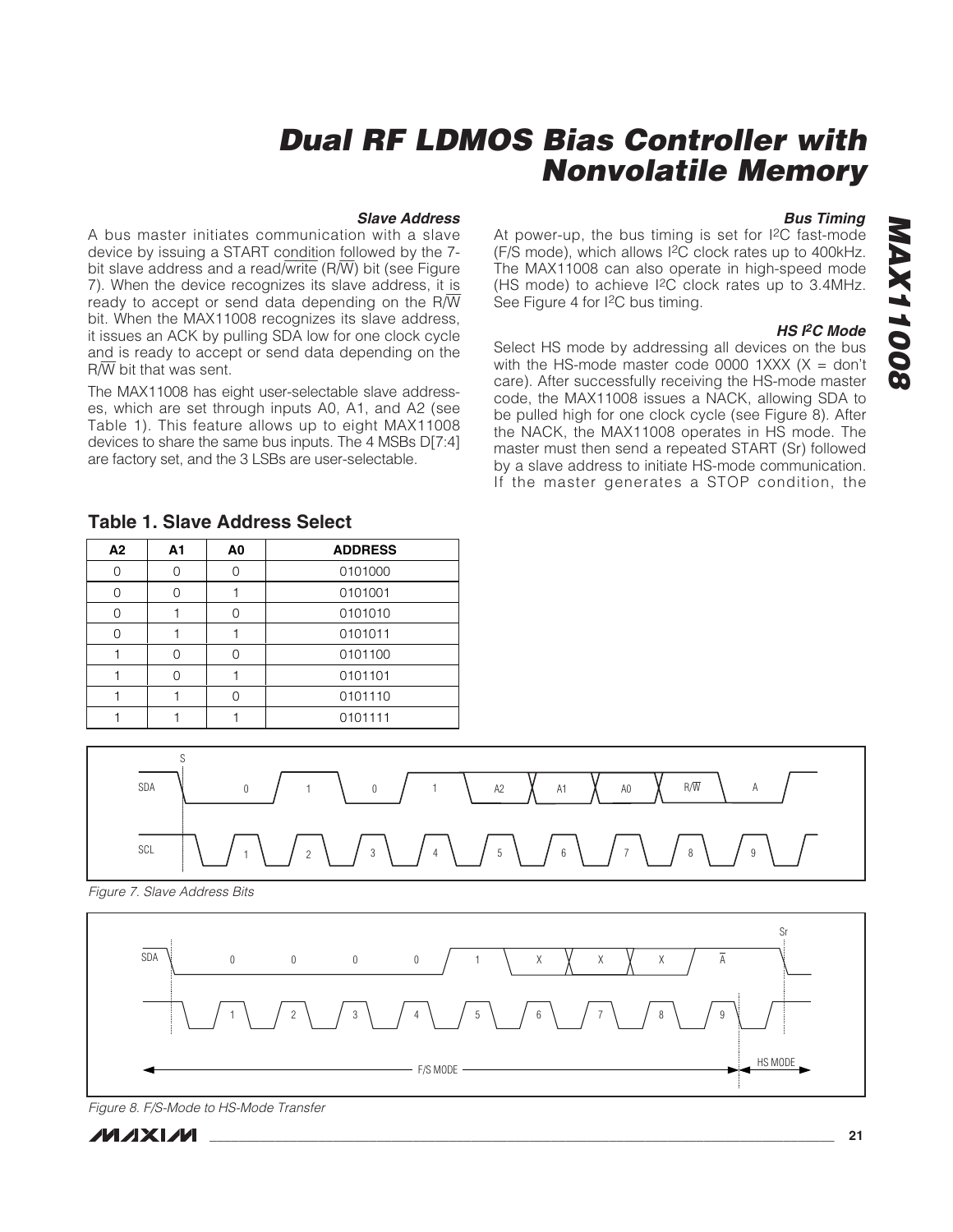condition in place of a STOP condition to leave the bus active and the mode unchanged. Figure 9 summarizes the data bit transfer format for HS-mode communication.

MAX11008 returns to F/S mode. Use a repeated START<br>condition in place of a STOP condition to leave the bus<br>active and the mode unchanged. Figure 9 summarizes<br>the data bit transfer format for HS-mode communication.<br>**Regist Register Address/Data Bytes (Write Cycle)** A write cycle begins with the bus master issuing a START condition followed by 7 address bits (see Figure 5 and Table 1) and a write bit ( $R/\overline{W}$  = 0). Once the slave address is recognized and the write bit is received, the MAX11008 (I2C slave) issues an ACK by pulling SDA low for one clock cycle. The master then sends the register address byte (command byte) to the

slave. The MSB of the register address byte is the read/write bit for the destination register address of the slave and must be set to 0 for a write cycle (see the Register Address Map section). After receiving the byte, the slave issues another acknowledge, pulling SDA low for one clock cycle. The master then writes two data bytes, receiving an ACK from the slave after each byte is sent. The master ends the write cycle by issuing a STOP condition. When operating in HS mode, a STOP condition returns the bus into F/S mode (see the HS I<sup>2</sup>C Mode section). Figure 10 shows a complete write cycle.



Figure 9. Data-Transfer Format in HS Mode



Figure 10. Write Cycle

**MAXM**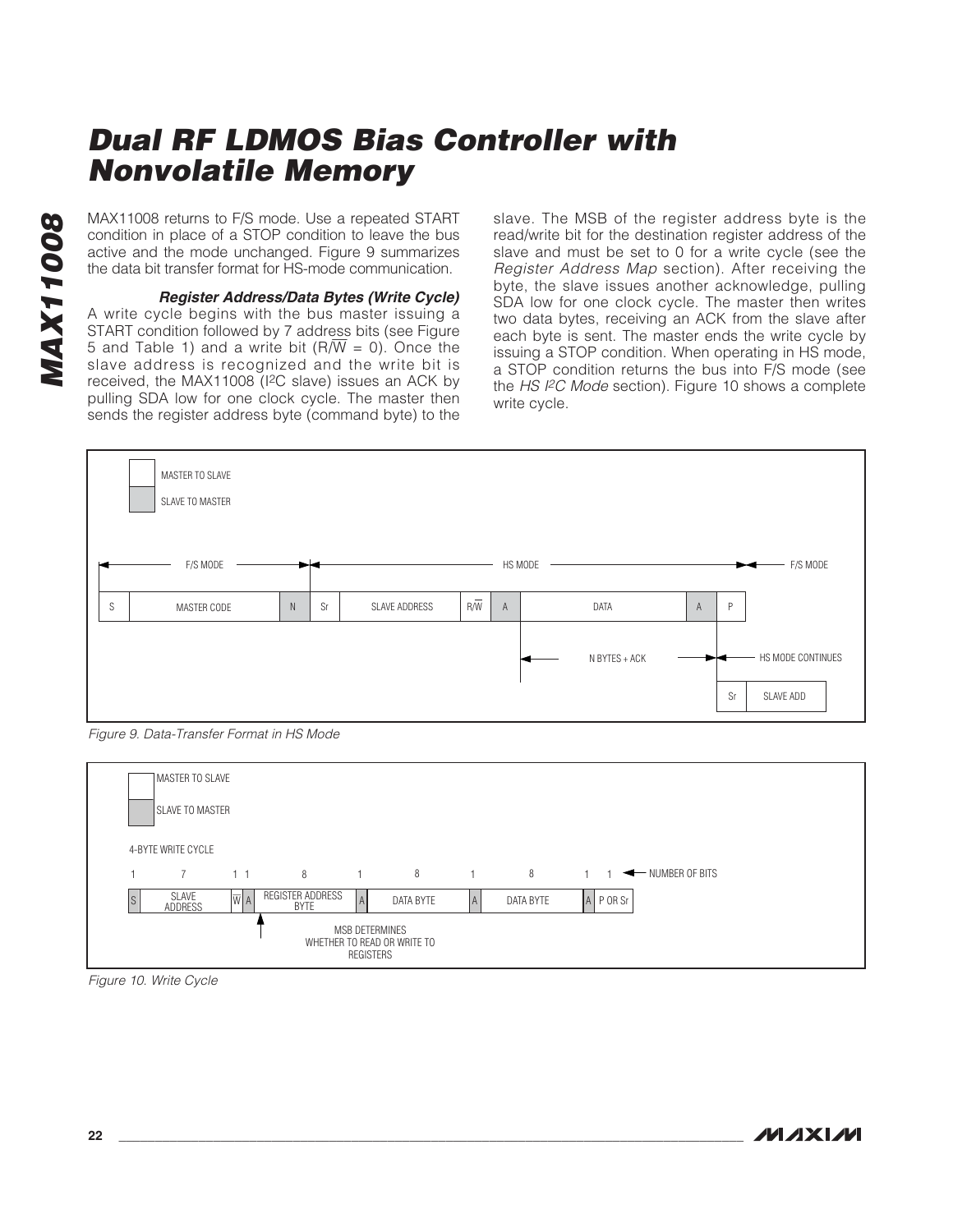### **Register Address/Data Bytes (5-Byte Read Cycle)**

A read cycle begins with the master issuing a START condition followed by a 7-bit address, (see Figure 5 and Table 1) and a write bit ( $R/\overline{W} = 0$ ) to instruct the MAX11008 interface that it is about to receive data. Once the slave address is recognized and the write bit is received, the MAX11008 (I2C slave) issues an ACK by pulling SDA low for one clock cycle. The master then sends the register address byte (command byte) to the slave. The MSB of the register address byte is the read/write bit for the destination register address of the slave and must be set to 1 for a read cycle (see the Register Address Map section). After this byte is received, another acknowledge bit is sent to the master from the slave. The master then issues a repeated START (Sr) condition. Following a repeated START (Sr), the master writes the slave address byte again with a read bit (R $\sqrt{W}$  = 1). After a third acknowledge signal from the slave, the data direction on the SDA bus reverses and the slave writes the 2 data bytes (the contents of the register that was addressed in the previous command byte) to the master. Finally, the master issues a NACK followed by a STOP condition (P), ending the read cycle. Figure 11 shows a complete 5-byte read cycle.

#### **Default Read Cycle (3-Byte Read Cycle)**

The MAX11008 2-wire interface has a unique feature for read commands. To avoid the necessity of sending 2 slave address bytes in one read cycle (see the 5-byte read cycle in Figure 11), the MAX11008 2-wire interface recognizes a single slave address byte with a read bit  $(R/\overline{W} = 1)$ . In this case, the interface outputs the contents of the last read device register. This default read feature is useful when the master must perform multiple consecutive reads from the same device register. Figure 11 shows a complete 3-byte read cycle.

|              | MASTER TO SLAVE<br>SLAVE TO MASTER  |                |              |              |                  |                |                    |   |           |             |                             |
|--------------|-------------------------------------|----------------|--------------|--------------|------------------|----------------|--------------------|---|-----------|-------------|-----------------------------|
| $\mathbf{1}$ | 5-BYTE READ CYCLE<br>$\overline{7}$ | 1 <sub>1</sub> | 8            | $\mathbf{1}$ | $7\overline{ }$  | 1 <sub>1</sub> | 8                  | 1 | 8         |             | 1 1 <b>4</b> NUMBER OF BITS |
| ls.          | SLAVE<br>ADDRESS                    | WA             | COMMAND BYTE | $A$ Sr       | SLAVE<br>ADDRESS | $R$ $A$        | DATA BYTE          | A | DATA BYTE | $N$ P OR Sr |                             |
|              | 3-BYTE READ CYCLE<br>$7^{\circ}$    | 1 <sub>1</sub> | 8            | $\mathbf{1}$ | 8                |                | 1 1 WIMBER OF BITS |   |           |             |                             |
| ls           | SLAVE                               | R   A          | DATA BYTE    | A            | DATA BYTE        | $N$ P OR Sr    |                    |   |           |             |                             |
|              | ADDRESS                             |                |              |              |                  |                |                    |   |           |             |                             |

Figure 11. 5-Byte and 3-Byte Read Cycle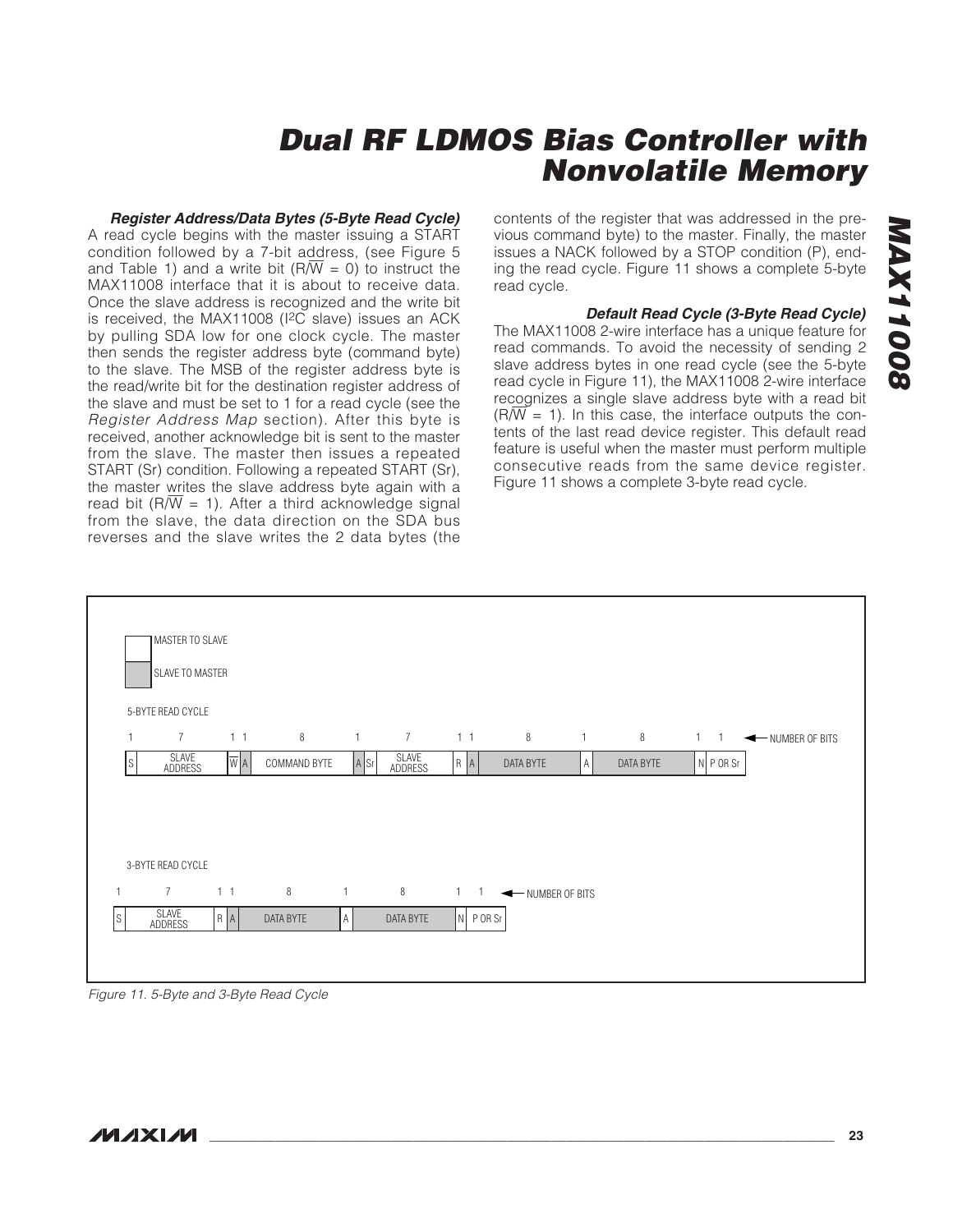# **MAX11008 AX11008**

#### **12-Bit ADC**

The MAX11008 12-bit ADC uses a SAR conversion technique and on-chip track-and-hold (T/H) circuitry to convert the PGA outputs (PGAOUT1 and PGAOUT2), temperature measurements, and single-ended auxiliary input voltages (ADCIN1 and ADCIN2) into 12-bit digital data when in ADC monitor mode (see the Hardware Configuration Register (HCFIG) (Read/Write) section). All nontemperature measurements are converted using a unipolar transfer function (see Figure 13), and all temperature measurements are converted using a bipolar transfer function (see Figure 14).

#### **Analog Input T/H**

Figure 12 shows the equivalent circuit for the ADC input architecture of the MAX11008. In track mode, an input capacitor is connected to the input signal (ADCIN1, ADCIN2, PGAOUT1, PGAOUT2, or temperature sensor processor output). Another input capacitor is connected to AGND. After the T/H enters hold mode, the difference between the sampled positive and negative input voltages is converted. The charging rate of the input capacitance determines the time required for the T/H to acquire an input signal. If the input signal's source impedance is high, the required acquisition time lengthens accordingly.

Any source impedance below 300Ω does not affect the ADC's AC performance. A high-impedance source can be accommodated either by lengthening t<sub>ACQ</sub> or by placing a 1µF capacitor between the positive and negative analog inputs. The combination of the analoginput source impedance and the capacitance at the analog input creates an RC filter that limits the analog input bandwidth.

#### **Input Bandwidth**

The ADC's input-tracking circuitry has a 1MHz smallsignal bandwidth, to digitize high-speed transient events and measure periodic signals with bandwidths exceeding the ADC's sampling rate by using undersampling techniques. Anti-alias filtering of the input signals is necessary to prevent high-frequency components from aliasing into the frequency band of interest.

#### **Analog Input Protection**

Internal electrostatic-discharge (ESD) protection diodes clamp all analog inputs to AV<sub>DD</sub> and AGND, allowing the inputs to swing from (AGND - 0.3V) to  $(AV_{DD} +$ 0.3V) without damage. However, for accurate conversions near full scale, the inputs must not exceed AVDD by more than 50mV or be lower than AGND by 50mV. If an analog input voltage exceeds the supplies, limit the input current to 2mA.



Figure 12. Analog Input Track and Hold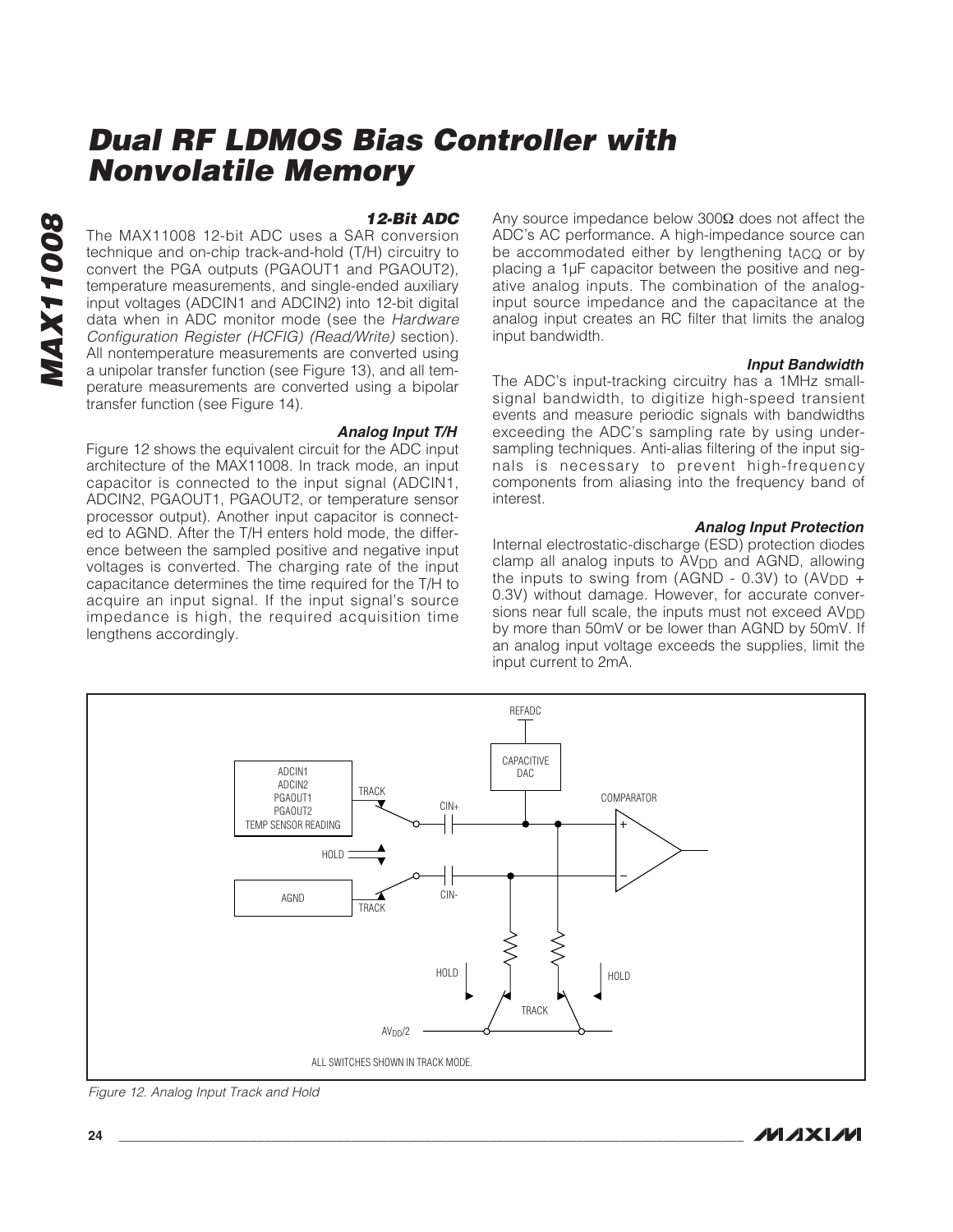#### **ADC Transfer Functions**

Figure 13 shows the unipolar transfer function for nontemperature measurements, and Figure 14 shows the bipolar transfer function used for temperature measurements. Code transitions occur halfway between successive-integer LSB values. Output coding is binary, with 1 LSB = VREFADC/4096 for nontemperature measurements, and  $1$  LSB =  $+0.125^{\circ}$ C for temperature measurements. All signed binary results use two's complement format.



Figure 13. ADC Transfer Function



Figure 14. Temperature Transfer Function

**MAXM** 

# **ADC Conversion Scheduling**

The MAX11008 ADC multiplexer scans and converts the selected inputs in the order shown in Table 2 (see the ADC Conversion Register (ADCCON) (Write Only) section) when more than one channel is selected. The results are stored in the FIFO when in ADC monitoring mode. The BUSY signal is set at the start and reset at the end of a scan except when the continuous convert bit is set at which time BUSY does not then respond to ADC conversions.

Writing a conversion command before a conversion is complete cancels the pending conversion. Avoid addressing the device using the serial interface while the ADC is converting.

### **Table 2. Order of ADC Conversion Scan**

| <b>ORDER OF SCAN</b> | <b>DESCRIPTION OF CONVERSION</b>  |
|----------------------|-----------------------------------|
|                      | Internal device temperature       |
| 2                    | External diode 1 temperature      |
| З                    | Output of PGA 1 for current sense |
|                      | Auxiliary input 1 (ADCIN1)        |
| 5                    | External diode 2 temperature      |
| 6                    | Output of PGA 2 for current sense |
|                      | Auxiliary input 2 (ADCIN2)        |

#### **ADC Clock Modes**

The MAX11008 offers three conversion/acquisition modes (known as clock modes) selectable through configuration register bits CKSEL1 and CKSEL0.

If the ADC conversion requires the internal reference (temperature measurement or voltage measurement with internal reference selected) and the reference has not been previously forced on (FBGON  $= 1$ ), the device inserts a typical delay of 72µs, for the reference to settle, before commencing the ADC conversion. The reference remains powered up while there are pending conversions. If the reference is not forced on, it automatically powers down at the end of a scan or when CONCONV in the ADC Conversion register is set back to 0.

#### **Internally Timed Acquisitions and Conversions**

#### **Clock Mode 00**

In clock mode 00, power-up, acquisition, conversion, and power-down are all initiated by writing to the ADC Conversion register and performed automatically using the internal oscillator. This is the default clock mode. The ADC sets the BUSY output high, powers up, and scans all requested channels storing the results in the FIFO if the ADCMON bit has been set. After the scan is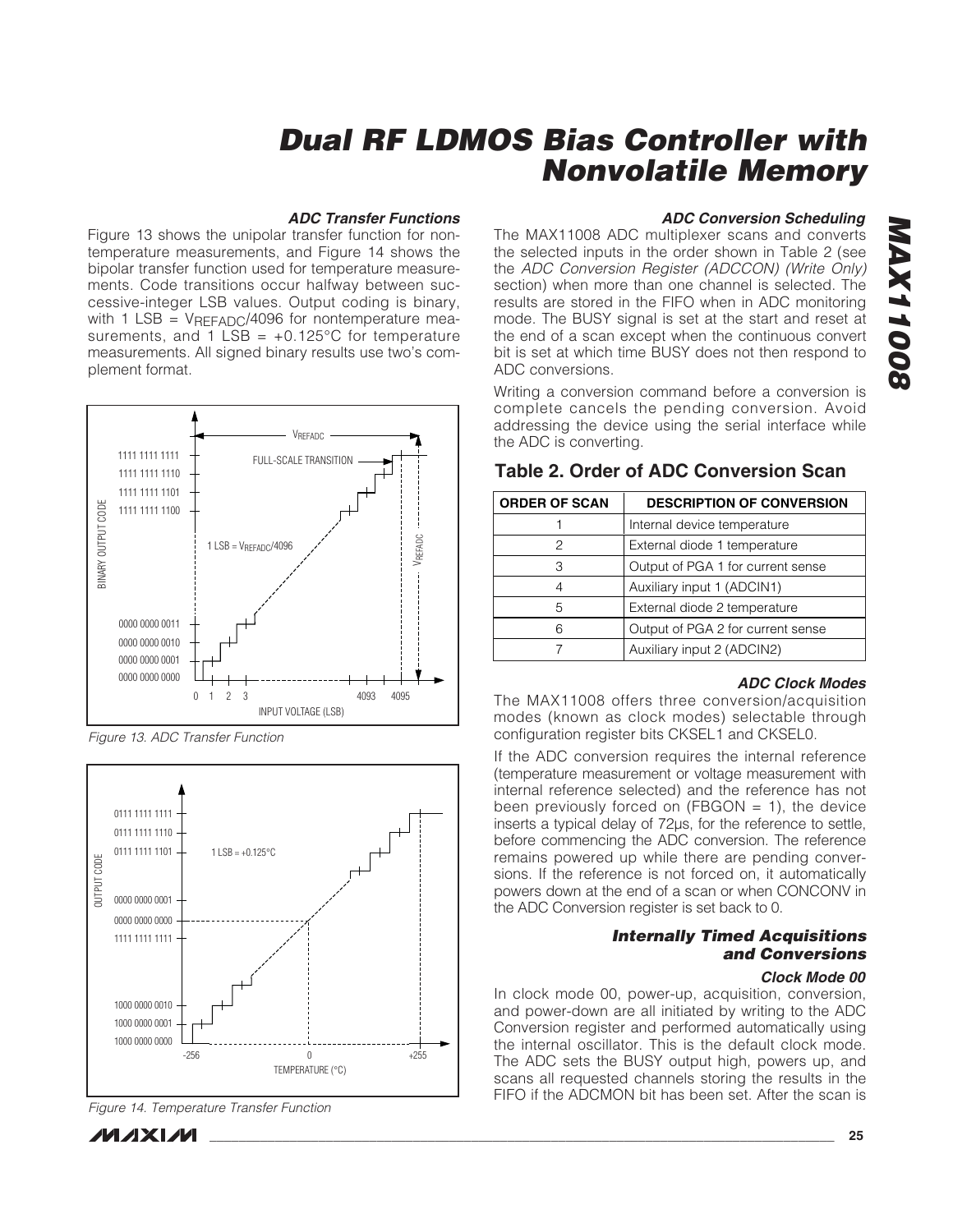and the results for all of the selected channels are available in the FIFO.

complete the ADC powers down, BUSY is pulled low,<br>and the results for all of the selected channels are<br>available in the FIFO.<br>The duration of the BUSY pulse is additive, depending<br>on the channel conversion sequence selecte The duration of the BUSY pulse is additive, depending on the channel conversion sequence selected. The BUSY pulse is set typically for 72µs by temperature conversions; 52µs by PGAOUT conversions, and 7µs by ADCIN conversions.

**Clock Mode 01** In clock mode 01, power-up, acquisition, conversion, and power-down are all initiated through a single pulse on CNVST and performed automatically using the internal oscillator. Initiate a scan by writing to the ADC conversion register and setting CNVST low for at least 20ns. The ADC sets the BUSY output high, powers up, and scans all requested channels storing the results in the FIFO if the ADCMON bit has been set. After the scan is complete, the ADC powers down, BUSY is pulled low, and the results for all of the selected channels are available in the FIFO. The BUSY pulse behavior is identical to that of clock mode 00.

### **Externally Timed Acquisitions and Conversions**

#### **Clock Mode 10**

Clock mode 10 is reserved. Do not use this clock mode.

#### **Clock Mode 11**

In clock mode 11, set the FBGON bit. Conversions are initiated one at a time through CNVST and performed using the internal oscillator. In this mode, the acquisition time is controlled by the time CNVST is low. CNVST is resynchronized by the internal oscillator, resulting in a one-clock cycle (typically 320ns) uncertainty in the exact sampling instant. Different timing parameters apply depending if the conversion is temperature, from ADCIN, or from PGAOUT (as specified in the Clock Mode 00 section). Figure 15 shows a conversion time example.

Both internal and external temperature conversions are internally timed. Pull CNVST low for a minimum of 20ns (tCNV11) to trigger a temperature conversion. The BUSY output goes high and the temperature conversion result is available in the FIFO (if the ADCMON bit is set) 72µs (typ) after BUSY goes low again.



Figure 15. ADC Clock Mode 11 Example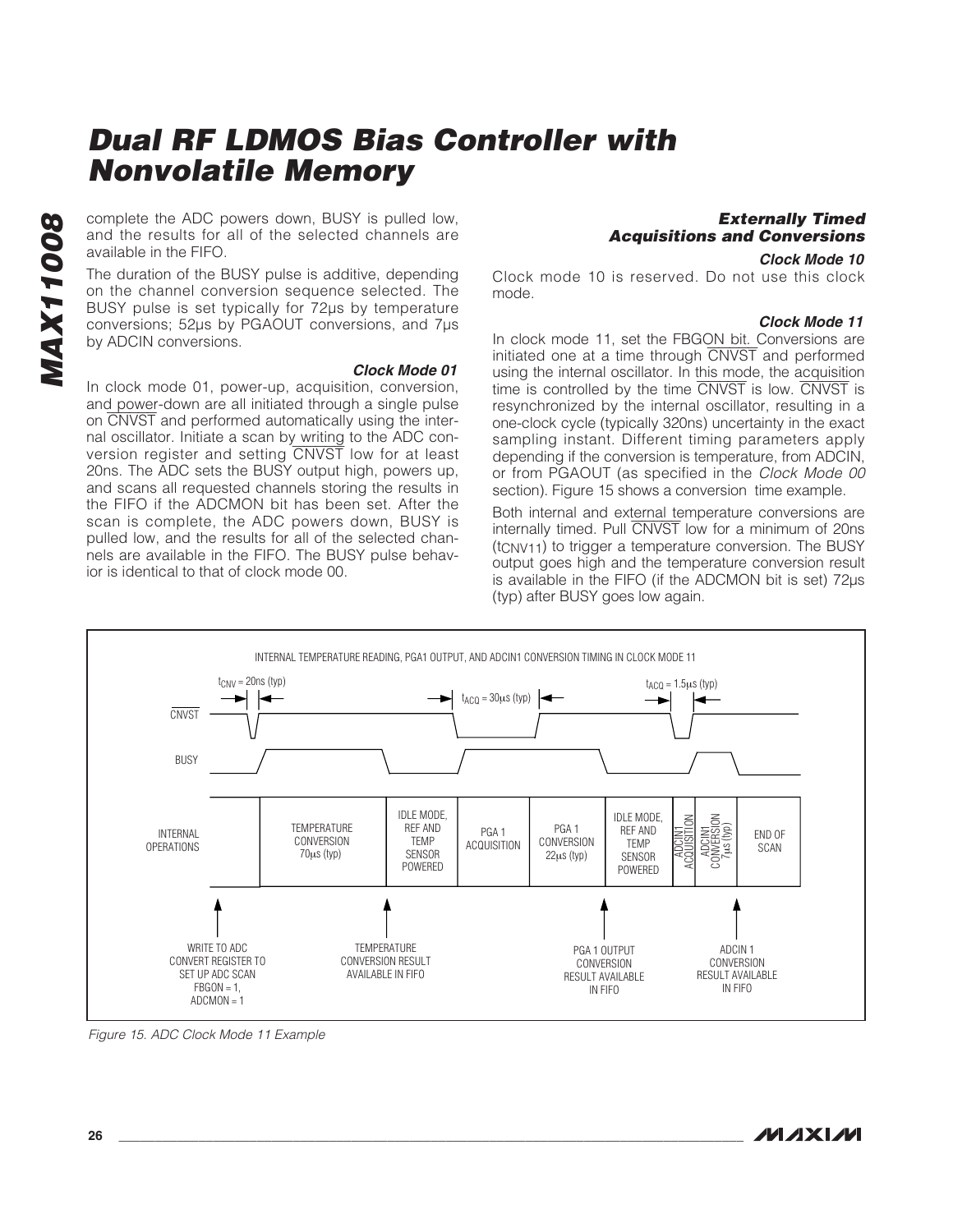For a PGAOUT conversion, set CNVST low for a minimum of 30µs or maximum of 40µs. The BUSY output goes high at the start of the CNVST pulse and the PGAOUT conversion result is available in the FIFO (if the ADCMON bit has been set) 52µs (typ) after BUSY goes low again.

For an ADCIN conversion, set CNVST low for at least 1.5µs. The BUSY output goes high at the end of the CNVST pulse and the ADCIN conversion result is available in the FIFO (if the ADCMON bit is set) 7µs (typ) after BUSY goes low again.

For ease of operation, all CNVST pulses can use a 30µs width irrespective of the source being converted. In the case of ADC conversions, the BUSY pulse width is extended accordingly. For clock modes 00 and 01, the BUSY pulse width duration depends on the channel conversion sequence selected.

Continuous conversion is not supported in this clock mode (see Table 20 for the ADC Conversion register).

**Changing Clock Modes During ADC Conversions** If a change is made to the clock mode in the configuration register while the ADC is already performing a con-

version (or series of conversions), the following describes how the MAX11008 responds:

- When CKSEL = 00 and is then changed to another value, the ADC completes the already triggered series of conversions and then goes idle. The BUSY output remains high until the conversions are completed. The MAX11008 then responds in accordance with the new CKSEL mode.
- When CKSEL = 01 and is then changed to another value and if the device is waiting for the initial external trigger, the MAX11008 immediately exits clock mode 01, powers down the ADC, and goes idle. The BUSY output stays low and the new clock mode is observed. If a conversion sequence has started, the ADC completes the requested conversions and then goes idle. The BUSY output remains high until the conversions are completed. The MAX11008 then responds in accordance with the new CKSEL mode.
- When CKSEL  $= 11$  and is then changed to another value and if the device is waiting for an external trigger, the MAX11008 immediately exits clock mode 11,

powers down the ADC, and goes idle. The BUSY output stays low and the new clock mode is observed.

#### **Turning the Continuous Conversion Bit (CONCONV) On and Off**

When switching between continuous and single conversion modes, the clock mode requires resetting to avoid hanging the ADC sequencing routine.

For example, the following is the command sequence to switch from continuous to single conversion and revert to continuous conversion:

- 1) Write ADCCON (00000000 10110111).
- 2) Turn off the selected channels, but leave the continuous convert bit asserted. Write ADCCON (00000000 10000000).
- 3) Turn off the continuous convert bit. Write ADCCON (00000000 00000000).
- 4) Change from the current clock mode (00 in this case) to any other one. Write HCFIG (00000100 00011000).
- 5) Change the clock mode back. Write HCFIG (00000100 00001000).
- 6) Clear the FIFO. Write SCLR (00000000 00000100).
- 7) Perform the single conversion. Write ADCCON (00000000 00110111).
- 8) Read the FIFO five times to capture the results of the single conversions. Read FIFO.
- 9) Turn continuous convert back on. Write ADCCON (00000000 10110111).

The alternative to this command sequence is to leave continuous conversion on and just read the FIFO. When using this method, decode the channel tag to determine which channel has been read.

#### **12-Bit DACs**

In addition to the 12-bit ADC, the MAX11008 also includes two voltage-output, 12-bit, monotonic DACs with typically less than  $\pm 2$  LSB integral nonlinearity error and less than  $\pm 1$  LSB differential nonlinearity error. Each DAC also has a 45ms settling time and ultra-low glitch energy (4nV·s). The 12-bit DAC codes are unipolar binary with  $1$  LSB = VREFDAC/4096.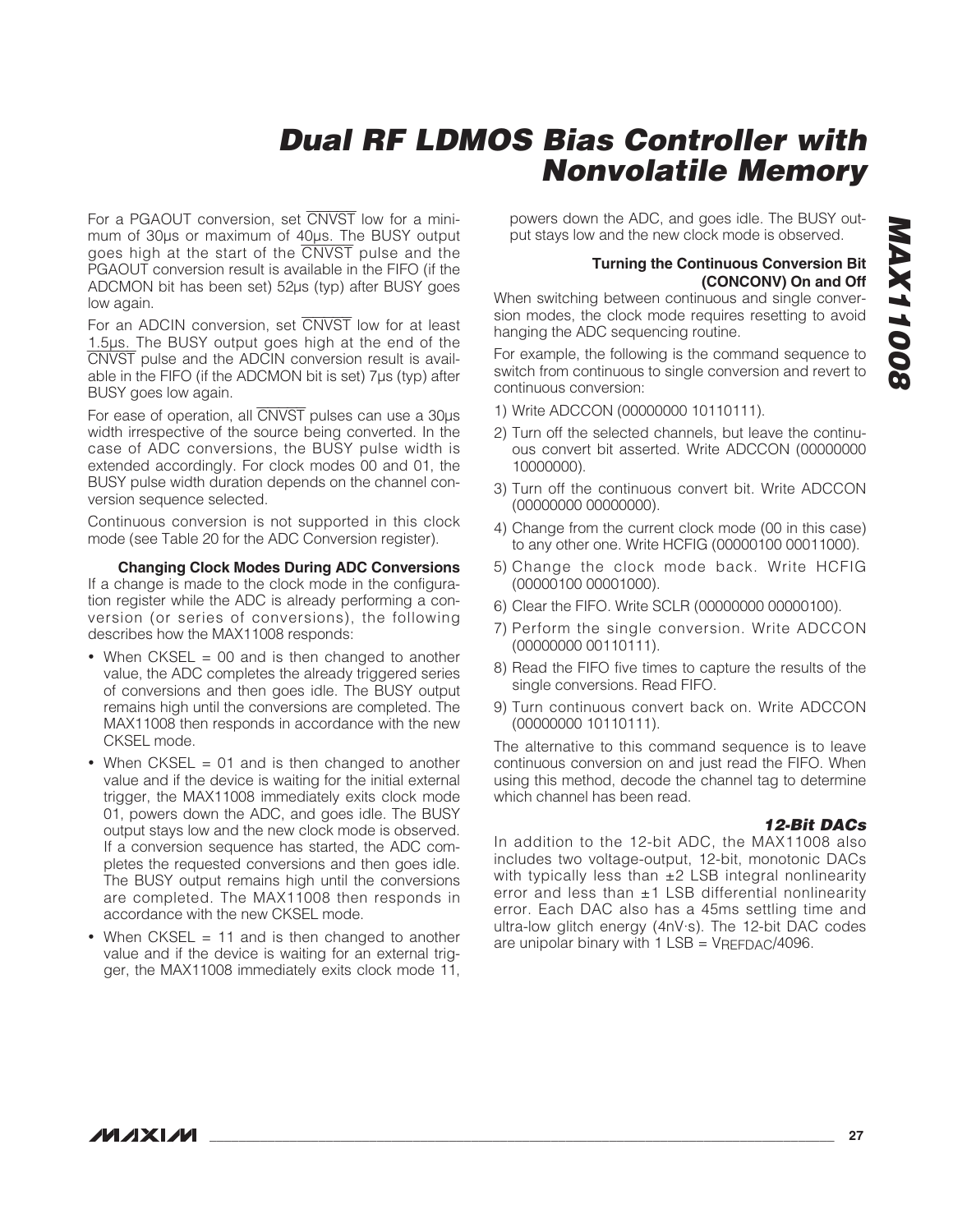#### **Output Clamp**

Figure 16 shows the functional diagram of the<br>MAX11008 DACs. Each DAC includes an input and<br>output register. The input registers hold the result of the<br>most recent write operation, and the output registers<br>hold the current MAX11008 DACs. Each DAC includes an input and output register. The input registers hold the result of the most recent write operation, and the output registers hold the current output code for the respective DAC. Data written to a DAC input register is transferred to its output register by writing to the Load DAC register (see Table 22). Alternatively, write data directly to the output register using the DAC Input and Output Data register.

The analog output voltages of the DACs (before amplification by the gate-drive amplifiers) are calculated with the following equation:

$$
V_{\text{DAC}} = \frac{V_{\text{DACREF}} \times \text{CODE}}{4096}
$$

where V<sub>DACRFF</sub> is the value of the internal or external reference voltage and CODE is the decimal value of the 12-bit code contained in the output register.

#### **Gate-Drive Amplifiers**

The gate-drive amplifiers are proportional to the analog outputs of the 12-bit DACs and provide the necessary gate voltage to drive the external LDMOS transistors. Both amplifiers have a fixed gain of 2V/V and are capable of sourcing or sinking up to 2mA of current. Output short-circuit protection prevents output currents from exceeding ±25mA.

The gate output is equal to the DAC output voltage amplified by 2.

#### $VGATE_ = 2 \times VDAC$

See the Software Configuration Registers and Temperature/APC LUT Configuration Registers sections for information on how the gate voltages are controlled by temperature and APC samples.

The MAX11008 features an output clamp mode that protects the external LDMOS transistors by connecting the gate-drive amplifier outputs (GATE\_) to AGND. The clamp mode can be controlled by the OPSAFE\_ digital inputs or by setting the appropriate ALMCLMP[1:0] bits in the Alarm Hardware Configuration register (see Table 14). When using the OPSAFE\_ digital inputs, pull OPSAFE\_ high to enter clamp mode and pull OPSAFE\_ low to exit clamp mode. The clamp can also be activated automatically from the alarm trip point setting registers; see the Alarm Software Configuration Register (ALMSCFIG) (Read/Write) section.

#### **Self-Calibration**

Calibrate channel 1 and channel 2 by writing to the PGA Calibration Control register. The MAX11008 functions after power-up without a calibration. Command a calibration after powering up the device by setting the TRACK bit to 0 and the DOCAL bit to 1 (see Table 19). Subsequently, set the TRACK, DOCAL, and SELFTIME bits to 1 to enable automatic self-calibration (approximately every 13ms). This minimizes loss of performance over temperature and supply-voltage variation. Alternatively, run self-calibration manually to control the timing of the operation. Set the TRACK and DOCAL bits to 1 and the SELFTIME bit to 0 to perform manually triggered self-calibration.

The self-calibration algorithm cancels offsets at the PGA-drive amplifier inputs in approximately 50µV increments to improve accuracy. The self-calibration routine can be commanded when the DACs are powered down, but the results will not be accurate. For best results, run the calibration after the DAC power-up time, to purext. The ADC's operation is suspended during a self-calibration. The BUSY output returning low indicates the end of the self-calibration routine. Wait until the end of the self-calibration routine before requesting an ADC conversion.



Figure 16. DAC Functional Diagram

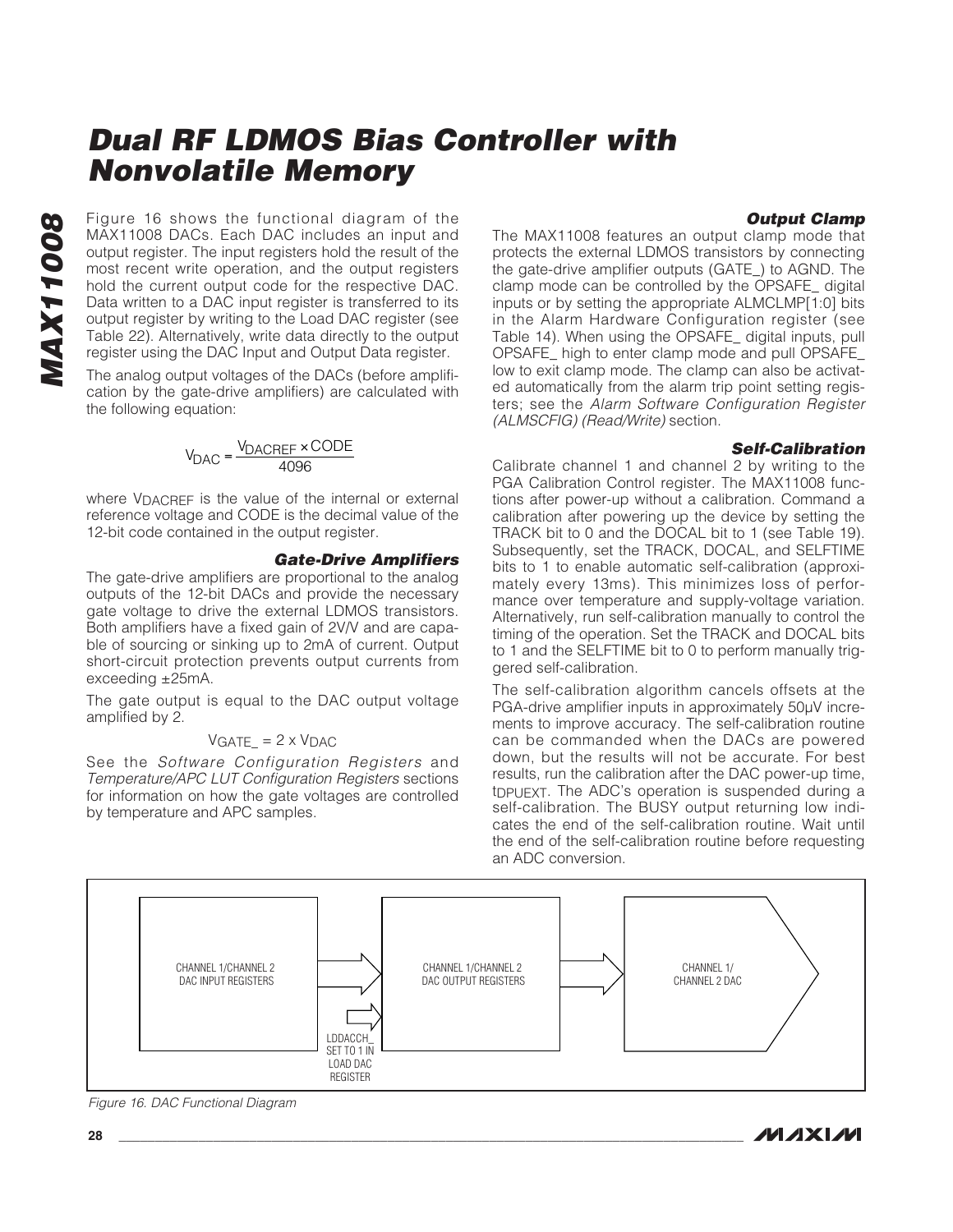#### **ADC and DAC References**

The MAX11008 provides an internal low-noise +2.5V reference for the ADCs, DACs and temperature sensor. When using the internal reference the REFDAC and REFADC inputs can either be left open or to improve noise performance, bypassed with a 0.1µF capacitor to AGND. Connect a voltage source to the REFADC input ranging between  $+1V$  to  $AV<sub>DD</sub>$  to configure the device for external ADC reference mode. Connect a voltage source to the REFDAC input ranging between +0.7V to +2.5V to configure the device for external DAC reference mode. When using an external voltage reference, bypass the REFDAC and REFADC inputs with a 0.1µF capacitor to AGND. Bits D[3:0] within the Hardware Configuration register control the source of the DAC and ADC references. See Table 11.

#### **Temperature Sensors**

The MAX11008 measures the internal die temperature and two external LDMOS transistor temperatures through one internal and two external diode-connected transistors. The MAX11008 performs temperature measurements by changing the bias current of each diode from 4µA to 68µA to produce a temperature-dependent bias voltage difference. The internal ADC converts the voltage difference to a digital value. The conversion result at 4µA is subtracted from the conversion results at 68µA to calculate a digital value that is proportional to absolute temperature. The output data sent to the master will be the resultant digital code minus an offset value to adjust from Kelvin to Celsius. Temperature data is delivered to the master as a 12-bit signed (two's complement) fractional number with the 3 LSBs being the fractional bits. This provides a temperature measurement resolution of 1/8°C. See Table 3 for examples of the signed fractional number digital temperature codes.

### **Table 3. Signed Fractional Number Temperature-Code Examples**

| <b>TEMPERATURE</b><br>(°C) | <b>DIGITAL CODE</b><br>[D11:0] |
|----------------------------|--------------------------------|
| $-40$                      | 1110 1100 0000                 |
| $-1.625$                   | 1111 1111 0011                 |
|                            | 0000 0000 0000                 |
| $+27.125$                  | 0000 1101 1001                 |
| $+105$                     | 0011 0100 1000                 |

In clock mode 00, initiate temperature conversions by writing 0x13 to the ADC Conversion register. In clock mode 01, initiate temperature conversions by writing 0x13 to the ADC Conversion register and pulse CNVST low. In clock mode 11, initiate temperature conversions by writing 0x13 to the ADC Conversion register and pulse CNVST low for each channel conversion. Set the corresponding data bits for the temperature sensor to be measured to 1 (see the ADC Conversion Register (ADCCON) (Write Only) section and Table 20) for all three clock modes. Set the high and low external temperature thresholds through the temperature threshold registers. See the Low Temperature Threshold Registers (TL1, TL2) (Read/Write) section, High Temperature Threshold Registers (TH1, TH2) (Read/Write) section, and Tables 7 and 8).

The reference voltage for the temperature measurements is always derived from the internal reference source to ensure that 1 LSB corresponds to 1/8 of a degree Celsius. On every scan where only temperature measurements are requested, temperature conversions are carried out in the following order: INTEMP, EXTEMP1, then EXTEMP2. If the ADCMON bit is set when the conversions are performed, the temperature readings are available in the FIFO.

The temperature-sensing circuits power up at the start of an ADC conversion scan. The temperature-sensing circuits remain powered on until the end of the scan to avoid a 50µs delay caused by the internal reference power-up time required for each individual temperature channel. The temperature-sensor circuits remain powered up when the ADC conversion register's continuous convert bit (CONCONV, see Table 20) is set to 1 and the current ADC conversion includes a temperature channel. The temperature-sensor circuits remain powered up until the CONCONV bit is set low.

The external temperature-sensor drive current ratio has been optimized for a 2N3904 npn transistor with an ideality factor of 1.0065. The nonideality offset is removed internally by a preset digital coefficient. Using a transistor with a different ideality factor produces a proportionate difference in the absolute measured temperature. For more details on this topic and others related to using an external temperature sensor, refer to Application Note 1057: Compensating for Ideality Factor and Series Resistance Differences between Thermal Sense Diodes and Application Note 1944: Temperature Monitoring Using the MAX1253/54 and MAX1153/54.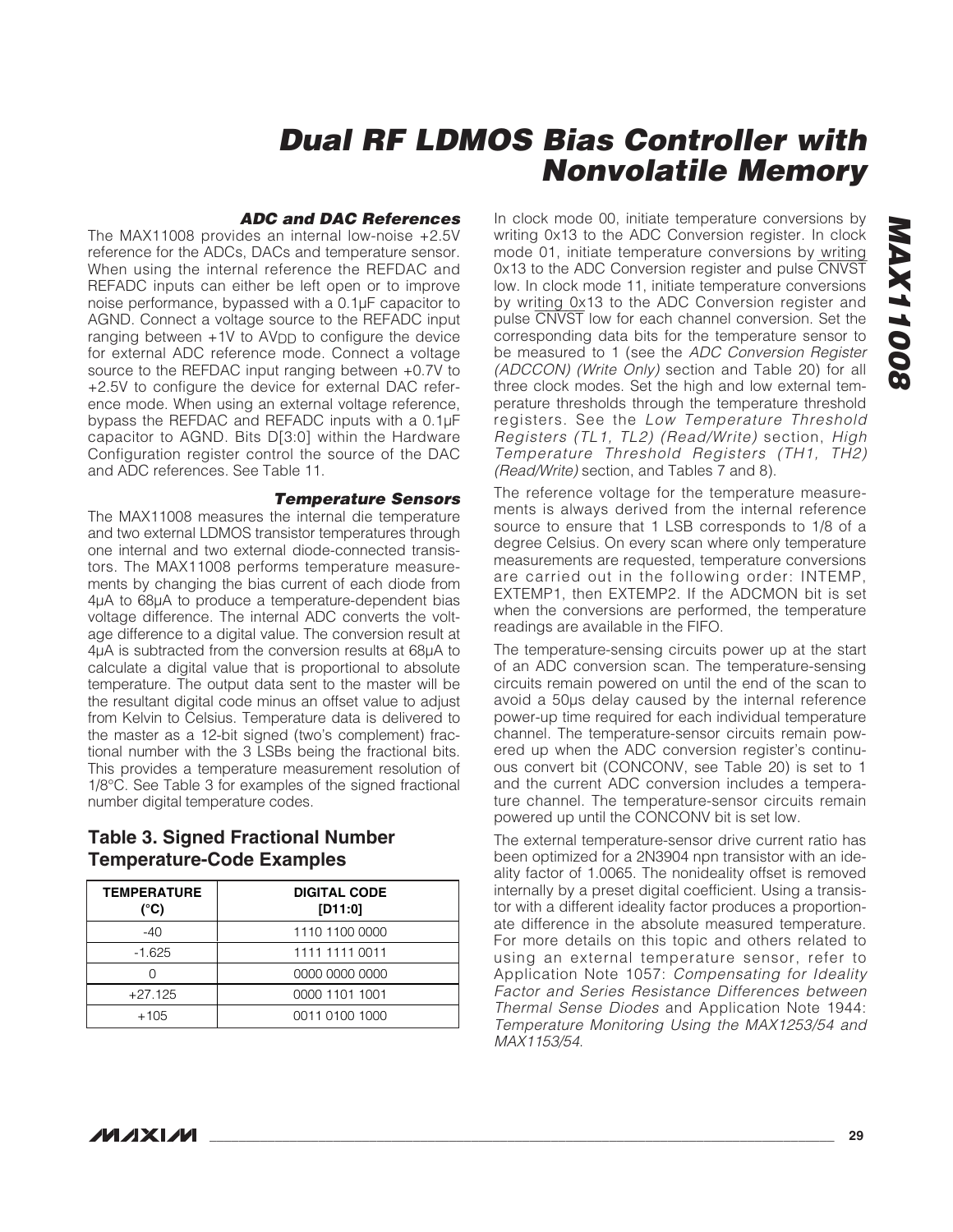**MAX11008 MAX11008** 

#### **High-Side Current-Sense Amplifiers and PGAs**

The MAX11008 provides dual high-side current-sense and differential amplifier capability. The current-sense amplifiers provide a 5V to 32V input common-mode range. Both CS\_+ and CS\_- must be within the specified common-mode range for proper operation of each amplifier.

The sense amplifiers measure the load current, ILOAD, through an external sense resistor, RSENSE, between the CS\_+ and CS\_- inputs. The full-scale sense voltage range ( $V_{\text{SENSE}} = V_{\text{CS}_+} - V_{\text{CS}_-}$ ) depends on the programmed gain (see the Electrical Characteristics section). The sense amplifiers provide a voltage output at PGAOUT1 and/or PGAOUT2, where the output voltage is determined by the following equation:

$$
VPGAOUT_{-} = APGA \times (VCS_{+} - VCS_{-})
$$

where APGA is the selected gain setting of the PGA (2, 10, or 25).

The PGA outputs are routed to the internal 12-bit ADC to internally monitor and/or read through the serial interface. The PGA scales the sensed voltages to fit the input range for the ADC. Program the PGA with gains of 2, 10, and 25 by setting the PG SET bits in the Hardware Configuration register (see Tables 11 and 11c).

To increase the accuracy of drain current measurements, the MAX11008 features a PGA output offset voltage calibration function. The PGA calibration function has two modes of operation: acquisition mode and tracking mode. In acquisition mode, the calibration routine operates continuously until the offset error of the PGA is minimized. In tracking mode, the calibration routine operates intermittently and has higher noise thresholds (more averaging). Typically, the first calibration is performed in acquisition mode and all subsequent calibrations are performed in tracking mode. The PGA Calibration Control register selects the PGA calibration mode and controls when calibrations occur (see the PGA Calibration Control Register (PGACAL) (Write Only) section).

Since PGA calibration affects the accuracy of ADC conversion results, avoid performing PGA calibrations when ADC conversions are in progress. Wait at least 2µs (tDPUEXT) after DAC power-up before performing a PGA calibration.

### **First-In-First-Out (FIFO)**

The MAX11008 utilizes a bidirectional FIFO that can store up to eight 16-bit data words. The data stored in the FIFO may consist of ADC conversion results (see the ADC Monitoring Mode section), user data that is to

be written to the EEPROM (see the LUT Streaming Mode section), or data that is to be read from the EEPROM (see the Message Mode section). The data remains in the FIFO until it can be read by the master device through the serial data line (see the ADC Monitoring Mode or Message Mode section) or written to the EEPROM (see the LUT Streaming Mode section). The proceeding sections describe the various modes of operation and data flow control that involve the FIFO.

#### **ADC Monitoring Mode**

Setting the ADCMON (D10) bit in the Hardware Configuration register (see Table 11) places the MAX11008 into ADC monitoring mode. The 12-bit ADC conversion result of the selected channel is placed into the FIFO along with a 4-bit channel tag. The 4-bit channel tag is primarily used to indicate the origin of the conversion, and can also be used to indicate that the conversion data may be corrupted during FIFO overflow or that the FIFO is currently empty (see Tables 24 and 24a).

When multiple conversions are made, the FIFO may overflow if data is placed into the FIFO faster than it is read out. In this case, the FIFO stores the seven most recent ADC conversions. When the 8th conversion result enters the FIFO, the oldest conversion is discarded, thereby leaving the seven most recent results. The FIFOOVER bit (D8) in the Flag register (see Table 26) is set to 1 when FIFO overflow occurs.

If the FIFO is full and overflowing on each ADC conversion, there is a narrow timing window in which reading the FIFO produces invalid data. The MAX11008 detects this hazard and flags the data as unreliable by using the channel tag error (1110). Only the data being read through the serial interface is invalid. The ADC sample used internally for VGATE calculations is valid. To avoid overflow, systematically remove data from the FIFO.

If the ADC data is read out of the FIFO faster than data is transferred into the FIFO, essentially emptying the FIFO, a data word containing the empty FIFO tag (1111) and the current status of the Flag register is read from the FIFO.

#### **LUT Streaming Mode**

The LUT streaming mode is used to write data to the EEPROM. Place the MAX11008 in LUT streaming mode by writing to the LUT Streaming register (see Table 27) and disabling the internal watchdog oscillator in the Software Shutdown register. The FIFO is cleared when entering LUT streaming mode, so important data remaining in the FIFO should be read before entering this mode. Write the data that is to be transferred to the EEPROM to the FIFO. The MAX11008 automatically

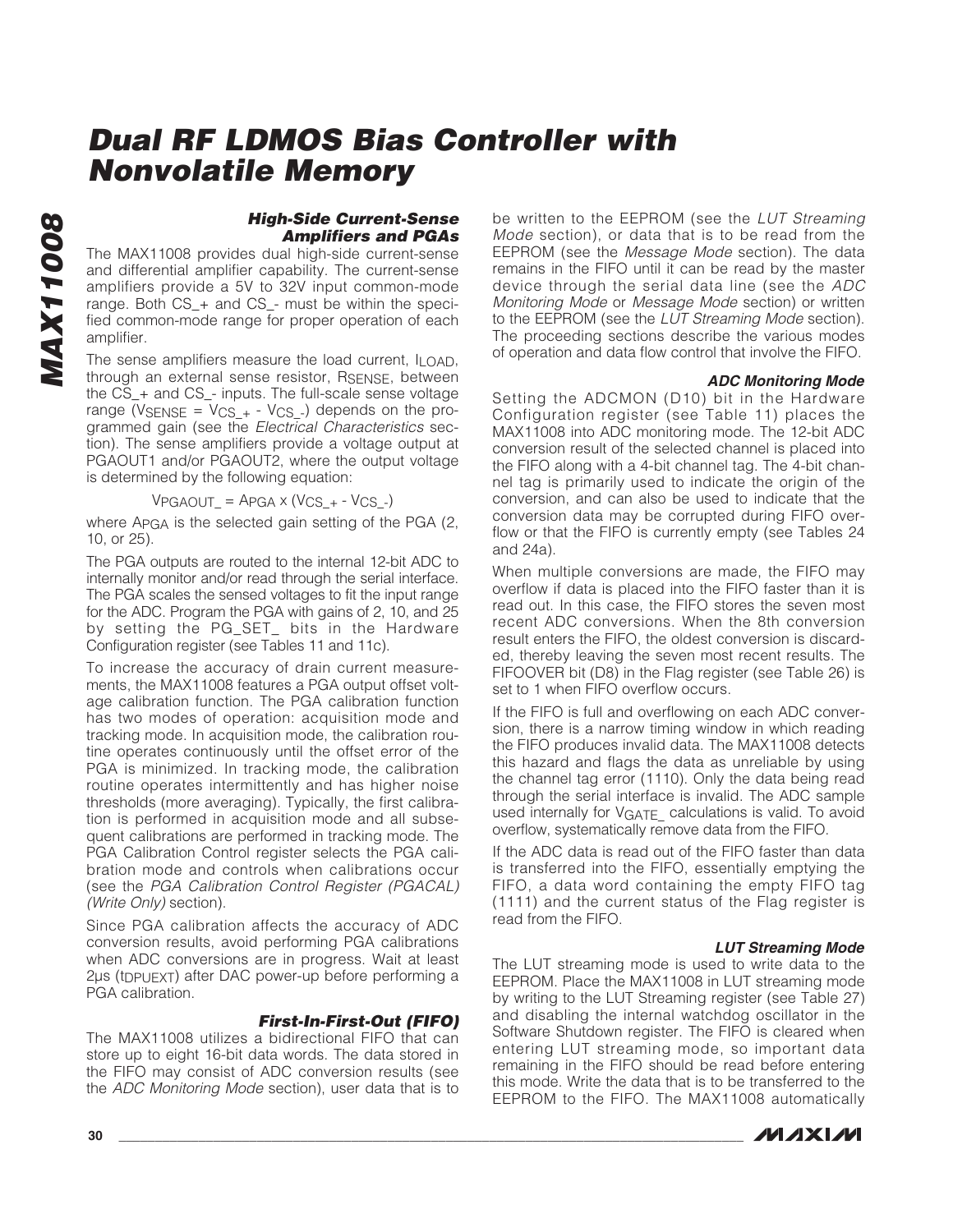moves the data from the FIFO and writes it to the EEPROM. The MAX11008 remains in LUT streaming mode until the specified amount of data is written to the EEPROM. Set the internal watchdog oscillator when LUT streaming mode is exited. If the FIFO is emptied before all of the data is written to the EEPROM, the MAX11008 waits until more data is placed into the FIFO. If data is placed into the FIFO faster than it can be written to the EEPROM causing the FIFO to fill completely, the FIFOOVER bit in the Flag register is set to 1 and all subsequent writes to the FIFO are ignored until there is space for another data word.

The BUSY output goes high during LUT streaming mode and returns low after all of the data is written to the EEPROM.

FIFO data flow control in the LUT streaming mode can be implemented with the following methods:

- 1) Open Loop—Write data to the FIFO at a rate that does not exceed 1 word per 60µs to guarantee that the FIFO does not overflow.
- 2) Software Flow Control—Check the FIFOOVER bit (D8) in the Flag register (see Table 26) in between FIFO write commands to ensure that the FIFO is not full; then write data to the FIFO.
- 3) FIFO Status Monitoring—By setting the FIFOSTAT bit (D11) to 1 in the Hardware Configuration register, the ALARM output is used to indicate FIFO status. When the FIFO is full, the ALARM output goes low and returns high when there is space in the FIFO for another data word. See Figures 17 and 18.

#### **Message Mode**

Use the message mode to read data from the EEPROM. Write to the user Message register to place the MAX11008 into message mode (see Table 23). The FIFO is cleared when entering message mode, so important data contained in the FIFO should be read before entering this mode. The specified EEPROM data is copied into the FIFO and is read by issuing a FIFO read command. The MAX11008 remains in message mode until all of the specified EEPROM data is copied into and read from the FIFO. If the EEPROM data is copied into the FIFO faster than it is read causing the FIFO to fill completely, the copying action is suspended until a data word is read out of the FIFO and the FIFOOVER bit is set to indicate a not-full condition. If the EEPROM data is read out of the FIFO faster than it can be copied causing the FIFO to empty completely, a data word containing the empty FIFO tag (1111) and current status of the Flag register is read from the FIFO. This underflow data is indistinguishable from arbitrary EEPROM data, so it is necessary to use data flow-control methods to safely read the EEPROM.

The BUSY output goes high during message mode and returns low after all of the specified EEPROM data is read from the FIFO.

FIFO data flow control in message mode can be implemented with the following methods:

- 1) Open Loop—Read data from the FIFO at a rate no greater than 1 word per 50µs, which guarantees that the FIFO does not empty completely before all of the specified data is copied from the EEPROM.
- 2) Software Flow Control—Check the FIFOEMP bit (D9) in the Flag register (see Table 26) in between FIFO read commands to ensure that the FIFO is not empty.
- 3) FIFO Status Monitoring—By setting the FIFOSTAT bit (D11) to 1 in the Hardware Configuration register, the ALARM output is used to indicate FIFO status. When the FIFO is empty, the ALARM output goes low and returns high after more data is copied into the FIFO.

#### **BUSY Output**

The BUSY output goes high to show that the MAX11008 is busy for the reasons listed below:

- 1) The ADC is in the middle of a user-commanded conversion cycle (but not in continuous convert mode).
- 2) Power-up initializations are being performed.
- 3) A VGATE calculation is being made.
- 4) Data is being read from the EEPROM (message mode).
- 5) Data is being written to the EEPROM (LUT streaming mode).
- 6) One of the PGAs is undergoing calibration.

The serial interface remains active regardless of the state of the BUSY output. Wait until BUSY goes low to read the current conversion data from the FIFO. When BUSY is high, as a result of an ADC conversion, do not enter a second conversion command until BUSY has gone low to indicate the previous conversion is complete.

In multiple conversion mode (CKSEL1, CKSEL0 = 01 or  $CKSEL1$ ,  $CKSEL0 = 00$ ), the BUSY signal remains high until all channels have been scanned and the data from the final channel has been moved into the FIFO and checked for alarm limits if enabled (see the Alarm Software Configuration Register (ALMSCFIG) (Read/Write) section). In continuous-conversion mode  $(CONCONV = 1)$ , the BUSY signal does not go high as a result of ADC conversions; however, BUSY does go high when CONCONV is cleared and BUSY remains

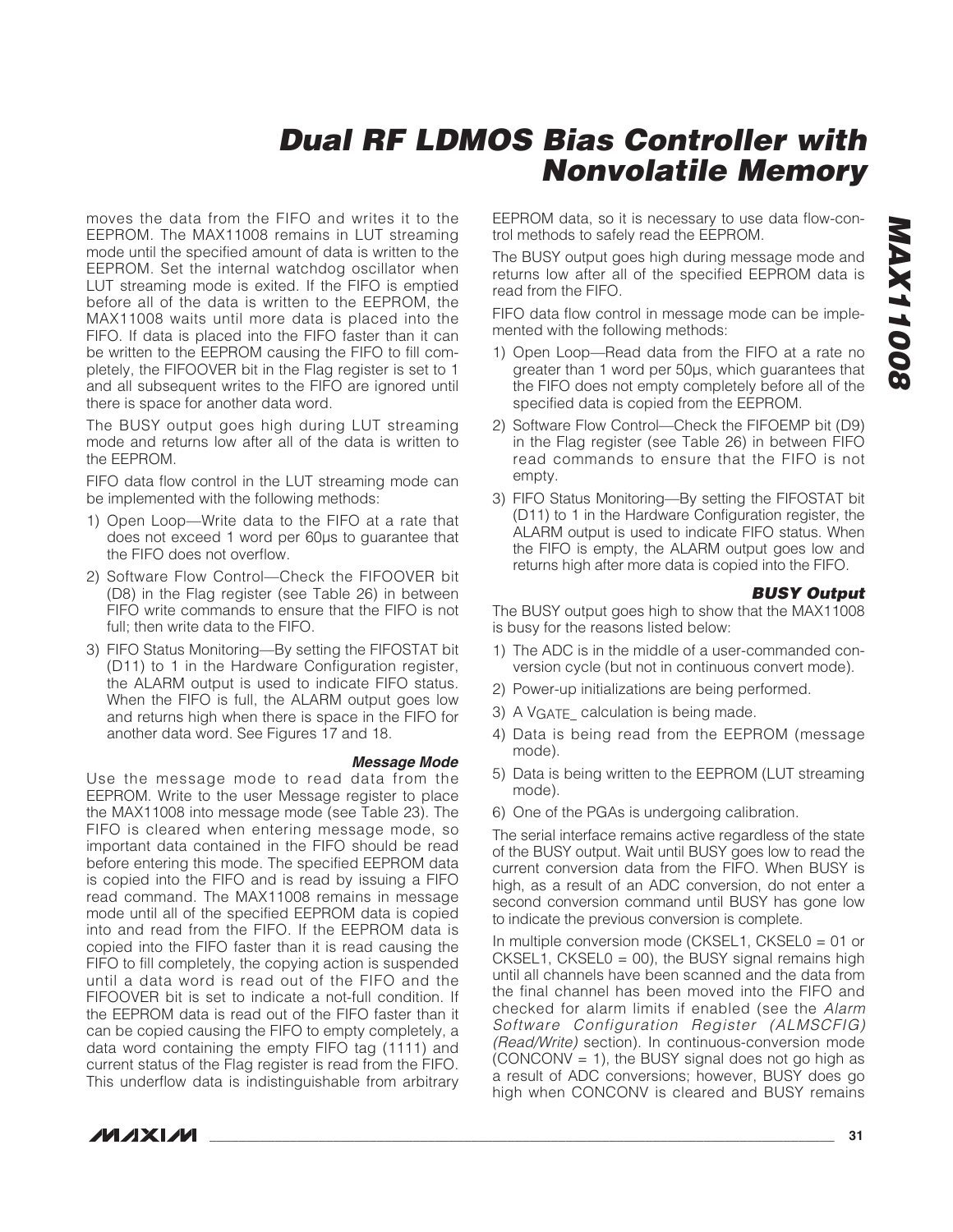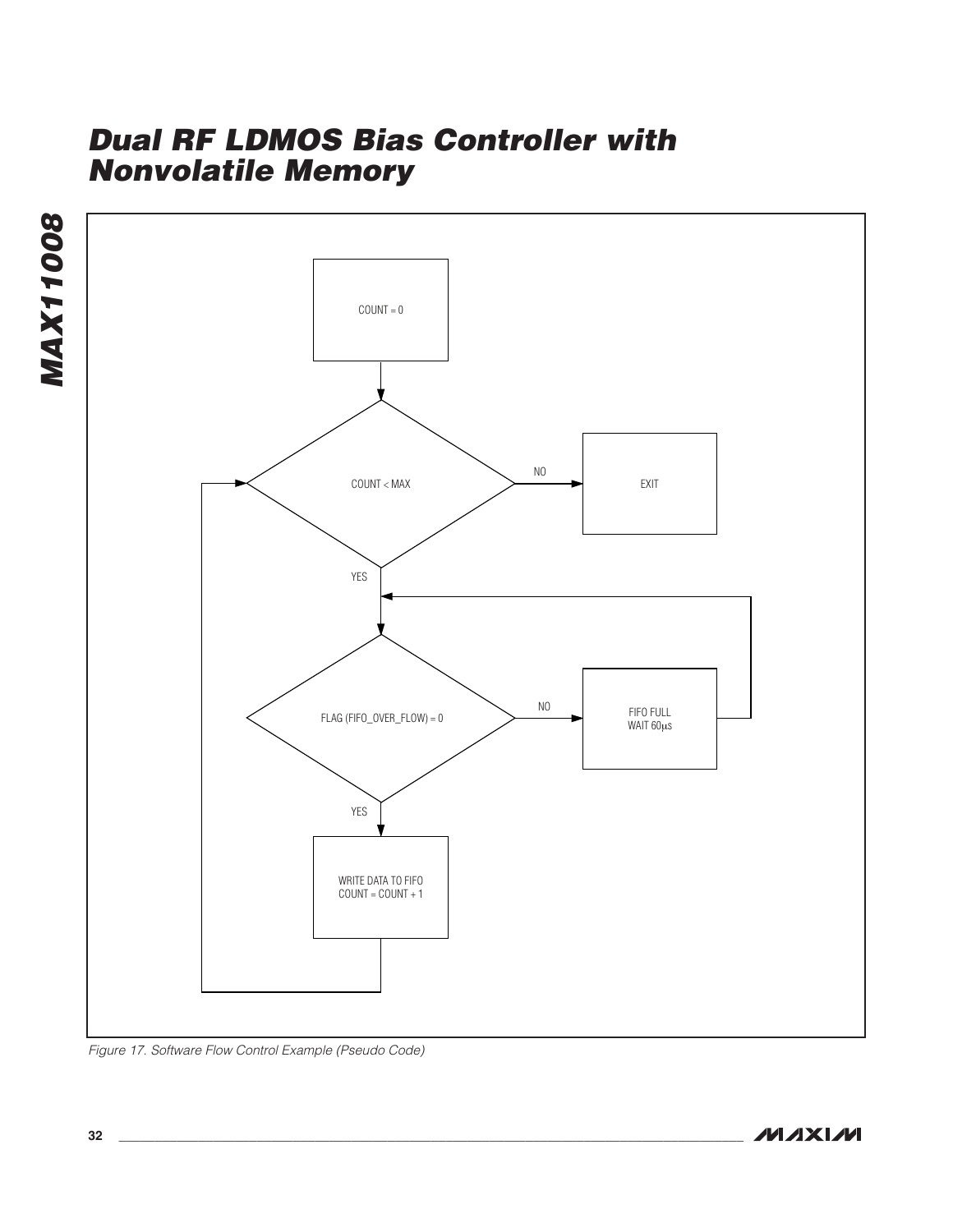

Figure 18. Hardware Flow Control Example (Pseudo Code)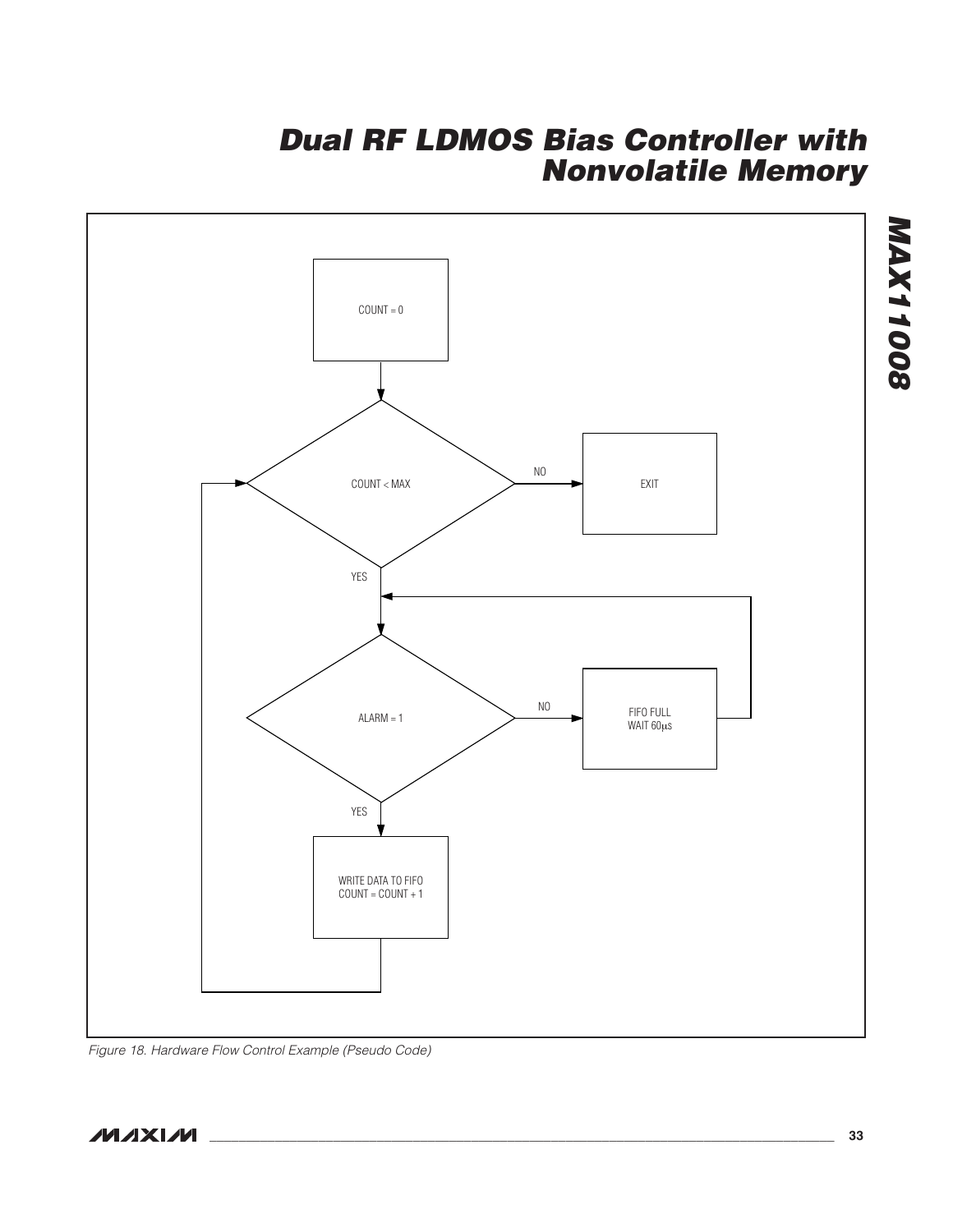May high until the current scan is complete and the ADC<br>sequence halts. In single-conversion mode (CKSEL1,<br>CKSEL0 = 11), the BUSY signal remains high until the<br>ADC has completed the current conversion (not the<br>entire scan) sequence halts. In single-conversion mode (CKSEL1, CKSEL0 = 11), the BUSY signal remains high until the ADC has completed the current conversion (not the entire scan), the data has been moved into the FIFO, and the alarm limits for the channel have been checked (if alarm is enabled).

#### **Alarm Function**

The MAX11008 features a multipurpose alarm function that indicates when a temperature sensor or a currentsense amplifier reading exceeds the threshold values specified in the High Temperature Threshold, Low Temperature Threshold, High Current Threshold, and Low Current Threshold registers (see Tables 7 to 10). The thresholds for each temperature sensor and current-sense amplifier channel are set individually and can be configured to operate in window mode or hysteresis mode (see the Window Mode and Hysteresis Mode sections). Alarm indication is provided by the ALARM output while information on the source of the alarm is contained in the Flag register (see Table 26). The enabling of the various alarms, the polarity of the ALARM output (active-high or active-low), the ALARMoutput modes, the alarm-threshold modes, and the methods by which the MAX11008 services an alarm are controlled with the Alarm Software Configuration register and Alarm Hardware Configuration register (see Tables 12 and 14).

#### **ALARM-Output Modes**

The ALARM output operates in comparator mode or interrupt mode based on the setting of the ACOMP bit (D8) in the Alarm Hardware Configuration register (see Table 14).

When configured for comparator mode, the ALARM output is asserted when the measured current or temperature value exceeds the set threshold level and is deasserted when the value returns below the set threshold level.

When configured for interrupt mode, the ALARM output is asserted when the measured current/temperature value exceeds the set threshold level and remains asserted until the Flag register is read, at which time the ALARM output is deasserted. The alarm output is only asserted again if the alarm channel recovers and then re-trips (or if a different alarm channel trips).

See Figures 19 and 20 for examples of both ALARMoutput modes.

#### **Window Mode**

Set the TWIN1 bit (D2) or TWIN2 bit (D6) to 1 in the Alarm Software Configuration register (see Table 12) to configure the temperature alarm thresholds for channel 1 or channel 2 to window mode. Set the IWIN1 bit (D0) or IWIN2 bit (D4) to 1 in the Alarm Software Configuration register to set the current alarm thresholds for channel 1 or channel 2 to window mode. In window mode, temperature/current measurements are compared to the set temperature/current high and low thresholds. If a measured value is outside the configured window values (between the set high and low thresholds) and that corresponding channel is configured to cause an alarm condition, the alarm asserts. The alarm remains internally asserted until the measured values from that channel fall back into the window and past the configurable hysteresis. The external behavior of ALARM and the gate clamps are controlled by the settings of the ACOMP and ALMCLMP\_ bits in the Alarm Hardware Configuration register. The amount of built-in hysteresis can be varied from 8 LSBs to 64 LSBs by setting ALMHYST[1:0] bits (D6 and D7) in the Alarm Hardware Configuration register (see Tables 14 and 14a). See Figures 19 and 20 for window-mode threshold examples.

#### **Hysteresis Mode**

Set the TWIN1 bit (D2) or TWIN2 bit (D6) to 0 in the Alarm Software Configuration register (see Table 12) to set the temperature alarm thresholds for channel 1 or channel 2 to hysteresis mode. Set the IWIN1 bit (D0) or IWIN2 bit (D4) to 0 to set the current alarm thresholds for channel 1 or channel 2 to hysteresis mode. In hysteresis mode, temperature or current measurements are compared to the set temperature/current high and low thresholds. If a measured value is above the set high threshold and the corresponding channel is configured to cause an alarm condition, the alarm asserts. ALARM remains internally asserted until the measured values from that channel fall back below the low threshold setting. The external behavior of ALARM and the gate clamps are controlled by the settings of the ACOMP and ALMCLMP\_ bits in the Alarm Hardware Configuration register. See Figures 21 and 22 for hysteresis-mode threshold examples.

#### **VGATE\_ Output Equation**

Based on the monitored LDMOS current analog input voltage and temperature values, the MAX11008 logically decides if the calculated bias voltage,  $V<sub>GATF</sub>$ , driving the gate of the RF LDMOS, should be recalculated and adjusted to maintain the desired RF LDMOS drain current. The MAX11008 independently monitors and calculates the VGATE voltage for both channel 1 and channel 2. The MAX11008 implements the following equation when calculating VGATE\_ for each DAC channel: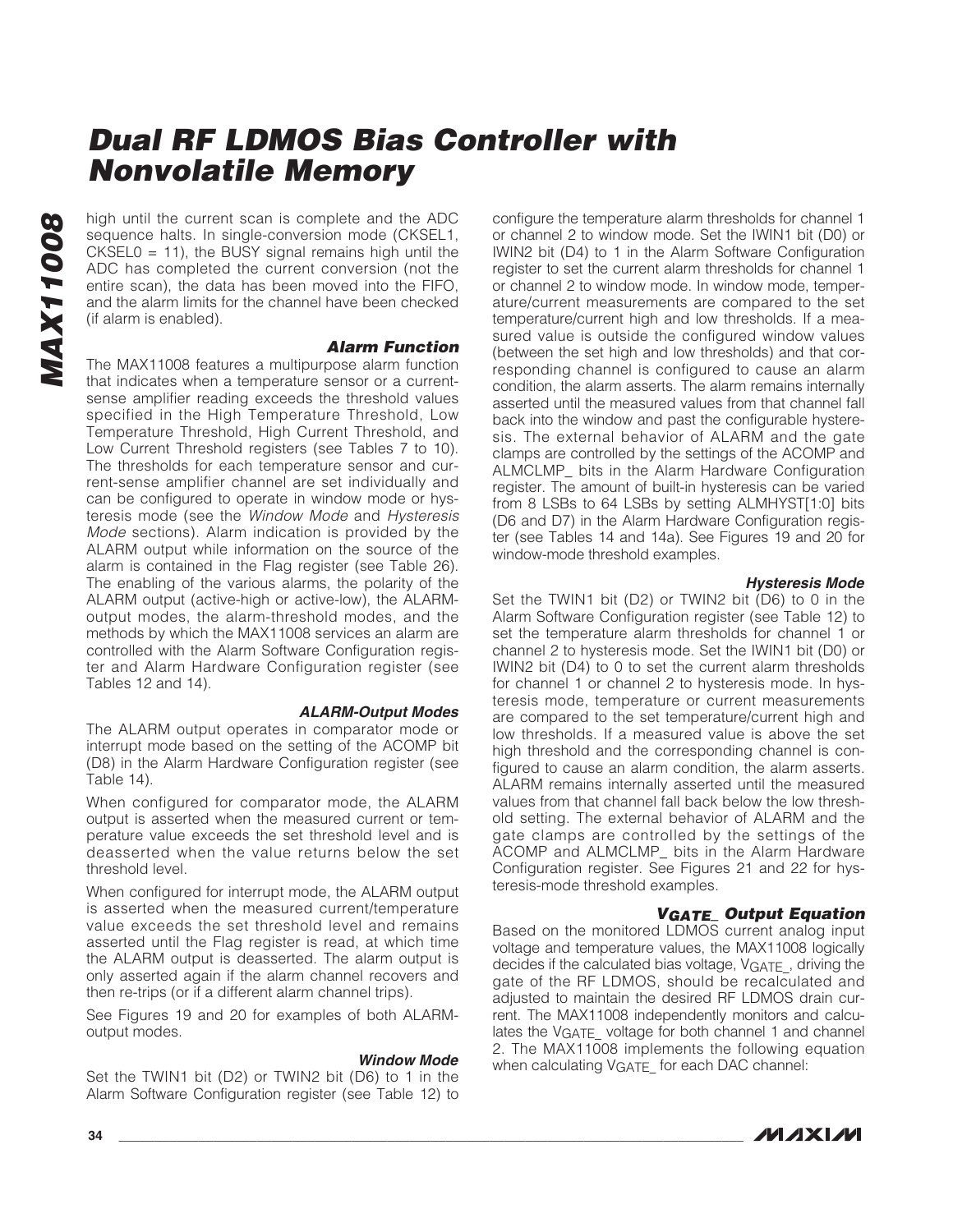

Figure 19. ALARM Output Signal Example—Alarm Thresholds Configured for Window Mode



Figure 20. Window-Mode Alarm-Threshold Diagram

**MAX11008**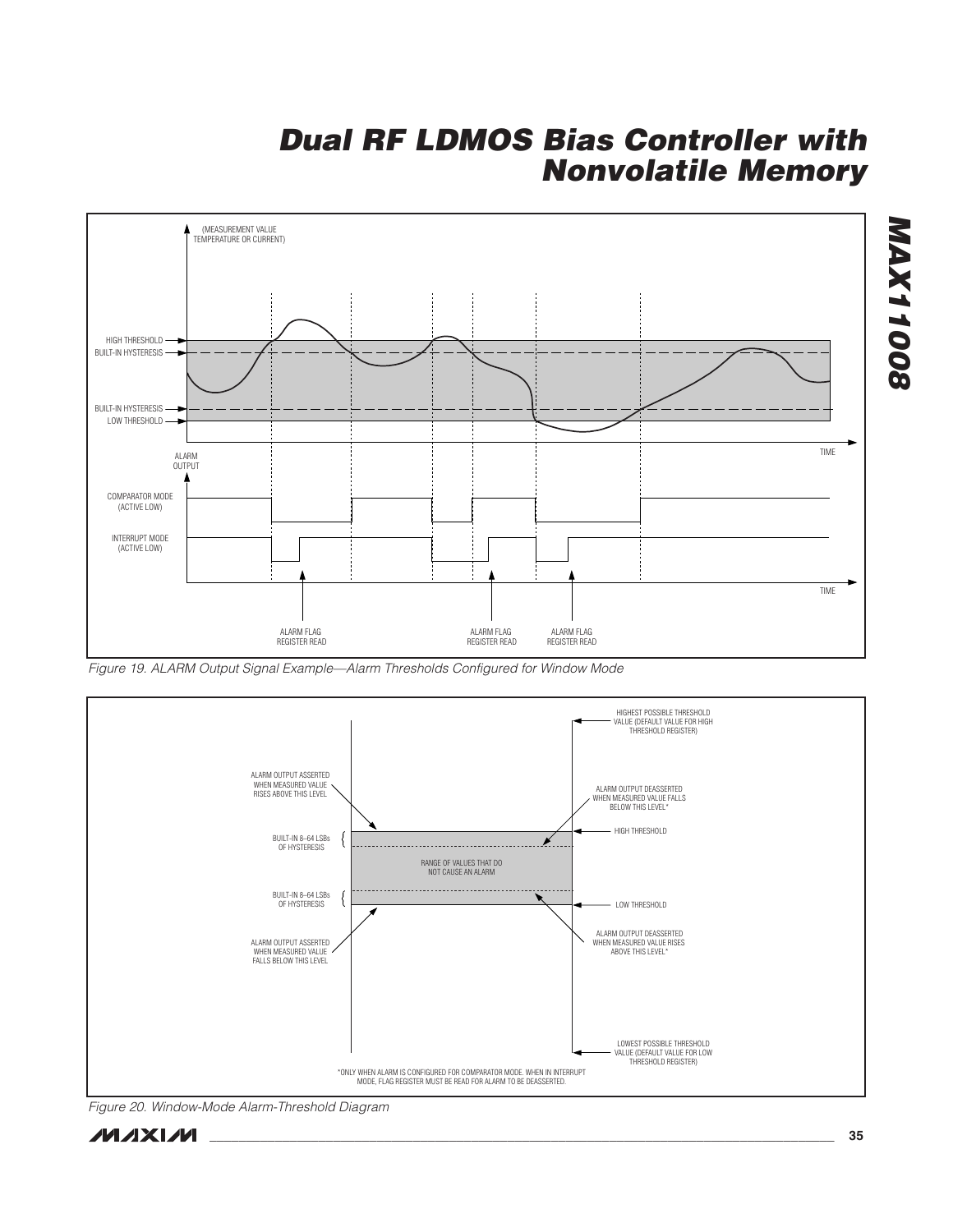**MAX11008 MAX11008** 



Figure 21. ALARM Output Signal Example—Alarm Thresholds Configured for Hysteresis Mode



Figure 22. ALARM Output Signal Example—Alarm Thresholds Configured for Hysteresis Mode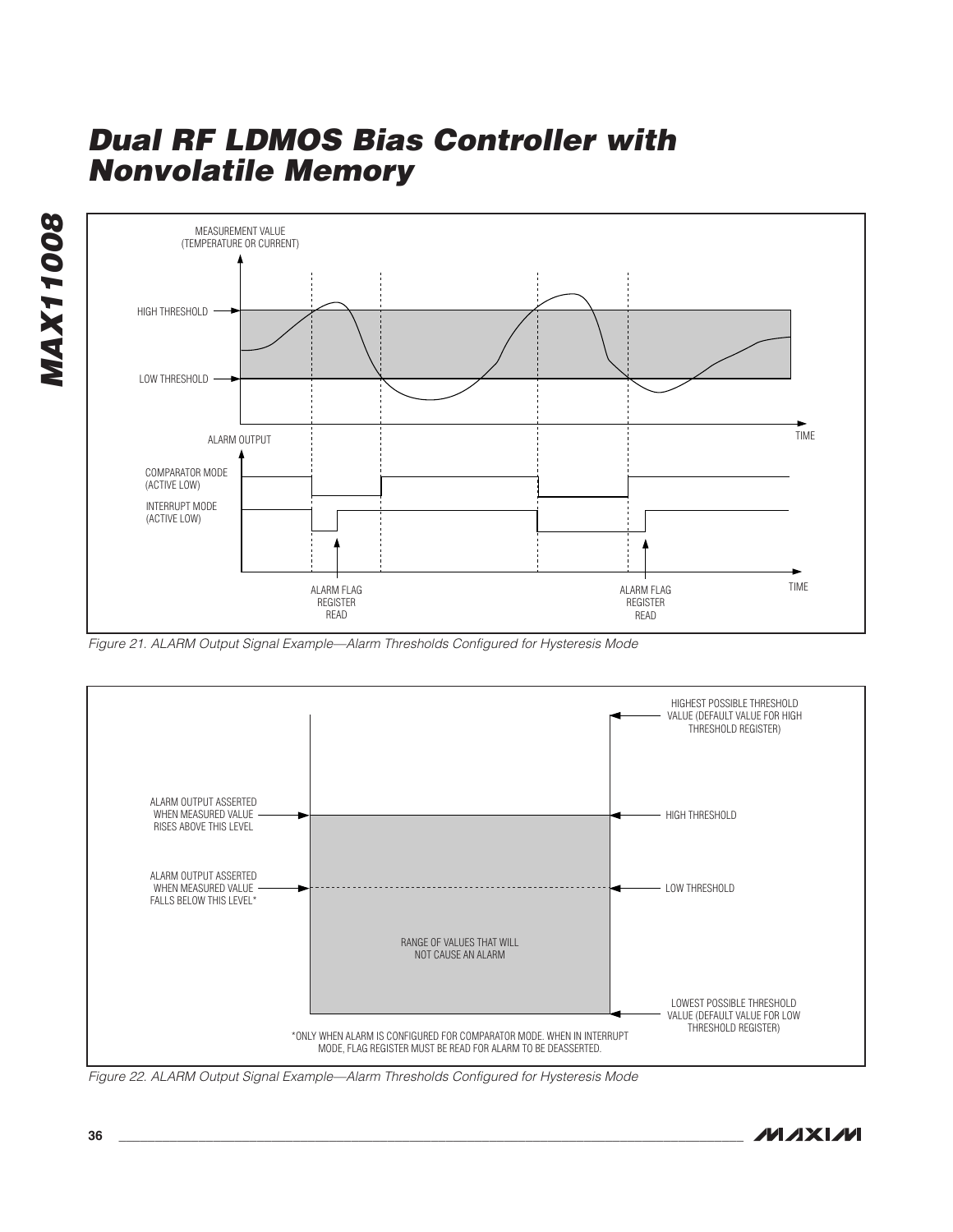$VGATE = (2 \times VREFDAC \times CODE)/4096$ 

 $=$  [2 x VREFDAC x (VSET  $+$  LUTTEMP{Temp} + LUTAPC{APC})]/4096

where:

 $VGATE = actual gate voltage.$ 

 $VSET = factory-set DAC code at TCAL.$ 

 $LUTTEMP$ {Temp} = interpolated lookup value in the TEMP table for the sampled temperature.

 $LUTAPC$ {APC} = interpolated lookup value in the APC table for the APC parameter.

TCAL = temperature at which LUTTEMP{TCAL} returns 0; i.e., the calibration temperature.

VSET is a 12-bit unsigned DAC code (0 to 4095). LUTTEMP{Temp} and LUTAPC{APC} are the result of lookup operations and are 16-bit signed numbers in DAC CODE units. The MAX11008 calculates the sum of  $(VSET + LUTTEMP{Temp} + LUTAPC{APC})$  with 16-bit signed arithmetic and limits that result to the 12-bit resolution of the DAC (0 to 4095) to arrive at the final output DAC CODE.

The LUT values for Temp (LUTTEMP{Temp}) and APC (LUTAPC{APC}) are the result of lookup table operations (LUT operations). The values are directly stored in the LUT sections of the EEPROM. They are 16-bit signed (two's complement) quantities, but to prevent mathematical overflow, their magnitude should be limited to 12-bit quantities (-4096 to +4095, which is the full range of the DAC ignoring the sign).

When averaging is disabled, VGATE operations proceed as follows:

- 1) A new ADC sample is measured and compared to the last sample used for a V<sub>GATE</sub> calculation.
- 2) The absolute difference between the two ADC measurements is compared to the hysteresis setting. If the difference is equal to or greater than the hysteresis setting, the new sample is used to recalculate VGATE. If the hysteresis setting is not exceeded, the following steps are bypassed and VGATE is not recalculated.
- 3) The ADC sample is converted to a pointer for the LUT. The mechanism for this is explained in the following section, but the process turns the 12-bit ADC sample into an n-bit pointer.
- 4) The lookup operation is performed, and if required, an interpolation between two table values is calculated. The result from the lookup table is stored as either LUTTEMP{Temp} or LUTAPC{APC}.

5) The VGATE\_ equation is now calculated and depending on the status of the LDAC\_ bit, output to the appropriate DAC. The actual value of the DAC output depends on the values within the LUT. It is possible that the new value for VGATE\_ is the same as the last value for VGATE, even though the hysteresis in step 2 was exceeded.

If averaging is enabled for either the temperature or APC parameter, the VGATE\_ calculation process is the same. The difference is that the value for the ADC sample (step 1 and step 3) is replaced by an ADC average. The MAX11008 measures 16 samples to acquire an initial average. When averaging is enabled, the first 15 samples do not trigger a new average, and a VGATE calculation is not triggered. After the average is acquired, each new ADC sample produces a new rolling average. The rolling average is calculated with the following equations.

In acquire mode:

Average = 
$$
\sum_{j=0}^{15}
$$
 Sample/16

Average is only valid after 16 samples.

In tracking mode:

Average = 15/16 Average + 1/16 Sample

 $= 15/16$  Average + 1/16 (Average + Difference) where:

Difference = Sample - Average

= Average + 1/16 Difference

= Average + 1/16 (Limited Difference)

The limited difference between the sample and the average is a maximum value that is set by the T\_LIMIT and A\_LIMIT bits, which are used to reject spurious noise. Difference limiting may be set from 1 LSB to 64 LSBs, or may be disabled altogether.

By setting the A\_AVGCTL and T\_AVGCTL bits, the average tracking formula can be altered to add 1/4 of the difference on each calculation, rather than 1/16. This reduces the filter's time constant and allows the average to track faster moving signals, and is most suited to the APC channel. The A\_AVGCTL and T\_AVGCTL bits do not alter the formula for acquiring the initial average.

If the APC[11:0] value is used instead of an ADC sample for the APC sample, all averaging and hysteresis functions are bypassed. The serial interface directly controls the APC[11:0] value and triggers a VGATE calculation each time it is written.

**MAXIM**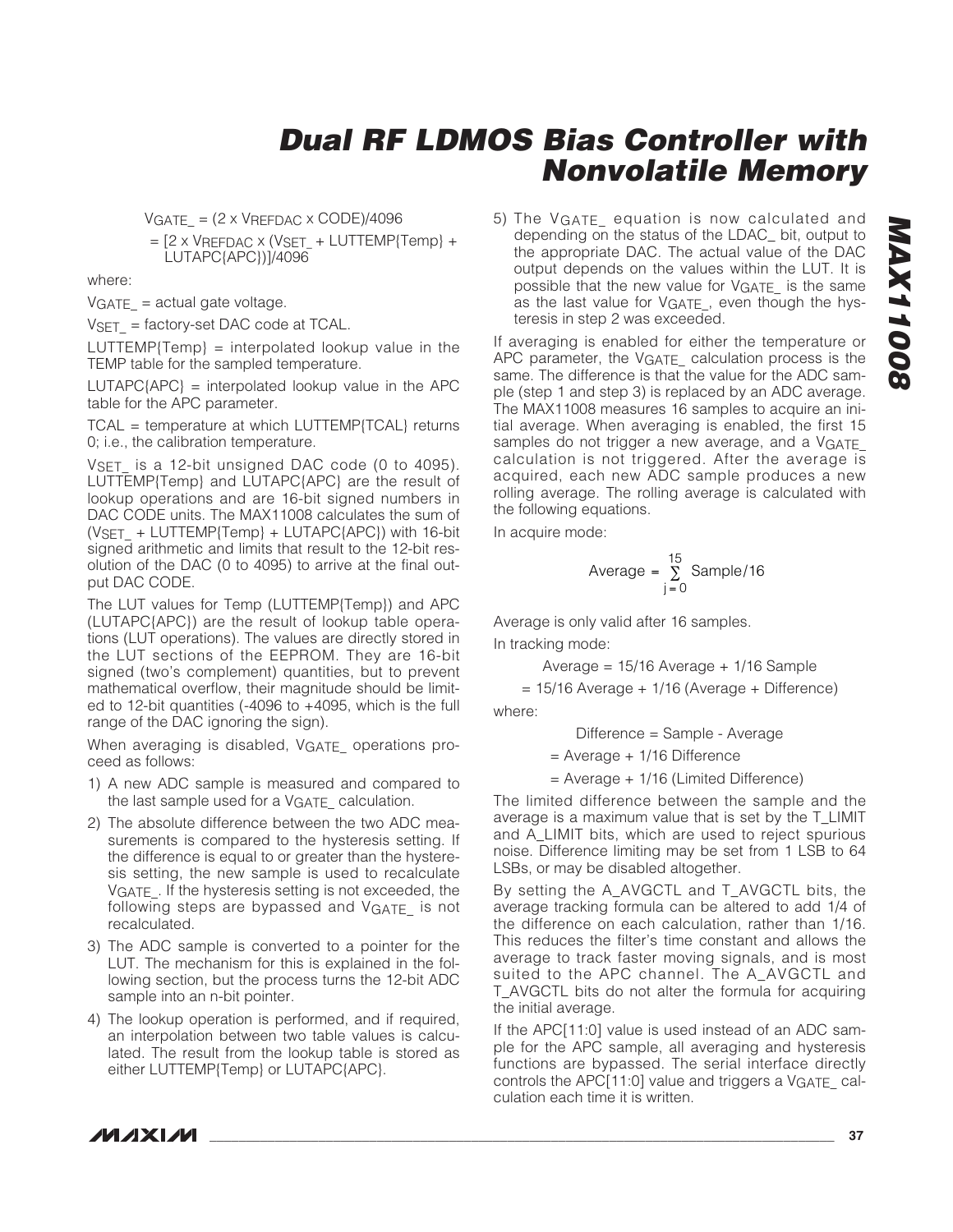# **Table 4. EEPROM Address Map**

|            | <b>WORD ADDRESS</b> |                | <b>INTERFACE (CUSTOMER) COMMAND</b> |                |                             |  |  |  |
|------------|---------------------|----------------|-------------------------------------|----------------|-----------------------------|--|--|--|
| <b>BIN</b> | <b>DEC</b>          | <b>HEX</b>     | <b>MNEMONIC</b>                     | <b>TABLE</b>   | <b>COMMENT</b>              |  |  |  |
| 0000 0000  | $\mathbf{O}$        | $\mathbf 0$    |                                     |                |                             |  |  |  |
| 0000 0001  | 1                   | 1              |                                     |                |                             |  |  |  |
| 0000 0010  | $\mathbf{2}$        | $\mathbf{2}$   |                                     |                |                             |  |  |  |
| 0000 0011  | 3                   | 3              |                                     |                |                             |  |  |  |
| 0000 0100  | $\overline{4}$      | $\overline{4}$ |                                     |                |                             |  |  |  |
| 0000 0101  | 5                   | 5              |                                     |                |                             |  |  |  |
| 0000 0110  | 6                   | 6              |                                     |                |                             |  |  |  |
| 0000 0111  | $\overline{7}$      | $\overline{7}$ |                                     |                | Unused. User data may       |  |  |  |
| 0000 1000  | 8                   | 8              |                                     |                | be stored here.             |  |  |  |
| 0000 1001  | 9                   | 9              |                                     |                |                             |  |  |  |
| 0000 1010  | 10                  | 0A             |                                     |                |                             |  |  |  |
| 0000 1011  | 11                  | 0 <sub>B</sub> |                                     |                |                             |  |  |  |
| 0000 1100  | 12                  | 0C             |                                     |                |                             |  |  |  |
| 0000 1101  | 13                  | 0 <sub>D</sub> |                                     |                |                             |  |  |  |
| 0000 1110  | 14                  | 0E             |                                     |                |                             |  |  |  |
| 0000 1111  | 15                  | 0F             |                                     |                |                             |  |  |  |
| 0001 0000  | 16                  | 10             | EE_TH1                              | $\overline{7}$ |                             |  |  |  |
| 0001 0001  | 17                  | 11             | EE_TL1                              | $\,8\,$        |                             |  |  |  |
| 0001 0010  | 18                  | 12             | EE_1H1                              | $9\,$          |                             |  |  |  |
| 0001 0011  | 19                  | 13             | EE_IL1                              | 10             | Nonvolatile alarm trip      |  |  |  |
| 0001 0100  | 20                  | 14             | EE_TH <sub>2</sub>                  | $\overline{7}$ | points (DPRAM<br>locations) |  |  |  |
| 0001 0101  | 21                  | 15             | EE_TL2                              | 8              |                             |  |  |  |
| 0001 0110  | 22                  | 16             | EE_IH2                              | 9              |                             |  |  |  |
| 0001 0111  | 23                  | 17             | EE_IL2                              | 10             |                             |  |  |  |
| 0001 1000  | 24                  | 18             | EE_HCFIG                            | 11             |                             |  |  |  |
| 0001 1001  | 25                  | 19             | EE_ALMSCF                           | 12             |                             |  |  |  |
| 0001 1010  | 26                  | 1A             | EE_SCFIG                            | 13             |                             |  |  |  |
| 0001 1011  | 27                  | 1B             | EE_ALMHCF                           | 14             | Nonvolatile configuration   |  |  |  |
| 0001 1100  | 28                  | 1 <sup>C</sup> | EE_VSET1                            | 15             | (DPRAM locations)           |  |  |  |
| 0001 1101  | 29                  | 1D             | EE_HIST_AP                          | 16a, 16b       |                             |  |  |  |
| 0001 1110  | 30                  | 1E             | EE_VSET2                            | 15             |                             |  |  |  |
| 0001 1111  | 31                  | 1F             | EE_HIST_AP                          | 16a, 16b       |                             |  |  |  |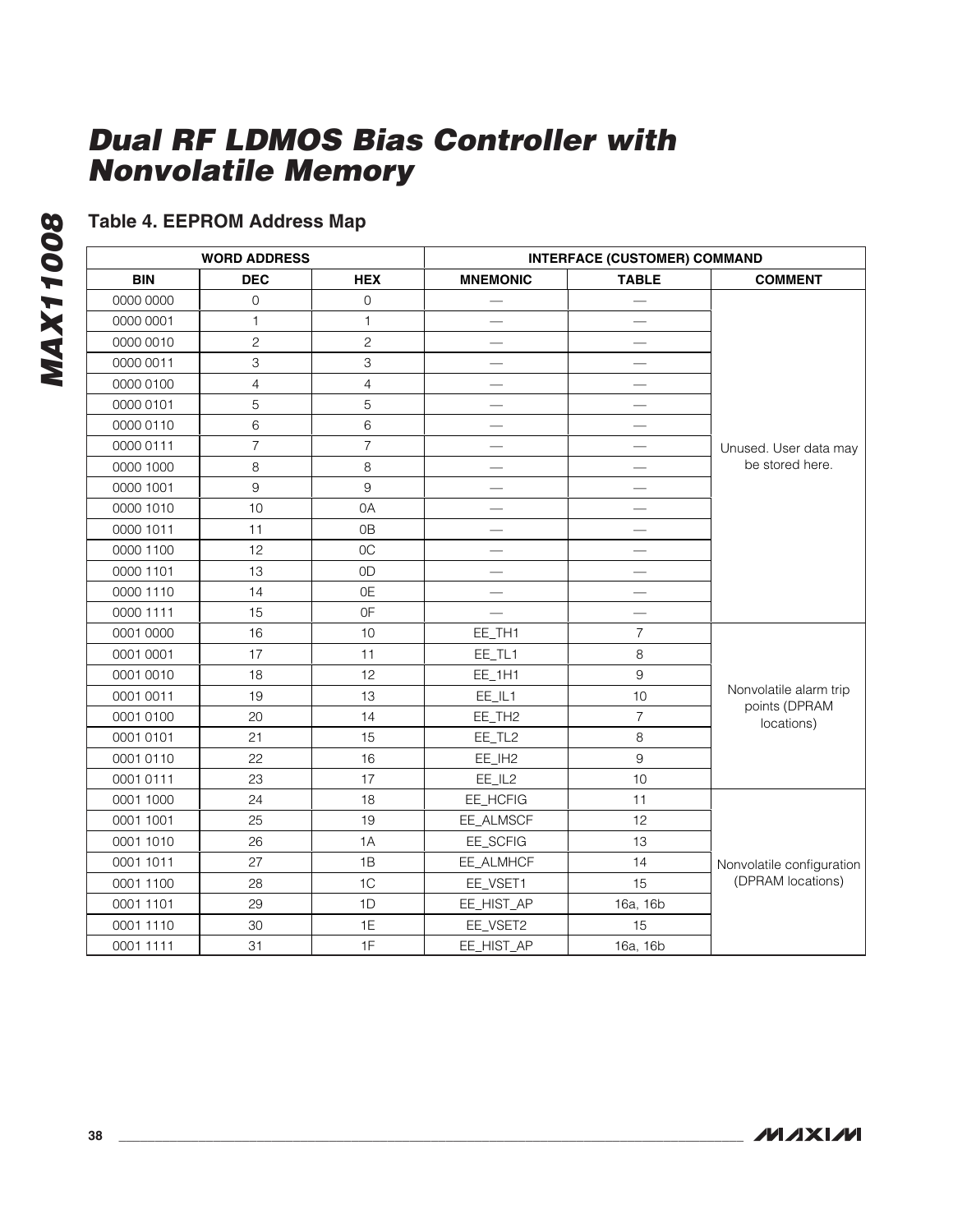### **Table 4. EEPROM Address Map (continued)**

|            | <b>WORD ADDRESS</b> |            |                          | <b>INTERFACE (CUSTOMER) COMMAND</b> |                       |  |  |  |  |
|------------|---------------------|------------|--------------------------|-------------------------------------|-----------------------|--|--|--|--|
| <b>BIN</b> | <b>DEC</b>          | <b>HEX</b> | <b>MNEMONIC</b>          | <b>TABLE</b>                        | <b>COMMENT</b>        |  |  |  |  |
| 0010 0000  | 32                  | 20         |                          |                                     |                       |  |  |  |  |
| 0010 0001  | 33                  | 21         |                          |                                     |                       |  |  |  |  |
| 0010 0010  | 34                  | 22         |                          |                                     |                       |  |  |  |  |
| 0010 0011  | 35                  | 23         |                          |                                     |                       |  |  |  |  |
| 0010 0100  | 36                  | 24         |                          |                                     |                       |  |  |  |  |
| 0010 0101  | 37                  | 25         |                          |                                     | Unused. User data may |  |  |  |  |
| 0010 0110  | 38                  | 26         |                          |                                     | be stored here.       |  |  |  |  |
| 0010 0111  | 39                  | 27         | $\overline{\phantom{0}}$ |                                     |                       |  |  |  |  |
| 0010 1000  | 40                  | 28         |                          |                                     |                       |  |  |  |  |
| 0010 1001  | 41                  | 29         |                          |                                     |                       |  |  |  |  |
| 0010 1010  | 42                  | 2A         |                          |                                     |                       |  |  |  |  |
| 0010 1011  | 43                  | 2B         |                          | $\overline{\phantom{0}}$            |                       |  |  |  |  |
| 0010 1100  | 44                  | 2C         | EE_IDAC1                 | 17                                  |                       |  |  |  |  |
| 0010 1101  | 45                  | 2D         | EE_IODAC1                | 18                                  |                       |  |  |  |  |
| 0010 1110  | 46                  | 2E         | EE_IDAC2                 | 17                                  |                       |  |  |  |  |
| 0010 1111  | 47                  | 2F         | EE_IODAC2                | 18                                  |                       |  |  |  |  |
| 0011 0000  | 48                  | 30         | EE_PGACAL                | 19                                  |                       |  |  |  |  |
| 0011 0001  | 49                  | 31         | EE_ADCCON                | 20                                  |                       |  |  |  |  |
| 0011 0010  | 50                  | 32         | EE_SSHUT                 | 21                                  |                       |  |  |  |  |
| 0011 0011  | 51                  | 33         | EE_LDAC                  | 22                                  |                       |  |  |  |  |
| 0011 0100  | 52                  | 34         | Reserved                 |                                     |                       |  |  |  |  |
| 0011 0101  | 53                  | 35         | Reserved                 |                                     |                       |  |  |  |  |
| 0011 0110  | 54                  | 36         | Reserved                 | $\overline{\phantom{0}}$            |                       |  |  |  |  |
| 0011 0111  | 55                  | 37         | MAGIC NUMBER             |                                     | AA55                  |  |  |  |  |
| 0011 1000  | 56                  | 38         | Reserved                 |                                     |                       |  |  |  |  |
| 0011 1001  | 57                  | 39         | Reserved                 |                                     |                       |  |  |  |  |
| 0011 1010  | 58                  | 4A         | Reserved                 |                                     |                       |  |  |  |  |
| 0011 1011  | 59                  | 4B         | Reserved                 |                                     |                       |  |  |  |  |
| 0011 1100  | 60                  | 4C         | EE_TLUT1                 | 5                                   |                       |  |  |  |  |
| 0011 1101  | 61                  | 4D         | EE_ALUT1                 | 5                                   |                       |  |  |  |  |
| 0011 1110  | 62                  | 4E         | EE_TLUT2                 | 5                                   | LUT configuration     |  |  |  |  |
| 0011 1111  | 63                  | 4F         | EE_ALUT2                 | 5                                   |                       |  |  |  |  |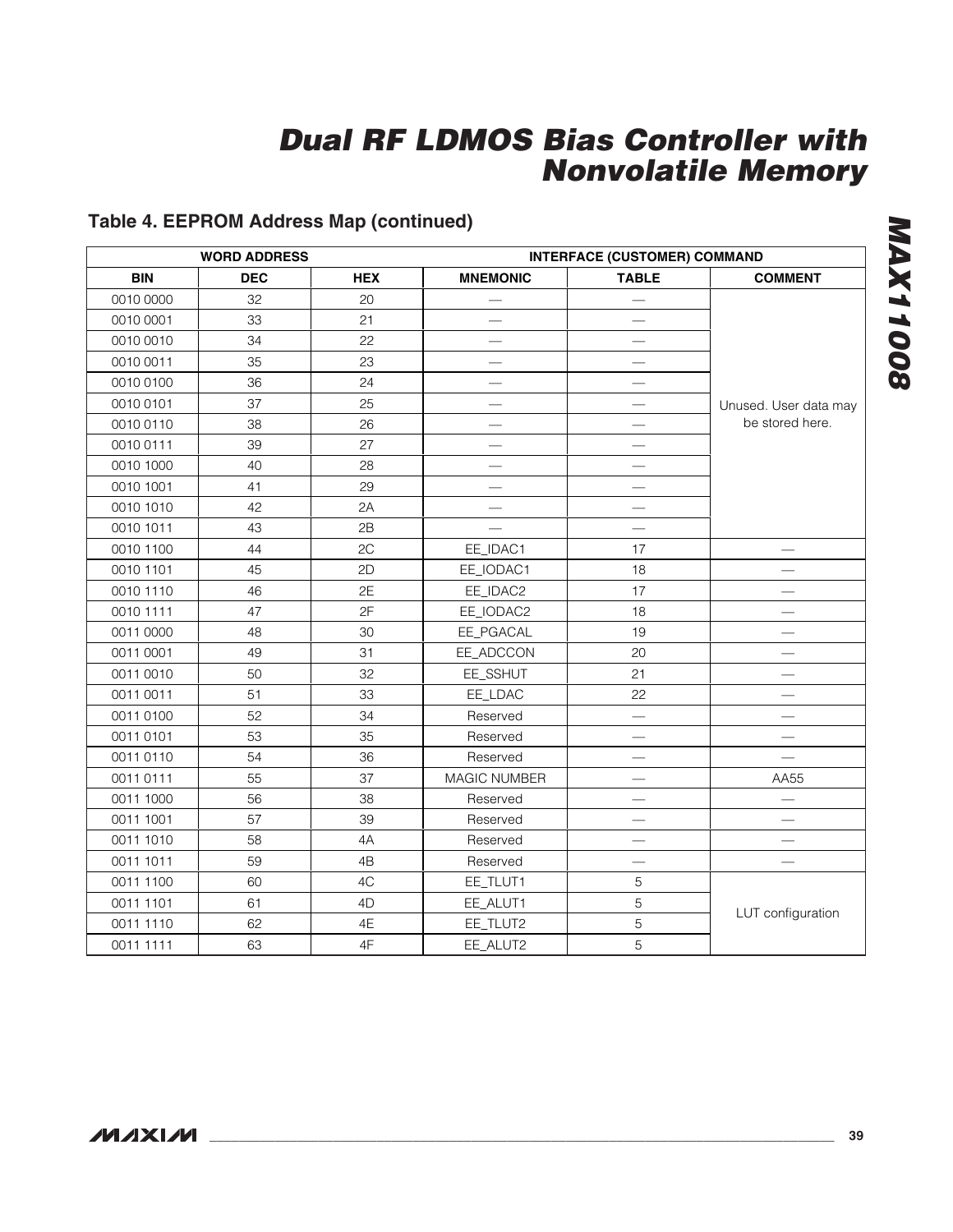#### **EEPROM**

The MAX11008 features 4Kb of EEPROM capable of storing up to 256 16-bit data words. The first 64 data words of the EEPROM contain configuration data (see Table 4) while the remaining 192 data words are programmable and used for storing temperature and APC LUTs. The MAX11008 utilizes the LUT values to perform gate voltage calculations (see the VGATE\_Output Equation section). See the First-In-First-Out (FIFO), LUT Streaming Mode, and Message Mode sections for more information on how to program and read from the EEPROM. See the Temperature/APC LUT Configuration Registers section for information on how to configure the LUTs and how values are retrieved from the LUTs for VGATE calculations. See Table 5.

#### **Nonvolatile Initialization Values**

Upon power-on reset, the data contained within specific EEPROM locations is copied directly to corresponding locations within the register address map depending on the state of the magic number (see the Magic Number section).

- Locations 0x10–0x1F are directly copied to their corresponding locations within the register address map.
- Locations 0x2C–0x33 are conditionally copied to their corresponding locations within the register address map. Set the MSB (labeled WCTRAM) to 1 for locations 0x2C–0x33 to be copied to the register address map (see Table 4a).

By correctly configuring the initialization values stored within the EEPROM, the MAX11008 can automatically enter VGATE\_ compensation mode without the need for a host processor. This autonomous operation is useful in some application areas where a host controller is not desired.

Changes made to the working registers during operation are volatile. To change a register's nonvolatile initialization value, the corresponding EEPROM location must be written by the LUT streaming protocol.

#### **Magic Number**

The address location 0x37 of the EEPROM is referred to as the magic address. If the magic address is programmed with the magic number (0xAA55), the values stored in address locations 0x10–0x1F and 0x2C–0x33 are loaded into the working registers (see the Register Address Map section) during power-up initialization. Address locations 0x10–0x1F are unconditionally loaded into the working registers, whereas address locations 0x2C–0x33 are only loaded if bit D15 (WCTRAM) of the address is set to 1. If magic address location 0x37 is not programmed with the magic number (0xAA55), the EEPROM is determined to be unprogrammed; the power-up initialization load is then bypassed and the working registers default to their power-on reset value.

#### **LUT Values**

The values stored within the LUT section of the EEPROM are 16-bit signed (two's complement)

| <b>HEX</b>     | <b>MNEMONIC</b>    | <b>TABLE</b>    | <b>BIT 15</b>     | <b>BIT 14</b> | <b>BIT 13</b>        | <b>BIT 12</b>             | <b>BIT 11</b>     | <b>BIT 10</b>                  | BIT <sub>9</sub> | BIT 8                     | BIT <sub>7</sub>   | BIT 6               | BIT <sub>5</sub>          | BIT <sub>4</sub> | BIT <sub>3</sub>    | BIT <sub>2</sub>                 | BIT <sub>1</sub>    | BIT 0            |
|----------------|--------------------|-----------------|-------------------|---------------|----------------------|---------------------------|-------------------|--------------------------------|------------------|---------------------------|--------------------|---------------------|---------------------------|------------------|---------------------|----------------------------------|---------------------|------------------|
| 10             | EE TH1             |                 | X                 | X             | X                    | $\times$                  | D11               | D10                            | D <sub>9</sub>   | D <sub>8</sub>            | D <sub>7</sub>     | D <sub>6</sub>      | D <sub>5</sub>            | D <sub>4</sub>   | D <sub>3</sub>      | D <sub>2</sub>                   | D1                  | D <sub>0</sub>   |
| 11             | EE_TL1             | 8               | X                 | X             | X                    | $\boldsymbol{\mathsf{X}}$ | D11               | D <sub>10</sub>                | D <sub>9</sub>   | D <sub>8</sub>            | D7                 | D <sub>6</sub>      | D <sub>5</sub>            | D <sub>4</sub>   | D <sub>3</sub>      | D <sub>2</sub>                   | D <sub>1</sub>      | D <sub>0</sub>   |
| 12             | EE IH1             | 9               | X                 | X             | X                    | X                         | D11               | D <sub>10</sub>                | D <sub>9</sub>   | D <sub>8</sub>            | D7                 | D <sub>6</sub>      | D <sub>5</sub>            | D <sub>4</sub>   | D <sub>3</sub>      | D <sub>2</sub>                   | D <sub>1</sub>      | D <sub>0</sub>   |
| 13             | EE IL1             | 10              | X                 | X             | X                    | X                         | D11               | D <sub>10</sub>                | D <sub>9</sub>   | D <sub>8</sub>            | D <sub>7</sub>     | D <sub>6</sub>      | D <sub>5</sub>            | D <sub>4</sub>   | D <sub>3</sub>      | D <sub>2</sub>                   | D1                  | D <sub>0</sub>   |
| 14             | EE TH2             | $\overline{7}$  | X                 | X             | $\times$             | X                         | D11               | D10                            | D9               | D <sub>8</sub>            | D7                 | D <sub>6</sub>      | D <sub>5</sub>            | $\Box$ 4         | D <sub>3</sub>      | D <sub>2</sub>                   | D1                  | D.               |
| 15             | EE TL <sub>2</sub> | 8               | X                 | X             | $\times$             | X                         | D11               | D <sub>10</sub>                | D <sub>9</sub>   | D <sub>8</sub>            | D <sub>7</sub>     | D <sub>6</sub>      | D <sub>5</sub>            | D <sub>4</sub>   | D <sub>3</sub>      | D <sub>2</sub>                   | D1                  | D <sub>0</sub>   |
| 16             | EE IH2             | 9               | X                 | $\times$      | X                    | $\boldsymbol{\mathsf{X}}$ | D11               | D <sub>10</sub>                | D <sub>9</sub>   | D <sub>8</sub>            | D7                 | D <sub>6</sub>      | D <sub>5</sub>            | D <sub>4</sub>   | D <sub>3</sub>      | D <sub>2</sub>                   | D <sub>1</sub>      | D <sub>0</sub>   |
| 17             | EE IL2             | 10              | X                 | X             | X                    | $\boldsymbol{\mathsf{X}}$ | D11               | D10                            | D <sub>9</sub>   | D <sub>8</sub>            | D7                 | D <sub>6</sub>      | D <sub>5</sub>            | D <sub>4</sub>   | D <sub>3</sub>      | D <sub>2</sub>                   | D1                  | D <sub>0</sub>   |
| 18             | EE HCFIG           | 11              | T1AVGCTI          | T1LIMIT2      | T1LIMIT <sup>®</sup> | T1LIMITO                  | FIFOSTA           | ADCMON                         | PG2SET           | PG2SET0                   | PG1SET             | PG1SET <sup>®</sup> | CKSEL <sup>®</sup>        | <b>CKSEL0</b>    | ADCREF <sup>®</sup> | <b>ADCREFO</b>                   | DACREF              | <b>DACREFO</b>   |
| 19             | EE ALMSCF          | 12              | X                 | X             | X                    | $\boldsymbol{\mathsf{x}}$ | A2AVG             | T <sub>2</sub> AV <sub>G</sub> | A1AVG            | T1AVG                     | TALARM2            | TWIN2               | IALARM2                   | IWIN2            | TALARM1             | TWIN1                            | IALARM <sup>*</sup> | IWIN1            |
| 1A             | EE SCFIG           | 13              | T2AVGCTL          | T2LIMIT2      | T2LIMIT1             | T1LIMIT0                  | LDAC2             | TCOMP2                         | APCCOMP2         | TSRC2                     | APCSRC21           | APCSRC20            | LDAC1                     | TCOMP1           | APCCOMP1            | TSRC1                            | APCSRC1             | APCSRC10         |
| 1B             | EE ALMHCF          | 14              | $\times$          | X             | $\times$             | $\times$                  | $\times$          | AVGMON                         | INTFMP2          | ALMCMP                    | AI MHYST1          | AI MHYSTO           | ALMCLMP21                 | ALMCLMP20        | ALMCLMP11           | ALMCLMP10                        | AI MPOI             | <b>ALMOPN</b>    |
| 1 <sup>C</sup> | EE VSET1           | 15              | X                 | X             | $\times$             | X                         | D11               | D <sub>10</sub>                | D <sub>9</sub>   | D <sub>8</sub>            | D7                 | D <sub>6</sub>      | D <sub>5</sub>            | D <sub>4</sub>   | D <sub>3</sub>      | D <sub>2</sub>                   | D <sub>1</sub>      | D <sub>0</sub>   |
| 1D             | EE HIST AP         | 16a             | T1HIST3           | T1HIST2       | T1HIST1              | T1HIST0                   | D11               | D <sub>10</sub>                | D <sub>9</sub>   | D <sub>8</sub>            | D7                 | D <sub>6</sub>      | D <sub>5</sub>            | $\Box$ 4         | D <sub>3</sub>      | D <sub>2</sub>                   | D1                  | D <sub>0</sub>   |
| 1D             | EE HIST AP         | 16 <sub>b</sub> | T1HIST3           | T1HIST2       | T1HIST <sup>®</sup>  | T1HIST0                   | x                 | $\boldsymbol{\mathsf{x}}$      | X                | $\times$                  | A1AVGCTL           | A1LIMIT2            | A1LIMIT <sup>®</sup>      | A1LIMITO         | A1HIST3             | A <sub>1</sub> HIST <sub>2</sub> | A1HIST              | A1HIST0          |
| 1E             | EE VSET2           | 15              | $\times$          | X             | $\times$             | $\times$                  | D11               | D <sub>10</sub>                | D <sub>9</sub>   | D <sub>8</sub>            | D7                 | D <sub>6</sub>      | D <sub>5</sub>            | D <sub>4</sub>   | D <sub>3</sub>      | D <sub>2</sub>                   | D <sub>1</sub>      | D <sub>0</sub>   |
| 1F             | EE HIST AP         | 16a             | T1HIST3           | T1HIST2       | T1HIST               | T1HIST0                   | D11               | D <sub>10</sub>                | D <sub>9</sub>   | D <sub>8</sub>            | D7                 | D <sub>6</sub>      | D <sub>5</sub>            | D <sub>4</sub>   | D <sub>3</sub>      | D <sub>2</sub>                   | D <sub>1</sub>      | D <sub>0</sub>   |
| 1F             | EE HIST AP         | <b>16b</b>      | T2HIST3           | T2HIST2       | T2HIST2              | T2HIST0                   | $\chi$            | $\times$                       | X                | $\times$                  | A2AVGCTL           | A2LIMIT2            | A2LIMIT1                  | A2LIMIT0         | A2HIST3             | A2HIST2                          | A2HIST1             | A2HISTO          |
| 2C             | EE IDAC1           | 17              | WCTRAM            | X             | $\times$             | $\times$                  | D11               | D10                            | D9               | D <sub>8</sub>            | D7                 | D <sub>6</sub>      | D <sub>5</sub>            | $\Box$ 4         | D <sub>3</sub>      | D <sub>2</sub>                   | D1                  | D <sub>0</sub>   |
| 2D             | EE_IODAC1          | 18              | <b>WCTRAM</b>     | X             | X                    | $\boldsymbol{\mathsf{X}}$ | D11               | D <sub>10</sub>                | D <sub>9</sub>   | D <sub>8</sub>            | D7                 | D <sub>6</sub>      | D <sub>5</sub>            | D <sub>4</sub>   | D <sub>3</sub>      | D <sub>2</sub>                   | D <sub>1</sub>      | D <sub>0</sub>   |
| 2E             | EE IDAC2           | 17              | <b>WCTRAM</b>     | X             | X                    | $\boldsymbol{\mathsf{X}}$ | D11               | D <sub>10</sub>                | D <sub>9</sub>   | D <sub>8</sub>            | D <sub>7</sub>     | D <sub>6</sub>      | D <sub>5</sub>            | D <sub>4</sub>   | D <sub>3</sub>      | D <sub>2</sub>                   | D1                  | D <sub>0</sub>   |
| 2F             | EE IODAC2          | 18              | <b>WCTRAM</b>     | X             | X                    | X                         | D11               | D10                            | D <sub>9</sub>   | D <sub>8</sub>            | D7                 | D <sub>6</sub>      | D <sub>5</sub>            | D <sub>4</sub>   | D <sub>3</sub>      | D <sub>2</sub>                   | D1                  | D <sub>0</sub>   |
| 30             | EE PGACAL          | 19              | <b>WCTRAM</b>     | X             | X                    | X                         | $\chi$            | X                              | X                | X                         | X                  | X                   | $\boldsymbol{\mathsf{X}}$ | X                | X                   | <b>TRACK</b>                     | <b>DOCAL</b>        | <b>SELFTIME</b>  |
| 31             | EE ADCCON          | 20              | <b>WCTRAM</b>     | X             | X                    | X                         | X                 | $\boldsymbol{\mathsf{x}}$      | X                | $\boldsymbol{\mathsf{x}}$ | CONCONV            | ADCIN2              | CS <sub>2</sub>           | EXTTEMP2         | ADCIN1              | CS1                              | <b>EXTEMP</b>       | <b>INTEMP</b>    |
| 32             | EE SSHUT           | 21              | <b>WCTRAM</b>     | X             | $\mathsf{X}$         | $\boldsymbol{\mathsf{X}}$ | $\times$          | $\boldsymbol{\mathsf{x}}$      | X                | $\boldsymbol{\mathsf{X}}$ | X                  | X                   | $\mathsf{X}$              | X                | <b>FBGON</b>        | OSCPD                            | DAC2PE              | DAC1PD           |
| 33             | EE LDAC            | 22              | WCTRAM            | X             | X                    | $\boldsymbol{\mathsf{X}}$ | X                 | X                              | X                | $\boldsymbol{\mathsf{X}}$ | X                  | X                   | $\mathsf{X}$              | X                | X                   | X                                | DAC CH <sub>2</sub> | DAC CH1          |
| 37             | MAGIC NUMBER       |                 | $\mathbf{1}$      | $\circ$       |                      | $\Omega$                  | $\overline{1}$    | $^{\circ}$                     | $\mathbf{1}$     | $^{\circ}$                | $\Omega$           |                     | $\Omega$                  | $\overline{1}$   | $^{\circ}$          | $\mathbf{1}$                     | $\Omega$            | $\overline{1}$   |
| 3C             | EE TLUT1           | 5               | POFF <sub>5</sub> | POFF4         | POFF3                | POFF <sub>2</sub>         | POFF <sup>®</sup> | POFF <sub>0</sub>              | INT <sub>1</sub> | INTO                      | PSIZE <sup>®</sup> | PSIZE0              | TSIZE <sub>2</sub>        | TSIZE1           | <b>TSIZE0</b>       | SOT <sub>2</sub>                 | SOT <sub>1</sub>    | SOT <sub>0</sub> |
| 3D             | EE ALUT1           | 5               | POFF <sub>5</sub> | POFF4         | POFF3                | POFF <sub>2</sub>         | POFF <sub>1</sub> | POFFO                          | INT <sub>1</sub> | <b>INTO</b>               | PSIZE <sup>®</sup> | <b>PSIZE0</b>       | TSIZE <sub>2</sub>        | TSIZE1           | <b>TSIZE0</b>       | SOT <sub>2</sub>                 | SOT <sub>1</sub>    | SOT <sub>0</sub> |
| 3E             | EE TLUT2           | 5               | POFF <sub>5</sub> | POFF4         | POFF3                | POFF <sub>2</sub>         | POFF <sub>1</sub> | <b>POFFO</b>                   | INT <sub>1</sub> | INTO                      | PSIZE <sup>®</sup> | <b>PSIZE0</b>       | TSIZE <sub>2</sub>        | TSIZE1           | <b>TSIZE0</b>       | SOT <sub>2</sub>                 | SOT <sub>1</sub>    | SOT <sub>0</sub> |
| 3F             | EE ALUT2           | 5               | POFF <sub>5</sub> | POFF4         | POFF3                | POFF <sub>2</sub>         | POFF <sub>1</sub> | POFF <sub>0</sub>              | INT <sub>1</sub> | INTO                      | PSIZE <sub>1</sub> | PSIZE0              | TSIZE <sub>2</sub>        | TSIZE1           | <b>TSIZE0</b>       | SOT <sub>2</sub>                 | SOT <sub>1</sub>    | SOT <sub>0</sub> |

### **Table 4a. EEPROM Address Bit Map**

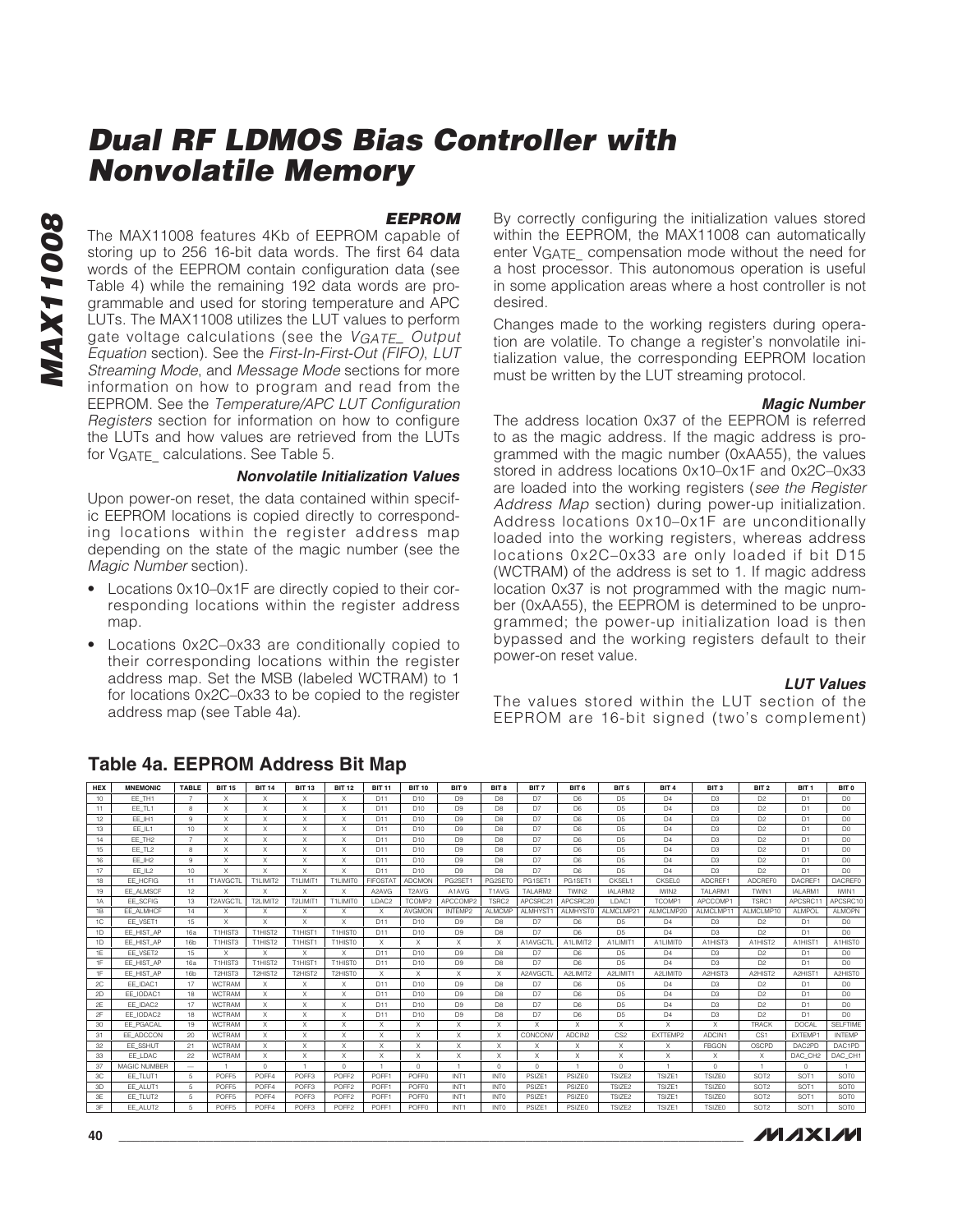quantities. But to avoid the possibility of mathematical overflow, the magnitude of the values should be limited to 12 bits (-4096 to +4095, which allows full movement over the range of the 12-bit DAC).

**Temperature/APC LUT Configuration Registers** The LUT Configuration register (see Table 5) specifies the location and the size of the temperature and automatic power control (APC) LUTs. The EEPROM can be configured to have a total of four LUTs (one temperature LUT for each temperature-sensor channel and one APC LUT for each DAC channel). These registers can only be programmed when the device is in LUT streaming mode and are set while data is being streamed into the LUT. The data contained in the LUT Configuration registers is stored in the EEPROM.

When VGATE calculations are made using temperature and/or APC LUT values, the MAX11008 uses a LUT pointer to retrieve the correct values for the calculation. The LUT pointer value is derived from the most recent 12-bit ADC measurement or directly transferred from the APC Parameter register (see Table 16). The source of the LUT pointer value depends on the settings of the Software Configuration register (see Table 13). PSIZE determines the size of the LUT pointer (see Table 5a). TSIZE specifies the size of the table (see Table 5c). It is permissible to use an LUT pointer that is larger than the table indexed. An 8-bit pointer functions properly with a LUT of 32 data locations. The LUT pointer values that extend beyond the table are limited to the upper (or lower) bound of the table. This technique increases the effective table resolution when the dynamic range of ADC samples is limited.

The POFF bits set the offset value that is added to the resulting LUT pointer value. POFF is a signed 6-bit value that is used to apply both positive and negative offset values to the LUT pointer. The range of acceptable offset values depends on PSIZE (see Table 5a). POFF is typically used for temperature LUTs that have LUT data for 0°C measurements located at the center of the LUT. For example, if a temperature LUT has 64 data locations (locations 0 through 63), the data for 0°C is located at the center of the LUT (location 31). If a temperature measurement is made at 0°C, the resulting ADC conversion is 0, which instructs the LUT pointer to retrieve data from the first location (location 0) in the LUT. To retrieve the correct data for 0°C (location 31), a pointer offset of 31 needs to be added to the LUT pointer.

To increase the accuracy of VGATE\_ calculations, the MAX11008 can linearly interpolate intermediate temperature and APC compensation values from the two closest LUT data locations. To accomplish this, fractional bits are added to the LUT pointer by setting the INT bits

(see Table 5b). When  $INT = 00$  the LUT pointer has no fractional bits and no interpolation is performed. When INT = 00, every LUT pointer corresponds directly to a table entry. If  $INT = 01$ , the LUT pointer has 1 fractional bit, which represents a fractional 1/2. This represents an LUT pointer that falls midway between two table entries, and the MAX11008 performs a linear interpolation between those two entries. Similarly,  $INT = 10$  provides 2 fractional bits (1/4 resolution or 4:1 interpolation), and  $INT = 11$  provides 3 fractional bits (1/8 resolution or 8:1 interpolation). See the Calculating an LUT Pointer from an ADC Sample/APC Parameter section for a detailed description and examples on calculating LUT pointer values.

The SOT bits set the starting addresses of each corresponding LUT in the EEPROM (see Table 5d). Each table starts at one of six possible locations within the EEPROM memory space. It is also possible to make several LUT tables occupy the same memory space within the EEPROM by simply setting identical SOT values. This is useful when temperature or APC data is common to both channels. This allows a single shared table of double the resolution to be implemented instead of two separate identical tables.

Tables 5e and 5f contain examples on how to configure the LUTs in EEPROM using the TSIZE, SOT, and PSIZE bits.

#### **Calculating an LUT Pointer from an ADC Sample/APC Parameter**

Calculate the LUT pointer value using the following steps:

1) The 12-bit ADC value is first shifted to the right by the number of bits as determined by the following equation:

12-bit ADC value right shift  $= 7 - PSIZE - INT$ 

where PSIZE and INT are the decimal values of PSIZE and INT in the LUT Configuration register. The LUT pointer is interpreted as a fixed-point fractional number where PSIZE specifies the number of integer bits and INT specifies the number of fractional bits.

2) The pointer offset value is left-shifted in the following manner:

If  $PSIZE = 00$  or 01, no shifting is performed.

If  $PSIZE = 10$ , POFF is shifted to the left by 1 bit.

If  $PSIZE = 11$ , POFF is shifted to the left by 2 bits.

POFF is interpreted as a signed number.

3) The resulting POFF value is added to the LUT pointer value.

**MAXIM**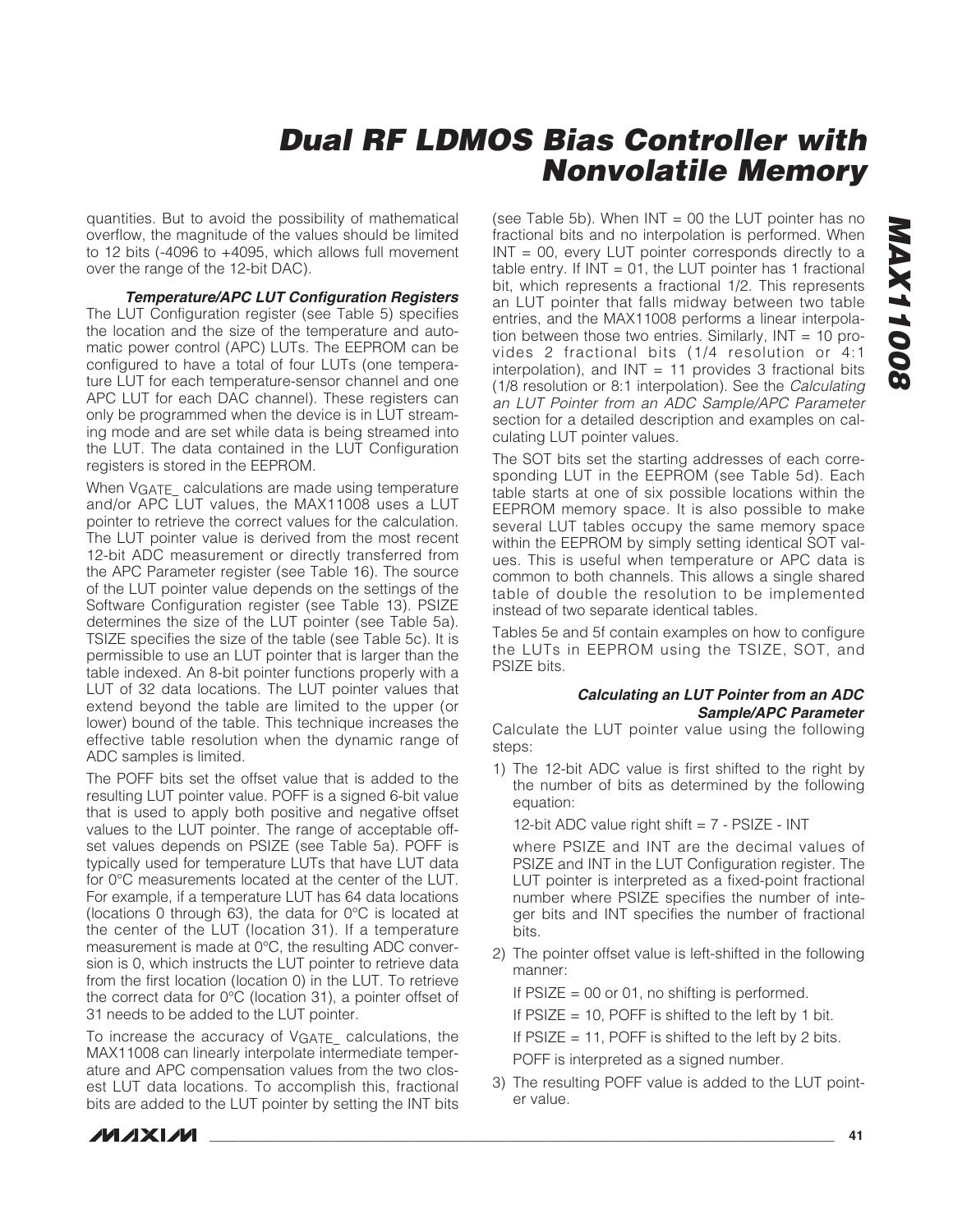- **MAX11008 MAX11008**
- 4) The resulting LUT pointer value is bound-limited to ensure it fits within the corresponding LUT. Negative pointer values are limited to zero, and pointer values that extend beyond the range of the LUT are limited to the last entry.
- 5) The final LUT pointer value is calculated by shifting SOT to the left by 5 bits and then adding it to the current LUT pointer value. If no linear interpolation  $(INT = 00)$  is to be performed, the resulting LUT pointer value is equal to the absolute EEPROM address from which the LUT data is retrieved. If linear interpolation is to be performed ( $INT = 01$ , 10, or 11), the two LUT addresses that are closest to the resulting LUT pointer value and their corresponding data values are entered into the following equation to calculate the interpolated data value that is used in the VGATE calculation:

Interpolated Data = DATA1 +  $\left(\frac{\text{PTR} - \text{ADD1}}{\text{ADD2} - \text{ADD1}}\right)$  x (DATA2 - DATA1) ⎛ .1 +  $\left(\frac{\text{PTR - ADD1}}{\text{ADD2 - ADD1}}\right)$  x (DATA2 - DATA1)

### **Table 5. Temperature/APC LUT Configuration Register**

| <b>DATA</b><br><b>BITS</b> | <b>BIT</b><br><b>NAME</b> | <b>RESET</b><br><b>STATE</b> | <b>FUNCTION</b>                                    |
|----------------------------|---------------------------|------------------------------|----------------------------------------------------|
| D[15:10]                   | <b>POFF</b>               | 000000                       | POFF bits.                                         |
| D[9:8]                     | INT                       | 00                           | Interpolation degree select bits.<br>See Table 5b. |
| D[7:6]                     | <b>PSIZE</b>              | 00                           | LUT pointer size bit. See Table<br>5а.             |
| D[5:3]                     | <b>TSIZE</b>              | 000                          | LUT size bit. See Table 5c.                        |
| D[2:0]                     | SOT                       | 000                          | Start of table address bits, See<br>Table 5d.      |

### **Table 5a. LUT Pointer Sizes and Offset Ranges**

| <b>PSIZE</b> | <b>LUT POINTER SIZE</b>                            | <b>POFF OFFSET RANGE*</b>        |
|--------------|----------------------------------------------------|----------------------------------|
| 00           | 5-bit pointer (access up<br>to 32 data locations)  | $-32$ to $+31$                   |
| 01           | 6-bit pointer (access up<br>to 64 data locations)  | $-32$ to $+31$                   |
| 10           | 7-bit pointer (access up<br>to 128 data locations) | $-64$ to $+62$ (in steps of 2)   |
| 11           | 8-bit pointer (access up<br>to 256 data locations) | $-128$ to $+124$ (in steps of 4) |

\*POFF is either a negative or positive number. When POFF is negative its value is represented in two's complement format. where PTR is the calculated LUT pointer value with fractional bits, ADD1 and ADD2 are the two LUT addresses closest to the value of PTR, and DATA1 and DATA2 are the LUT data values stored at ADD1 and ADD2.

#### **LUT Pointer Example 1 (No Interpolation)**  $POFF = 001000$  (offset of  $+8$ ).

INT = 00 (no interpolation/LUT pointer does not have any fractional bits).

 $PSIZE = 00$  (5-bit LUT pointer not including any fractional bits).

 $TSIZE = 001$  (LUT has 32 data locations).

SOT = 010 (LUT starts at EEPROM address 40 hex).

### **Table 5b. Fractional Bits Added to LUT Pointer for Linear Interpolation**

| <b>INT</b> | <b>NUMBER OF FRACTIONAL BITS ADDED TO</b><br><b>LUT POINTER</b> |
|------------|-----------------------------------------------------------------|
| იი         |                                                                 |
|            | $1 \geq 1.2$ interpolation                                      |
| 10         | $2 \geq 1.4$ interpolation                                      |
|            | $3 \geq 1.8$ interpolation                                      |

### **Table 5c. Selectable LUT Sizes**

| <b>TSIZE</b> | <b>LUT SIZE</b>                  |
|--------------|----------------------------------|
| 000          | Unused                           |
| 001          | Table size of 32 data locations  |
| 010          | Table size of 64 data locations  |
| 011          | Table size of 96 data locations  |
| 100          | Table size of 128 data locations |
| 101          | Table size of 160 data locations |
| 110          | Table size of 192 data locations |
|              | Unused                           |

### **Table 5d. Selectable LUT Starting Addresses**

| <b>SOT</b> | <b>STARTING ADDRESS IN EEPROM (HEX)</b> |
|------------|-----------------------------------------|
| 000        | Unused                                  |
| 001        | Unused                                  |
| 010        | 0x40                                    |
| 011        | 0x60                                    |
| 100        | 0x80                                    |
| 101        | 0xA0                                    |
| 110        | 0xC0                                    |
| 111        | 0xE0                                    |

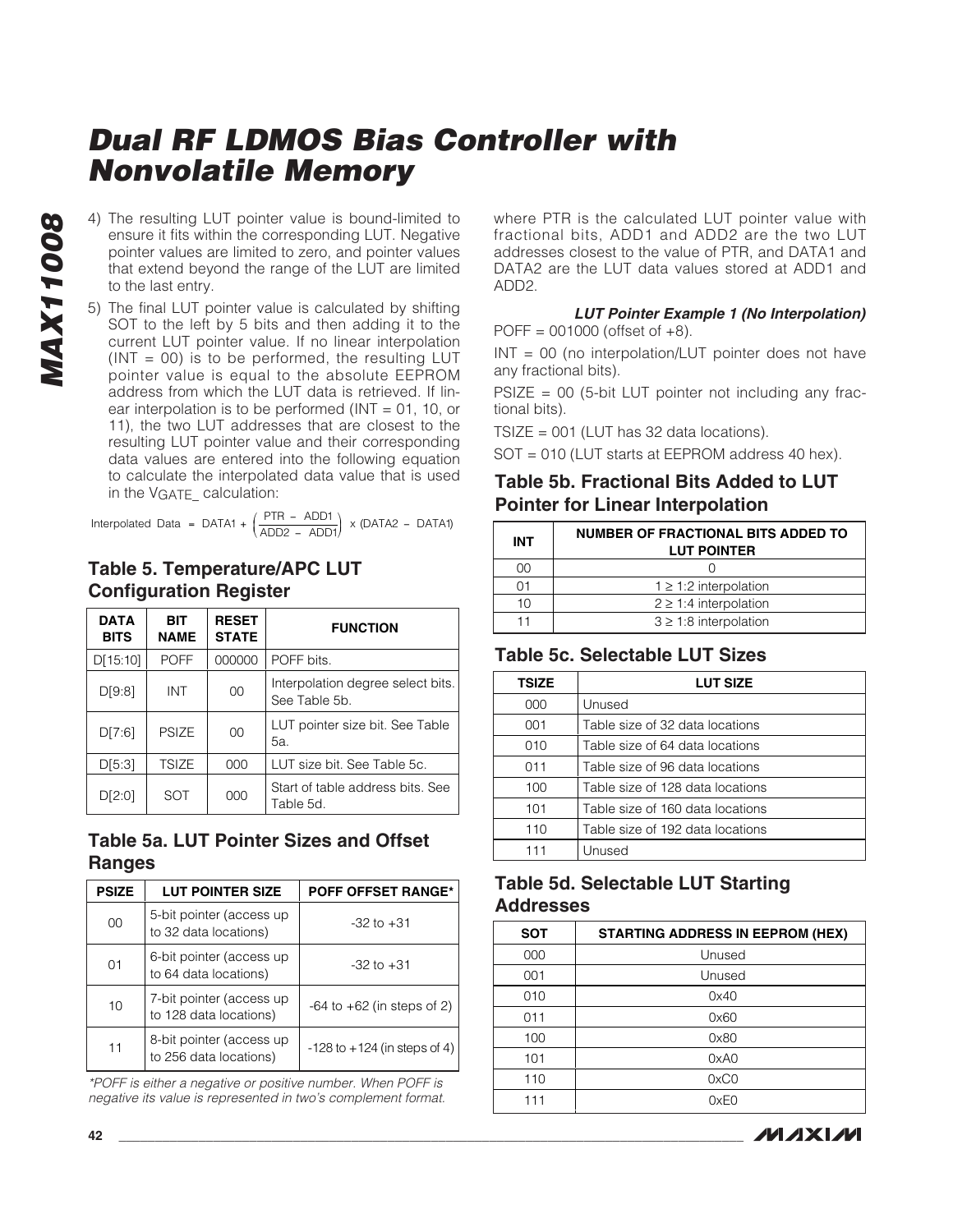# **Table 5e. LUT Configuration Examples**

| <b>REGISTER</b>  | <b>CONFIGURATION 1</b> | <b>CONFIGURATION 2</b> | <b>CONFIGURATION 3</b> | <b>CONFIGURATION 4</b>       |
|------------------|------------------------|------------------------|------------------------|------------------------------|
| <b>ENTRY</b>     | (EXAMPLE)              | (EXAMPLE)              | (EXAMPLE)              | (EXAMPLE)                    |
|                  | $POFF = 010100$        | $POFF = 010100$        | $POFF = 100000$        |                              |
|                  | $INT = 00$             | $INT = 00$             | $INT = 00$             | Unused (TCOMP in             |
| Temperature      | $PSIZE = 01$           | $PSIZE = 01$           | $PSIZE = 10$           | Software Configuration       |
| LUT <sub>1</sub> | $TSIZE = 010$          | $TSIZE = 010$          | $TSIZE = 100$          | register should be set to 0) |
|                  | $SOT = 100$            | $SOT = 100$            | $SOT = 010$            |                              |
|                  | 0x5054                 | 0x5054                 | 0x40A2                 |                              |
|                  | $POFF = 000000$        | $POFF = 000000$        | $POFF = 000000$        | $POFF = 000000$              |
|                  | $INT = 00$             | $INT = 00$             | $INT = 00$             | $INT = 00$                   |
| <b>APC</b>       | $PSIZE = 00$           | $PSIZE = 01$           | $PSIZE = 10$           | $PSIZE = 11$                 |
| LUT <sub>1</sub> | $TSIZE = 001$          | $TSIZE = 010$          | $TSIZE = 100$          | $TSIZE = 110$                |
|                  | $SOT = 010$            | $SOT = 010$            | $SOT = 100$            | $SOT = 010$                  |
|                  | 0x000A                 | 0x0052                 | 0x00A4                 | 0x00F2                       |
|                  | $POFF = 100000$        | $POFF = 010100$        | $POFF = 100000$        |                              |
|                  | $INT = 00$             | $INT = 00$             | $INT = 00$             | Unused (TCOMP in             |
| Temperature      | $PSIZE = 10$           | $PSIZE = 01$           | $PSIZE = 10$           |                              |
| LUT <sub>2</sub> | $TSIZE = 010$          | $TSIZE = 010$          | $TSIZE = 010$          | Software Configuration       |
|                  | $SOT = 110$            | $SOT = 110$            | $SOT = 010$            | register should be set to 0) |
|                  | 0x4096                 | 0x5056                 | 0x4092                 |                              |
|                  | $POFF = 000000$        | $POFF = 000000$        | $POFF = 000000$        | $POFF = 000000$              |
|                  | $INT = 00$             | $INT = 00$             | $INT = 00$             | $INT = 00$                   |
| APC              | $PSIZE = 00$           | $PSIZE = 01$           | $PSIZE = 01$           | $PSIZE = 11$                 |
| LUT <sub>2</sub> | $TSIZE = 001$          | $TSIZE = 010$          | $TSIZE = 010$          | $TSIZE = 110$                |
|                  | $SOT = 011$            | $SOT = 010$            | $SOT = 010$            | $SOT = 010$                  |
|                  | 0x000B                 | 0x0052                 | 0x00A4                 | 0x00F2                       |

### **Table 5f. Visual Example of LUT**

| <b>WORD</b><br><b>ADDRESS</b> | <b>CONFIGURATION 1</b><br>(EXAMPLE) | <b>CONFIGURATION 2</b><br>(EXAMPLE) | <b>CONFIGURATION 3</b><br>(EXAMPLE) | <b>CONFIGURATION 4</b><br>(EXAMPLE) |
|-------------------------------|-------------------------------------|-------------------------------------|-------------------------------------|-------------------------------------|
| $0x00$ to $0x0F$              |                                     | Dedicated user message              |                                     |                                     |
| $0x10$ to $0x3F$              |                                     | Configuration data                  |                                     |                                     |
| 0x40 to 0x5F                  | APC LUT1<br>$32 \times 16$ bits     | Unified APC LUT                     | Unified Temperature LUT             |                                     |
| 0x60 to 0x7F                  | APC LUT2<br>$32 \times 16$ bits     | $64 \times 16$ bits                 | $64 \times 16$ bits                 | Unified APC LUT                     |
| $0x80$ to $0x9F$              | Temperature LUT1                    | Temperature LUT1                    |                                     | $192 \times 16$ bits                |
| 0xA0 to 0xBF                  | $64 \times 16$ bits                 | $64 \times 16$ bits                 | Unified APC LUT                     |                                     |
| 0xC0 to 0xDF                  | Temperature LUT2                    | Temperature LUT2                    | $128 \times 16$ bits                |                                     |
| 0xE0 to 0xFF                  | $64 \times 16$ bits                 | $64 \times 16$ bits                 |                                     |                                     |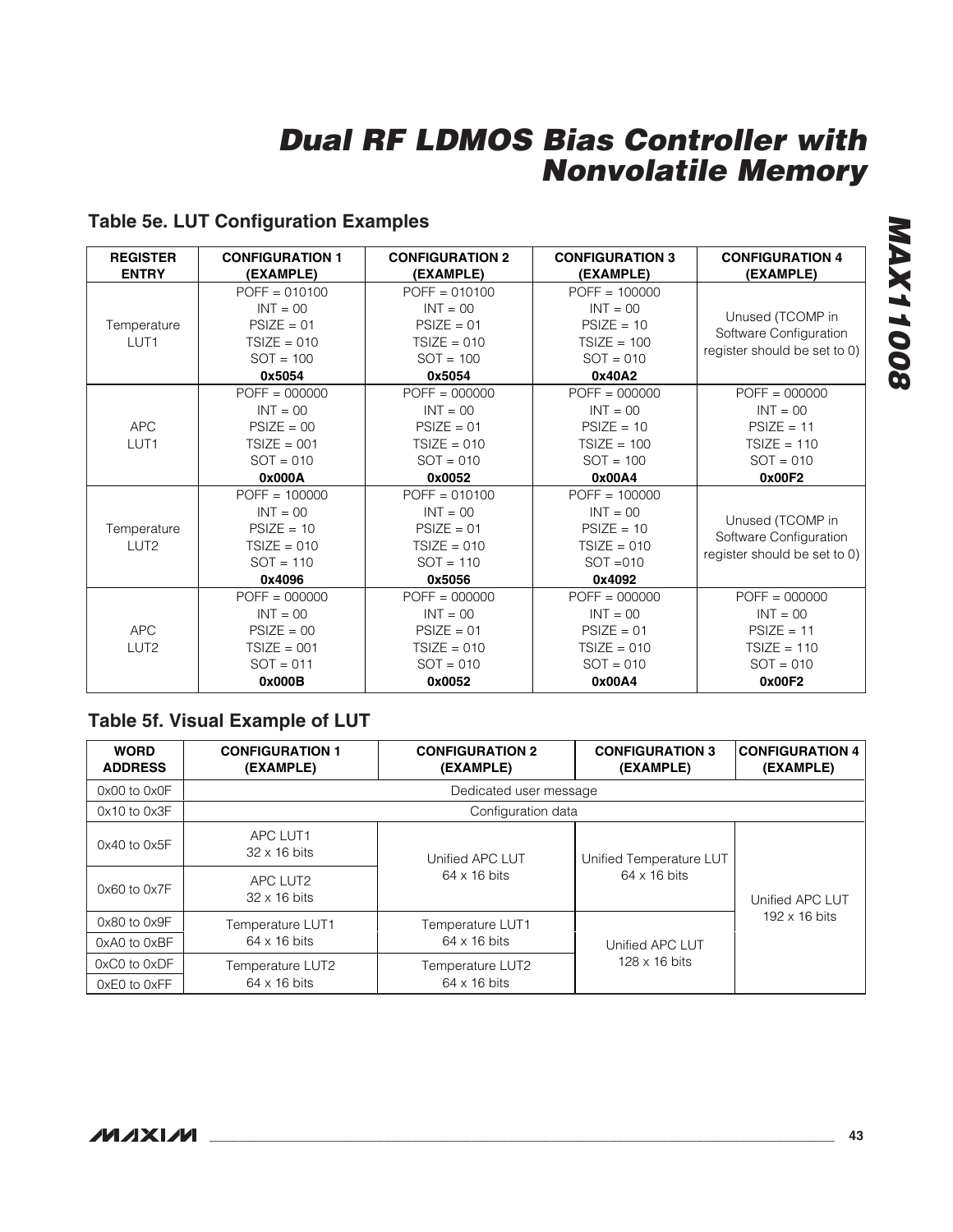ADC sample  $=$  495 hex

<< x indicates a logical shift left by x number of bits.

- >> x indicates a logical shift right by x number of bits.
- 1) LUT pointer = ADC sample  $>> (7 PSIZE INT)$ 
	- $= 495$  hex  $>> (7 0 0)$
	- $= 495$  hex  $>> 7$
	- $= 9$  hex (9 decimal)
- 2) POFF =  $POFF \ll 0$ 
	- $= 001000 \text{ bin} << 0$
	- $= 001000 \text{ bin}$
	- $= 8$  hex (8 decimal)
- 3) LUT pointer = LUT pointer + POFF
	- $= 9$  hex  $+ 8$  hex
	- $= 11$  hex (17 decimal)
- 4) Test LUT pointer is within the table size Is 0 ≤ LUT pointer ≤ 31? Yes, LUT pointer does not need limiting to table size. LUT pointer = 11 hex (17 decimal)
- 5) EEPROM address =  $(SOT \ll 5)$  + LUT pointer
	- $= (010 \lt 5) + 11$  hex
	- $= 40$  hex  $+ 11$  hex
	- $= 51$  hex (81 decimal)
- 6) The LUT data at EEPROM address 51 hex is used for the VGATE\_ calculation.

**LUT Pointer Example 2 (With Interpolation)** POFF = 101000 (offset of -24)

INT = 10 (linear interpolation required/LUT pointer has 2 fractional bits)

 $PSIZE = 10$  (7-bit LUT pointer not including any fractional bits)

 $TSIZE = 100$  (LUT has 128 data locations)

SOT = 100 (LUT starts at EEPROM address 80 hex)

ADC sample = E6A hex

<< x indicates a logical shift left by x number of bits.

>> x indicates a logical shift right by x number of bits.

1) LUT pointer = ADC sample >> (7 - PSIZE - INT)

- $2) = E6A$  hex  $>> (7 2 2)$ 
	- $=$  E6A hex  $>> 3$
	- $= 1CD$  hex (461 decimal)
	- $= 111001101 \text{ bin}$
	- $= 1110011.01$  bin in 7.2 fixed-point format
	- $= 73.4$  hex in 7.2 fixed-point format (115.25 decimal)

Since the LUT pointer is a fixed point fractional number with 7 integer bits and 2 fractional bits, the LUT pointer value of 1CD hex is interpreted as 73.4 hex (115.25 decimal).

- 3) POFF =  $POFF \ll 1$ 
	- $= 101000 \text{ bin} < 1$
	- $= 1010000 \text{ bin}$
	- $=$  D0 hex (-48 decimal)
- 4) LUT pointer = LUT pointer + POFF
	- $= 73.4$  hex (115.25 decimal) + D0 hex (-48 decimal)
	- $= 43.4$  hex (67.25 decimal)
- 5) Test LUT pointer is within the table size Is 0 ≤ LUT pointer ≤ 127? Yes, LUT pointer does not need limiting. LUT pointer =  $43.4$  hex (67.25 decimal).
	- $=$  (100  $<<$  5) + LUT pointer
	- $= 80$  hex  $+ 43.4$  hex
	- $=$  C3.4 hex (195.25 decimal)

The EEPROM address is a fixed-point fractional number (C3.4 hex), which falls between table entries at address C3 hex and C4 hex. Linear interpolation is performed between these two entries.

 $ADD1 = C3$  hex (195 decimal)

 $ADD2 = C4$  hex (196 decimal)

The interpolated data is calculated using ADD1 and ADD2 and the corresponding data stored at these address locations using the linear interpolation equation:

Interpolated Data = LUT[ADD1] + 
$$
\left(\frac{\text{EEPROM Address} - \text{ADD1}}{\text{ADD2} - \text{ADD1}}\right)
$$
  
× (LUT[ADD2] - LUT[ADD1])

Interpolated Data = LUT[C3 Hex] +  $\left(\frac{195.25}{196}\right)$ x (LUT[C4 Hex] – LUT[C3 Hex])  $\sqrt{ }$  $(3 \text{ Hex}] + \left(\frac{195.25 - 195}{196 - 195}\right)$ ⎠ ⎟

Interpolated Data =  $LUT[C3 Hex] + (0.25) \times (LUT[C4 Hex])$ – LUT[C3 Hex])

where LUT[C3 hex] and LUT[C4] are the data values stored at EEPROM addresses C3 hex and C4 hex.

#### **Register Address Map**

Table 6 lists the addresses for all of the 16-bit registers that are accessible through the serial interface. To read from and write to these registers, follow the proper SPI or I2C read and write sequences described in the Digital Serial Interface section. Bit C7 in the command byte controls whether data is written to or read from the register. This is not the same bit as the I2C read/write

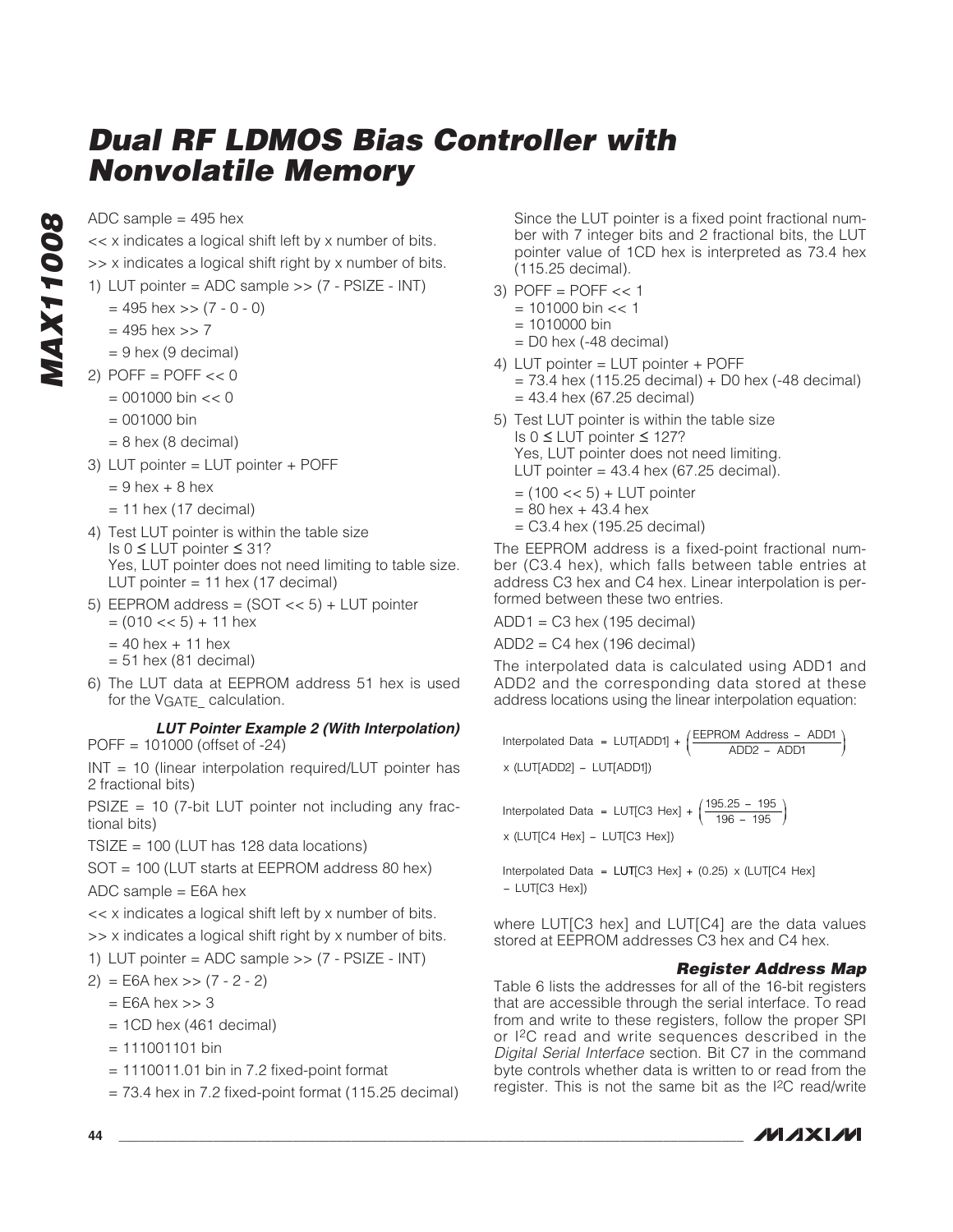that is sent with the slave address (see the Register Address/Data Bytes (5-Byte Read Cycle) section).

Tables 7 to 27 describe each register in detail.

# **Register Descriptions**

#### **High Temperature Threshold Registers (TH1, TH2) (Read/Write)**

The High Temperature Threshold registers set the upper alarm thresholds for each temperature sensor channel (see Table 7). The temperature value is entered into the register in the same format as the ADC temperature conversion results, which is a 12-bit signed (two's complement) fixed-point number with the 3 LSBs being the fractional bits. See the Alarm Function section for more information on configuring the alarm thresholds.

When the MAX11008 is powered up for the first time, the high temperature threshold is set to the maximum value (0111 1111 1111 =  $+255.875^{\circ}$ C) by default. After initial power-up, the high temperature threshold can be set to the desired value. The high temperature threshold value can be initialized from the EEPROM.

#### **Low Temperature Threshold Registers (TL1, TL2) (Read/Write)**

The Low Temperature Threshold registers set the lower alarm thresholds for each temperature sensor channel (see Table 8). The temperature value is entered into the register in the same format as the ADC temperature conversion results, which is a 12-bit signed (two's complement) fixed-point number with the 3 LSBs being the fractional bits. See the Alarm Function section for more information on configuring the alarm thresholds.

When the MAX11008 is powered up for the first time, the low temperature threshold is set to the minimum value (1000 0000 0000 = -256.0°C) by default. After initial power-up, the low temperature threshold can be set to the desired value. The low temperature threshold value can be initialized from the EEPROM.

#### **High Current Threshold Registers (IH1, IH2) (Read/Write)**

The High Current Threshold registers set the upper alarm thresholds for each current-sense amplifier channel (see Table 9). The current threshold value is entered into the register in the same format as the ADC current conversion results, which is a 12-bit unsigned binary. See the Alarm Function section for more information on configuring the alarm thresholds.

When the MAX11008 is powered up for the first time, the high current threshold is set to the maximum value (1111 1111 1111) by default. After initial power-up, the high current threshold can be set to the desired value. The high current threshold value can be initialized from the EEPROM.

#### **Low Current Threshold Registers (IL1, IL2) (Read/Write)**

The Low Current Threshold registers set the lower alarm thresholds for each current-sense amplifier channel (see Table 10). The current threshold value is entered into the register in the same format as the ADC current conversion results, which is a 12-bit unsigned binary. See the Alarm Function section for more information on configuring the alarm thresholds.

When the MAX11008 is powered up for the first time, the low current threshold is set to the minimum value (0000 0000 0000) by default. After initial power-up, the low current threshold can be set to the desired value. The low current threshold value can be initialized from the EEPROM.

#### **Hardware Configuration Register (HCFIG) (Read/Write)**

Select FIFO status indication through the ALARM output, ADC monitoring mode, ADC clock modes, PGA gain settings, DAC reference modes, and ADC reference modes by setting bits D[11:0] in the Hardware Configuration register (see Table 11).

Set T1AVGCTL to 1 to enable the channel 1 averagingequation bit. The T1AVGCTL bit controls the averaging equation for channel 1 while the device is in tracking mode. The T1AVGCTL bit only affects the tracking mode of the averaging. The bit does not affect the acquirement of the initial average. The initial average always requires 16 samples to generate a valid average. Set T1AVGCLT to 0 for the average plus 1/16 difference. Set T2AVGCLT to 1 for the average plus 1/4 difference. See Table 11a.

Program T1LIMIT[2:0] to enable and set the difference limiter for channel 1 temperature averaging. The channel 1 temperature average must be enabled for the contents of T1LIMIT[2:0] to have any effect on the measured data (see the Alarm Software Configuration Register (ALMSCFIG) (Read/Write) section). The T1LIMIT[2:0] field only affects the tracking mode of the average function. When tracking the average, the difference between the current average and the new sample is calculated. The difference is then added into the average according to the T1AVGCTL bit. However, before being added, the difference is limited according to the T1LIMIT[2:0] field. See Table 11b.

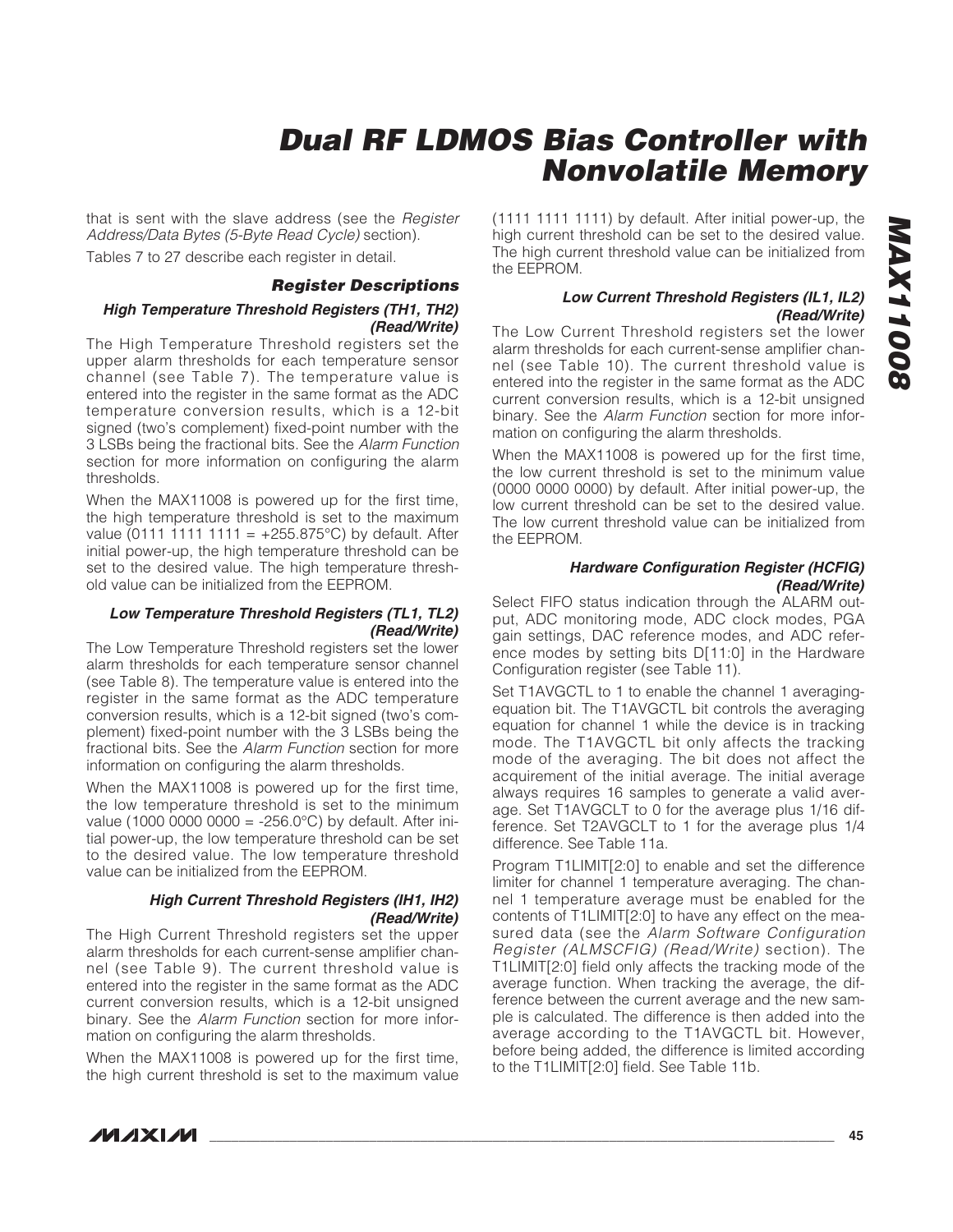# **Table 6. Register Address Map**

|                                      |                   | <b>SEE</b>     |                 |                |                | <b>COMMAND BITS</b> |                |                |                     |                | <b>HEX CODE</b>          |                          |
|--------------------------------------|-------------------|----------------|-----------------|----------------|----------------|---------------------|----------------|----------------|---------------------|----------------|--------------------------|--------------------------|
| <b>REGISTER</b>                      | <b>MNEMONIC</b>   | <b>TABLE</b>   | C7              | C <sub>6</sub> | C <sub>5</sub> | C <sub>4</sub>      | C <sub>3</sub> | C <sub>2</sub> | C <sub>1</sub>      | C <sub>0</sub> | <b>WRITE</b>             | <b>READ</b>              |
| Channel 1 High Temperature Threshold | TH <sub>1</sub>   | $\overline{7}$ | $R\overline{W}$ | $\Omega$       | $\mathbf{1}$   | $\Omega$            | $\Omega$       | $\Omega$       | $\Omega$            | $\Omega$       | 20                       | A <sub>0</sub>           |
| Channel 2 High Temperature Threshold | TH <sub>2</sub>   | $\overline{7}$ | $R\overline{W}$ | $\Omega$       | $\mathbf{1}$   | $\Omega$            | $\mathbf{1}$   | $\Omega$       | $\Omega$            | $\Omega$       | 28                       | A <sub>8</sub>           |
| Channel 1 Low Temperature Threshold  | TL <sub>1</sub>   | 8              | $R\overline{W}$ | $\Omega$       | 1              | $\Omega$            | $\Omega$       | $\Omega$       | 1                   | $\Omega$       | 22                       | A2                       |
| Channel 2 Low Temperature Threshold  | TL <sub>2</sub>   | 8              | $R\overline{W}$ | 0              | $\mathbf{1}$   | $\overline{0}$      | $\mathbf{1}$   | $\Omega$       | 1                   | $\Omega$       | 2A                       | AA                       |
| Channel 1 High Current Threshold     | IH <sub>1</sub>   | 9              | $R\overline{W}$ | $\overline{0}$ | 1              | $\overline{0}$      | $\overline{0}$ | 1              | $\mathbf 0$         | $\overline{0}$ | 24                       | A4                       |
| Channel 1 Low Current Threshold      | IL1               | 9              | $R\overline{W}$ | 0              | 1              | $\overline{0}$      | $\overline{0}$ | 1              | 1                   | $\overline{0}$ | 26                       | A <sub>6</sub>           |
| Channel 2 High Temperature Threshold | IH <sub>2</sub>   | 10             | $R\overline{W}$ | $\Omega$       | 1              | $\Omega$            | $\overline{1}$ | 1              | $\Omega$            | $\Omega$       | 2C                       | <b>AC</b>                |
| Channel 2 Low Temperature Threshold  | IL2               | 10             | $R\overline{W}$ | $\Omega$       | $\mathbf{1}$   | $\Omega$            | $\mathbf{1}$   | 1              | $\mathbf{1}$        | $\Omega$       | 2E                       | <b>AE</b>                |
| Hardware Configuration               | <b>HCFIG</b>      | 11             | $R\overline{W}$ | $\Omega$       | 1              | $\mathbf{1}$        | $\Omega$       | $\Omega$       | $\Omega$            | $\Omega$       | 30                       | B <sub>0</sub>           |
| Alarm Software Configuration         | <b>ALMSCFIG</b>   | 12             | $R\overline{W}$ | 0              | $\mathbf{1}$   | $\mathbf{1}$        | $\Omega$       | $\Omega$       | 1                   | $\Omega$       | 32                       | B <sub>2</sub>           |
| Software Configuration               | <b>SCFIG</b>      | 13             | $R\overline{W}$ | $\Omega$       | $\mathbf{1}$   | $\mathbf{1}$        | $\overline{0}$ | 1              | $\mathbf 0$         | $\Omega$       | 34                       | <b>B4</b>                |
| Alarm Hardware Configuration         | <b>ALMHCFIG</b>   | 14             | $R\overline{W}$ | 0              | 1              | $\mathbf{1}$        | $\mathbf 0$    | 1              | 1                   | $\Omega$       | 36                       | B <sub>6</sub>           |
| VSET1                                | VSET1             | 15             | $R\overline{W}$ | $\Omega$       | 1              | $\mathbf{1}$        | $\mathbf{1}$   | $\Omega$       | $\Omega$            | $\Omega$       | 38                       | B <sub>8</sub>           |
| VSET2                                | VSET2             | 15             | $R\overline{W}$ | $\Omega$       | 1              | $\mathbf{1}$        | $\overline{1}$ | 1              | $\Omega$            | $\Omega$       | 3C                       | <b>BC</b>                |
| <b>APC1 Parameter</b>                | HIST_APC1         | 16             | $R\overline{W}$ | 0              | 1              | $\mathbf{1}$        | $\mathbf{1}$   | $\Omega$       | 1                   | $\Omega$       | 3A                       | <b>BA</b>                |
| <b>APC2 Parameter</b>                | HIST_APC2         | 16             | $R\overline{W}$ | $\overline{0}$ | $\mathbf{1}$   | $\mathbf{1}$        | $\mathbf{1}$   | $\Omega$       | 1                   | $\Omega$       | 3E                       | <b>BE</b>                |
| DAC1 Input (Write Only)              | IDAC1             | 17             | $\mathbf 0$     | 1              | $\mathbf 0$    | $\mathbf{1}$        | $\mathbf{1}$   | $\mathbf 0$    | $\overline{0}$      | $\Omega$       | 58                       |                          |
| DAC2 Input (Write Only)              | IDAC <sub>2</sub> | 17             | $\mathbf 0$     | $\mathbf{1}$   | $\Omega$       | $\mathbf{1}$        | $\mathbf{1}$   | 1              | $\overline{0}$      | $\Omega$       | 5C                       | $\qquad \qquad$          |
| DAC1 Input and Output (Write Only)   | IODAC1            | 18             | $\mathbf 0$     | $\mathbf{1}$   | $\Omega$       | $\mathbf{1}$        | $\mathbf{1}$   | $\overline{0}$ | 1                   | $\Omega$       | 5A                       | $\overline{\phantom{0}}$ |
| DAC2 Input and Output (Write Only)   | IODAC2            | 18             | $\Omega$        | $\mathbf{1}$   | $\Omega$       | $\mathbf{1}$        | $\overline{1}$ | 1              | 1                   | $\Omega$       | 5E                       |                          |
| PGA Calibration Control (Write Only) | <b>PGACAL</b>     | 19             | $\Omega$        | $\mathbf{1}$   | 1              | $\Omega$            | $\Omega$       | $\Omega$       | $\overline{0}$      | $\Omega$       | 60                       | $\overline{\phantom{0}}$ |
| ADC Conversion (Write Only)          | <b>ADCCON</b>     | 20             | $\overline{0}$  | $\mathbf{1}$   | 1              | $\overline{0}$      | $\overline{0}$ | $\mathbf 0$    | $\mathbf{1}$        | $\Omega$       | 62                       | $\overline{\phantom{0}}$ |
| Software Shutdown (Write Only)       | <b>SSHUT</b>      | 21             | $\mathbf 0$     | 1              | 1              | $\mathbf{0}$        | $\overline{0}$ | 1              | $\mathsf{O}\xspace$ | $\Omega$       | 64                       | $\overline{\phantom{0}}$ |
| Load DAC (Write Only)                | <b>LDAC</b>       | 22             | $\Omega$        | $\mathbf{1}$   | 1              | $\Omega$            | $\Omega$       | 1              | 1                   | $\Omega$       | 66                       |                          |
| Message (Write Only)                 |                   | 23             | $\Omega$        | $\mathbf{1}$   | 1              | $\Omega$            | $\mathbf{1}$   | 1              | 1                   | $\Omega$       | 6E                       |                          |
| <b>FIFO</b>                          |                   | 24             | $R\overline{W}$ | 1              | $\mathbf{1}$   | $\mathbf{1}$        | $\overline{0}$ | $\Omega$       | 1                   | $\Omega$       | 72                       | 80                       |
| Software Clear (Write Only)          | <b>SCLR</b>       | 25             | $\mathbf 0$     | 1              | $\mathbf{1}$   | $\mathbf{1}$        | $\overline{0}$ | 1              | $\mathbf 0$         | $\Omega$       | 74                       | $\qquad \qquad$          |
| LUT Streaming (Write Only)           |                   | 27             | $\mathbf 0$     | $\mathbf{1}$   | 1              | $\mathbf{1}$        | $\mathbf{1}$   | 1              | 1                   | $\overline{0}$ | 7E                       |                          |
| Flag (Read Only)                     |                   | 26             | 1               | $\mathbf{1}$   | 1              | $\mathbf{1}$        | $\mathbf{0}$   | 1              | 1                   | $\Omega$       | $\overline{\phantom{0}}$ | F <sub>6</sub>           |

The following properties of the register address map should be noted:

• All register data is volatile.

- Data stored in locations TH1, TH2, TL1, TL2, IH1, IH2, IL1, IL2, HCFIG, ALMSCFIG, SCFIG, ALMHCFIG, VSET1, VSET2, IDAC1, IDAC2, IODAC1, IODAC2, PGACAL, ADCCON, SSHUT, and LDAC can be loaded from EEPROM at power-up or after a full reset.
- Write to the FIFO register only in LUT streaming mode (see the LUT Streaming Mode section).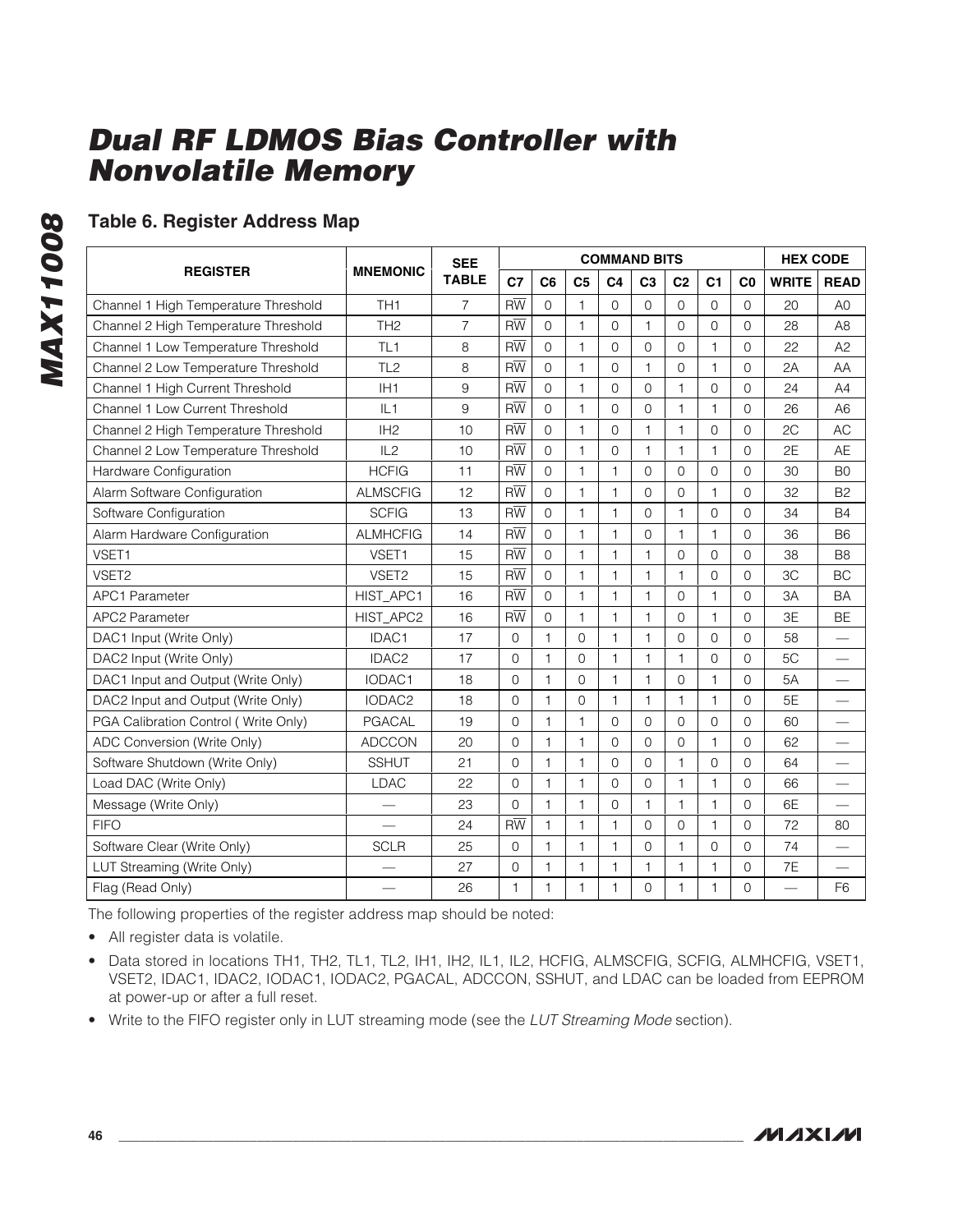Set FIFOSTAT to 1 to use the ALARM output to monitor the data flow of the FIFO while in LUT streaming mode or message mode. See the LUT Streaming Mode and Message Mode sections for more information on these modes of operation and how to use the ALARM output for FIFO flow control.

Set ADCMON to 1 to copy ADC conversion results into the FIFO where it can be read out through the serial interface. See the ADC Monitoring Mode section for more information on reading conversion results from the FIFO. ADCMON and AVGMON cannot be active at the same time.

Program PG\_SET[1:0] to set the channel 1 and channel 2 current-sense amplifier gain (see Table 11c).

Program CKSEL[1:0] to set the conversion and acquisition timing clock modes (see Table 11d). See the Internally Timed Acquisitions and Conversions section for detailed descriptions of each clock mode.

Program ADCREF[1:0] to establish the source of the ADC reference (see Table 11e). Program the DACREF[1:0] to establish the source of the DAC reference (see Table 11f). See the ADC and DAC References section for more information on configuring the data converter references.

#### **Alarm Software Configuration Register (ALMSCFIG) (Read/Write)**

Configure the software alarm functions with bits D[11:0] in the Alarm Software Configuration register (see Table 12). Bits D[15:12] are don't-care bits.

Set A\_AVG to 1 to enable the APC averaging and filtering function for channel 1 and channel 2. The APCSRC\_ field in the SCFG register controls the source of the sample.

### **Table 7. High Temperature Threshold Register**

| <b>DATA BITS</b> | <b>BIT NAME</b> | <b>RESET STATE</b> | <b>FUNCTION</b>                                        |
|------------------|-----------------|--------------------|--------------------------------------------------------|
| D[15:12]         | Unused          |                    | Unused bits.                                           |
| D[11:D0]         | THI[11:0]       |                    | 0111 1111 1111   High temperature threshold data bits. |

 $X = Don't care.$ 

### **Table 8. Low Temperature Threshold Register**

| DATA BITS | <b>BIT NAME</b> | <b>RESET STATE</b> | <b>FUNCTION</b>                      |
|-----------|-----------------|--------------------|--------------------------------------|
| D[15:12]  | Unused          |                    | Unused bits.                         |
| D[11:0]   | TLO[11:0]       | 1000 0000 0000     | Low temperature threshold data bits. |

 $X = Don't care.$ 

### **Table 9. High Current Threshold Register**

| DATA BITS | <b>BIT NAME</b>       | <b>RESET STATE</b> | <b>FUNCTION</b>                                    |
|-----------|-----------------------|--------------------|----------------------------------------------------|
| D[15:12]  | Unused                |                    | Unused bits.                                       |
| D[11:0]   | H <sub>H</sub> [11:0] |                    | 1111 1111 1111   High current threshold data bits. |

 $X = Don't care.$ 

### **Table 10. Low Current Threshold Register**

| <b>DATA BITS</b> | <b>BIT NAME</b> | <b>RESET STATE</b> | <b>FUNCTION</b>                    |
|------------------|-----------------|--------------------|------------------------------------|
| D[15:12]         | Unused          |                    | Unused bits.                       |
| D[11:0]          | ILO[11:0]       | 0000 0000 0000     | I Low current threshold data bits. |

 $X = Don't care.$ 

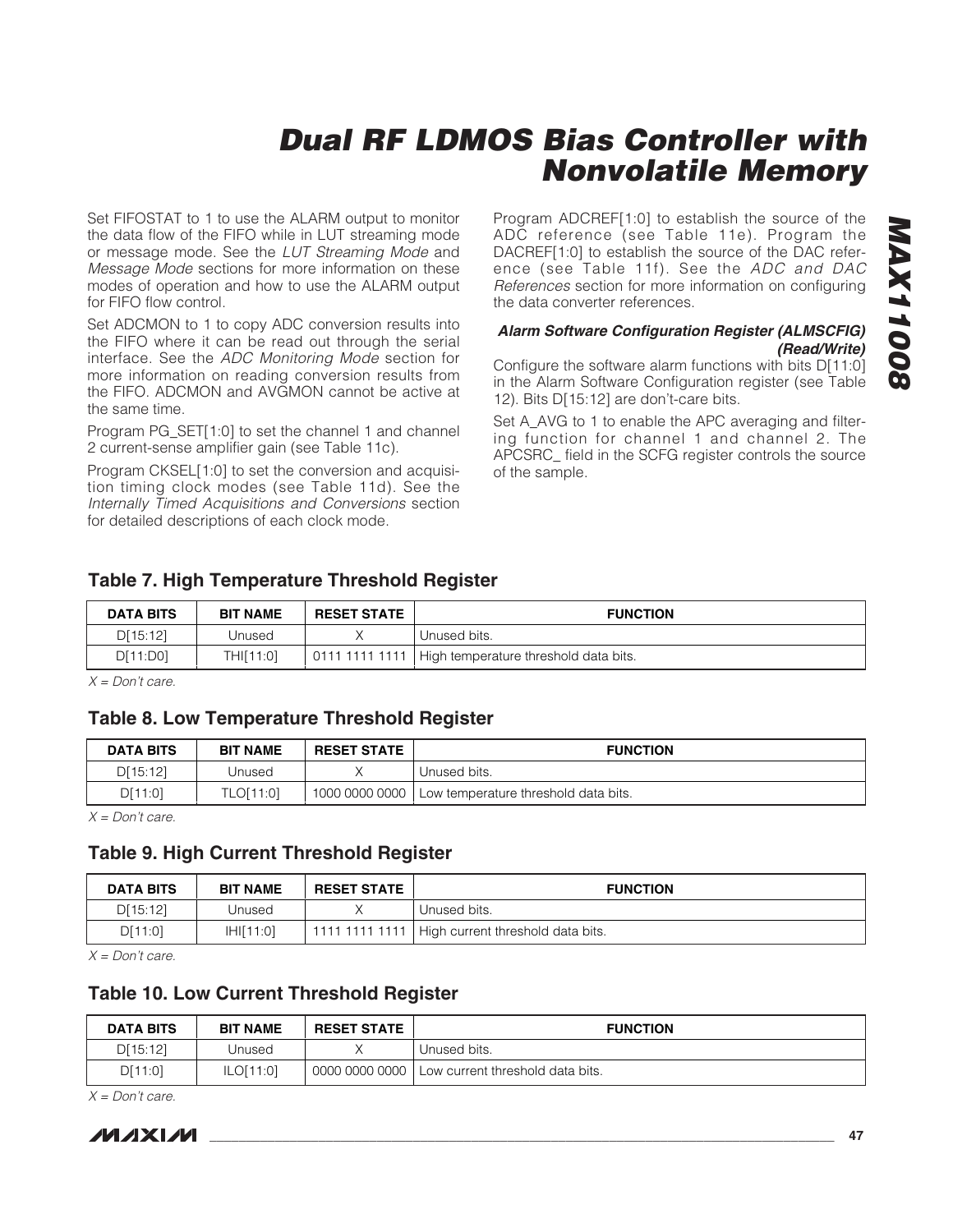# **Table 11. Hardware Configuration Register**

| <b>DATA BITS</b> | <b>BIT NAME</b> | <b>RESET STATE</b> | <b>FUNCTION</b>                                                                                                                                                                                                                                                                         |
|------------------|-----------------|--------------------|-----------------------------------------------------------------------------------------------------------------------------------------------------------------------------------------------------------------------------------------------------------------------------------------|
| $D15*$           | T1AVGCTL        | 0                  | Channel 1 averaging-equation bit. This bit controls the averaging equation<br>for channel 1 while the device is in tracking mode. See Table 11a.                                                                                                                                        |
| $D[14:12]$ *     | T1LIMIT[2:0]    | 000                | Channel 1 difference-limiter bits. Set T1LIMIT[2:0] to enable the difference<br>limiter for channel 1 temperature averaging. See Table 11b.                                                                                                                                             |
| D <sub>11</sub>  | <b>FIFOSTAT</b> | 0                  | If the FIFOSTAT bit is set to 1, the ALARM output is used to monitor data<br>flow into/out of the FIFO and EEPROM while in the message and LUT<br>streaming modes.                                                                                                                      |
| D <sub>10</sub>  | <b>ADCMON</b>   | $\Omega$           | ADC monitor enable bit. If ADCMON is set to 1, the result from the ADC<br>conversion is copied into the FIFO, from where it can be read over the<br>serial interface. If ADCMON $= 0$ , the result is not copied into the FIFO.<br>ADCMON and AVGMON cannot be active at the same time. |
| D[9:8]           | PG2SET[1:0]     | $00 \,$            | PGA2 gain-setting bits. See Table 11c.                                                                                                                                                                                                                                                  |
| D[7:6]           | PG1SET[1:0]     | 00                 | PGA1 gain-setting bits. See Table 11c.                                                                                                                                                                                                                                                  |
| D[5:4]           | CKSEL[1:0]      | 00                 | Clock mode and CNVST bits. See Table 11d.                                                                                                                                                                                                                                               |
| D[3:2]           | ADCREF[1:0]     | $00 \,$            | ADC reference select bits. See Table 11e.                                                                                                                                                                                                                                               |
| D[1:0]           | DACREF[1:0]     | 00                 | DAC reference select bits. See Table 11f.                                                                                                                                                                                                                                               |

 $X = Don't care.$ 

\*Write only.

**MAX11008**

**MAX11008** 

### **Table 11a. Channel 1 Averaging Equation (T1AVGCTL)**

| D <sub>15</sub> | <b>CHANNEL 1 AVERAGING EQUATION</b>    |
|-----------------|----------------------------------------|
| <sup>n</sup>    | Average = $average + 1/16$ difference. |
|                 | Average = $average + 1/4$ difference.  |

### **Table 11b. Channel 1 Difference-Limiter Bits (T1LIMIT[2:0])**

| D <sub>14</sub> | D <sub>13</sub> | D <sub>12</sub> | <b>CHANNEL 2 DIFFERENCE-LIMITER BITS (T2LIMIT[2:0])</b> |
|-----------------|-----------------|-----------------|---------------------------------------------------------|
|                 |                 |                 | No limiting is applied.                                 |
|                 |                 |                 | Difference is limited to 1 LSB (1/8 of a degree).       |
|                 |                 |                 | Difference is limited to 3 LSBs (3/8 of a degree).      |
|                 |                 |                 | Difference is limited to 7 LSBs (7/8 of a degree).      |
|                 |                 |                 | Difference is limited to 15 LSBs (17/8 degrees).        |
|                 |                 |                 | Difference is limited to 31 LSBs (3 7/8 degrees).       |
|                 |                 |                 | Difference is limited to 63 LSBs (7 7/8 degrees).       |
|                 |                 |                 | Difference is limited to 127 LSBs (15 7/8 degrees).     |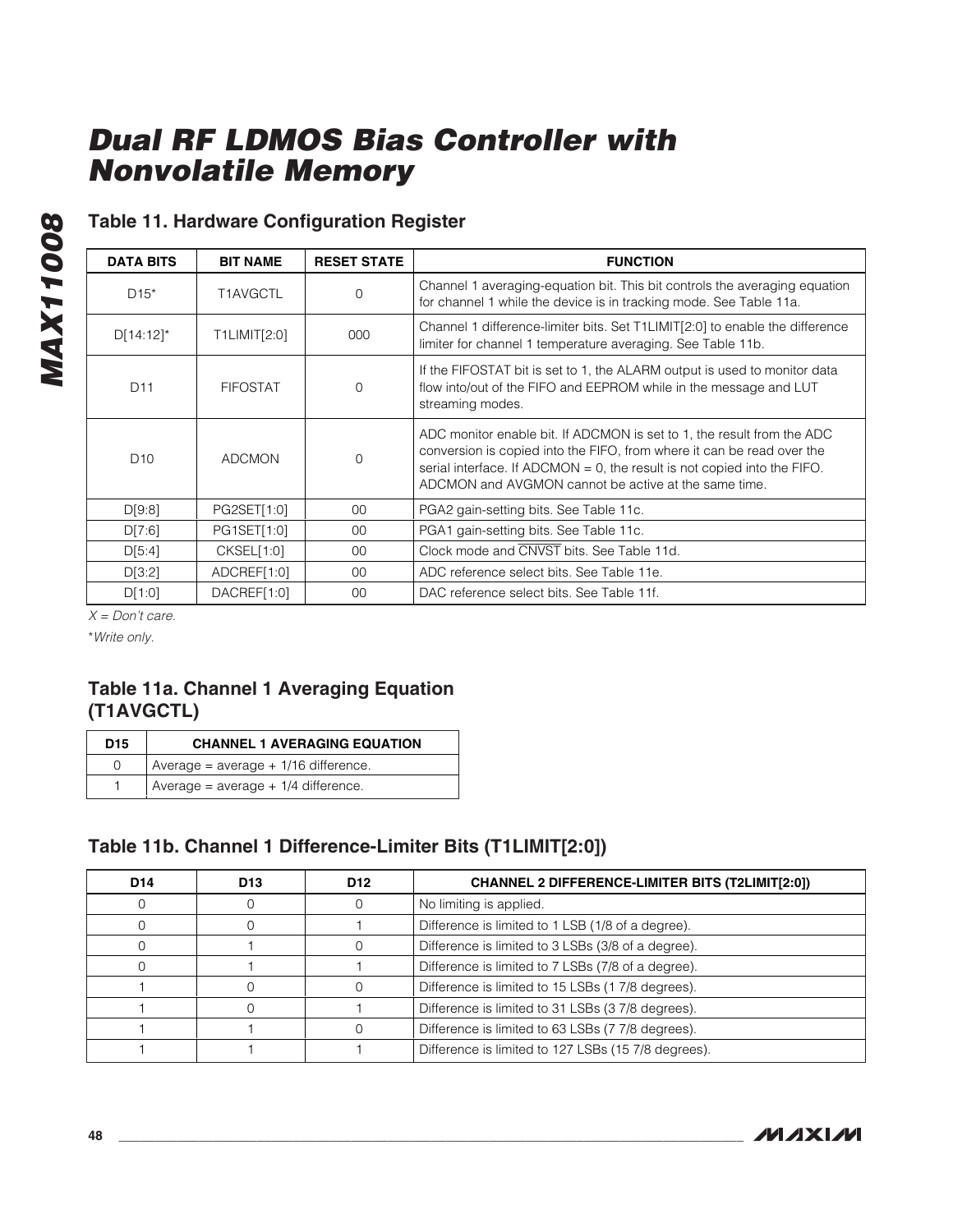### **Table 11c. PGA1 and PGA2 Gain Setting Bits (PG\_SET[1:0])**

| PG_SET1 | PG_SET0 | <b>PGA GAIN</b> |
|---------|---------|-----------------|
|         |         |                 |
|         |         |                 |
|         |         | ハ               |

 $X = Don't care.$ 

## **Table 11d. Clock Mode and** CNVST **Bit (CKSEL[1:0])**

| <b>CKSEL1</b> | <b>CKSEL0</b> | ADC CONVERSION TYPE                                                                                                                                                                                                                                                                                                   |  |  |
|---------------|---------------|-----------------------------------------------------------------------------------------------------------------------------------------------------------------------------------------------------------------------------------------------------------------------------------------------------------------------|--|--|
|               |               | Internally timed acquisitions and conversions start by writing to the ADC Conversion register<br>and enabling one or more channels. See the ADC Conversion Register (ADCCON) (Write<br>Only) section. All of the selected channels are sequentially converted each time the ADC<br>Conversion register is written to. |  |  |
|               |               | Internally timed acquisitions and conversions start by asserting a low pulse at CNVST<br>whenever one or more channels are enabled in the ADC Conversion register. All of the<br>selected channels are sequentially converted each time a low pulse is asserted at CNVST.                                             |  |  |
|               |               | Reserved. Do not use.                                                                                                                                                                                                                                                                                                 |  |  |
|               |               | Selected channels are converted individually each time CNVST is pulled low. Each low pulse<br>on CNVST converts the next channel in the sequence.                                                                                                                                                                     |  |  |

 $X = Don't care.$ 

### **Table 11e. ADC Reference Configuration Bits (ADCREF[1:0])**

| <b>ADCREF1</b> | <b>ADCREF0</b> | <b>ADC REFERENCE</b>                                                                                                  |  |
|----------------|----------------|-----------------------------------------------------------------------------------------------------------------------|--|
|                |                | ADC uses external reference voltage supplied at the ADCREF input.                                                     |  |
|                |                | ADC uses internal reference voltage.                                                                                  |  |
|                |                | ADC uses internal reference voltage. Connect external decoupling capacitor at REFADC for<br>better noise performance. |  |

 $X = Don't care.$ 

### **Table 11f. DAC Reference Configuration Bits (DACREF[1:0])**

| <b>DACREF1</b> | <b>DACREFO</b> | <b>DAC REFERENCE</b>                                                                                                  |  |  |
|----------------|----------------|-----------------------------------------------------------------------------------------------------------------------|--|--|
|                |                | DAC uses external reference voltage supplied at the DACREF input.                                                     |  |  |
|                |                | DAC uses internal reference voltage.                                                                                  |  |  |
|                |                | DAC uses internal reference voltage. Connect external decoupling capacitor at REFDAC for<br>better noise performance. |  |  |

 $X = Don't care.$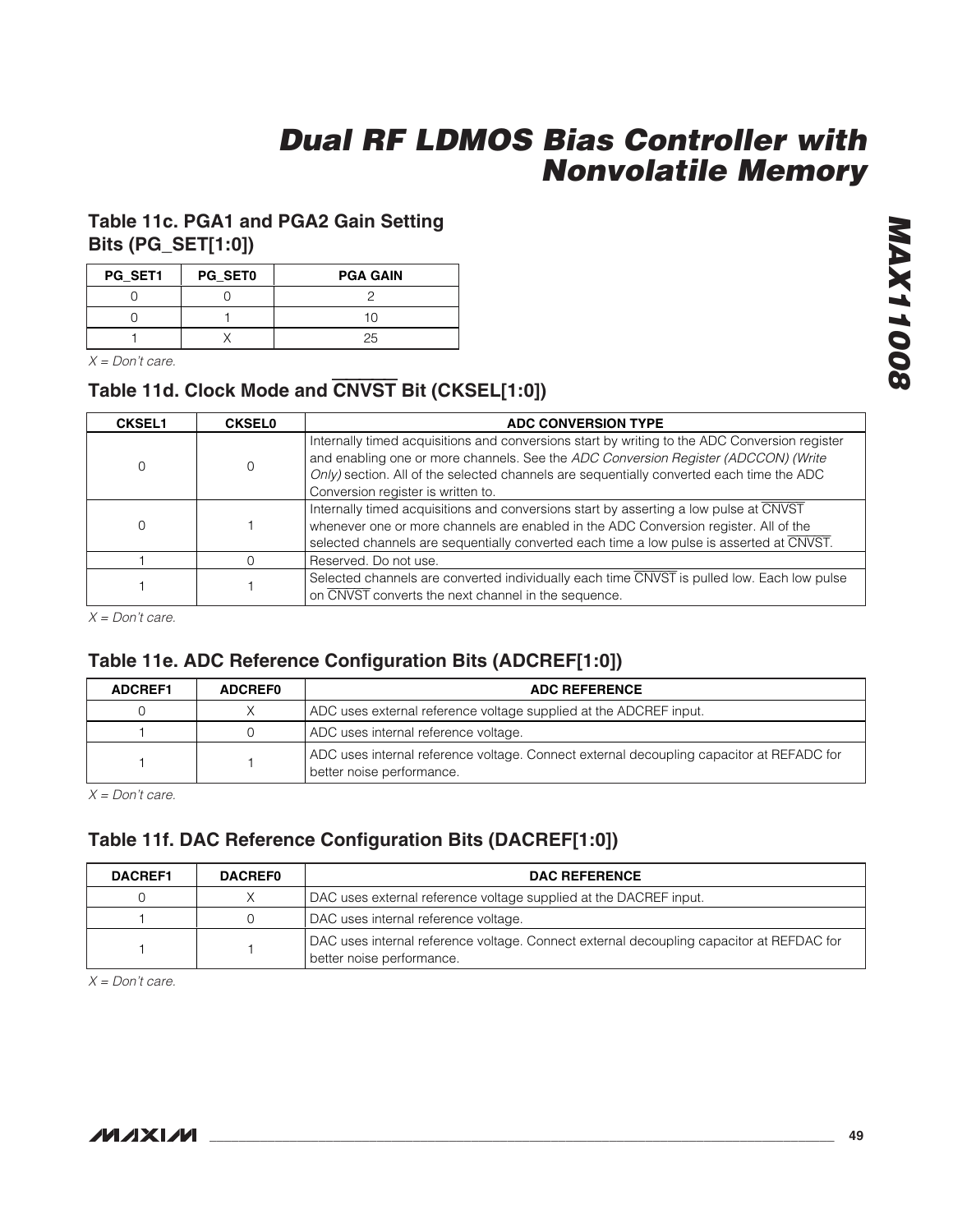Set T\_AVG to 1 to enable the temperature averaging and filtering function for channel 1 and channel 2. The TSRC\_ field in the SCFG register controls the source of the sample.

Set TALARM\_ to 1 to enable and to 0 to disable the alarm function for channel 1 and channel 2 temperature measurements.

Set TWIN\_ to 0 to configure the channel 1 and channel 2 temperature alarms for hysteresis mode, and set TWIN\_ to 1 to configure the channel 1 and channel 2 temperature alarms for window mode. See the Hysteresis Mode and Window Mode sections for detailed descriptions of each alarm mode. Use the Alarm Hardware Configuration register to set the value of hysteresis when in window mode (see Tables 14 and 14a).

Set IALARM\_ to 1 to enable and to 0 to disable the alarm function for channel 1 and channel 2 current measurements.

Set IWIN\_ to 0 to configure the channel 1 and channel 2 current-sense alarm for hysteresis mode, and set IWIN\_ to 1 to configure the channel 1 and channel 2 current-sense alarm for window mode. See the Hysteresis Mode and Window Mode sections for detailed descriptions of each alarm mode. Use the Alarm Hardware Configuration register to set the value of hysteresis when in window mode (see Tables 14 and 14a).

#### **Software Configuration Register (SCFIG) (Read/Write)**

Bits D[15:0] in the Software Configuration register (see Table 13) control the parameters that trigger VGATE calculations, how the results of the VGATE\_ calculation are applied (APC and/or temperature compensation), and whether the calculation result is written to the DAC input register only or to both input and output registers. The register also determines the source of the APC and temperature parameters, which are used to calculate the LUT pointer for retrieving LUT values (see the Temperature/APC LUT Configuration Registers section). The data stored in the Software Configuration register can be initialized from the EEPROM. Table 13d summarizes all of the possible VGATE calculation trigger conditions that can be set by the Software Configuration register.

Set T2AVGCTL to 1 to enable the channel 2 averagingequation bit. The T2AVGCTL bit controls the averaging equation for channel 2 while the device is in tracking mode. The T2AVGCTL bit only affects the tracking mode of the averaging. The bit does not affect the

acquirement of the initial average. The initial average always requires 16 samples to generate a valid average. Set T2AVGCLT to 0 for average plus 1/16 of the difference. Set T2AVGCLT to 1 for average plus 1/4 of the difference. See Table 13a.

Program T2LIMIT[2:0] to enable and set the difference limiter for channel 2 temperature averaging. The channel 2 temperature average must be enabled for the contents of the T2LIMIT[2:0] field to have any effect on the measured data (see the Alarm Software Configuration Register (ALMSCFIG) (Read/Write) section). The T2LIMIT[2:0] field only affects the tracking mode of the average function. When tracking the average, the difference between the current average and the new sample is calculated. The difference is then added into the average according to the T2AVGCTL bit, but before being added the difference is limited according to the T2LIMIT[2:0] field. See Table 13b.

Set LDAC\_ to 0 to load the VGATE\_ calculation result into the channel 1 and channel 2 DAC input and output registers, forcing the V<sub>GATE</sub> output to change as soon as the VGATE calculation is completed. Set LDAC to 1 to load the calculation result into the channel 1 and channel 2 DAC input registers. Transfer the results from the input register to the output register by writing to the Load DAC register (see the Load DAC Register (LDAC) (Write Only) section).

Set TCOMP\_ to 1 to allow VGATE\_ calculations to be triggered by changes in channel 1 and channel 2 temperature measurements. In this mode, the VGATE\_ calculation includes a temperature LUT value. The temperature measurement values that trigger VGATE\_ calculations depend on the settings of T\_HIST[3:0] in the APC Parameter register.

Set APCCOMP\_ to 1 to allow VGATE\_ calculations to be triggered by changes in channel 1 and channel 2 current-sense measurements or the APC parameter in the APC Parameter register. In this mode, the VGATE calculation includes an APC LUT value. The current measurement values that trigger VGATE\_ calculations depend on the settings of A\_HIST[3:0] in the APC Parameter register.

Set TSRC to 0 to use the channel 1 and channel 2 external temperature sensor as the source of the temperature parameter for V<sub>GATE</sub> calculations. Set TSRC\_ to 1 to use the internal temperature sensor as the source of the temperature parameter for VGATE\_calculations.

Set APCSRC[1:0] to select the source of the APC parameter used for V<sub>GATE</sub> calculations (see Table 13c).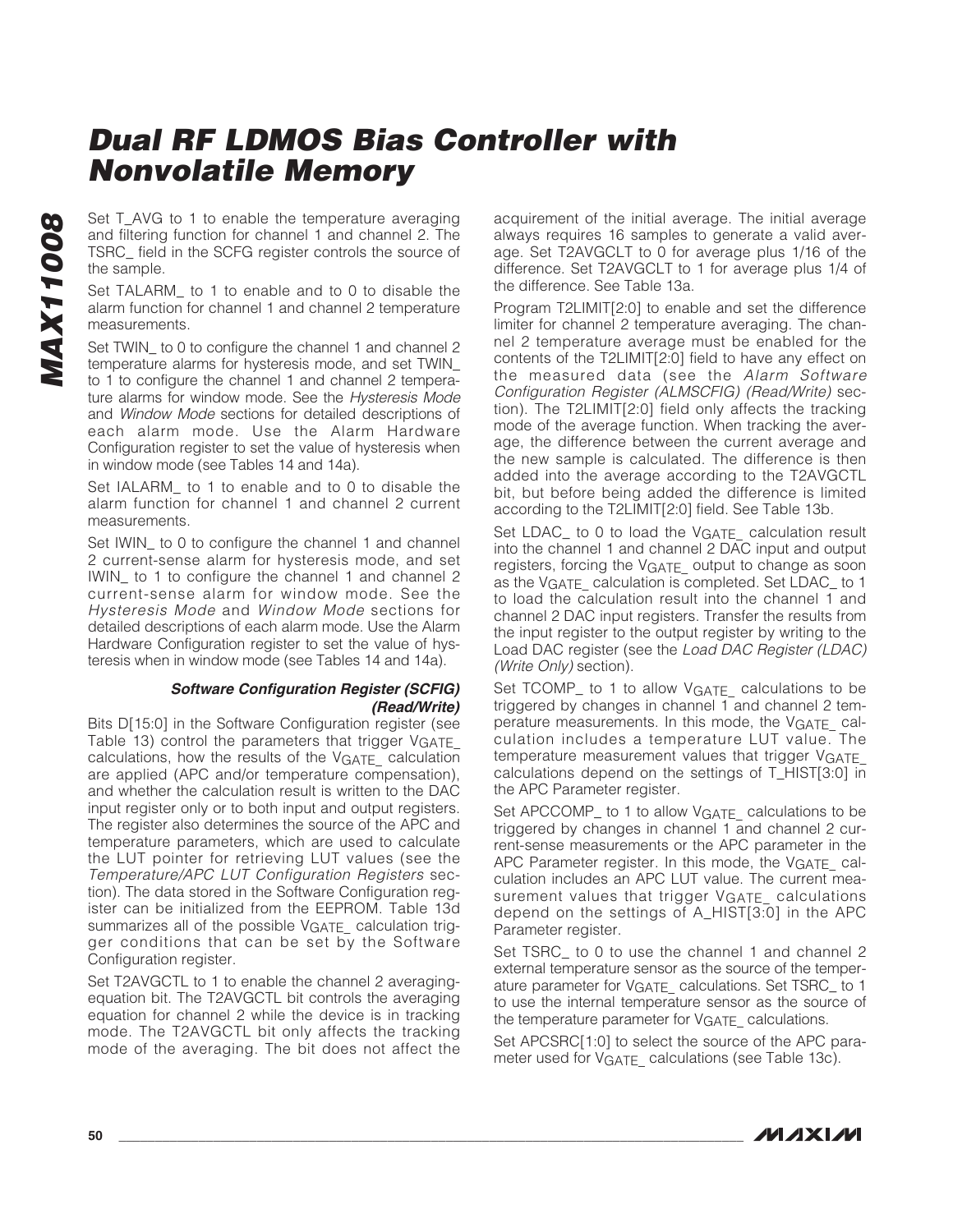#### **Alarm Hardware Configuration Register (ALMHCFIG) (Read/Write)**

Configure the hardware alarm functions with bits D[10:0] in the Alarm Hardware Configuration register (see Table 14). Bits D[15:11] are don't-care bits.

Set AVGMON to 1 to write ADC averages to the FIFO. The tracking average has a unique channel tag and is distinguishable from the raw sample. The average monitoring is automatically suspended when in LUT streaming and message modes. ADCMON and AVGMON cannot be active at the same time.

Set INTEMP2 to 1 to configure the channel 2 temperature alarm to monitor the internal temperature sensor readings rather than the channel 2 external temperature sensor. The status of the alarm is indicated by the channel 2 temperature flags in the flag register. The current-sense alarm for channel 2 is no longer available in this mode.

Set ALMCOMP to 1 to configure the ALARM output for comparator mode, and set ALMCOMP to 0 to configure the ALARM output for interrupt mode. See the ALARM-Output Modes section for a detailed description of each type of ALARM output mode.

Program ALMHYST[1:0] to set the amount of hysteresis that is applied to the alarm thresholds when the alarm function is configured for window mode (see Table 14a). See the Window Mode section for a detailed description of how the hysteresis is applied.

Set ALMCLMP[1:0] to control the methods to clamp the GATE\_ to AGND when an alarm is triggered (see Table 14b).

Set ALMPOL to 1 to configure the ALARM output to be active-low, and set ALMPOL to 0 to configure the ALARM output to be active-high.

Set ALMOPEN to 1 to configure the ALARM output for an open-drain output (pullup resistor required), and set ALMOPEN to 0 for a push-pull output.

**VSET Registers (VSET1, VSET2) (Read/Write)**

The VSET registers set the nominal GATE\_ output code without any temperature or APC compensation (see Table 15). This value is input into the  $V<sub>GATE</sub>$  calculation (see the *VGATE\_Output Equation* section). Writing to this register triggers a VGATE\_ calculation, and the result of that calculation is loaded into either the DAC\_ input register or the DAC\_ input and output registers depending on the state of the LDAC\_ bit in the Software Configuration register. Bits D[15:12] are don't-care bits.

#### **T\_HIST\_APC Registers (HIST\_APC1, HIST\_APC2) (Read/Write)**

The T\_HIST\_APC registers are dual-functionality registers. The function of the T\_HIST\_APC registers depends upon the value of APCSRC\_[1:0] bits in the Software Configuration register (see Table 13). If  $APCSRC_{1:0} = 00$ , the T\_HIST\_APC registers hold the APC parameter and the temperature hysteresis controls (see Table 16a). If APCSRC\_[1:0] = 10 or 11, the T\_HIST\_APC registers hold the APC averaging and hysteresis controls as well as temperature hysteresis controls (see Table 16b).

The T\_HIST register bits T\_HIST[3:0] set the temperature hysteresis limits for both channel 1 and channel 2 VGATE calculations. After a new temperature sample, the device proceeds in performing a VGATE\_ calculation if that sample differs from the previous sample used for a VGATE\_ calculation by an amount greater than the hysteresis setting (see Table 16c). Set APCCOMP\_ and TCOMP\_ to 0 before T\_HIST is changed.

The APC register bits (APC[11:0]) set the value that is converted into the LUT pointer value, which is subsequently used to retrieve the APC LUT value for VGATE\_ calculations (see Table 16a). This value is used only when APCSRC\_1 is set to 0 in the Software Configuration register. Writing to this register triggers a VGATE\_ calculation when APCSRC\_1 is set to 0 and APCCOMP\_ is set to 1 in the Software Configuration register.

The A AVGCTL bit controls the averaging equation for APC while the device is in tracking mode. The A\_AVGCTL bit only affects the tracking mode of the averaging. The bit does not affect the acquirement of the initial average. The initial average always requires 16 samples to generate a valid average. Set A\_AVGCLT to 0 for average plus 1/16 of the difference. Set A\_AVGCTL to 1 for average plus 1/4 of the difference (see Table 16c).

Program A\_LIMIT[2:0] to enable and set the difference limiter for APC averaging. The APC average must be enabled for the contents of the A\_LIMIT[2:0] field to have any effect on the measured data. The A\_LIMIT[2:0] field only affects the tracking mode of the average function. When tracking the average, the difference between the current average and the new sample is calculated. The difference is then added into the average according to the A\_AVGCTL bit, but before being added the difference is limited according to the A\_LIMIT[2:0] field (see Table 16d).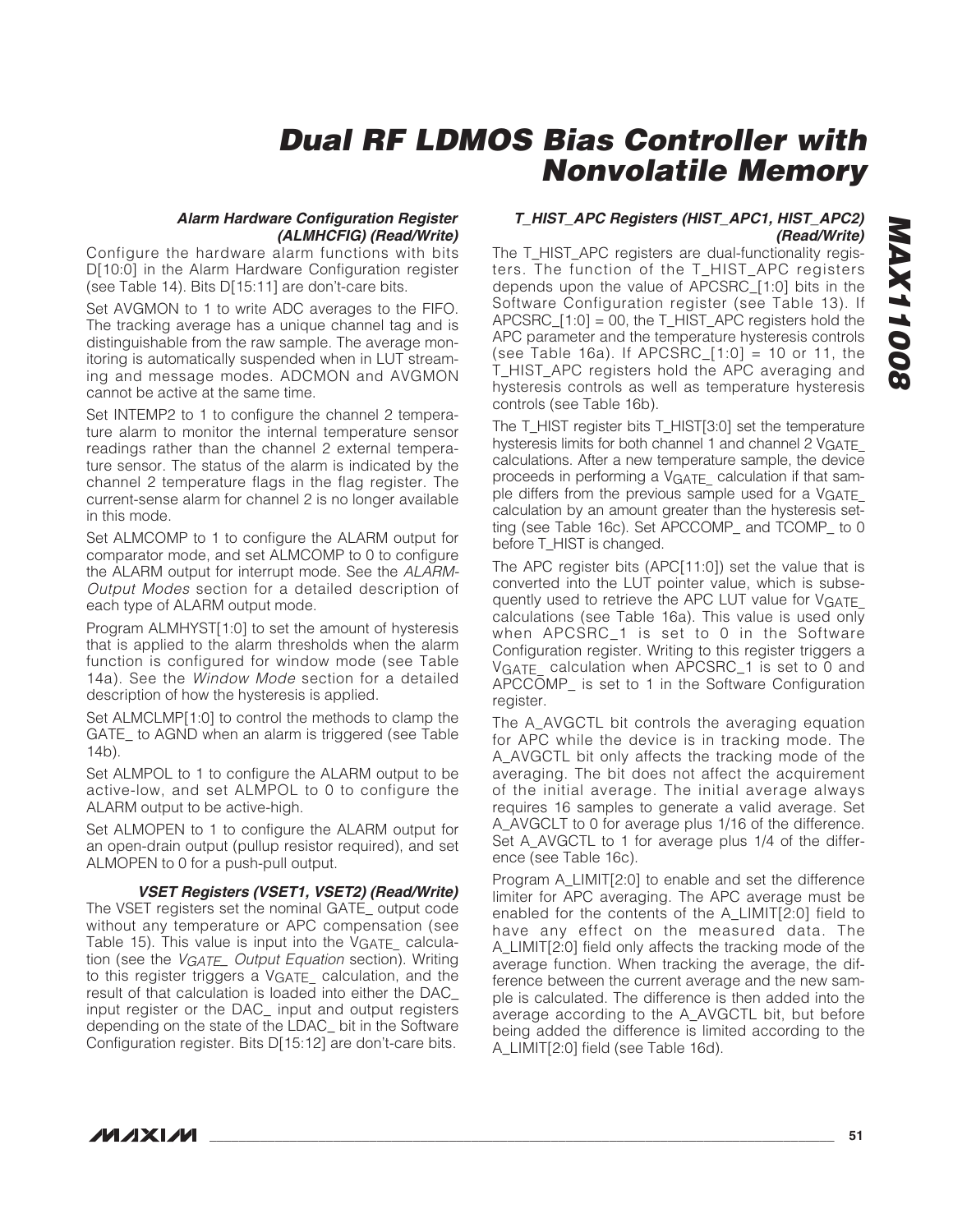# **Table 12. Alarm Software Configuration Register**

| <b>DATA BITS</b> | <b>BIT NAME</b>                | <b>RESET STATE</b>  | <b>FUNCTION</b>                                                                                                                                                                                                                                  |
|------------------|--------------------------------|---------------------|--------------------------------------------------------------------------------------------------------------------------------------------------------------------------------------------------------------------------------------------------|
| D[15:12]         | Unused                         | X                   | Unused bits.                                                                                                                                                                                                                                     |
| $D11*$           | A2AVG                          | $\mathsf{O}\xspace$ | Channel 2 APC averaging and filtering bit.<br>Set to 1 to enable the APC averaging and filtering function for channel 2.<br>The source of the sample is controlled by the APCSRC2 field in the Software<br>Configuration register.               |
| $D10*$           | T <sub>2</sub> AVG             | $\mathsf{O}\xspace$ | Channel 2 temperature averaging and filtering bit.<br>Set to 1 to enable the temperature averaging and filtering function for<br>channel 2. The source of the sample is controlled by the TSRC2 field in the<br>Software Configuration register. |
| $D9*$            | A <sub>1</sub> AV <sub>G</sub> | $\mathbf{O}$        | Channel 1 APC averaging and filtering bit.<br>Set to 1 to enable the APC averaging and filtering function for channel 1.<br>The source of the sample is controlled by the APCSRC1 field in the Software<br>Configuration register.               |
| $D8*$            | T <sub>1</sub> AVG             | $\mathbf 0$         | Channel 1 temperature averaging and filtering bit.<br>Set to 1 to enable the temperature averaging and filtering function for<br>channel 1. The source of the sample is controlled by the TSRC1 field in the<br>Software Configuration register. |
| D7               | TALARM2                        | $\mathbf 0$         | Channel 2 temperature alarm enable bit. Set TALARM2 to 1 to enable the<br>channel 2 temperature alarm.                                                                                                                                           |
| D <sub>6</sub>   | TWIN <sub>2</sub>              | $\mathbf 0$         | Channel 2 temperature alarm window bit. Set to 0 for hysteresis mode, and<br>set to 1 for window mode. See the Hysteresis Mode and Window Mode<br>sections.                                                                                      |
| D <sub>5</sub>   | IALARM2                        | $\mathsf{O}\xspace$ | Channel 2 current alarm enable bit. Set IALARM2 to 1 to enable the channel<br>2 current alarm.                                                                                                                                                   |
| D4               | IWIN <sub>2</sub>              | 0                   | Channel 2 current alarm window bit. Set to 0 for hysteresis mode, and set to<br>1 for window mode. See the Hysteresis Mode and Window Mode sections.                                                                                             |
| D <sub>3</sub>   | TALARM1                        | $\mathbf{O}$        | Channel 1 temperature alarm enable bit. Set TALARM1 to 1 to enable the<br>channel 1 temperature alarm.                                                                                                                                           |
| D <sub>2</sub>   | TWIN1                          | $\mathbf{O}$        | Channel 1 temperature alarm window bit. Set to 0 for hysteresis mode, and<br>set to 1 for window mode. See the Hysteresis Mode and Window Mode<br>sections.                                                                                      |
| D <sub>1</sub>   | IALARM1                        | 0                   | Channel 1 current alarm enable bit. Set IALARM1 to 1 to enable the channel<br>1 current alarm.                                                                                                                                                   |
| D <sub>0</sub>   | IWIN1                          | $\mathbf{O}$        | Channel 1 current alarm window bit. Set to 0 for hysteresis mode, and set to<br>1 for window mode. See the Hysteresis Mode and Window Mode sections.                                                                                             |

 $X = Don't care.$ 

\*Write only.

**MAX11008**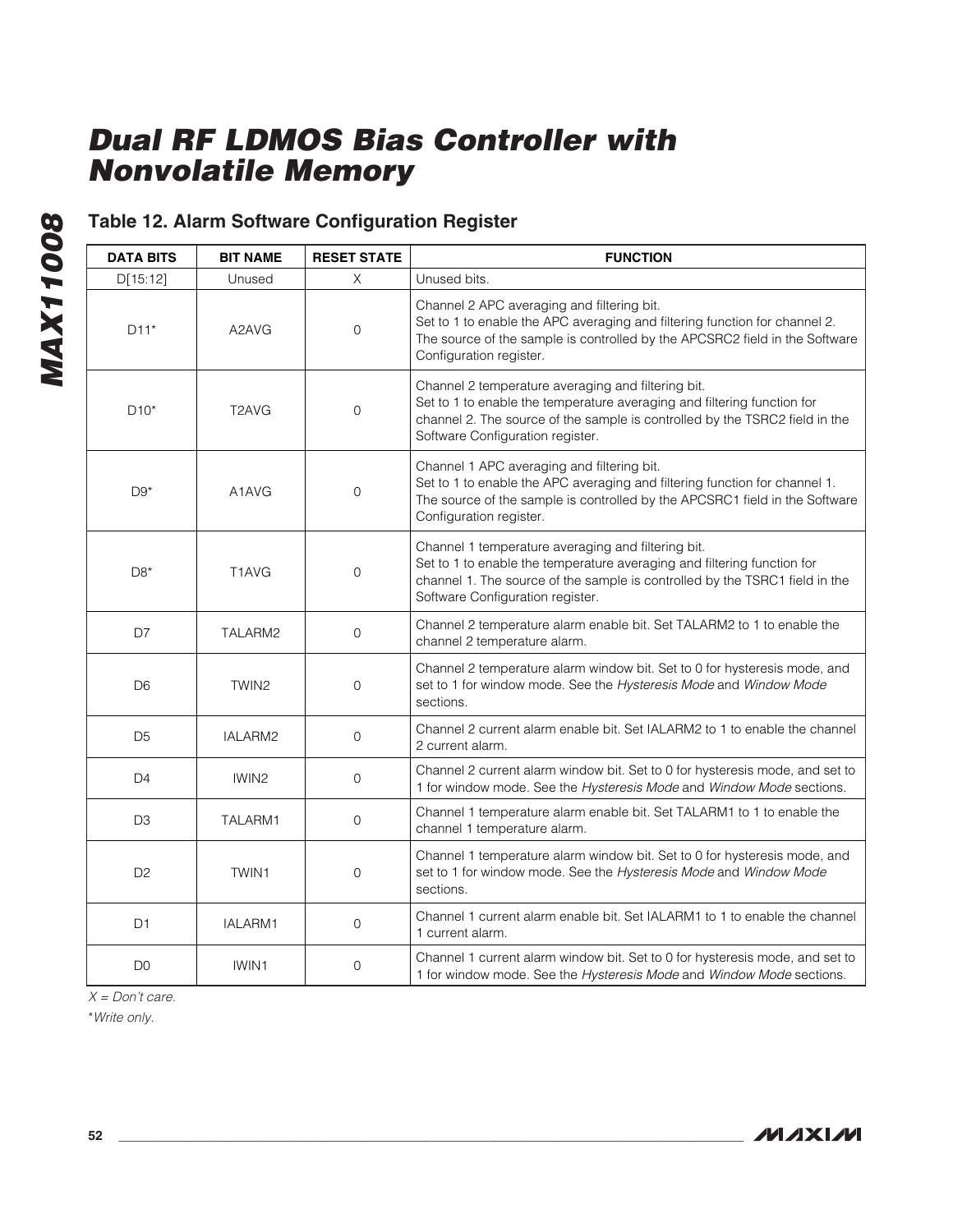# **Table 13. Software Configuration Register**

| <b>DATA BITS</b> | <b>BIT NAME</b>   | <b>RESET STATE</b> | <b>FUNCTION</b>                                                                                                                                                                                                               |
|------------------|-------------------|--------------------|-------------------------------------------------------------------------------------------------------------------------------------------------------------------------------------------------------------------------------|
| $D15*$           | T2AVGCTL          | 0                  | Channel 2 averaging-equation bit. This bit controls the averaging equation<br>for channel 2 while the device is in tracking mode. See Table 13a.                                                                              |
| $D[14:12]^*$     | T2LIMIT[2:0]      | 000                | Channel 2 difference-limiter bits. Set T2LIMIT[2:0] to enable the difference<br>limiter for channel 2 temperature averaging. See Table 13b.                                                                                   |
| D11              | LDAC <sub>2</sub> | 0                  | Channel 2 LDAC control bit. Set to 0 to load calculation results into the DAC<br>2 input and output registers. Set to 1 to load calculation results into the<br>DAC 2 input register only.                                    |
| D <sub>10</sub>  | TCOMP2            | 0                  | Channel 2 temperature compensation enable bit. Set to 1 to allow VGATE2<br>calculations to be triggered by channel 2 temperature measurements.                                                                                |
| D <sub>9</sub>   | APCCOMP2          | $\mathbf 0$        | Channel 2 APC parameter compensation enable bit. Set to 1 to allow<br>VGATE2 calculations to be triggered by channel 2 current-sense<br>measurements or APC2 parameter changes.                                               |
| D <sub>8</sub>   | TSRC <sub>2</sub> | 0                  | Channel 2 temperature sensor select bit. Set to 0 to use the channel 2<br>external temperature sensor as the source of the temperature parameter for<br>VGATE2 calculations. Set to 1 to use the internal temperature sensor. |
| D[7:6]           | APCSRC2[1:0]      | 00                 | Channel 2 APC parameter select bits. Set APCSRC2[1:0] to select the data<br>source for VGATF <sub>2</sub> calculations. See Table 13c.                                                                                        |
| D <sub>5</sub>   | LDAC1             | 0                  | Channel 1 LDAC control bit. Set to 0 to load calculation results into the DAC<br>1 input and output registers. Set to 1 to load calculation results into the<br>DAC 1 input register only.                                    |
| D <sub>4</sub>   | TCOMP1            | 0                  | Channel 1 temperature compensation enable bit. Set to 1 to allow VGATE1<br>calculations to be triggered by channel 1 temperature measurements.                                                                                |
| D <sub>3</sub>   | APCCOMP1          | 0                  | Channel 1 APC parameter compensation enable bit. Set to 1 to allow<br>VGATE1 calculations to be triggered by channel 1 current-sense<br>measurements or APC1 parameter changes.                                               |
| D <sub>2</sub>   | TSRC1             | 0                  | Channel 1 temperature sensor select bit. Set to 0 to use the channel 1<br>external temperature sensor as the source of the temperature parameter for<br>VGATE1 calculations. Set to 1 to use the internal temperature sensor. |
| D[1:0]           | APCSRC1[1:0]      | 00                 | Channel 1 APC parameter select bits. Set APCSRC1[1:0] to select the data<br>source for V <sub>GATE1</sub> calculations. See Table 13c.                                                                                        |

 $X = Don't care.$ 

\*Write only.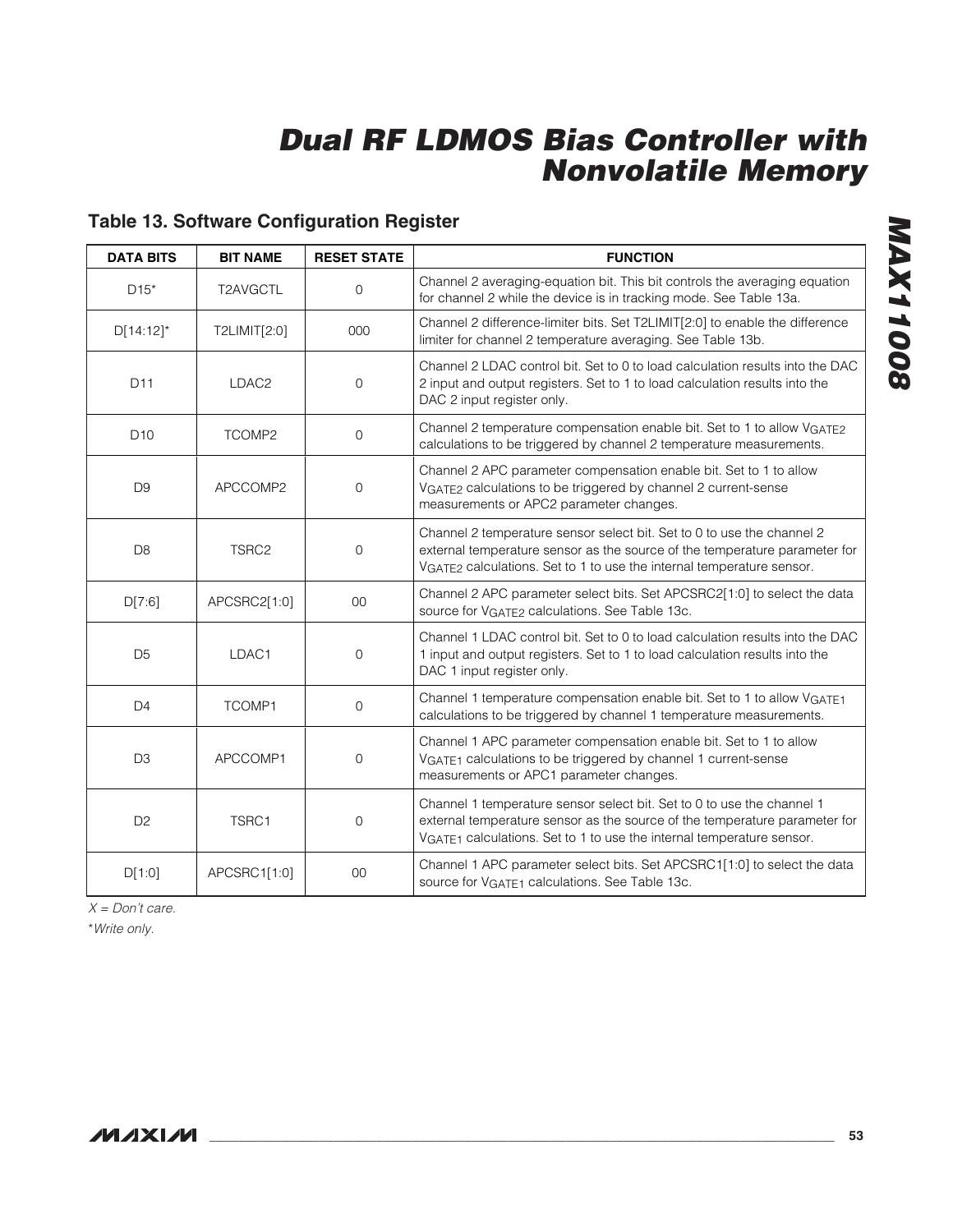### **Table 13a. Channel 2 Averaging Equation (T2AVGCTL)**

| D <sub>15</sub> | <b>CHANNEL 2 AVERAGING EQUATION</b>    |
|-----------------|----------------------------------------|
|                 | Average = $average + 1/16$ difference. |
|                 | Average = $average + 1/4$ difference.  |

### **Table 13b. Channel 2 Difference Limiter Bits (T2LIMIT[2:0])**

| D <sub>14</sub> | D <sub>13</sub> | D <sub>12</sub> | <b>CHANNEL 2 DIFFERENCE LIMITER</b>                 |
|-----------------|-----------------|-----------------|-----------------------------------------------------|
|                 |                 |                 | No limiting is applied.                             |
|                 |                 |                 | Difference is limited to 1 LSB (1/8 of a degree).   |
|                 |                 |                 | Difference is limited to 3 LSBs (3/8 of a degree).  |
|                 |                 |                 | Difference is limited to 7 LSBs (7/8 of a degree).  |
|                 |                 |                 | Difference is limited to 15 LSBs (17/8 degrees).    |
|                 |                 |                 | Difference is limited to 31 LSBs (3 7/8 degrees).   |
|                 |                 |                 | Difference is limited to 63 LSBs (7 7/8 degrees).   |
|                 |                 |                 | Difference is limited to 127 LSBs (15 7/8 degrees). |

### **Table 13c. APC Parameter Source Select Bits (APCSRC\_1, APCSRC\_0)**

| APCSRC 1 | APCSRC 0 | APC PARAMETER SOURCE SELECT             |  |  |
|----------|----------|-----------------------------------------|--|--|
|          |          | Value stored in APC parameter register. |  |  |
|          |          | Reserved. Do not use.                   |  |  |
|          |          | Drain current samples.                  |  |  |
|          |          | External input samples (AIN input).     |  |  |

The A\_HIST register bits A\_HIST[3:0] set the APC hysteresis limits for both channel 1 and channel 2 VGATE calculations. After a new APC sample, the device proceeds in performing a VGATE\_ calculation if that sample differs from the previous sample used for a VGATE calculation by an amount greater than the hysteresis setting (see Table 16e). Set APCCOMP\_ and TCOMP\_ to 0 before A\_HIST is changed.

**DAC Input Registers (IDAC1, IDAC2) (Write Only)** DAC\_[11:0] set the value of the DAC Input registers (see Table 17). Bits D[15:12] are don't-care bits. The GATE output is not updated with this value until it is transferred to the DAC Output register. Write to the Load DAC register to transfer the contents of the DAC Input register to the DAC Output register. Write directly to the DAC Input register to manipulate the DAC output without triggering a V<sub>GATE</sub> calculation.

#### **DAC Input and Output Registers (IODAC1, IODAC2) (Write Only)**

DAC\_[11:0] set the values of the input and output registers of the respective DACs (see Table 18). Writing to this register does not trigger a V<sub>GATE</sub> calculation, but the GATE\_ output is immediately updated with the value that is written to this register. Bits D[15:12] are don't-care bits. The contents of the DAC Input and Output registers are not stored in the EEPROM.

#### **PGA Calibration Control Register (PGACAL) (Write Only)**

The PGA Calibration Control register selects the PGA calibration mode and controls when calibrations occur (see Table 19). Bits D[15:3] are don't-care bits. The data contained in the PGA Calibration Control register is stored in the EEPROM.

Set TRACK to 0 to perform the next PGA calibration in acquisition mode, and set TRACK to 1 to perform the next PGA calibration in tracking mode. Leave TRACK set to 0 the first time a PGA calibration is performed after power-up.

Set DOCAL to 1 to perform calibrations of PGA1 and PGA2. DOCAL resets to 0 after the PGA calibration routine is complete. If either channel is powered down, the PGA calibration for that channel is bypassed.

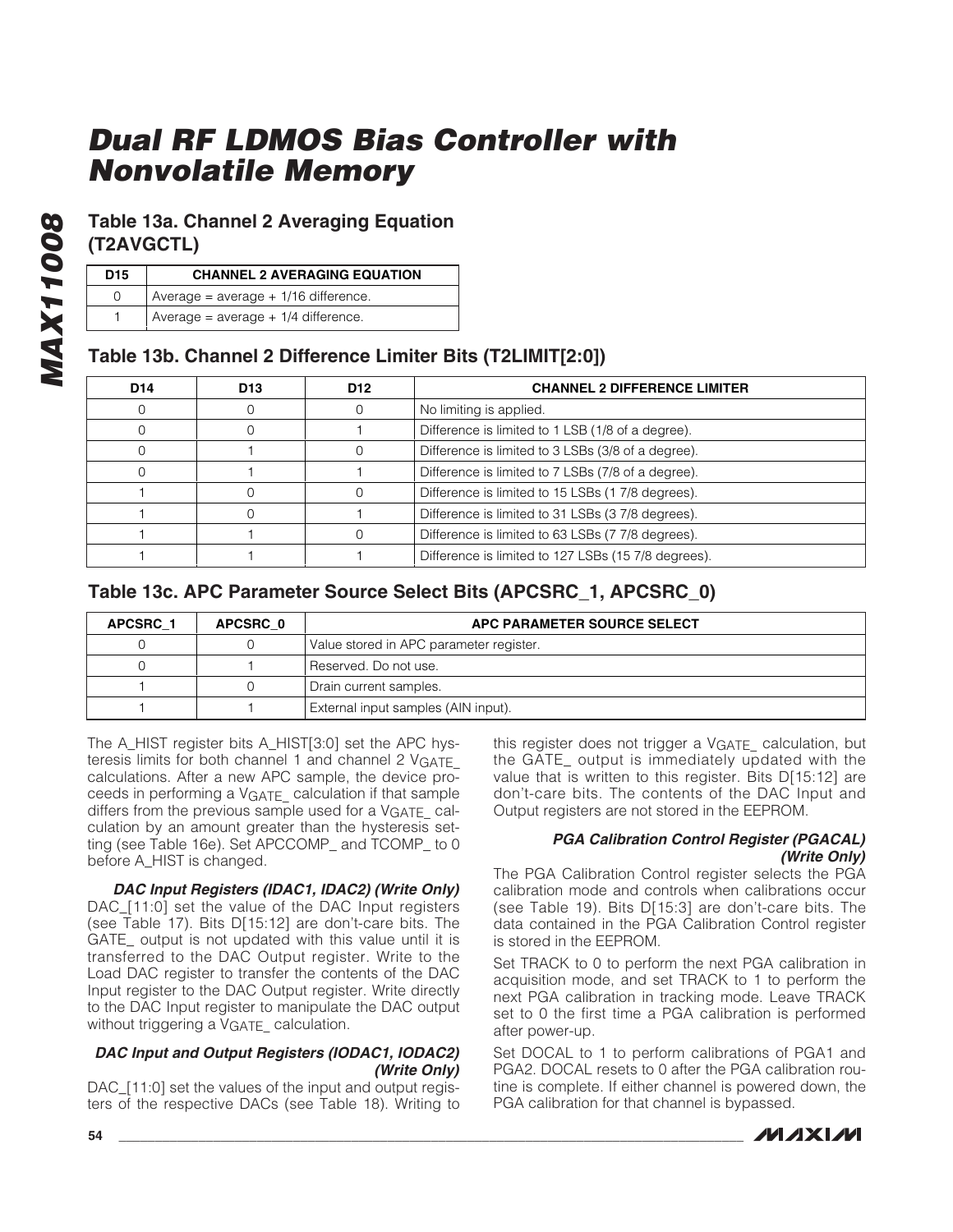### **Table 13d. VGATE\_ Calculation Trigger Condition**

| <b>SOFTWARE CONFIGURATION</b><br><b>SETTINGS</b>                 | <b>VGATE CALCULATION TRIGGER CONDITIONS</b>                                                                                                                                                                                                                                                                                     |
|------------------------------------------------------------------|---------------------------------------------------------------------------------------------------------------------------------------------------------------------------------------------------------------------------------------------------------------------------------------------------------------------------------|
| $TCOMP = 1$<br>$APCCOMP = 1$<br>APCSRC $1 = 0$<br>$APCSRC_0 = 0$ | Temperature measurements vary enough to exceed the hysteresis settings<br>A write command to the APC_ Parameter register<br>A write command to the VSET register through the serial interface                                                                                                                                   |
| $TCOMP = 1$<br>$APCCOMP = 1$<br>APCSRC $1 = 1$<br>APCSRC $0 = X$ | • Temperature measurements vary enough to exceed the hysteresis settings<br>Current-sense measurements or ADCIN_ samples vary enough to cause a new LUT<br>value to be retrieved (depends on PSIZE and INT values in the LUT Configuration<br>registers)<br>• A write command to the VSET register through the serial interface |
| $TCOMP = 1$<br>$APCCOMP = 0$<br>$APCSRC_1 = X$<br>$APCSRC_0 = X$ | Temperature measurements vary enough to exceed the hysteresis settings<br>• A write command to the VSET register through the serial interface                                                                                                                                                                                   |
| $TCOMP = 0$<br>$APCCOMP = 1$<br>APCSRC $1 = 0$<br>$APCSRC_0 = 0$ | • A write command to the APC_ register through the serial interface<br>• A write command to the VSET register through the serial interface                                                                                                                                                                                      |
| $TCOMP = 0$<br>$APCCOMP = 1$<br>$APCSRC_1 = 1$<br>APCSRC $0 = X$ | • Current-sense measurements vary enough to exceed the hysteresis settings<br>• A write command to the VSET register through the serial interface                                                                                                                                                                               |
| $TCOMP = 0$<br>$APCCOMP = 0$<br>APCSRC $1 = X$<br>$APCSRC_0 = X$ | • A write command to the VSET register through the serial interface                                                                                                                                                                                                                                                             |

 $X = Don't care.$ 

Set SELFTIME to 1 and DOCAL to 1 to perform calibrations of PGA1 and PGA2 on a self-timed periodic basis (approximately every 13ms). When SELFTIME is set to 0, writing to PGACAL with DOCAL set to 1 manually triggers PGA calibration.

**ADC Conversion Register (ADCCON) (Write Only)** Write to the ADC Conversion register to select which channels are converted and to set the ADC for continuous conversion of each selected channel (see Table 20). Set CONCONV to 1 to configure the ADC to perform continuous conversions of the selected channels.

Bits D[6:0] select which channels are converted. Select which channel is to be converted by setting the corresponding bit to 1. Any channel that is set to 0 will not be converted. Depending on the ADC clock mode that is selected in the Hardware Configuration register (see the Internally Timed Acquisitions and Conversions section and Table 11), writing to the ADC Conversion register initiates an ADC conversion of the selected channel or the next selected channel in the sequence if more than one channel is selected (see the ADC Conversion Scheduling section). Bits D[15:8] are don'tcare bits.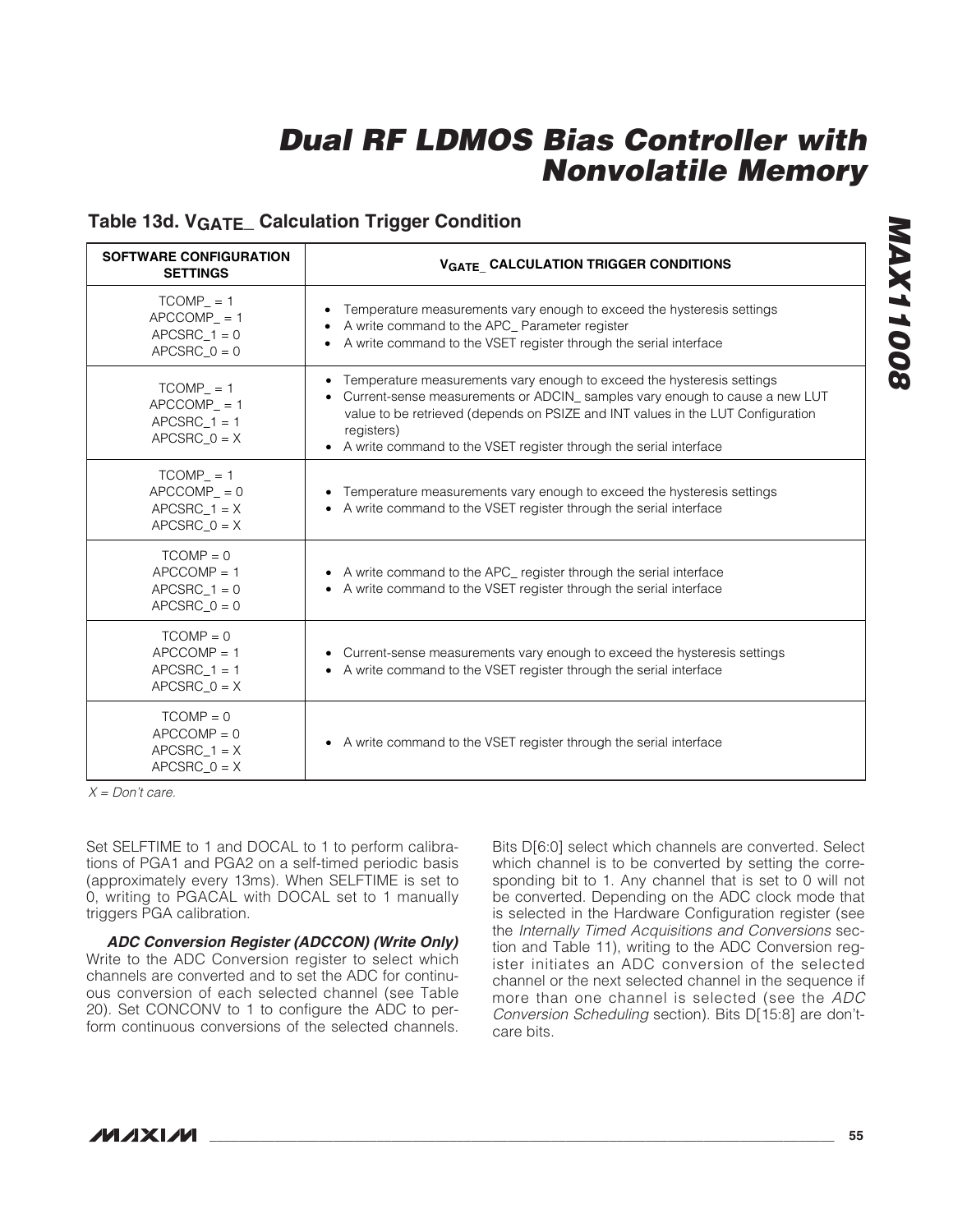### **Table 14. Alarm Hardware Configuration Register**

| <b>DATA BITS</b> | <b>BIT NAME</b> | <b>RESET STATE</b> | <b>FUNCTION</b>                                                                                                                                                                                                                                                                                                                                                           |
|------------------|-----------------|--------------------|---------------------------------------------------------------------------------------------------------------------------------------------------------------------------------------------------------------------------------------------------------------------------------------------------------------------------------------------------------------------------|
| D[15:11]         | Unused          | <b>XXXXX</b>       | Unused bits.                                                                                                                                                                                                                                                                                                                                                              |
| $D10*$           | <b>AVGMON</b>   | $\mathbf 0$        | ADC average monitor enable bit. Set AVGMON to 1 to average the ADC<br>sample. The ADC average is written to the FIFO. The tracking average has a<br>unique channel tag and is distinguishable from the raw sample. The average<br>monitoring is automatically suspended when in LUT streaming and message<br>modes. ADCMON and AVGMON cannot be active at the same time.  |
| D <sub>9</sub>   | INTEMP2         | $\Omega$           | Channel 2 temperature alarm select bit. Set to 1 to configure the channel 2<br>temperature alarm to monitor the internal temperature sensor instead of the<br>external temperature sensor. The status of the alarm is indicated by the<br>channel 2 temperature flags in the flag register. The current-sense alarm for<br>channel 2 is no longer available in this mode. |
| D <sub>8</sub>   | <b>ALMCOMP</b>  | $\Omega$           | ALARM comparator enable bit. Set to 1 to configure the ALARM output for<br>comparator mode. Set to 0 to configure the ALARM output for interrupt<br>mode.                                                                                                                                                                                                                 |
| D[7:6]           | ALMHYST[1:0]    | $00\,$             | ALARM hysteresis select bits. See Table 14a.                                                                                                                                                                                                                                                                                                                              |
| D[5:4]           | ALMCLMP2[1:0    | 0 <sup>0</sup>     | Channel 2 clamp-mode select bits. See Table 14b.                                                                                                                                                                                                                                                                                                                          |
| D[3:2]           | ALMCLMP1[1:0    | 00 <sup>1</sup>    | Channel 1 clamp-mode select bits. See Table 14b.                                                                                                                                                                                                                                                                                                                          |
| D1               | <b>ALMPOL</b>   | 0                  | ALARM polarity select bit. Set to 1 to configure the ALARM output to be<br>active-low. Set to 0 for active-high.                                                                                                                                                                                                                                                          |
| D <sub>0</sub>   | <b>ALMOPEN</b>  | $\Omega$           | ALARM output configuration select bit. Set to 1 for open-drain ALARM<br>output. Set to 0 for push-pull ALARM output.                                                                                                                                                                                                                                                      |

 $X = Don't care.$ 

\*Write-only.

### **Table 14a. ALARM Hysteresis Select Bits (ALMHYST[1:0])**

| <b>ALMHYST1</b> | <b>ALMHYSTO</b> | <b>ALARM HYSTERESIS SELECT</b>                  |  |  |
|-----------------|-----------------|-------------------------------------------------|--|--|
|                 |                 | $\vert$ 8 LSBs of hysteresis (+1 $\degree$ C)   |  |  |
|                 |                 | 16 LSBs of hysteresis $(+2^{\circ}C)$           |  |  |
|                 |                 | 32 LSBs of hysteresis $(+4^{\circ}C)$           |  |  |
|                 |                 | $\vert$ 64 LSBs of hysteresis (+8 $^{\circ}$ C) |  |  |

**Software Shutdown Register (SSHUT) (Write Only)** Write to the Software Shutdown register to power down the MAX11008 or specific sections of the MAX11008 to optimize power consumption (see Table 21). Bits D[15:6] are don't-care bits.

Set FULLPD to 1 to power down all sections of the MAX11008 except for the serial interface. FULLPD takes precedence over all of the other power-down bits. Any commands (other than writing to the Software Shutdown register) sent to the MAX11008 while in full power-down mode are ignored. Set FULLPD to 0 to exit full power-down mode.

Set FBGON to 1 to force the internal voltage reference to remain powered up. This optimizes ADC conversion times since the internal voltage reference does not automatically power down in between conversions (power-up time for internal reference is typically 50µs), but it also increases the power dissipation of the MAX11008. Set FBGON to 0 to power the internal voltage reference on and off as required by the ADC.

Set WDGPD to 1 to power down the internal watchdog oscillator. The watchdog oscillator monitors the internal circuit's operation. It is not accessible outside of the MAX11008. Power down the internal watchdog ocillator when entering LUS streaming mode.

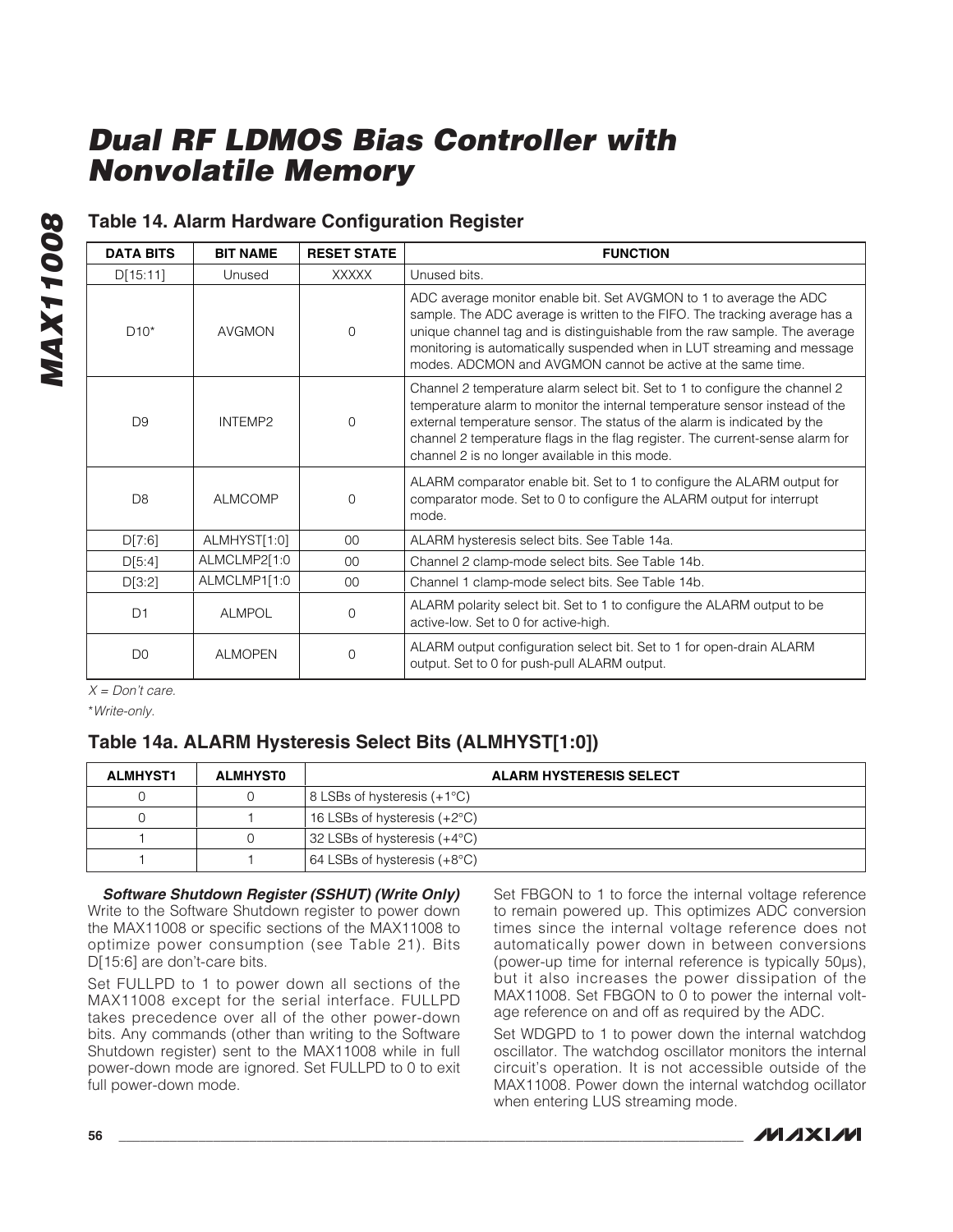### **Table 14b. Clamp-Mode Select Bits (ALMCLMP[1:0])**

| <b>ALMCLMP1</b> | <b>ALMCLMP0</b> | <b>CLAMP MODE</b>                       | <b>ALARM CLAMP SELECT</b>                                                                                                                                                                                                                                                                                                      |
|-----------------|-----------------|-----------------------------------------|--------------------------------------------------------------------------------------------------------------------------------------------------------------------------------------------------------------------------------------------------------------------------------------------------------------------------------|
| $\Omega$        |                 | Alarm report                            | If an alarm is triggered by a current or temperature conversion, the ALARM<br>bit is set (1) in the alarm Flag register. No further action is taken.                                                                                                                                                                           |
|                 |                 | Clamp gate                              | The GATE <sub>_</sub> output clamps to AGND immediately, independent of alarms.                                                                                                                                                                                                                                                |
|                 |                 | Clamp gate on<br>alarm with clear       | The GATE_ output is clamped to AGND in response to any alarm trip on the<br>corresponding channel. A subsequent ADC conversion, which shows the<br>alarm condition has been removed, clears the clamp condition<br>automatically.                                                                                              |
|                 |                 | Clamp gate on<br>alarm without<br>clear | The GATE output is clamped to AGND in response to any alarm trip on the<br>corresponding channel. The clamp does not clear automatically. If an alarm<br>is triggered, the 11 value is overwritten to 01, causing a permanent clamp<br>condition. A subsequent write to rest ALMCLMP[1:0] to 11 clears the clamp<br>condition. |

### **Table 15. VSET Registers**

| <b>DATA BITS</b> | <b>BIT NAME</b>       | <b>RESET STATE</b> | <b>FUNCTION</b> |
|------------------|-----------------------|--------------------|-----------------|
| D[15:12]         | Jnused                | 0000               | Unused bits.    |
| D[11:0]          | <b>VSET</b><br>[11:0] | ΝA                 | VSET_bits.      |

NA = Not applicable.

Set OSCPD to 1 to power down the internal oscillator. When the internal oscillator is powered down, all internal operations of the MAX11008 are suspended. OSCPD automatically resets back to 0 when the next command is received by the serial interface.

Powering down the oscillator and leaving the watchdog oscillator powered up may allow the watchdog timer to overflow. The overflow of the watchdog timer forces the MAX11008 to reset, reinitialize, and transmit a pulse on the ALARM output.

Set DAC\_PD to 1 to power down DAC\_ and PGA\_. Values can still be written to the DAC Input and Output registers when DAC\_ is powered down.

#### **Load DAC Register (LDAC) (Write Only)**

Write to the Load DAC register to transfer the contents of the DAC input registers to the DAC output registers (see Table 22). The Load DAC register is a write-only register that executes when written to, but does not have storage. This function facilitates the simultaneous update of both DAC outputs. Set LDDACCH1 to 1 to transfer the contents of the DAC1 Input register to the DAC1 Output register. Set LDDACCH2 to 1 to transfer the contents of the DAC2 Input register to the DAC2 Output register. Bits D[15:2] are don't-care bits.

#### **Message Register (MR) (Write Only)**

Write to the Message register to place the MAX11008 into message mode (see the Message Mode section and Table 23). MSGL[7:0] specifies the number of data words (each data word is 16 bits long) to be read from the EEPROM. The message read from the EEPROM is between 1 and 256 words long. Write  $MSGL = 0$  (decimal) to request a message length of 1, MSGL =  $255$ (decimal) to request a message length of 256. MSGA[7:0] specifies the starting address of the message to be read from the EEPROM.

#### **FIFO Register (FIFO) (Read/Write)**

When in message mode or ADC monitoring mode, the FIFO register is a read-only register (see Table 24). In message mode, the specified EEPROM data words (each data word is 16 bits long) are copied into the

# **MAX11008 MAX11008**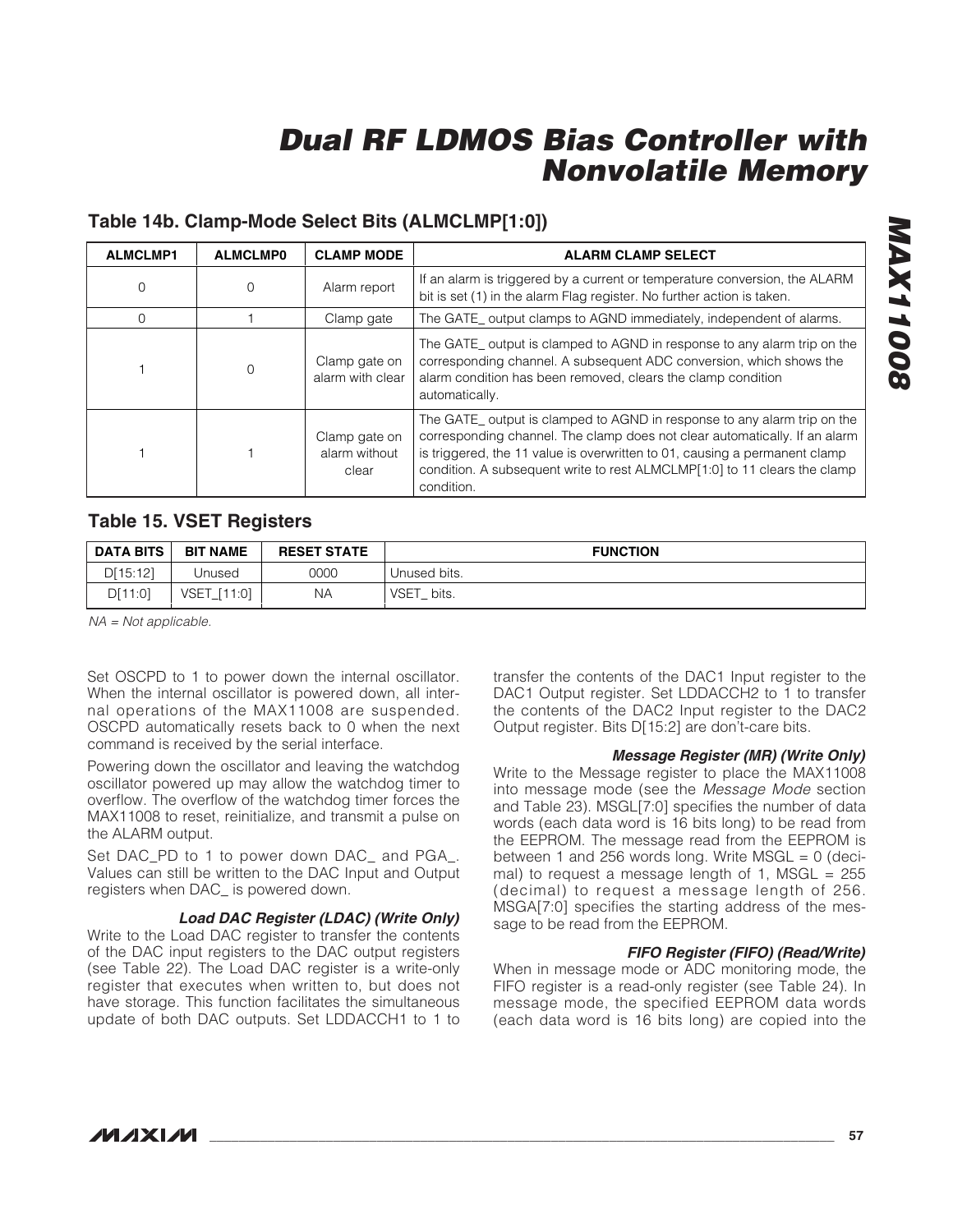FIFO (see the Message Mode section) so that the data words can be read out through the serial interface. In message mode the FIFO is eight deep, and does not overflow.

In ADC/average monitoring mode, the 12-bit ADC conversion results of each selected channel are copied into the FIFO so that the conversion results can be read out through the serial interface (see the ADC Monitoring Mode section). Each conversion result includes a 4-bit channel tag that indicates the source of the conversion (see Table 24a). In ADC/average monitoring mode the FIFO is seven deep, and always contains the most recent seven data items. The oldest data placed into the FIFO is always read out first.

When in LUT streaming mode, the FIFO register is a write-only register. In LUT streaming mode, write the data word that is to be written to the EEPROM into the FIFO register (see the LUT Streaming Mode section). In this mode the FIFO is eight deep, and is prevented from overflow. Data written to the FIFO when it is full is ignored.

| <b>DATA</b><br><b>BITS</b> | <b>BIT NAME</b> | <b>RESET STATE</b> | <b>FUNCTION</b>                                                                                                                                                          |
|----------------------------|-----------------|--------------------|--------------------------------------------------------------------------------------------------------------------------------------------------------------------------|
| D[15:12]                   | $T$ HIST[3:0]   | 0000               | Hysteresis limit bits. The T_HIST[3:0] bits set the temperature hysteresis limits for<br>both channel 1 and channel 2 for V <sub>GATE</sub> calculations. See Table 14a. |
| D[11:0]                    | APC[11:0]       | ΝA                 | APC parameter bits.                                                                                                                                                      |

### **Table 16a. APC Parameter Register (Valid when APCSRC[1:0] = 00)**

NA = Not applicable.

| <b>DATA BITS</b> | <b>BIT NAME</b> | <b>RESET STATE</b> | <b>FUNCTION</b>                                                                                                                                                                                                                    |
|------------------|-----------------|--------------------|------------------------------------------------------------------------------------------------------------------------------------------------------------------------------------------------------------------------------------|
| D[15:12]         | T_HIST[3:0]     |                    | Temperature hysteresis limit bits. The T_HIST[3:0] bits set the temperature<br>hysteresis limits for both channel 1 and channel 2 for VGATE calculations. See<br>Table 16c. Set APCCOMP_ and TCOMP_ to 0 before T_HIST is changed. |
| D[11:8]          | Unused          | <b>NA</b>          |                                                                                                                                                                                                                                    |
| D7               | A AVGCTL        | $\left( \right)$   | APC parameter bit. Controls the averaging equation for channel 1 and<br>channel 2. Set A AVGCLT to 0 for average plus 1/16 difference. Set<br>A_AVGCLT to 1 for average plus 1/4 difference.                                       |
| D[6:4]           | A LIMIT[2:0]    |                    | APC difference limiter bits. Set A LIMIT[2:0] to enable the difference limiter for<br>channel 1 and channel 2 APC averaging. See Table 16d.                                                                                        |
| D[3:0]           | A HIST[3:0]     |                    | APC hysteresis limit bits. The A_HIST[3:0] bits set the APC hysteresis limits for<br>both channel 1 and channel 2 for VGATE calculations. See Table 16e. Set<br>APCCOMP_ and TCOMP_ to 0 before A_HIST is changed.                 |

### **Table 16b. APC Parameter Register (Valid when APCSRC[1:0] = 10 or 11)**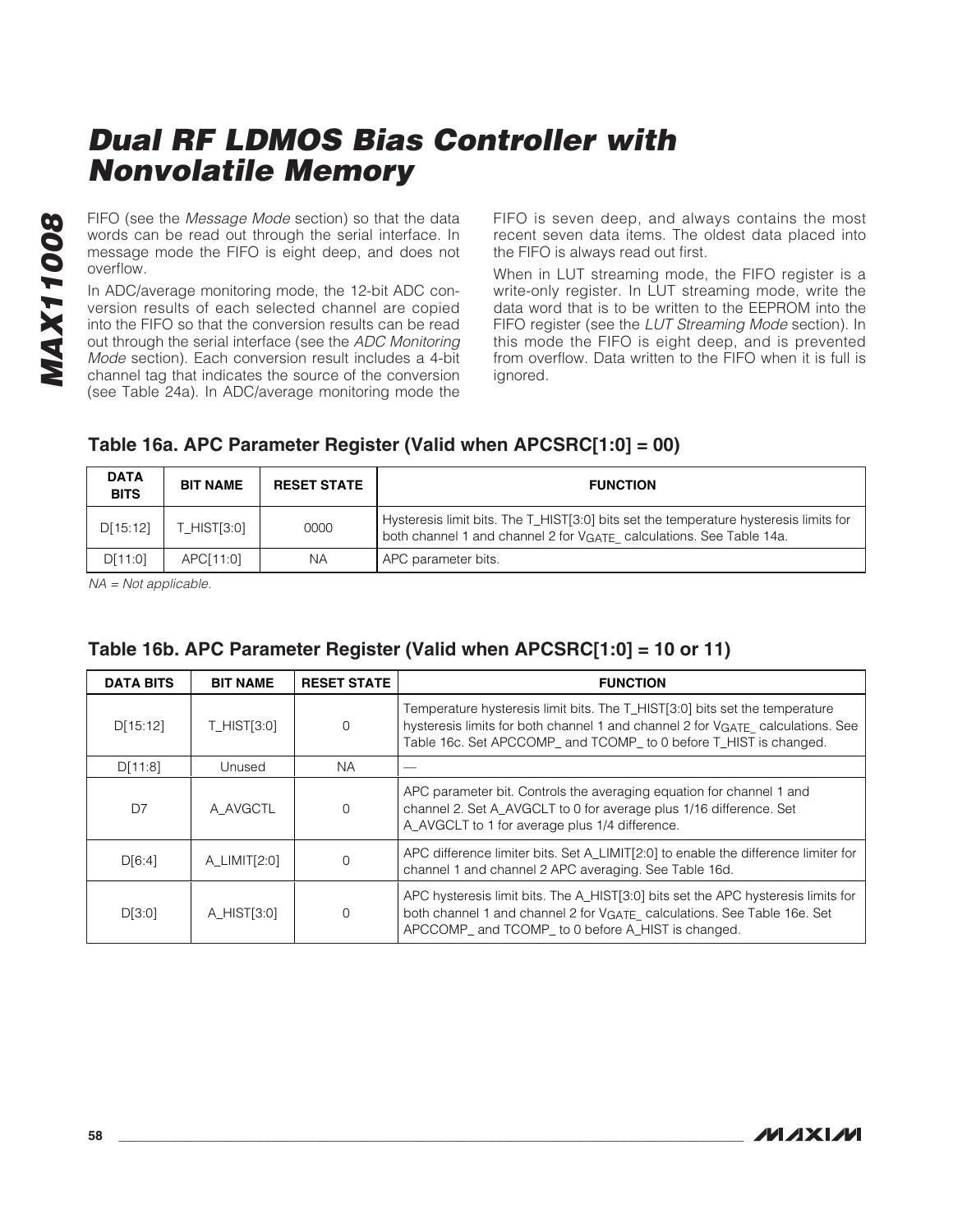### **Table 16c. Temperature Hysteresis Limit Register Bits**

| <b>TxHIST[3:0]</b> | <b>FUNCTION</b>                              |  |  |
|--------------------|----------------------------------------------|--|--|
| 0000               | 1 LSB (1/8 of a degree). I.e., no hysteresis |  |  |
| 0001               | 2 LSBs (1/4 of a degree)                     |  |  |
| 0010               | 3 LSBs (3/8 of a degree)                     |  |  |
| 0011               | 4 LSBs (1/2 of a degree)                     |  |  |
| 0100               | 5 LSBs (5/8 of a degree)                     |  |  |
| 0101               | 6 LSBs (3/4 of a degree)                     |  |  |
| 0110               | 7 LSBs (7/8 of a degree)                     |  |  |
| 0111               | 8 LSBs (1 degree)                            |  |  |
| 1000               | 9 LSBs (1 1/8 of a degree)                   |  |  |
| 1001               | 10 LSBs $(11/4)$ of a degree)                |  |  |
| 1010               | 11 LSBs (1 3/8 of a degree)                  |  |  |
| 1011               | 12 LSBs $(11/2)$ of a degree)                |  |  |
| 1100               | 13 LSBs (1 5/8 of a degree)                  |  |  |
| 1101               | 14 LSBs (1 3/4 of a degree)                  |  |  |
| 1110               | 15 LSBs (17/8 of a degree)                   |  |  |
| 1111               | 16 LSBs (2 degrees)                          |  |  |

### **Table 16e. APC Hysteresis Limit Register Bits**

| <b>AxHIST[3:0]</b> | <b>FUNCTION</b>            |
|--------------------|----------------------------|
| 0000               | 1 LSB. I.e., no hysteresis |
| 0001               | 2 LSBs                     |
| 0010               | 3 LSBs                     |
| 0011               | 4 LSBs                     |
| 0100               | 5 LSBs                     |
| 0101               | 6 LSBs                     |
| 0110               | 7 LSBs                     |
| 0111               | 8 LSBs                     |
| 1000               | 9 LSBs                     |
| 1001               | 10 LSBs                    |
| 1010               | 11 LSBs                    |
| 1011               | 12 LSBs                    |
| 1100               | 13 LSBs                    |
| 1101               | 14 LSBs                    |
| 1110               | 15 LSBs                    |
| 1111               | 16 LSBs                    |

# **Table 16d. APC Difference Limiter for Averaging**

| A_LIMIT[2:0] | <b>FUNCTION</b>                                        |
|--------------|--------------------------------------------------------|
| 000          | No limiting is applied                                 |
| 001          | Difference is limited to 1 LSB (1/8 of a degree)       |
| 010          | Difference is limited to 3 LSBs (3/8 of a degree)      |
| 011          | Difference is limited to 7 LSBs (7/8 of a degree)      |
| 100          | Difference is limited to 15 LSBs (17/8 degrees)        |
| 101          | Difference is limited to 31 LSBs (37/8 degrees)        |
| 110          | Difference is limited to 63 LSBs (7 7/8 degrees)       |
| 111          | Difference is limited to 127 LSBs (15 7/8)<br>degrees) |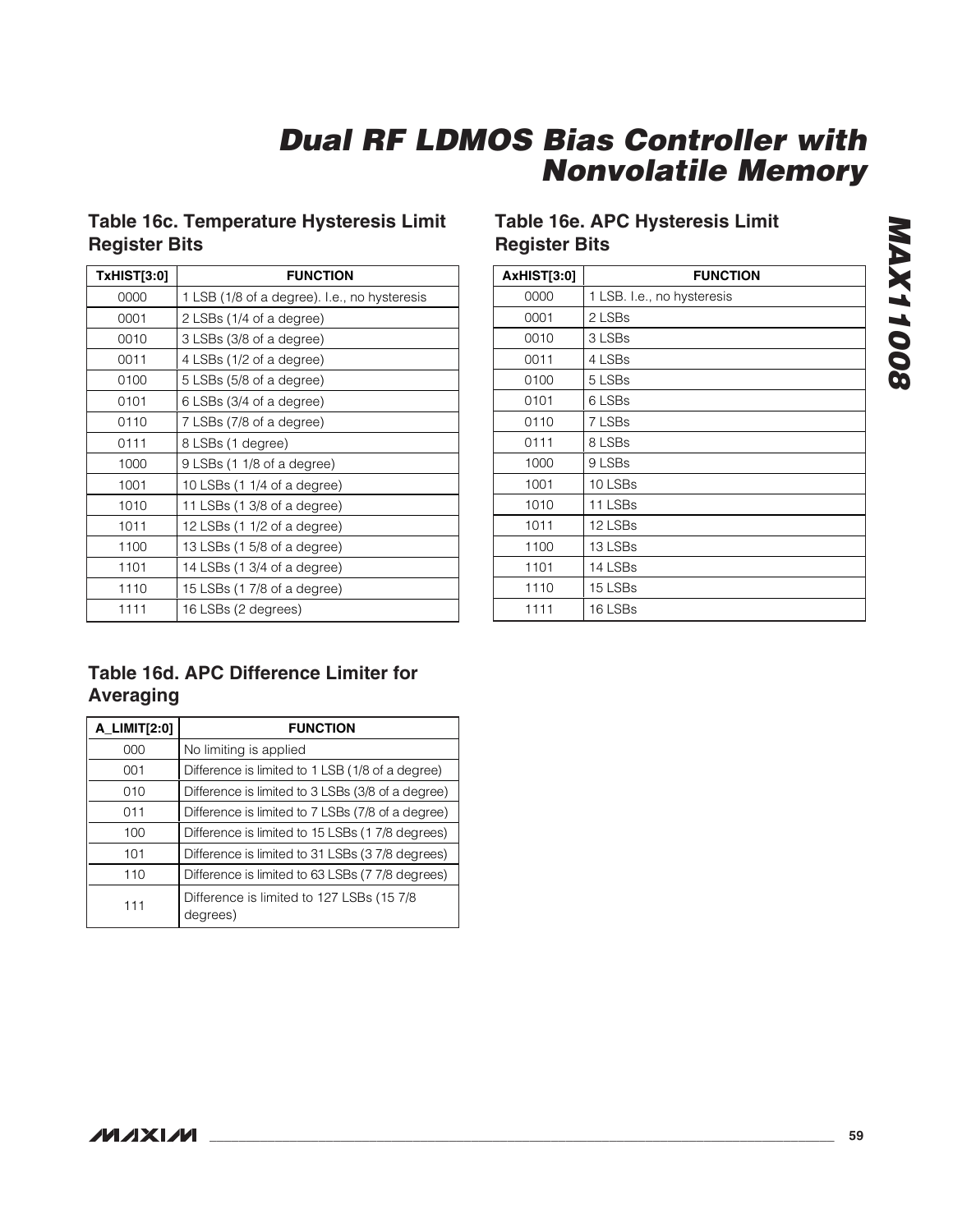**Software Clear Register (SCLR) (Write Only)** Write to the Software Clear register to clear the internal registers with a single write command (see Table 25).

Bits D[15:7] are don't-care bits. FULLRST and ARMRST operate in conjunction with each other to allow a full hardware reset of the device. If ARMRST has been set to 1 by a previous write command, setting FULLRST to 1 initiates a full reset of the MAX11008. ARMRST can only be set to 1 when the FULLRST is set to 0 in the same data word. This provides protection from accidental resets since two write commands are needed to initiate a full reset. To perform a full reset, first write a data word with FULLRST set to 0 and ARMRST set to 1. Then write another data word with FULLRST set to 1 and ARMRST set to 0.

Set the ALMSCLR bit to 1 to clear all alarm threshold registers and their respective flags in the Flag register.

Set the AVGCLR bit to 1 to clear the average and hysteresis memory for all lookup operations. Setting the AVGCLR bit reacquires the average and performs a new LUT operation.

Set FIFOCLR to 1 to clear the FIFO. This function is instantaneous and does not affect BUSY.

Set DAC\_RST to 1 to clear the contents of the DAC Input and Output registers. This function is instantaneous and does not affect BUSY.

#### **Flag Register (FLAG) (Read Only)**

The Flag register indicates if the MAX11008 is currently in the middle of an internal calculation, if a full reset has been performed, and the status of the FIFO. The Flag register also indicates the source of an alarm when an alarm threshold is exceeded (see Table 26). Bits D[15:12] are don't-care bits.

ALUBUSY is set to 1 when the MAX11008 is performing an internal calculation (see the Busy Output section) and returns to 0 when the calculation is complete.

RESTART is set to 1 if a full reset or watchdog initiated reset was performed (see the Software Clear Register (SCLR) (Write Only) section) and returns to 0 after the Flag register is read. RESTART is initially set to 0 when power is first applied (a power-on reset condition).

### **Table 17. DAC Input Registers**

| <b>DATA BITS</b> | <b>BIT NAME</b> | <b>RESET STATE</b> | <b>FUNCTION</b>                 |
|------------------|-----------------|--------------------|---------------------------------|
| D[15:12]         | Jnused          | <b>XXXX</b>        | Unused bits.                    |
| D[11:0]          | DACIP_[11:0]    | NА                 | I DAC Input register data bits. |

 $X = Don't care.$ 

NA = Not applicable.

### **Table 18. DAC Input and Output Register**

| DATA BITS | <b>BIT NAME</b> | <b>RESET STATE</b> | <b>FUNCTION</b>                          |
|-----------|-----------------|--------------------|------------------------------------------|
| D[15:12]  | Unused          |                    | Unused bits.                             |
| D[11:0]   | DAC_[11:0]      | ΝA                 | DAC Input and Output register data bits. |

 $X = Don't care.$ 

NA = Not applicable.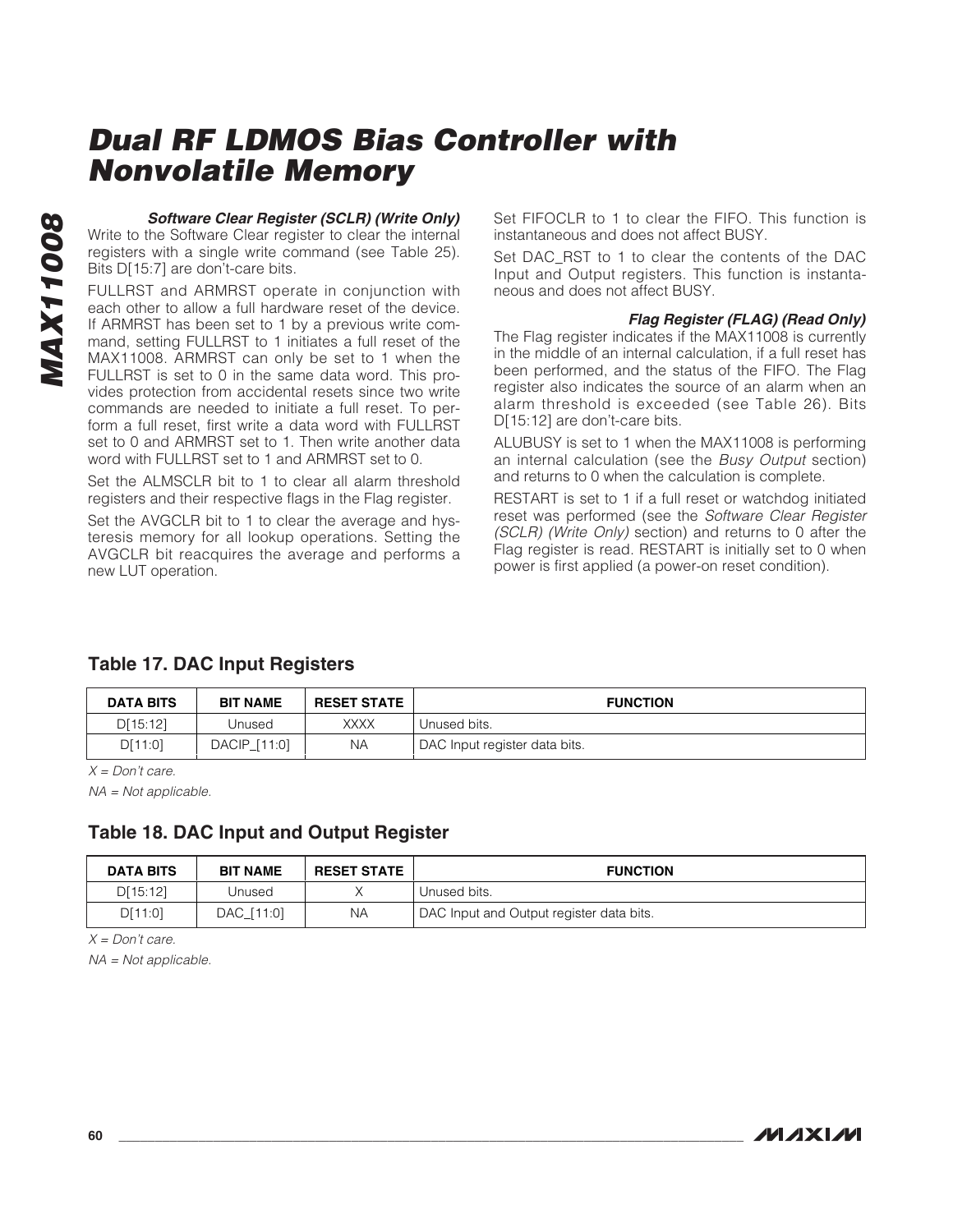FIFOEMP is set to 1 when the FIFO is empty. Once data is placed into the FIFO, FIFOEMP is set to 0.

When in ADC monitoring mode, FIFOOVER is set to 1 when a FIFO overflow occurs. FIFOOVER remains at 1, even if the FIFO is subsequently read and no longer full. FIFOOVER is reset by reading the Flag register. When in LUT streaming mode or message mode, the FIFO is not permitted to overflow and FIFOOVER then denotes when the FIFO is full. FIFOOVER is set to 1

when the FIFO is full and immediately returns to 0 once a data word is moved out of the FIFO.

HIGHI\_ is set to 1 when the individual channel 1 and channel 2 current-sense measurements exceed the individual channel 1 and channel 2 high current threshold and returns to 0 after the Flag register is read. HIGHI2 is replaced by HIGHT2 when the INTEMP2 bit is set in the Alarm Hardware Configuration register.

# **Table 19. PGA Calibration Control Register**

| <b>DATA BITS</b> | <b>BIT NAME</b> | <b>RESET STATE</b> | <b>FUNCTION</b>                                                                                                                                                                                                                       |
|------------------|-----------------|--------------------|---------------------------------------------------------------------------------------------------------------------------------------------------------------------------------------------------------------------------------------|
| D[15:3]          | Unused          | Χ                  | Unused bits.                                                                                                                                                                                                                          |
| D <sub>2</sub>   | TRACK           | 0                  | Acquisition/tracking bit. Set to 0 to force the next current-sense calibration<br>to run in acquisition mode. Set to 1 to force the next calibration to run in<br>tracking mode. Set TRACK to 0 the first time through a calibration. |
| D1               | <b>DOCAL</b>    | Ω                  | Single calibration select bit. Set to 1 perform single or self-timed<br>calibrations of PGA1 and PGA2. DOCAL resets to 0 after calibration.                                                                                           |
| D <sub>0</sub>   | <b>SELFTIME</b> | Ω                  | Self-timed calibration select bit. Set to 1 to perform calibrations of PGA1<br>and PGA2 on a self-timed periodic basis (approximately every 13ms).<br>When set to 0, calibrations only occur when DOCAL is set to 1.                  |

 $X = Don't care.$ 

NA = Not applicable.

### **Table 20. ADC Conversion Register**

| <b>DATA BITS</b> | <b>BIT NAME</b>    | <b>RESET STATE</b> | <b>FUNCTION</b>                                                                                           |
|------------------|--------------------|--------------------|-----------------------------------------------------------------------------------------------------------|
| D[15:8]          | Unused             | X                  | Unused bits.                                                                                              |
| D7               | CONCONV            | 0                  | Continuous conversion select bit. Set to 1 to perform continuous<br>conversions of the selected channels. |
| D <sub>6</sub>   | ADCIN <sub>2</sub> |                    | ADCIN2 conversion select bit.                                                                             |
| D5               | CS <sub>2</sub>    | O                  | CS2 current-sense conversion select bit.                                                                  |
| D4               | EXTEMP2            |                    | External temperature sensor 2 conversion select bit.                                                      |
| D <sub>3</sub>   | ADCIN1             |                    | ADCIN1 conversion select bit.                                                                             |
| D <sub>2</sub>   | CS1                | $\Omega$           | CS1 current-sense conversion select bit.                                                                  |
| D1               | EXTEMP1            | Ω                  | External temperature sensor 1 conversion select bit.                                                      |
| D <sub>0</sub>   | <b>INTEMP</b>      | 0                  | Internal temperature sensor conversion select bit.                                                        |

 $X = Don't care.$ 

NA = Not applicable.

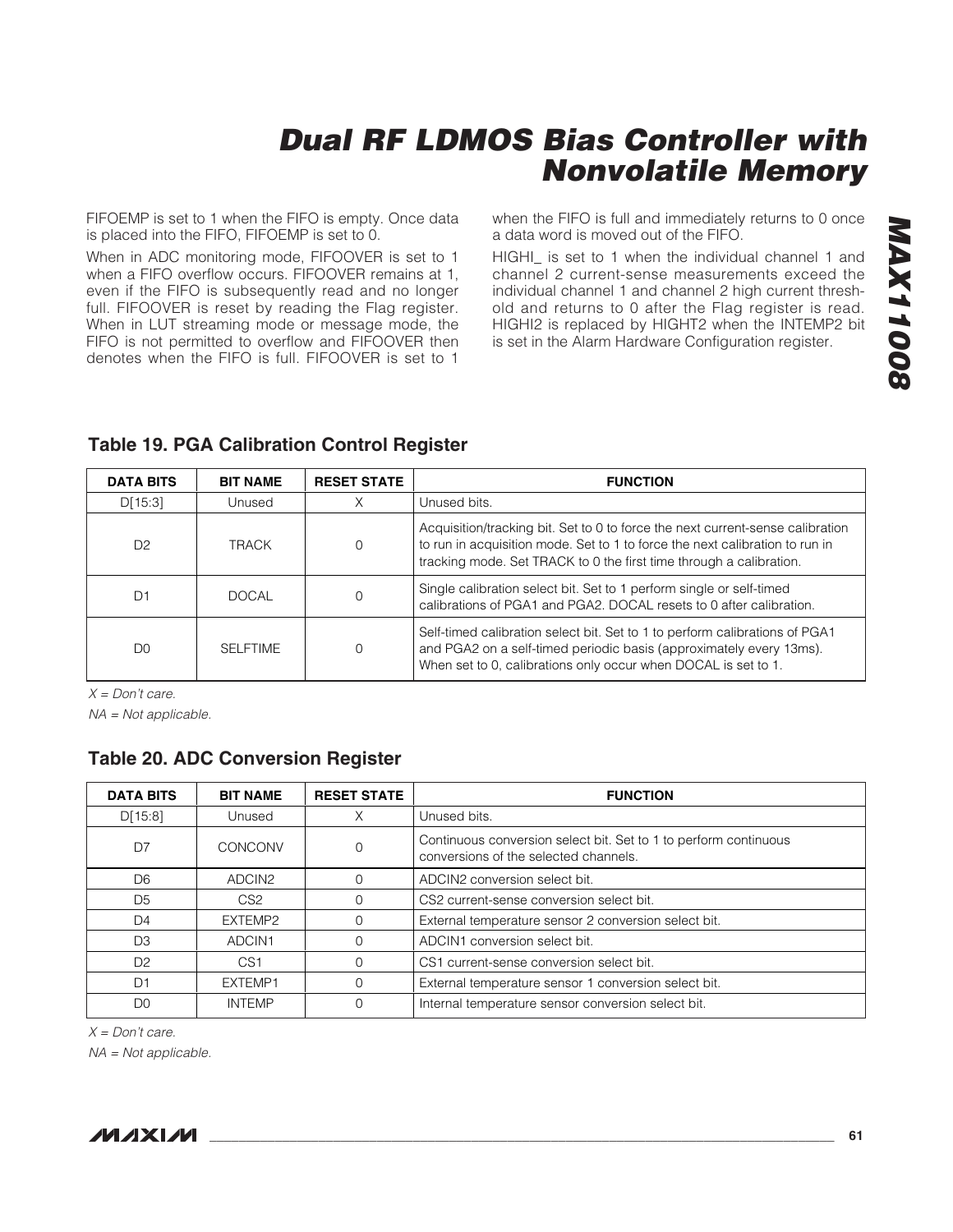LOWI\_ is set to 1 when the individual channel 1 and channel 2 current-sense measurements exceed the individual channel 1 and channel 2 low current threshold and returns to 0 after the Flag register is read. LOWI2 is replaced by LOWT2 when the INTEMP2 bit is set in the Alarm Hardware Configuration register.

HIGHT\_ is set to 1 when the individual channel 1 and channel 2 temperature measurements exceed the individual channel 1 and channel 2 high temperature threshold and returns to 0 after the Flag register is read. HIGHT2 is unused when the INTEMP2 bit is set in the Alarm Hardware Configuration register. When INTEMP2 is set, HIGHT2 returns a 1 or 0.

LOWT is set to 1 when the individual channel 1 and channel 2 temperature measurements exceed the individual channel 1 and channel 2 low temperature threshold and returns to 0 after the Flag register is read. LOWT2 is unused when the INTEMP2 bit is set in the Alarm Hardware Configuration register. When INTEMP2 is set, LOWT2 returns a 1 or 0.

**LUT Streaming Register (LUTSTRM) (Write Only)** Write to the LUT Streaming register to place the MAX11008 into LUT streaming mode (see the LUT Streaming Mode section and Table 27).

Bits LUTSL[7:0] specify the number of data words (each data word is 16 bits long) that are to be written to the EEPROM. The minimum and maximum number of data words that can be written to the EEPROM are 1 and 256, respectively. Setting LUTSL[7:0] to 0 instructs the MAX11008 to expect a LUT of length 1. Setting

LUTSL[7:0] to 255 instructs the MAX11008 to expect a LUT of length 256.

Bits LUTSA[7:0] specify the starting address of the data that is to be written to the EEPROM. The MAX11008 counts the number of words that are written to the FIFO. The device remains in LUT streaming mode until all the indicated words are received.

### **Applications Information**

#### **External Temperature Sensor Considerations**

To optimize the performance of the temperature sensors, place the MAX11008 as close as possible to the remote diodes. Traces of DXP\_ and DXN\_ should not be routed across noisy digital lines and buses. Minimize the noise that is coupled into the DXP\_ and DXN traces by shielding them with ground traces on each side of the pair of temperature sensor traces (see Figure 23). Routing the DXP\_ and DXN\_ traces over the analog ground plane (AGND) also helps minimize noise. Use wide traces (10 mils or wider) to minimize the trace inductance of the DXP\_ and DXN\_ traces.

#### **Layout, Grounding, and Bypassing**

Ensure that digital and analog signal lines are separated from each other. Use separate ground planes for AGND and DGND. Connect both ground planes to a single point on the PCB (star ground point). Do not run analog and digital signals parallel to one another (especially clock signals), and do not run digital lines underneath the MAX11008 package. High-frequency noise in the AV<sub>DD</sub> power supply may affect performance.

| <b>DATA BITS</b> | <b>BIT NAME</b>     | <b>RESET STATE</b> | <b>FUNCTION</b>                                                                                                                                                                                                       |
|------------------|---------------------|--------------------|-----------------------------------------------------------------------------------------------------------------------------------------------------------------------------------------------------------------------|
| D[15:6]          | Unused              | X                  | Unused bits.                                                                                                                                                                                                          |
| D <sub>5</sub>   | <b>FULLPD</b>       | 0                  | Full power-down bit. Set to 1 to power down all sections of the MAX11008.<br>Set to 0 to exit full power-down mode.                                                                                                   |
| D4               | <b>FBGON</b>        | $\Omega$           | Reference power-on bit. Set to 1 to force internal voltage reference to<br>remain on at all times (except when FULLPD is set to 1). Set to 0 to only<br>power internal reference when an ADC conversion is performed. |
| D <sub>3</sub>   | <b>WDGPD</b>        | 0                  | Watchdog oscillator power-down bit. Set to 1 to power down internal<br>watchdog oscillator.                                                                                                                           |
| D <sub>2</sub>   | <b>OSCPD</b>        | O                  | Internal oscillator power-down bit. Set to 1 to power down internal oscillator.                                                                                                                                       |
| D1               | DAC2PD              |                    | Channel 2 DAC power-down bit. Set to 1 to power down DAC2 and PGA2.                                                                                                                                                   |
| D0               | DAC <sub>1</sub> PD |                    | Channel 1 DAC power-down bit. Set to 1 to power down DAC1 and PGA1.                                                                                                                                                   |

### **Table 21. Software Shutdown Register**

 $X = Don't care.$ 



**MAXIM**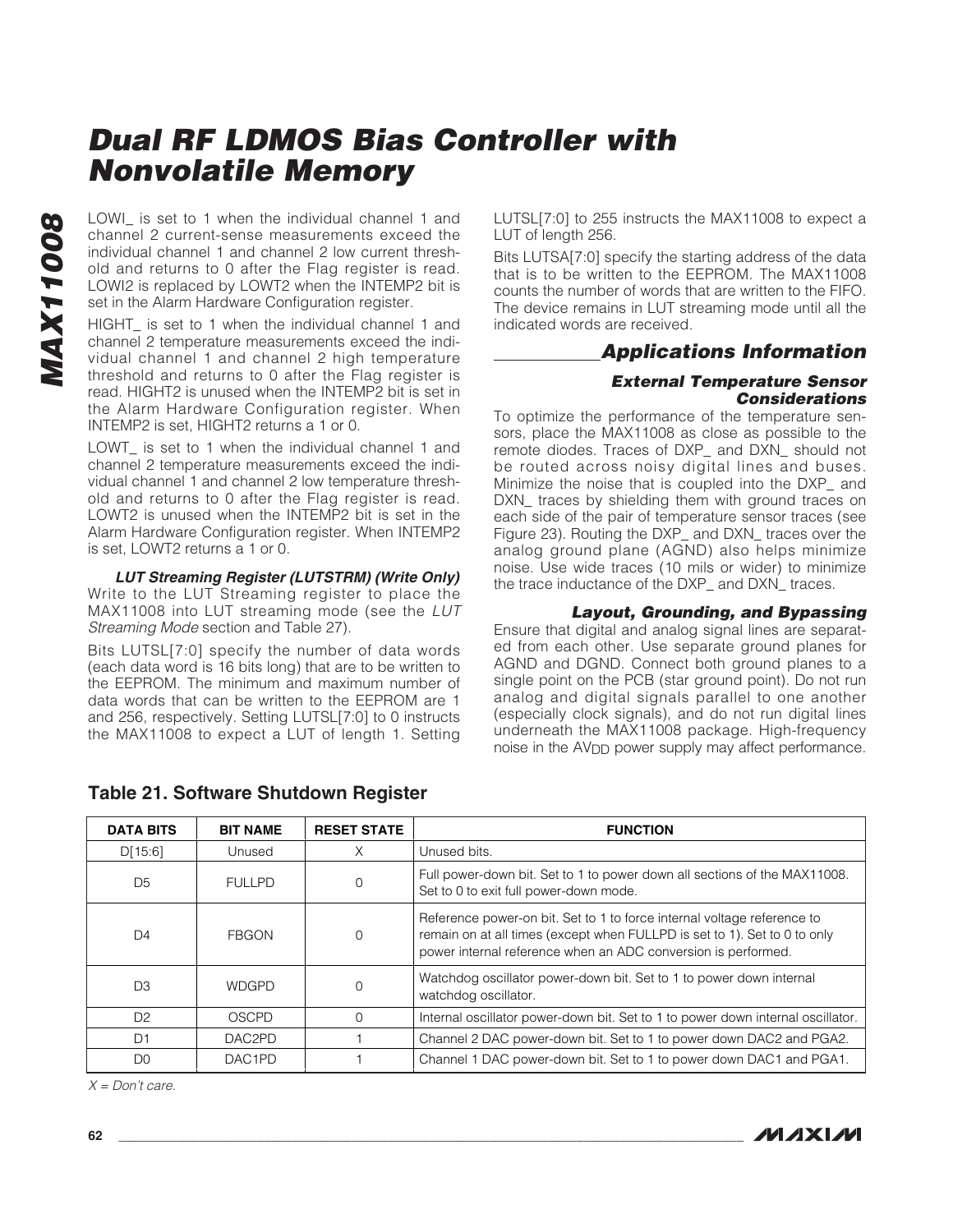Bypass the AVDD supply with a 0.1µF capacitor to AGND, and place the capacitor as physically close as possible to the AV<sub>DD</sub> input. Bypass the DV<sub>DD</sub> supply with a 0.1µF capacitor to DGND, and place the capacitor as physically close as possible to the DV<sub>DD</sub> input. If the power supply is very noisy, connect a 10Ω resistor in series with the supply input to improve power-supply filtering.

### **Table 22. Load DAC Register**

| <b>DATA BITS</b> | <b>BIT NAME</b> | <b>RESET STATE</b> | <b>FUNCTION</b>                                                                                       |
|------------------|-----------------|--------------------|-------------------------------------------------------------------------------------------------------|
| D[15:2]          | Unused          | Χ                  | Unused bits.                                                                                          |
| D <sub>1</sub>   | LDDACCH2        | NA                 | Channel 2 load DAC bit. Set to 1 to transfer DAC2 input register contents to<br>DAC2 output register. |
| D <sub>0</sub>   | LDDACCH1        | <b>NA</b>          | Channel 1 load DAC bit. Set to 1 to transfer DAC1 input register contents to<br>DAC1 output register. |

 $X = Don't care.$ 

NA = Not applicable.

### **Table 23. Message Register**

| <b>DATA BITS</b> | <b>BIT NAME</b> | <b>RESET STATE</b> | <b>FUNCTION</b>                                                                                                                      |
|------------------|-----------------|--------------------|--------------------------------------------------------------------------------------------------------------------------------------|
| D[15:8]          | MSGL[7:0]       | 0000 0000          | Message length bits. Specifies the length of the message to be read from<br>the EEPROM in words. The actual length read is MSGL + 1. |
| D[7:0]           | MSGA[7:0]       | 0000 0000          | Message address bits. Specifies the starting address of the message to be<br>read from the EEPROM.                                   |

### **Table 24. FIFO Read Register**

| <b>DATA BITS</b> | <b>BIT NAME</b>          | <b>RESET STATE</b> | <b>FUNCTION</b>                                                                             |
|------------------|--------------------------|--------------------|---------------------------------------------------------------------------------------------|
| D[15:12]         | DATA[15:12]/<br>TAG[3:0] | 0000               | Message mode data bits/LUT streaming mode data bits/ADC channel tag<br>bits, See Table 24a. |
| D[11:0]          | DATA[11:0]               |                    | 0000 0000 0000   Message data bits/ADC data bits.                                           |



Figure 23. Recommended DXP\_ and DXN\_ PCB Trace Layout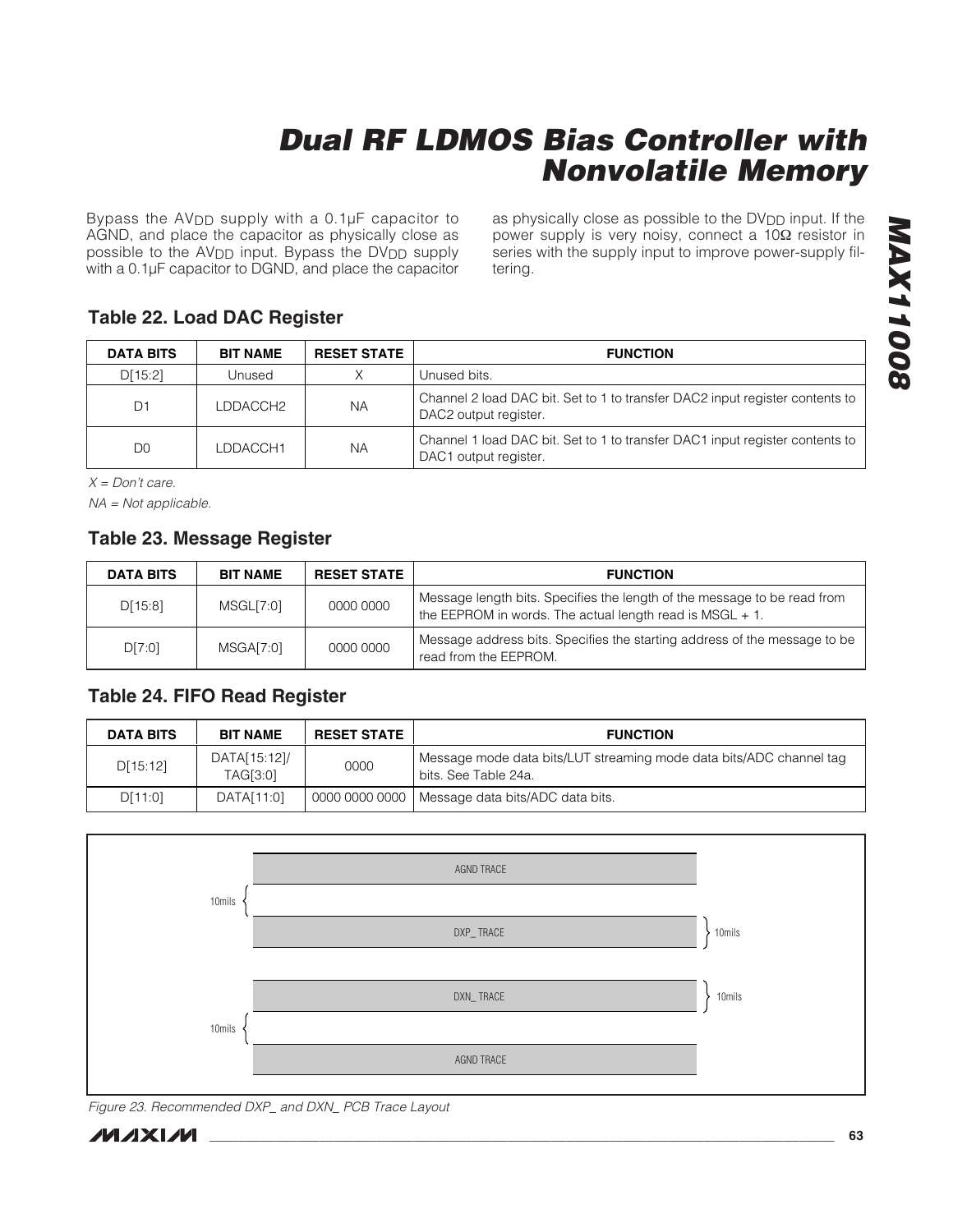# **Table 24a. FIFO Read Channel Tags (TAG[3:0])**

| <b>CHANNEL TAGS</b> |                  |      |          |                                                                                                                                                                                                                                    |  |  |
|---------------------|------------------|------|----------|------------------------------------------------------------------------------------------------------------------------------------------------------------------------------------------------------------------------------------|--|--|
| TAG3                | TAG <sub>2</sub> | TAG1 | TAG0     | ADC DATA DESCRIPTION                                                                                                                                                                                                               |  |  |
| $\Omega$            | $\Omega$         | 0    | 0        | Internal temperature sensor measurement. ADCMON bit must be set.                                                                                                                                                                   |  |  |
| $\Omega$            | $\Omega$         | 0    |          | Channel 1 external temperature measurement. ADCMON bit must be set.                                                                                                                                                                |  |  |
| $\Omega$            | $\Omega$         |      | $\Omega$ | Channel 1 drain current measurement. ADCMON bit must be set.                                                                                                                                                                       |  |  |
| $\Omega$            | $\Omega$         |      |          | ADCIN1 input measurement. ADCMON bit must be set.                                                                                                                                                                                  |  |  |
| $\Omega$            |                  | 0    | 0        | Channel 2 external temperature measurement. ADCMON bit must be set.                                                                                                                                                                |  |  |
| $\Omega$            |                  | 0    |          | Channel 2 drain current measurement. ADCMON bit must be set.                                                                                                                                                                       |  |  |
| $\Omega$            |                  |      | $\Omega$ | ADCIN2 input measurement. ADCMON bit must be set.                                                                                                                                                                                  |  |  |
|                     | $\Omega$         | 0    | $\Omega$ | Channel 1 temperature average. AVGMON bit must be set.                                                                                                                                                                             |  |  |
|                     | $\Omega$         | 0    |          | Channel 1 APC average. AVGMON bit must be set.                                                                                                                                                                                     |  |  |
|                     | $\Omega$         |      | 0        | Channel 2 temperature average. AVGMON bit must be set.                                                                                                                                                                             |  |  |
|                     | $\Omega$         |      |          | Channel 2 APC average. AVGMON bit must be set.                                                                                                                                                                                     |  |  |
|                     |                  |      | $\Omega$ | Error tag. Indicates data may be corrupted.                                                                                                                                                                                        |  |  |
|                     |                  |      | 1.       | Empty FIFO tag. This tag appears during a FIFO read if the FIFO is empty at the time the read<br>command is made. In addition to this channel tag, the current value of the Flag register is<br>provided in place of the ADC data. |  |  |

### **Table 25. Software Clear Register**

| <b>DATA BITS</b> | <b>BIT NAME</b> | <b>RESET STATE</b> | <b>FUNCTION</b>                                                                                                                                                                                                      |
|------------------|-----------------|--------------------|----------------------------------------------------------------------------------------------------------------------------------------------------------------------------------------------------------------------|
| D[15:7]          | Unused          | X                  | Unused bits.                                                                                                                                                                                                         |
| D <sub>6</sub>   | <b>FULLRST</b>  | NA.                | Full reset bit. If ARMRST has been set to 1 in a previous write operation, set<br>FULLRST to 1 to perform a full reset. Otherwise, a full reset will not be<br>performed and the value of FULLRST remains unchanged. |
| D <sub>5</sub>   | ARMRST          | $\Omega$           | Full reset enable bit. Set to 1 at the same time FULLRST is set to 0 to<br>enable full reset capabilities.                                                                                                           |
| D <sub>4</sub>   | <b>ALMSCLR</b>  | <b>NA</b>          | Alarm threshold registers reset bit. Set to 1 to clear all alarm threshold<br>registers and their respective flags in the Flag register.                                                                             |
| D <sub>3</sub>   | <b>AVGCLR</b>   | <b>NA</b>          | Average clear enable bit. Set the AVGCLR bit to 1 to clear the average and<br>hysteresis memory for all lookup operations.                                                                                           |
| D <sub>2</sub>   | <b>FIFOCLR</b>  | <b>NA</b>          | FIFO clear bit. Set to 1 to clear the FIFO.                                                                                                                                                                          |
| D1               | DAC2RST         | NA.                | DAC 2 reset bit. Set to 1 to clear DAC2 input and output registers.                                                                                                                                                  |
| D <sub>0</sub>   | DAC1RST         | NА                 | DAC 1 reset bit. Set to 1 to clear DAC1 input and output registers.                                                                                                                                                  |

 $X = Don't care.$ 

NA = Not applicable.

**MAX11008**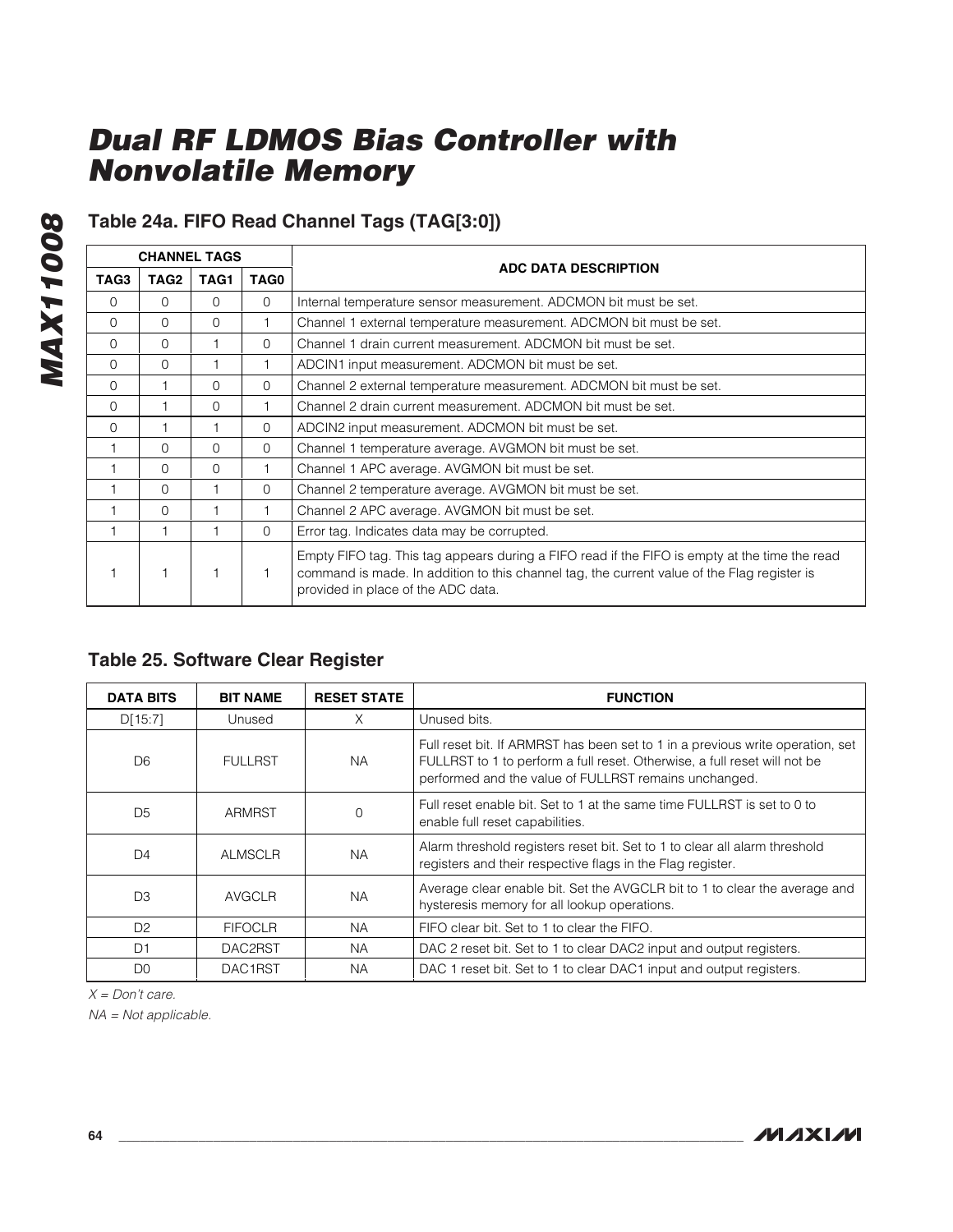# **Table 26. Flag Register**

| <b>DATA BITS</b> | <b>BIT NAME</b>    | <b>RESET STATE</b> | <b>FUNCTION</b>                                                                                                                                                                                                                                                                                   |  |
|------------------|--------------------|--------------------|---------------------------------------------------------------------------------------------------------------------------------------------------------------------------------------------------------------------------------------------------------------------------------------------------|--|
| D[15:12]         | Reserved           | X                  | Reserved bits.                                                                                                                                                                                                                                                                                    |  |
| D11              | <b>ALUBUSY</b>     | 1                  | ALU busy bit. Set to 1 when the MAX11008 is performing internal<br>calculations. Set to 0 after calculations are complete.                                                                                                                                                                        |  |
| D <sub>10</sub>  | <b>RESTART</b>     | 0                  | Restart flag bit. Set to 1 after a full software reset is performed. Returns to 0<br>after the Flag register is read. Set to 0 after initial power-up.                                                                                                                                            |  |
| D <sub>9</sub>   | <b>FIFOEMP</b>     | 0                  | FIFO empty flag bit. Set to 1 when FIFO is empty. Set to 0 when data is<br>placed into the FIFO.                                                                                                                                                                                                  |  |
| D <sub>8</sub>   | <b>FIFOOVER</b>    | 0                  | FIFO overflow/full flag bit. Set to 1 when in ADC monitoring mode and FIFO<br>overflow occurs. Returns to 0 when after Flag register is read. Set to 1 when<br>in LUT streaming mode and the FIFO is full. Returns to 0 after a data word<br>is moved out of the FIFO.                            |  |
| D7               | HIGHI <sub>2</sub> | 0                  | Channel 2 high current flag bit. Set to 1 when the channel 2 current-sense<br>measurement exceeds the channel 2 high current threshold and returns to<br>0 after the Flag register is read. When the INTEMP2 bit is set, this bit<br>functions as the internal temperature sensor's alarm status. |  |
| D <sub>6</sub>   | LOWI2              | 0                  | Channel 2 low current flag bit. Set to 1 when the channel 2 current-sense<br>measurement exceeds the channel 2 low current threshold and returns to 0<br>after the Flag register is read. When the INTEMP2 bit is set, this bit<br>functions as the internal temperature sensor's alarm status.   |  |
| D <sub>5</sub>   | HIGHT <sub>2</sub> | 0                  | Channel 2 high temperature flag bit. Set to 1 when the channel 2<br>temperature measurement exceeds the channel 2 high temperature<br>threshold and returns to 0 after the Flag register is read. When the<br>INTEMP2 bit is set, this bit is unused and may read as 1 or 0.                      |  |
| D <sub>4</sub>   | LOWT2              | 0                  | Channel 2 low temperature flag bit. Set to 1 when the channel 2<br>temperature measurement exceeds the channel 2 low temperature<br>threshold and returns to 0 after the Flag register is read. When the<br>INTEMP2 bit is set, this bit is unused and may read as a 1 or 0.                      |  |
| D <sub>3</sub>   | HIGHI1             | 0                  | Channel 1 high current flag bit. Set to 1 when the channel 1 current-sense<br>measurement exceeds the channel 1 high current threshold and returns to<br>0 after the Flag register is read.                                                                                                       |  |
| D <sub>2</sub>   | LOWI1              | 0                  | Channel 1 low current flag bit. Set to 1 when the channel 1 current-sense<br>measurement exceeds the channel 1 low current threshold and returns to 0<br>after the Flag register is read.                                                                                                         |  |
| D <sub>1</sub>   | HIGHT1             | 0                  | Channel 1 high temperature flag bit. Set to 1 when the channel 1<br>temperature measurement exceeds the channel 1 high temperature<br>threshold and returns to 0 after the Flag register is read.                                                                                                 |  |
| D <sub>0</sub>   | LOWT1              | 0                  | Channel 1 low temperature flag bit. Set to 1 when the channel 1<br>temperature measurement exceeds the channel 1 low temperature<br>threshold and returns to 0 after the Flag register is read.                                                                                                   |  |

**MAX11008 MAX11008**

 $X = Don't care.$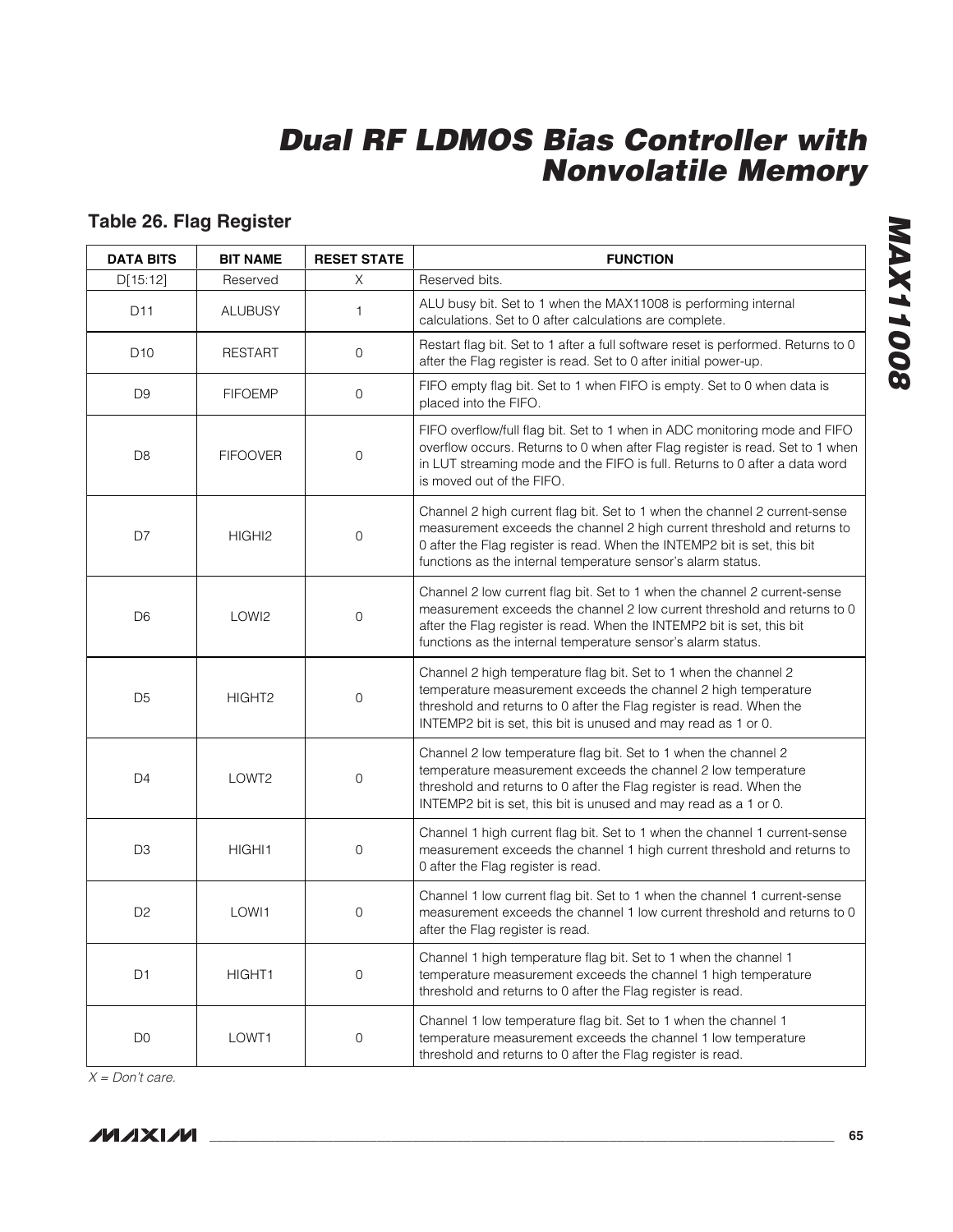| o<br>O  |
|---------|
|         |
| C.<br>Ξ |
| P       |
| Ė       |
| Y       |
|         |
|         |
|         |

### **Table 27. LUT Streaming Register**

| <b>DATA BITS</b> | <b>BIT NAME</b> | <b>RESET STATE</b> | <b>FUNCTION</b>                                                                                                                                                        |
|------------------|-----------------|--------------------|------------------------------------------------------------------------------------------------------------------------------------------------------------------------|
| D[15:8]          | LUTSL[7:0]      | $\Omega$           | LUT length bits. Specifies the number of data words to be written to the<br>EEPROM. Up to 256 data words can be written. The actual length written is<br>$LUTSL + 1$ . |
| D[7:0]           | LUTSA[7:0]      | 0                  | LUT address bits. Specifies the starting address of the data to be written to<br>the EEPROM.                                                                           |

### **Definitions**

### **Integral Nonlinearity**

Integral nonlinearity (INL) is the deviation of the values on an actual transfer function from a straight line. This straight line can be either a best-straight-line fit or a line drawn between the end points of the transfer function, once offset and gain errors have been nullified. INL for the MAX11008 is measured using the end-point method.

### **Differential Nonlinearity**

Differential nonlinearity (DNL) is the difference between an actual step width and the ideal value of 1 LSB. A DNL error specification of greater than -1 LSB guarantees no missing codes and a monotonic transfer function.

#### **ADC Offset Error**

For an ideal converter, the first transition occurs at 0.5 LSB, above zero. Offset error is the amount of deviation between the measured first transition point and the ideal first transition point.

**ADC Gain Error** When a positive full-scale voltage is applied to the converter inputs, the digital output is all ones (FFFh). The transition from FFEh to FFFh occurs at 1.5 LSB below full scale. Gain error is the amount of deviation between the measured full-scale transition point and the ideal full-scale transition point with the offset error removed.

#### **Aperture Delay**

Aperture delay  $(t_{AD})$  is the time between the rising edge of the sampling clock and the instant when an actual sample is taken.

#### **Signal-to-Noise Ratio**

For a waveform perfectly reconstructed from digital samples, signal-to-noise ratio (SNR) is the ratio of fullscale analog input (RMS value) to the RMS quantization error (residual error). The ideal, theoretical minimum analog-to-digital noise is caused by quantization error only and results directly from the ADC's resolution (N bits):

#### $SNR = (6.02 \times N + 1.76)dB$

In reality, there are other noise sources besides quantization noise, including thermal noise, reference noise, clock jitter, etc. Therefore, SNR is calculated by taking the ratio of the RMS signal to the RMS noise. RMS noise includes all spectral components to the Nyquist frequency excluding the fundamental, the first five harmonics, and the DC offset.

### **Signal-to-Noise Plus Distortion**

Signal-to-noise plus distortion (SINAD) is the ratio of the fundamental input frequency's RMS amplitude to the RMS noise plus distortion. RMS noise plus distortion includes all spectral components to the Nyquist frequency excluding the fundamental and the DC offset:

 $SINAD$  (dB) = 20 x log (Signal<sub>RMS</sub>/Noise<sub>RMS</sub>)

### **Effective Number of Bits**

Effective number of bits (ENOB) indicates the global accuracy of an ADC at a specific input frequency and sampling rate. An ideal ADC's error consists of quantization noise only. With an input range equal to the fullscale range of the ADC, calculate the effective number of bits as follows:

$$
ENOB = (SINAD - 1.76)/6.02
$$

### **Total Harmonic Distortion**

Total harmonic distortion (THD) is the ratio of the RMS sum of the first five harmonics of the input signal to the fundamental itself. This is expressed as:

$$
\text{THD} = 20 \times \log \left[ \left( \sqrt{{v_2}^2 + {v_3}^2 + {v_4}^2 + {v_5}^2 + {v_6}^2} \right) / {V1} \right]
$$

where V1 is the fundamental amplitude, and V2 through V6 are the amplitudes of the first five harmonics.

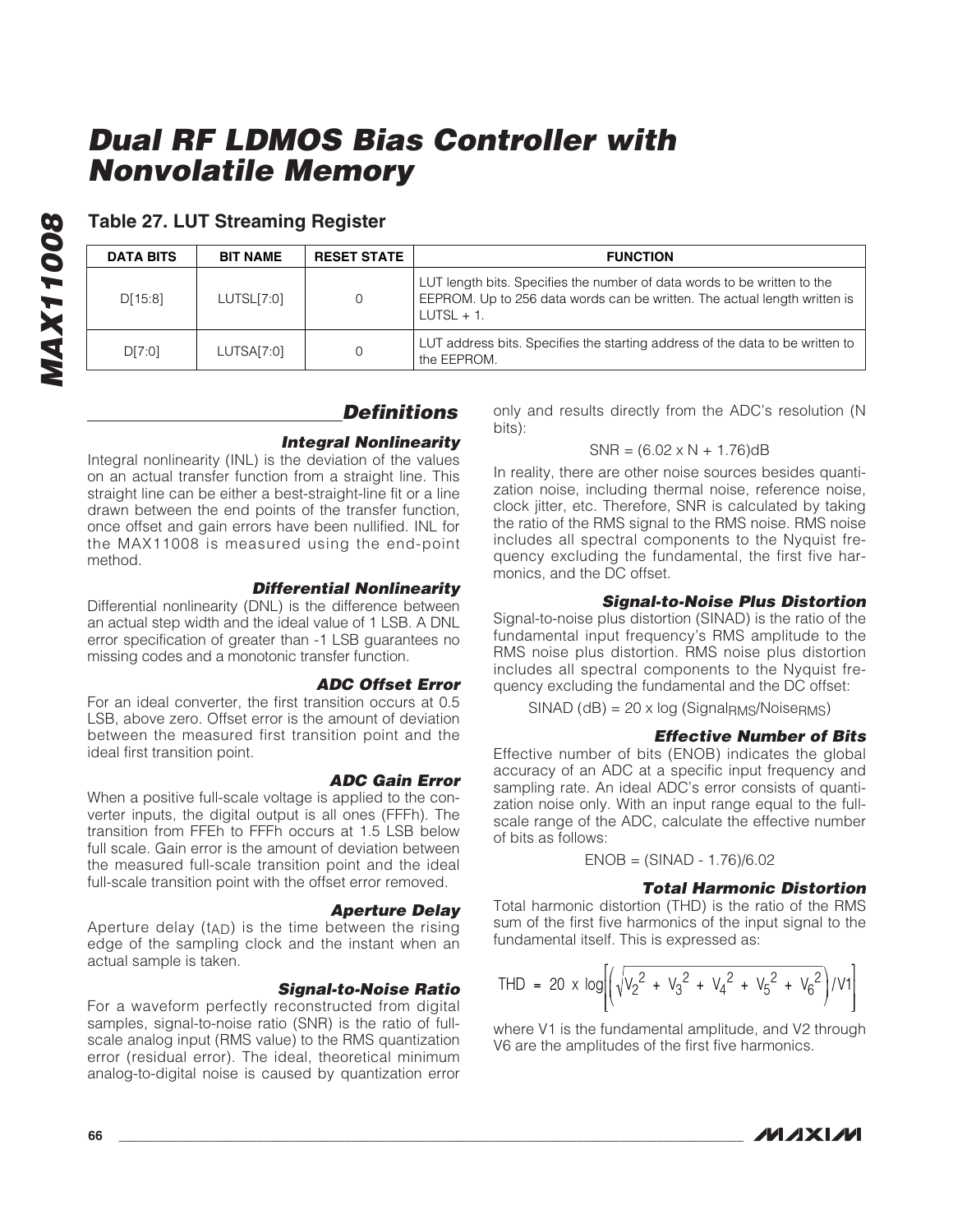#### **Spurious-Free Dynamic Range**

Spurious-free dynamic range (SFDR) is the ratio of the RMS amplitude of the fundamental (maximum signal component) to the RMS value of the next largest spectral component.

#### **Intermodulation Distortion (IMD)**

IMD is the total power of the intermodulation products relative to the total input power when two tones, f1 and f2, are present at the inputs. The intermodulation products are (f1  $\pm$  f2), (2 x f1), (2 x f2), (2 x f1  $\pm$  f2), (2 x f2  $\pm$ f1). The individual input tone levels are at -7dB FS.

#### **Full-Power Bandwidth**

A large -0.5dB FS analog input signal is applied to an ADC, and the input frequency is swept up to the point where the amplitude of the digitized conversion result has decreased by -3dB. This point is defined as the full-power input bandwidth frequency.

### **Chip Information**

PROCESS: BiCMOS

### **Package Information**

For the latest package outline information and land patterns, go to **www.maxim-ic.com/packages**.

|            | <b>PACKAGE TYPE   PACKAGE CODE   DOCUMENT NO.</b> |         |
|------------|---------------------------------------------------|---------|
| 48 TOFN-FP | T4877M-1                                          | 21-0144 |

### **Pin Configuration**

**MAX11008**

80011XVM



Maxim cannot assume responsibility for use of any circuitry other than circuitry entirely embodied in a Maxim product. No circuit patent licenses are implied. Maxim reserves the right to change the circuitry and specifications without notice at any time.

**Maxim Integrated Products, 120 San Gabriel Drive, Sunnyvale, CA 94086 408-737-7600 \_\_\_\_\_\_\_\_\_\_\_\_\_\_\_\_\_\_\_\_ 67**